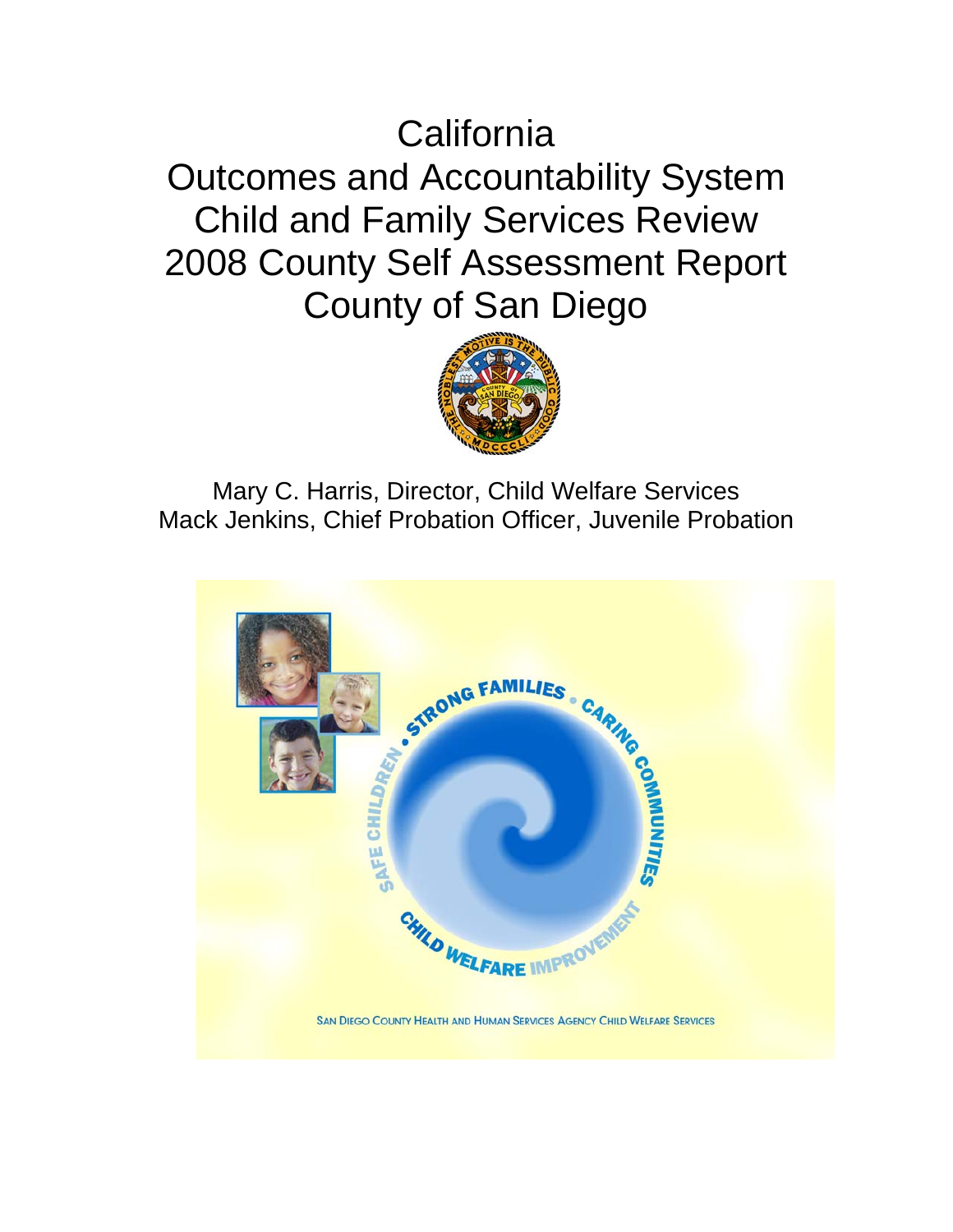| <b>California's Child and Family Services Review (C-CFSR)</b> |                                                                                        |  |  |
|---------------------------------------------------------------|----------------------------------------------------------------------------------------|--|--|
|                                                               | <b>County Self-Assessment</b>                                                          |  |  |
| County:                                                       | San Diego                                                                              |  |  |
| <b>Responsible County</b><br><b>Child Welfare Agency:</b>     | Health and Human Services Agency (HHSA)<br><b>Child Welfare Services (CWS)</b>         |  |  |
| Period of<br><b>Assessment:</b>                               | July 2005 to December 2008                                                             |  |  |
| <b>Period of Outcomes</b><br>Data:                            | July 1998 through December 2008 via UC Berkley Child Welfare<br><b>Research Center</b> |  |  |
| <b>Date Submitted:</b>                                        | <b>January 2, 2009</b>                                                                 |  |  |
|                                                               | <b>County Contact Person for County Self-Assessment</b>                                |  |  |
| Name:                                                         | <b>Gilbert Fierro</b>                                                                  |  |  |
| Title:                                                        | <b>Child Welfare Services</b>                                                          |  |  |
| <b>Address:</b>                                               | 4990 Viewridge Ave, 1 <sup>st</sup> Floor, San Diego, CA 92123                         |  |  |
| Phone:                                                        | (858) 514-6640                                                                         |  |  |
| Email:                                                        | Gilbert.Fierro@sdcounty.ca.gov                                                         |  |  |
|                                                               | <b>County Contact Person for CAPIT/CBCAP/PSSF Liaison</b>                              |  |  |
| Name:                                                         | Diane Ferreira                                                                         |  |  |
| Title:                                                        | Child Welfare Services Manager                                                         |  |  |
| <b>Address:</b>                                               | 4990 Viewridge Ave, 1 <sup>st</sup> Floor, San Diego, CA 92123                         |  |  |
| Phone:                                                        | (858)514-6611                                                                          |  |  |
| Email:                                                        | Diane.Ferreira@sdcounty.ca.gov                                                         |  |  |
|                                                               | Submitted by each agency for the children under its care                               |  |  |
| <b>Submitted by:</b>                                          | County Child Welfare Services Director (Lead Agency)                                   |  |  |
| Name:                                                         | Mary C. Harris                                                                         |  |  |
| Signature:                                                    | loner C<br>Harris                                                                      |  |  |
| <b>Submitted by</b>                                           | County Chief Probation Officer                                                         |  |  |
| Name:                                                         | Mackplenkins                                                                           |  |  |
| Signature:                                                    | $\alpha/\alpha$                                                                        |  |  |
|                                                               |                                                                                        |  |  |

 $\boxtimes$  Name and affiliation of other participants are listed on Appendix C.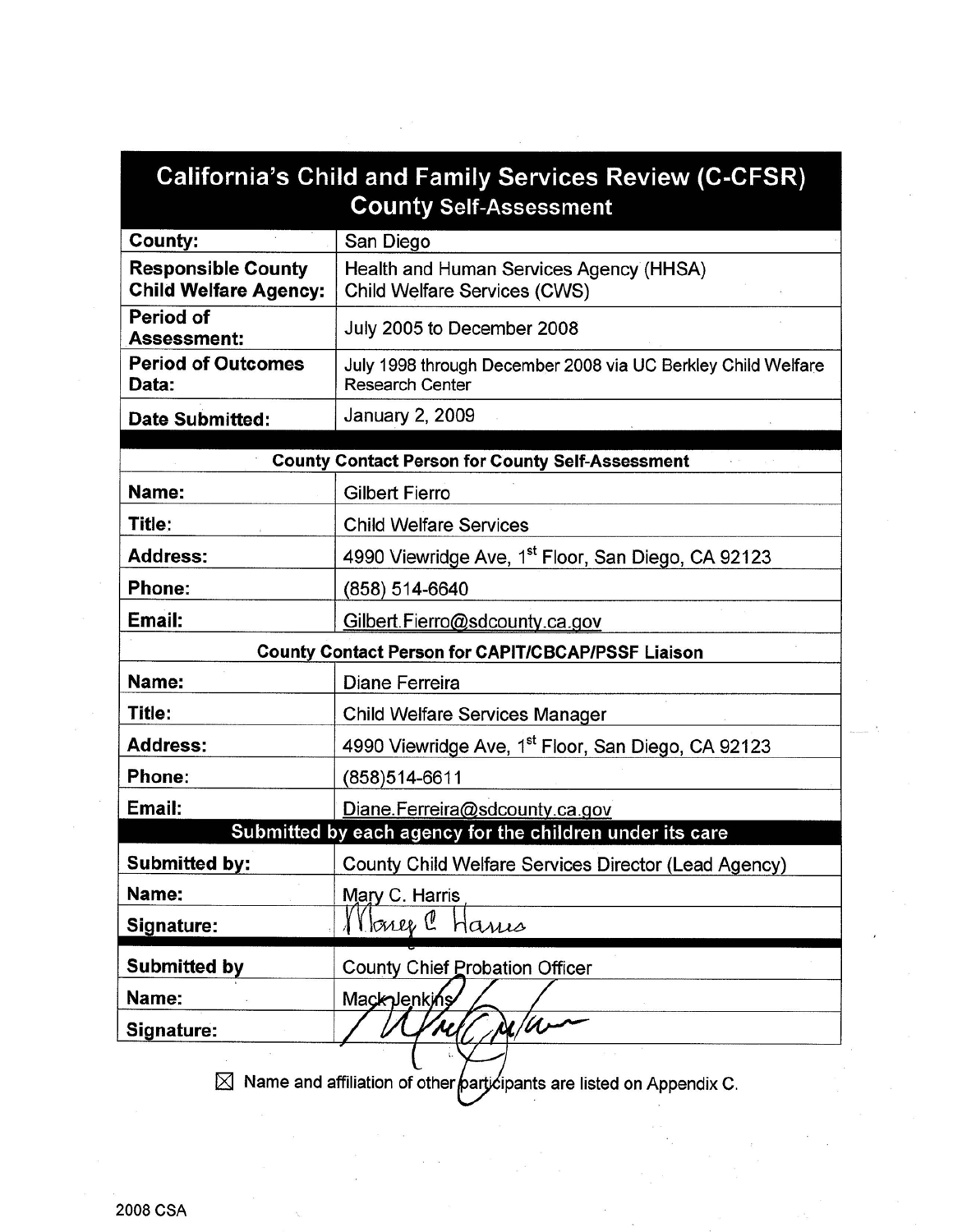| I.  | <b>CSA Cover Page</b><br>A. CSA Table of Contents                                                                                                                                                                                                    | i.<br>ii.                                                                                                  |
|-----|------------------------------------------------------------------------------------------------------------------------------------------------------------------------------------------------------------------------------------------------------|------------------------------------------------------------------------------------------------------------|
| П.  | <b>Introduction</b>                                                                                                                                                                                                                                  | 1                                                                                                          |
| Ш.  | A. County Self Assessment Team Composition<br><b>Demographic Profile</b><br>A. Demographics of the General Population<br>B. Participation Rates (CWS and Probation)                                                                                  | $\overline{2}$<br>$\boldsymbol{2}$<br>4                                                                    |
| IV. | <b>Public Agency Characteristics</b><br>A. Size and Structure                                                                                                                                                                                        | 6                                                                                                          |
|     | 1. County Operated Shelter<br>2. County Licensing<br>3. County Adoptions<br><b>B. County Government Structure</b><br>1. Political Jurisdictions<br>2. Staffing<br>3. Bargaining Unit Issues<br>4. Financial/Material/Resources<br>5. Fiscal Tracking | 6<br>$\overline{7}$<br>$\overline{7}$<br>$\bf 8$<br>$\,8\,$<br>$\bf 8$<br>$\bf 8$<br>$\boldsymbol{9}$<br>9 |
| ۷.  | <b>PQCR Summary</b>                                                                                                                                                                                                                                  | 9                                                                                                          |
| VI. | <b>Outcomes</b>                                                                                                                                                                                                                                      | 11                                                                                                         |
|     | A. Safety 1-Children are first and foremost protected from abuse and                                                                                                                                                                                 | 11                                                                                                         |
|     | neglect<br>B. Safety 2- Children are safely maintained in their homes<br>C. Permanency 1- Children have permanency and stability in their<br>living situation without increasing reentry to foster care                                              | 12<br>13                                                                                                   |
|     | 1. Permanency Composite 1- Reunification Measures<br>2. Permanency Composite 2- Adoption Measures<br>3. Permanency Composite 3- Exits to Permanency Measures<br>4. Permanency Composite 4- Placement Stability Measures                              | 13<br>15<br>18<br>19                                                                                       |
|     | 5. Process Measures<br>1. 2C Timely probation officer visits<br>2. 8A Children transitioning to self sufficient adulthood                                                                                                                            | 21<br>21                                                                                                   |
|     | D. Permanency 2- The continuity of family relationships and<br>connections is preserved for children (PSSF)<br><b>Process Measures</b>                                                                                                               | 22                                                                                                         |
|     | 1.4A- Siblings placed together in foster care<br>2. 4B- Foster care placement in least restrictive settings(1 <sup>st</sup><br>placement                                                                                                             | 22<br>22                                                                                                   |
|     | 3.4E- Rate of ICWA placement preferences                                                                                                                                                                                                             | 23                                                                                                         |
|     | E. Well Being 1- Families have enhanced capacity to provide for their<br>children's needs (PSSF)                                                                                                                                                     | 23<br>23                                                                                                   |
|     | F. Well Being 2- Children receive services appropriate to their<br>educational needs                                                                                                                                                                 | 23                                                                                                         |
|     | G. Well Being 3- Children receive services adequate to their physical,<br>emotional and mental needs                                                                                                                                                 |                                                                                                            |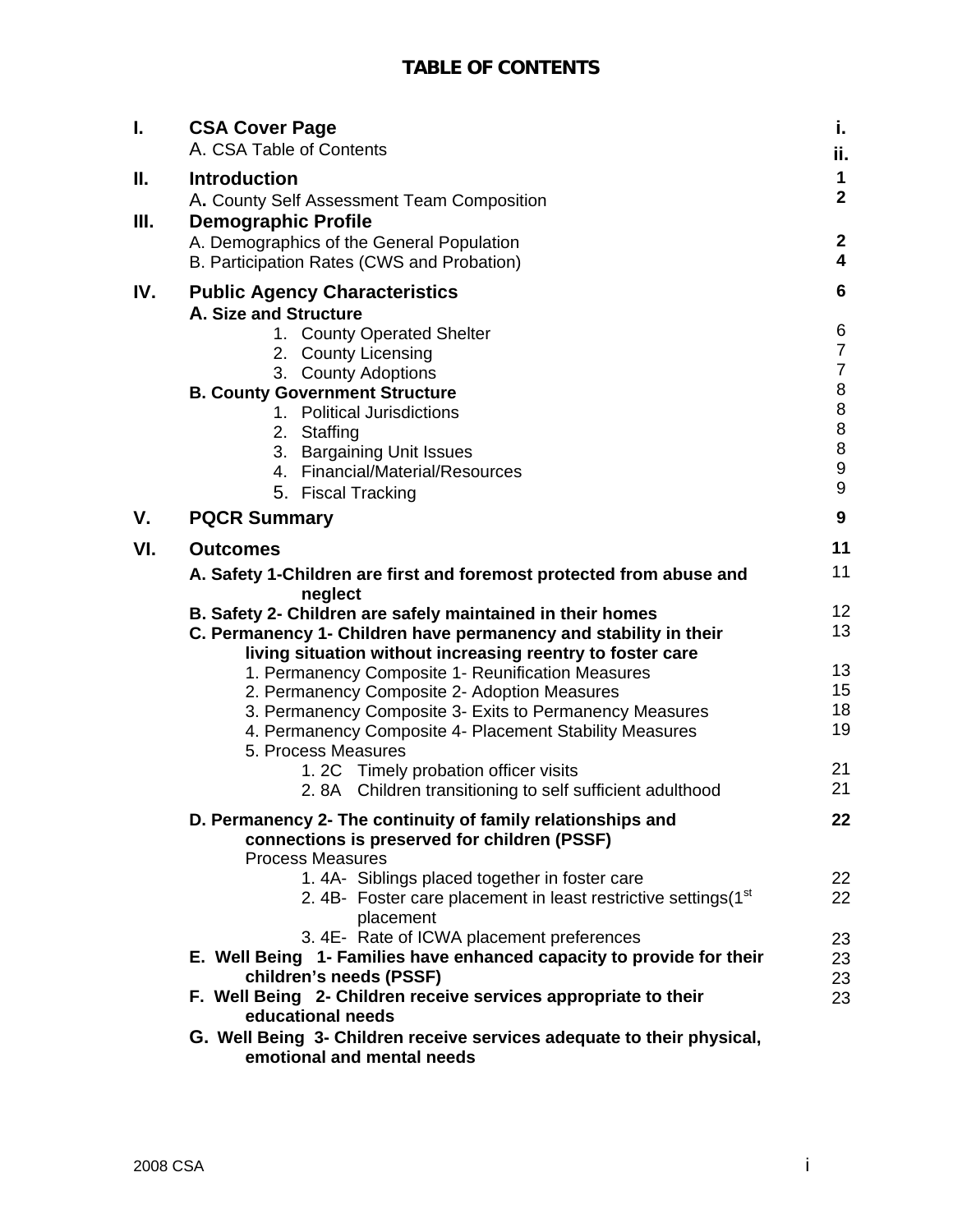# **TABLE OF CONTENTS**

|  | <b>VIII. Systemic Factors</b>                                                                                             | 24       |
|--|---------------------------------------------------------------------------------------------------------------------------|----------|
|  | A. Relevant Management Information System (MIS)                                                                           | 24       |
|  | 1. CWS Technology Level                                                                                                   | 24       |
|  | 2. Probation MIS                                                                                                          | 25       |
|  | 3. PSSF/CAPIT/CBCAP Funded Programs MIS                                                                                   | 26<br>26 |
|  | <b>B. Case Review System</b>                                                                                              | 26       |
|  | 1. Court Structure/Relationship<br>2. Timely Notification of Hearings                                                     | 28       |
|  | 3. Parent Child Participation in Case Planning                                                                            | 28       |
|  | <b>C. Foster/Adoptive Parent Licensing</b>                                                                                | 29       |
|  | 1. Recruitment                                                                                                            | 29       |
|  | 2. Retention                                                                                                              | 29<br>30 |
|  | 3. Foster Licensing Reform Efforts                                                                                        | 31       |
|  | <b>D. Quality Assurance System</b>                                                                                        | 31       |
|  | 1. Oversight and Monitoring of Service Providers<br>2. County Accountability of CAPIT/PSSF/ CBCAP Programs                | 31       |
|  | 3. Quality Assurance of CWS/Probation                                                                                     | 32       |
|  | 4. Evaluation Methodology                                                                                                 | 33<br>33 |
|  | 5. Policies for Evaluating Positive Outcomes                                                                              | 33       |
|  | 6. Policies for Monitoring ICWA and MEPA Compliance                                                                       | 33       |
|  | 7. Policies for Monitoring Effectiveness to Meet Mental Health Needs                                                      | 34       |
|  | 8. Policies and Procedures for Documenting and Monitoring Child and<br><b>Family Involvement in Case Planning Process</b> | 35       |
|  | a) Concurrent Planning                                                                                                    | 35       |
|  | b) Meeting Termination of Parental Right                                                                                  | 36       |
|  | c) Development of Transitional Independent Living Plan                                                                    | 36       |
|  | <b>E. Service Array</b>                                                                                                   | 36       |
|  | 1. Current Community-Based and Prevention Focused Programs                                                                | 36       |
|  | 2. Outreach with Special Populations                                                                                      | 37       |
|  | 3. Presence and Effectiveness of Prevention Services                                                                      | 38       |
|  | 4. Description, Scope and Adequacy of CAPIT/CBCAP/PSSF Funded                                                             | 39       |
|  | Programs<br>5. Development and Implementation of Evidence-Based Prevention                                                | 40       |
|  | <b>Program and Practices</b>                                                                                              |          |
|  | <b>F. Training</b>                                                                                                        | 41       |
|  | 1. Social Worker Training                                                                                                 | 41       |
|  | 2. Probation Officer Training                                                                                             | 41       |
|  | 3. Provider Training                                                                                                      | 42       |
|  | <b>G. Agency Collaborations</b>                                                                                           | 42       |
|  | 1. Engagement Strategies/Prevention Partnerships                                                                          | 42       |
|  | 2. Annual Reports                                                                                                         | 45       |
|  | 3. Developing Services                                                                                                    | 45       |
|  | 4. Coordination of PSSF, CBCAP, CAPIT Funded Programs<br>5. Interaction with Local Tribes                                 | 45<br>45 |
|  |                                                                                                                           |          |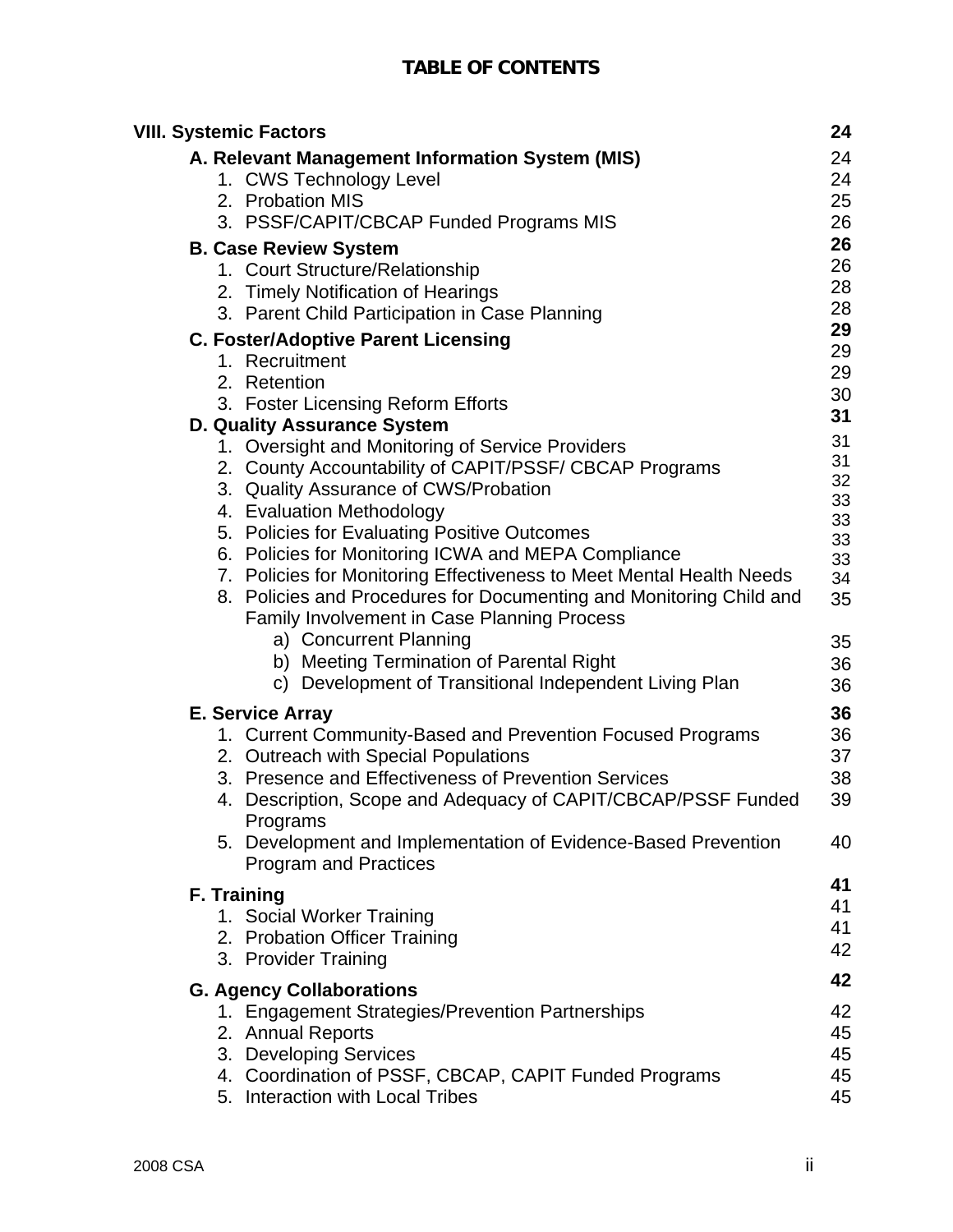# **TABLE OF CONTENTS**

| <b>H. Local Systemic Factors</b><br>1. Fairness and Equity issues                                                                                                                                                                         | 46<br>46             |
|-------------------------------------------------------------------------------------------------------------------------------------------------------------------------------------------------------------------------------------------|----------------------|
| <b>VIIII. Summary Assessment</b><br><b>System Strengths and Areas Needing Improvement</b><br>А.<br><b>Strategies for the Future</b><br>В.<br>C.<br><b>Proposed CAPIT/CBCAP/PSSF County-Wide Community</b><br><b>Prevention Strategies</b> | 47<br>47<br>49<br>52 |
| <b>Appendix A- CSA Team Member List</b>                                                                                                                                                                                                   | 54                   |
| <b>Appendix B- County Self Assessment Survey</b>                                                                                                                                                                                          | 57                   |
| <b>Appendix C- County Self Assessment Survey Results</b>                                                                                                                                                                                  | 59                   |
| <b>Appendix D- Health and Human Services Organizational Chart</b>                                                                                                                                                                         | 64                   |
| <b>Appendix E-</b> Map of HHSA Regions                                                                                                                                                                                                    | 65                   |
| <b>Appendix F- Data Trend Tables (9 pages)</b>                                                                                                                                                                                            | 66                   |
| <b>References</b>                                                                                                                                                                                                                         | 75                   |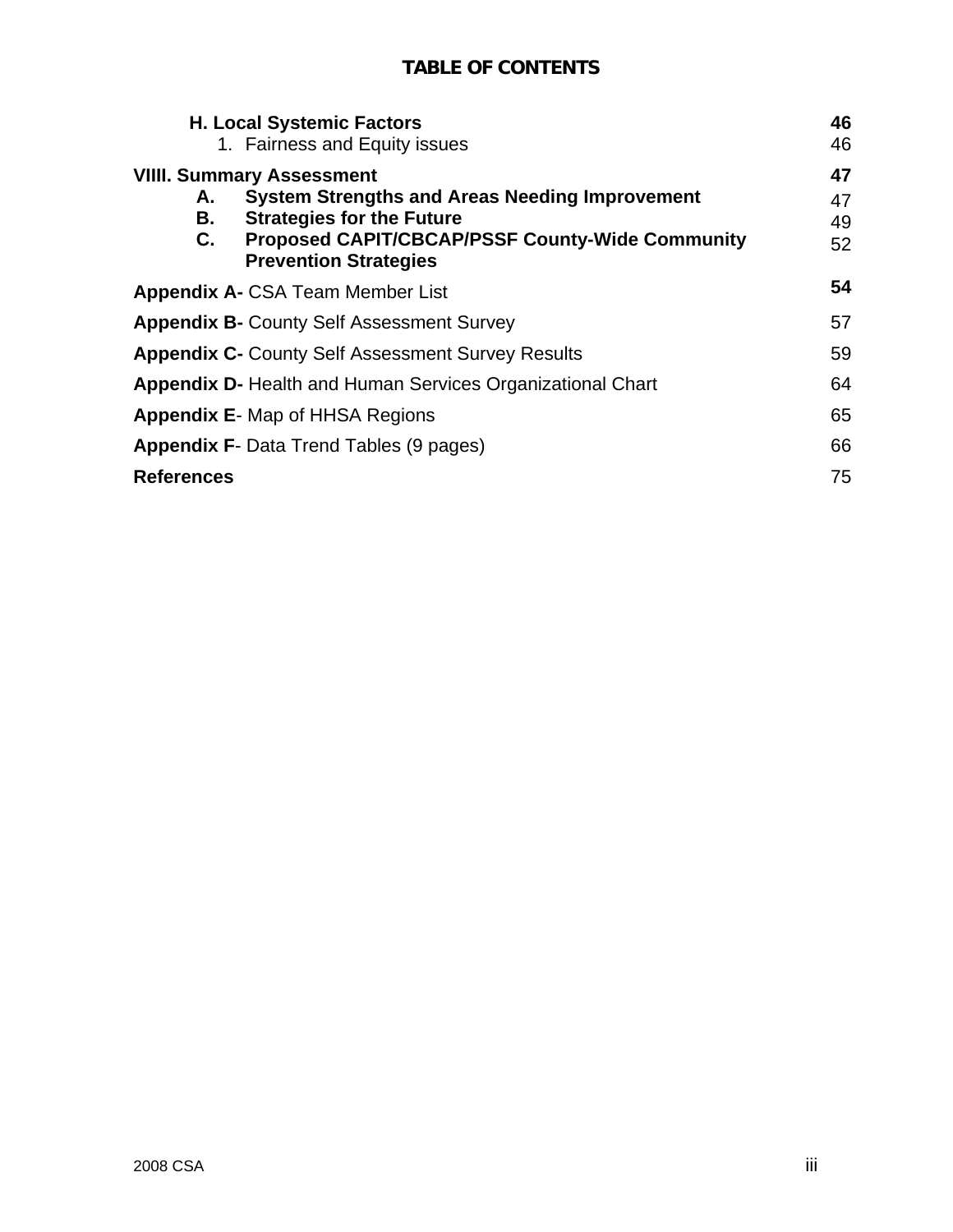County of San Diego 2008 County Self Assessment Report

# **II. INTRODUCTION**

The purpose of the County Self Assessment (CSA) is for each county, in collaboration with their community and prevention partners, to examine their strengths and needs from prevention through the continuum of care, including reviews of the current levels of performance, procedural and systemic practices, and available resources. To that end, the County Self-Assessment process is integrated with the triennial needs assessment for the Child Abuse Prevention, Intervention and Treatment (CAPIT), Community Based Child Abuse Prevention (CBCAP), and Promoting Safe and Stable Families (PSSF) programs. Integrating these two assessments streamlines duplicative processes, maximizes resources, increases partnerships and improves communication.

# **Guiding Principles of the CSA**

The guiding principles of the CSA process are the following:

- The goal of the child welfare system is to improve outcomes for children and families in the areas of safety, permanence and well-being.
- The entire community is responsible for child, youth and family welfare, not just the child welfare agency. The child welfare agency has the primary responsibility to intervene when children's safety is endangered.
- To be effective, the child welfare system must embrace the entire continuum of prevention services and after care prevention.
- Engagement with consumers and the community is vital to promoting safety, permanence and well-being.
- Fiscal strategies must be arranged to meet the needs identified in the CSA.
- Transforming the child welfare system is a process that involves removing traditional barriers within programs, our system, and other systems.

# **About the County Self Assessment Team Process**

The County of San Diego, CWS and Juvenile Probation Department would like to thank over 200 representatives from private, public and community that assisted the 2008 County Self-Assessment (CSA) process and especially the CSA Team members (Appendix A) for their hard work, commitment and contributions to this effort. This report would not have been possible without their expertise and dedication.

In September 2008, the CSA Team met for three productive meetings. The Team gathered and analyzed a wide variety of data to identify the County's strengths and areas needing improvements. Team members evaluated trend analysis data fact sheets on the child welfare performance measures. Each team member received a CSA Team Member Information Packet that included presentation hand-out on child welfare outcome data and 2006-2009 System Improvement Plan (SIP) accomplishments.

In addition to the three Team meetings, the County held six Stakeholder Forums with parents, youth, kinship caregivers, adoptive parents and child abuse detectives. The County hired a consultant group to facilitate all CSA meetings and stakeholder forums. Child Welfare Services (CWS) management gathered additional information at the County's Commission on Children, Youth and Families Child Abuse Prevention Consortium Meeting and the Child Welfare Services (CWS) Program Integrity Meeting. Information from the County's 2008 Peer Quality Case Review (PQCR) was also incorporated into this report.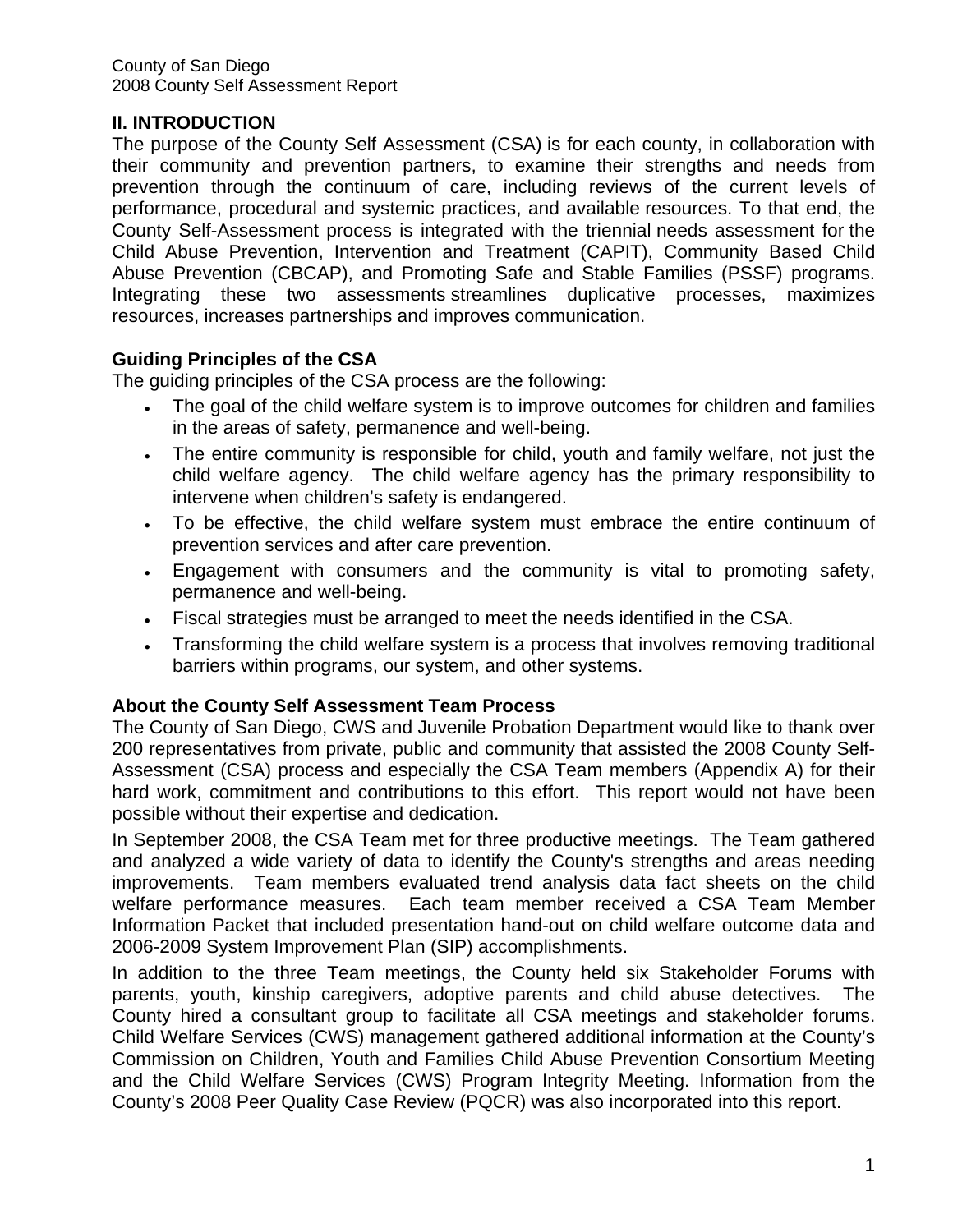The County used a CSA Survey (Appendix B) to gather additional information from stakeholders. The survey was distributed to external and internal stakeholders via Survey Monkey and paper copies were distributed. Survey results were collected and compiled by CWS Data Unit and the findings were incorporated into this report and are included in Appendix C.

# **A. County Self Assessment Team Composition**

The County of San Diego Team composition was based on the CDSS-CSA Guide (Version 2.0) list of required core and consulted member representatives. Required representatives included parents, youth, foster parents and Indian Child Welfare experts representing local Native American tribes. Community-based partners from more than twenty-five social services agencies were also represented. The Team included multi-disciplinary subject matter experts in education, criminal justice, military, domestic violence, Regional Center and mental health.

County staff Team members represented staff from CWS and Probation. Centralized CWS program staff from Adoptions, Residential and Adolescent Services, Foster Home Licensing, Indian Specialty Unit, Policy and Program Support and Polinsky Children's Center (PCC) were all represented. Other Health and Human Services Agency (HHSA) departments included staff from the Commission on Children Youth and Families, Public Health, Alcohol and Drug Services, Mental Health and the Office of Violence Prevention. The County's Juvenile Court representatives included staff from the Juvenile Court, Public Defenders, Alternate Public Defenders and Court Appointed Special Advocates (CASA) Office.

# **III. DEMOGRAPHIC PROFILE**

# **A. Demographics of the General Population**

San Diego County is a diverse region in both topography and population. The county consists of 4,261 square miles and is bordered by Mexico to the South, Camp Pendleton Marine Base to the north, mountains and deserts to the east, and the Pacific Ocean to the west. The total estimated county population is 3,146,274 from the San Diego Association of Governments (SANDAG) for 2008. The under age 18 populat[i](#page-79-0)on is estimated at  $780,977$ . According to SANDAG estimates, Hispanic children are now the majority population among San Diego's County's children.

| 2008 Population Under Age 18 by Ethnicity, San Diego County |               |                |  |
|-------------------------------------------------------------|---------------|----------------|--|
| <b>Race/Ethnicity</b>                                       | <b>Number</b> | <b>Percent</b> |  |
| Hispanic                                                    | 309,417       | 39.6%          |  |
| White                                                       | 305,234       | 39.1%          |  |
| Asian/Pacific Islander                                      | 72,154        | 9.2%           |  |
| <b>Black</b>                                                | 45,679        | 5.8%           |  |
| Native American                                             | 3,596         | .5%            |  |
| Other                                                       | 44,897        | 5.7%           |  |
| Total                                                       | 780,977       | 100%           |  |

Race/Ethnic breakdowns are provided below: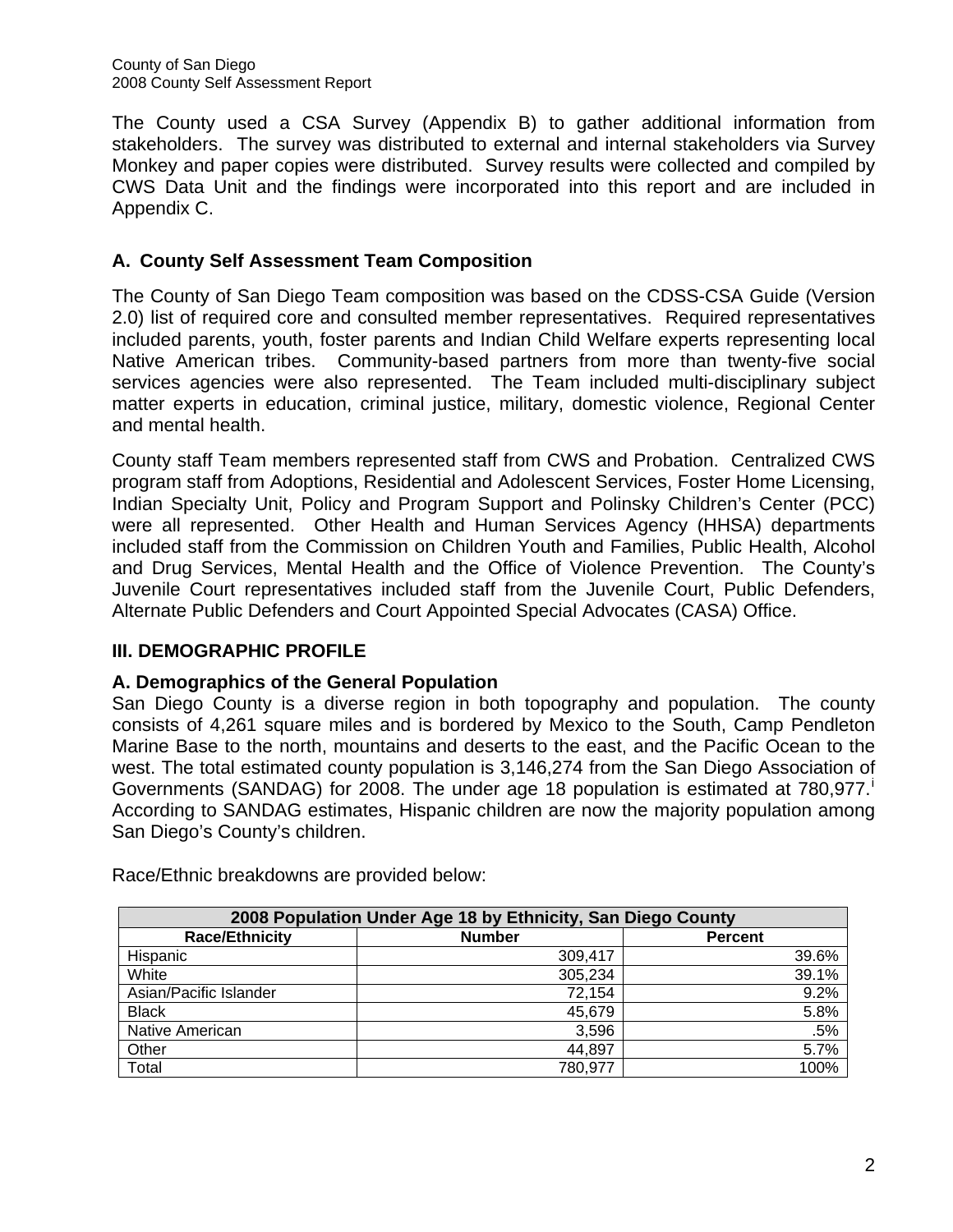The following table provides additional County information and demographics:

| <b>Description</b>              | <b>Data</b>                                                                                     |
|---------------------------------|-------------------------------------------------------------------------------------------------|
| <b>Native American Tribes</b>   | 18 Native American reservations represented by 17 Tribal                                        |
|                                 | Governments, more than any other county in the United States."                                  |
| Education:                      | According to 2007-08 enrollment data there were 495,689 children                                |
|                                 | enrolled in public schools in grades K-12. This was an increase of                              |
|                                 | about 2,000 from the previous school year but has decreased from                                |
|                                 | a high of 499,750 in 2002-03. These children were spread across                                 |
|                                 | 42 school districts and County Office of Education administered                                 |
|                                 | schools, such as the school at Juvenile Hall. Of the 495,689                                    |
|                                 | children enrolled in 2007-08, 58,818 (11.9%) were enrolled in                                   |
|                                 | Special Education. <sup>iii</sup>                                                               |
| <b>School Drop-Out Rate</b>     | The most current dropout rate for grades 9-12 was 3.8%. The 4-                                  |
|                                 | year derived dropout rate was 14.9%. The 4-year derived dropout                                 |
|                                 | rate is an estimate of the percent of students who would drop out in                            |
|                                 | a four year period based on data collected for a single year.                                   |
| <b>Teen Births</b>              | In 2006, there were 3,789 live births to teen mothers which                                     |
|                                 | accounted for 8.1% percent of all live births. This number has                                  |
|                                 | remained stable over the last few years and is quite a bit lower                                |
|                                 | than in 1999 when there were 4,284 teen births representing 9.9%                                |
| Number of Children on           | of all live births. <sup>v</sup><br>According to the Needs Assessment produced by the San Diego |
| <b>Child Care Waiting Lists</b> | County Child Care Planning Council, there are approximately                                     |
|                                 | 11,670 children on Child Care Subsidized Waiting lists. V                                       |
| <b>Number of Children</b>       | The number of Free or Reduced School Lunches was reported as                                    |
| Participating in                | 213,741 in 2006. Vil                                                                            |
| <b>Subsidized School</b>        |                                                                                                 |
| <b>Lunch Programs</b>           |                                                                                                 |
| <b>Number of Children</b>       | In the fall of 2007, 92.3% of children in reporting kindergartens had                           |
| <b>Receiving Age</b>            | all required immunizations. Vili                                                                |
| Appropriate                     |                                                                                                 |
| <i><b>Immunizations</b></i>     |                                                                                                 |
| <b>Number of Low Birth</b>      | The number of low birth weight babies (under 2,500 grams) in                                    |
| <b>Weight Babies:</b>           | 2006 was 3,079, or 6.6%. This number has been increasing. <sup>1x</sup>                         |
| Number/Rate of                  | Cal WORKs: The current number of families receiving Cal Works                                   |
| <b>Families Receiving</b>       | support was 25,060 as of June 2008. <sup>x</sup>                                                |
| <b>Public Assistance</b>        |                                                                                                 |
| Number/Rate of                  | According to the 2005 California Health Interview Survey, the                                   |
| <b>Families With No Health</b>  | number of uninsured children was 54,000, or 6.9% of the 0-17                                    |
| <i><b>Insurance</b></i>         | population. <sup>xi</sup>                                                                       |
| <b>Number of Families</b>       | According to the U.S. Census Bureau, the percent of persons living                              |
| <b>Living Below Poverty</b>     | below the poverty level was 10.9 percent in 2004. <sup>xii</sup> The percent                    |
| Level                           | of children (under the age of 18) living below the poverty level in                             |
|                                 | 2006 was estimated at 14.9% (109,507 children). Xili                                            |
| <b>County Unemployment</b>      | The unemployment rate was 6.4% in August 2008 compared to                                       |
| Rate:                           | 4.8% in August of 2007. Xiv                                                                     |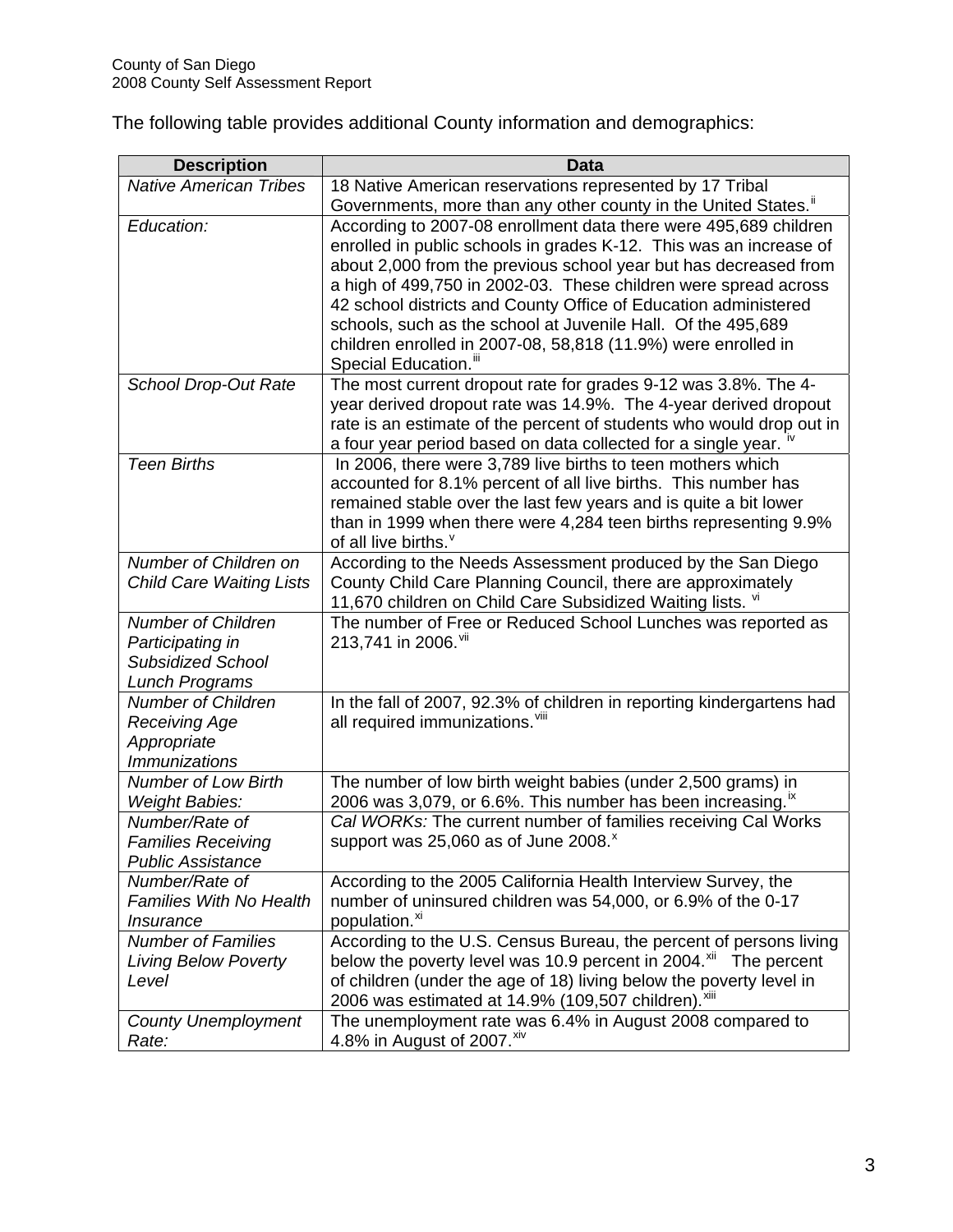# **Child Welfare Services Participation Rates**

The following table shows child welfare participation rates for 2002 and 2007. These data come from the California Department of Social Services quarterly reports available from the UC Berkeley Center for Social Services Research, <http://cssr.berkeley.edu/cwscmsreports>.

|                                                             | <b>San Diego County</b>            |                                             |                 | <b>California</b>           |                          |
|-------------------------------------------------------------|------------------------------------|---------------------------------------------|-----------------|-----------------------------|--------------------------|
| <b>Participation Measures</b>                               | 2002<br><b>Baseline</b><br>Number* | 2002<br><b>Baseline</b><br>Rate per<br>1000 | 2007<br>Number* | 2007<br>Rate<br>per<br>1000 | 2007<br>Rate per<br>1000 |
| <b>Child Population</b>                                     | 773,661                            |                                             | 807,039         |                             |                          |
| # Children in referrals                                     | 51,832                             | 67.0                                        | 49,626          | 61.5                        | 49.2                     |
| # Children in Substantiated<br>Referrals                    | 11,084                             | 14.3                                        | 10,645          | 13.2                        | 10.7                     |
| Children Entering Out-of-Home<br>Care                       | 3,228                              | 4.2                                         | 2,614           | 3.2                         | 3.9                      |
| <b>Children Entering Out-of-Home</b><br>Care for First Time | 1,920                              | 2.5                                         | 1,542           | 1.9                         | 2.5                      |
| Children in Out-of-Home Care                                | 6,155                              | 7.8                                         | 5,254           | 6.5                         | 7.3                      |

\* Numbers are based on calendar year data, except for the "children in out-of-home care" numbers which are point in time for 7/1/03 & 7/1/07.

# **Child Welfare Services Caseload Demographics**

The following tables provide demographic information on children in referrals and in out-ofhome care. These data come from the California Department of Social Services quarterly reports available from the UC Berkeley Center for Social Services Research, <http://cssr.berkeley.edu/cwscmsreports>.

| <b>Children with Maltreatment Referrals by Age</b><br>San Diego County, 2007 |                                          |                                         |                            |
|------------------------------------------------------------------------------|------------------------------------------|-----------------------------------------|----------------------------|
| Age<br>Group                                                                 | <b>Children with</b><br><b>Referrals</b> | <b>Total Child</b><br><b>Population</b> | Rate per<br>1,000 Children |
| Under                                                                        | 3,653                                    | 42,987                                  | 85.0                       |
| $1 - 2$                                                                      | 5,528                                    | 88,917                                  | 62.2                       |
| $3-5$                                                                        | 8,270                                    | 134,382                                 | 61.5                       |
| $6 - 10$                                                                     | 13,753                                   | 213,402                                 | 64.4                       |
| $11 - 15$                                                                    | 13,735                                   | 232,292                                 | 59.1                       |
| 16-17                                                                        | 4,687                                    | 95,059                                  | 49.3                       |
| Total                                                                        | 49,626                                   | 807,039                                 | 61.5                       |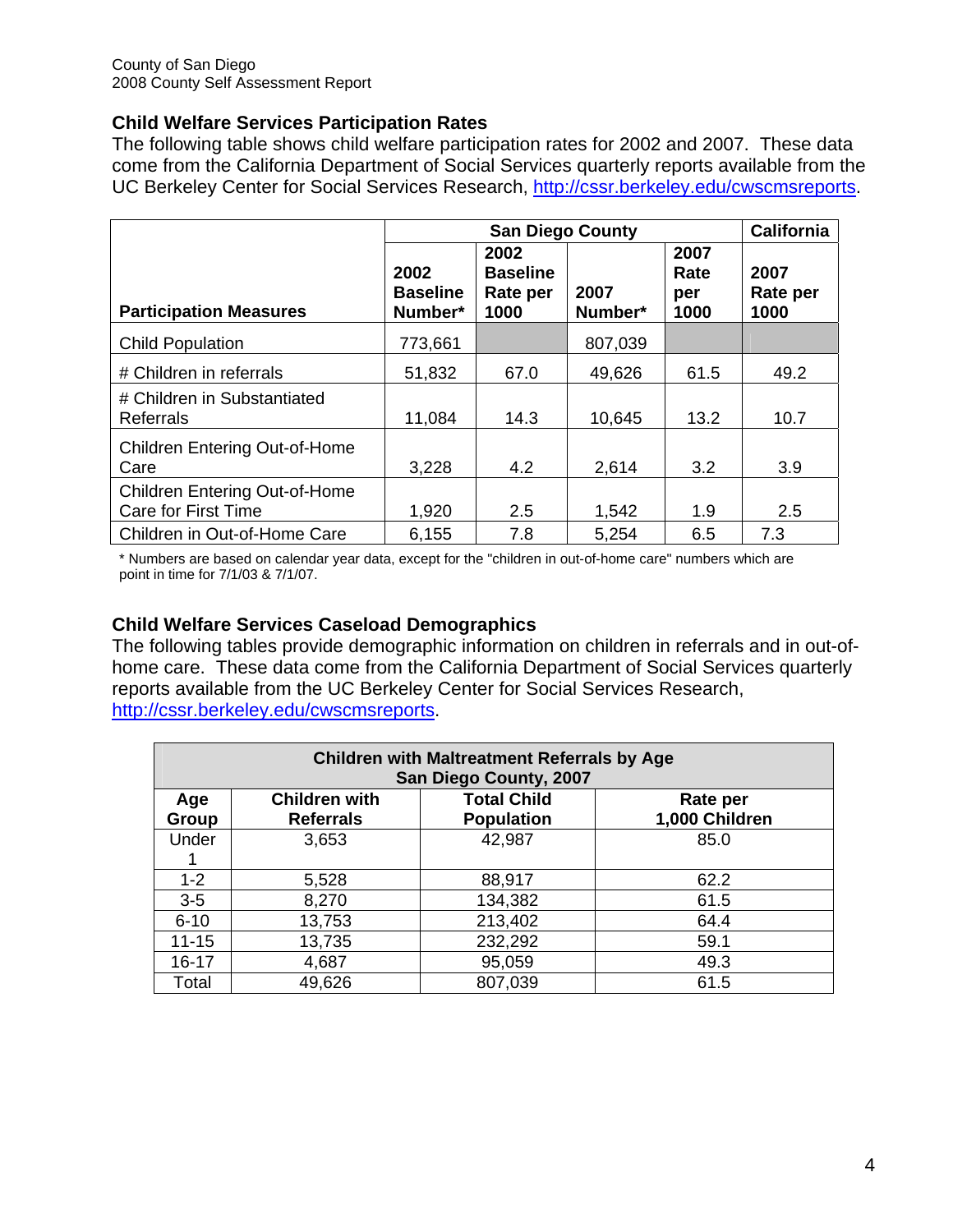| <b>Children with Maltreatment Referrals by Ethnicity</b><br>San Diego County, 2007 |                                          |                                         |                            |  |
|------------------------------------------------------------------------------------|------------------------------------------|-----------------------------------------|----------------------------|--|
| <b>Ethnic Group</b>                                                                | <b>Children with</b><br><b>Referrals</b> | <b>Total Child</b><br><b>Population</b> | Rate per<br>1,000 Children |  |
| <b>Black</b>                                                                       | 6,255                                    | 35,709                                  | 175.2                      |  |
| White                                                                              | 14,701                                   | 345,866                                 | 42.5                       |  |
| Hispanic                                                                           | 22,100                                   | 316,296                                 | 69.9                       |  |
| Asian/P.I.                                                                         | 2,016                                    | 65,045                                  | 31.0                       |  |
| <b>Native</b>                                                                      | 338                                      | 5,672                                   | 59.6                       |  |
| American                                                                           |                                          |                                         |                            |  |
| Missing                                                                            | 4,216                                    | 38,451                                  | 109.6                      |  |
| Total                                                                              | 49,626                                   | 807,039                                 | 61.5                       |  |

| <b>Children In Out-of-Home Care by Age</b><br>San Diego County, As of July 1, 2007 |                 |                               |                            |  |
|------------------------------------------------------------------------------------|-----------------|-------------------------------|----------------------------|--|
| <b>Age Group</b>                                                                   | <b>Caseload</b> | <b>Total Child Population</b> | Rate per<br>1,000 Children |  |
| Under 1                                                                            | 323             | 42,987                        | 7.5                        |  |
| $1 - 2$                                                                            | 783             | 88,917                        | 8.8                        |  |
| $3 - 5$                                                                            | 811             | 134,382                       | 6.0                        |  |
| $6 - 10$                                                                           | 1,075           | 213,402                       | 5.0                        |  |
| $11 - 15$                                                                          | 1,504           | 232,292                       | 6.5                        |  |
| $16 - 17$                                                                          | 758             | 95,059                        | 8.0                        |  |
| Total                                                                              | 5,254           | 807,039                       | 6.5                        |  |

| <b>Children In Out-of-Home Care by Ethnicity</b><br>San Diego County, As of July 1, 2007 |                 |                                         |                            |  |
|------------------------------------------------------------------------------------------|-----------------|-----------------------------------------|----------------------------|--|
| <b>Ethnic Group</b>                                                                      | <b>Caseload</b> | <b>Total Child</b><br><b>Population</b> | Rate per<br>1,000 Children |  |
| <b>Black</b>                                                                             | 1,142           | 35,709                                  | 32.0                       |  |
| White                                                                                    | 1,387           | 345,866                                 | 4.0                        |  |
| Hispanic                                                                                 | 2,439           | 316,296                                 | 7.7                        |  |
| Asian/P.I.                                                                               | 176             | 65,045                                  | 2.7                        |  |
| Native American                                                                          | 109             | 5,672                                   | 19.2                       |  |
| Missing                                                                                  |                 | 38,451                                  | 0                          |  |
| Total                                                                                    | 5,254           | 807,039                                 | 6.5                        |  |

#### **Explanatory Notes for Participation and Caseload Demographic Tables:**

- UC Berkeley counts unduplicated numbers of children, so if a child is on multiple referrals during the year, they are only counted once during the year.
- UC Berkeley uses population *projections* from the California Dept. of Finance to calculate rates. These numbers are somewhat different than the population *estimates* from SANDAG used in Section C1 which is updated more frequently. The child population UC Berkeley used to calculate the participation rates for children in out of home care, as of July 1, 2003, was 788,393.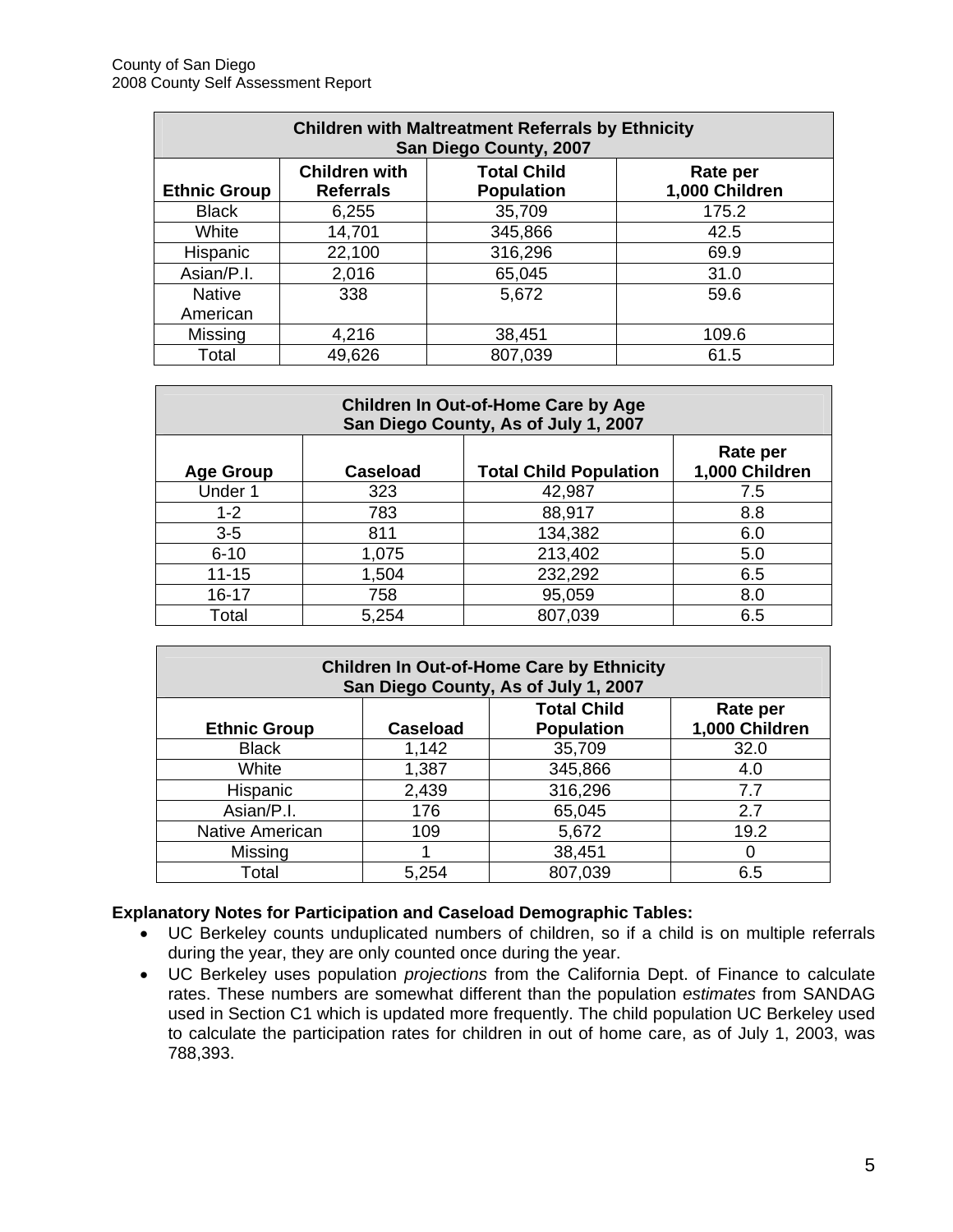# **Probation Participation Rate**

- There are approximately 5,300 wards under Probation supervision.
- Within the total population, 178 wards fall into the category of those receiving CWS, which include residential treatment facilities, foster homes and relative/non-relative placements.
- 92% of Probation wards in foster care fall within the ages of 15–18.
- Reasons for placement include sex offenses, substance abuse and behavioral/mental health issues.

# **IV. PUBLIC AGENCY CHARACTERISTICS**

# **A. Size and Structure**

# *County Operated Shelter*

CWS operates the A.B. and Jessie Polinsky Children's Center (PCC), a 24-hour facility and Assessment Center for the temporary emergency shelter of abused and neglected children, birth to 18 years that need to be removed from their home for their safety. PCC is licensed by the State Department of Social Services Community Care Licensing (CCL) division to serve up to 204 children.

 The PCC campus includes six residential cottages, an infant nursery, medical clinic, school, library, cafeteria, gymnasium, two swimming pools, two playgrounds and an athletic field. PCC also includes a 23-hour Assessment Center, and a Prevention Pavilion that provides space for the Child Abuse Prevention Center and other community child abuse prevention activities.

PCC also offers the following on-site specialized services:

- *Physical Health Clinic*: A contracted service with Rady Children's Hospital that provides a comprehensive health screening for new arrivals and arranges for specialized services and provides on-going health care for all children detained in PCC.
- *Mental Health Services*: A County program that provides on-site assessments, medication evaluations and crisis intervention.
- *Developmental Screening and Evaluation Program*: A contracted service with Rady Children's Hospital and Health Center that provides screening, evaluation and referral services for children, ages 6 months to 5 years and 11 months.
- *Critical Assessment for Release Early (CARE)*: A County program, where social work staff complete assessments and home evaluations to expedite reunification or arrange for relative placements.

Thousands of children served at the Polinsky Children's Center continue to benefit from the successfully unique public-private partnership. As a result of public support and private contributions, the Polinsky Children's Center has been able to offer abused, neglected and abandoned children an environment that is safe, secure and as homelike as possible.

In addition to PCC 23-hour Assessment Center, the County operates/contracts for the following:

- Child Assessment Center North (CANN), a 23-hour assessment center in the North Region operated by a non-profit agency
- Way Station foster homes, short-term foster homes in the East, Central, North Central and South Regions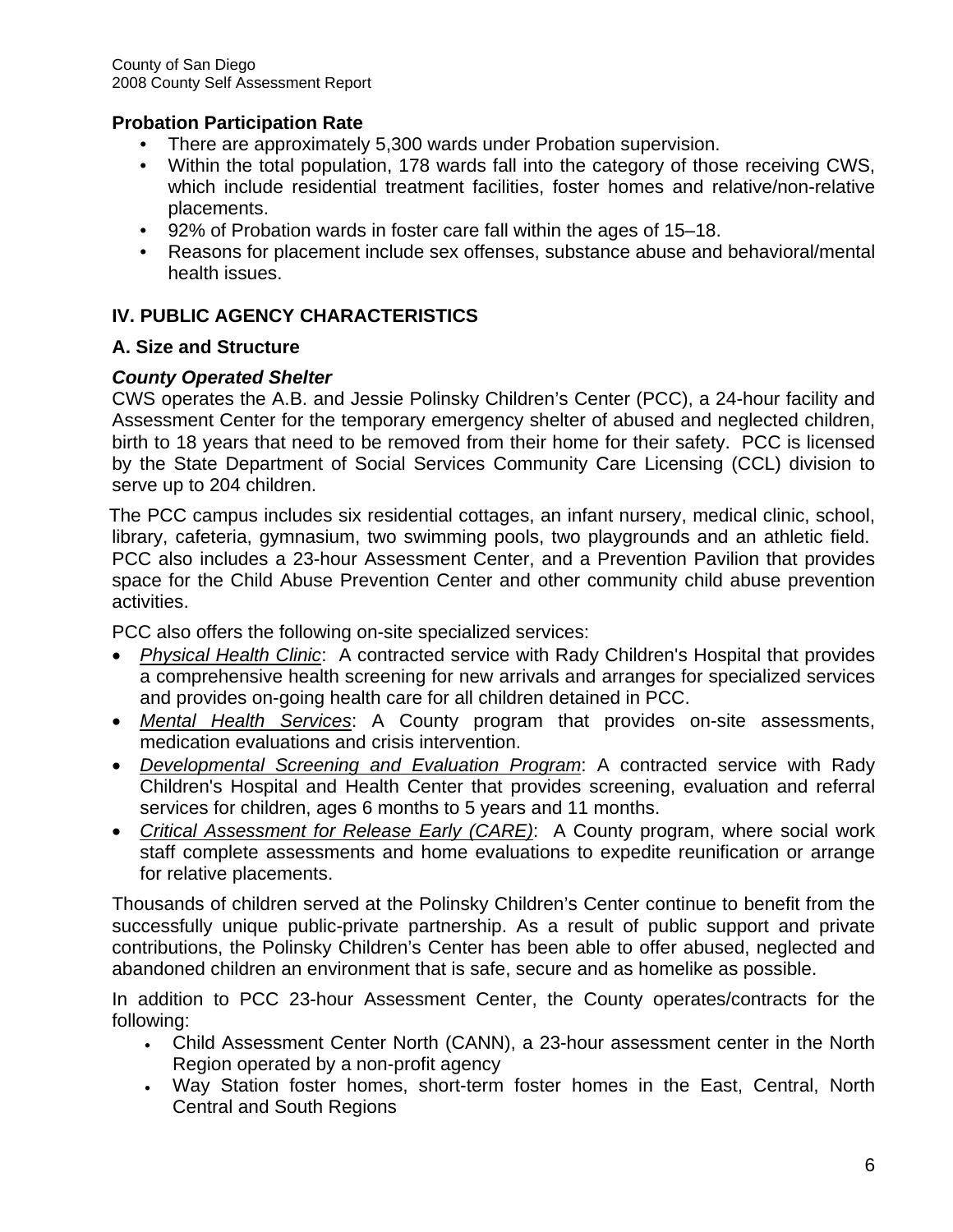# *County Foster Home Licensing*

The County of San Diego has a contract with the State of California to license foster homes. All licensed homes receive a State Foster Home License. Potential caregivers attend an orientation, receive First Aid certification and CPR, are TB tested, and submit to a background check. The family home is visited and approved by a Licensing Program Analyst. Caregivers are required to attend 27 hours of pre-service training. After licensing, they are required to attend at least 8 hours of training per year and maintain their First Aid and CPR certification. Their licensing worker meets with the family a minimum of once a year.

# *County Adoptions*

San Diego County Adoptions (SDCA) is licensed by the California Department of Social Services as a full service Adoption agency. The Adoption program is also governed by the County of San Diego, Health and Human Services Agency that provides permanency planning for dependent children of the Juvenile Court who do not reunify with their birth parents. This program is a full service adoption agency, which assumes care, custody and control of a child through relinquishment of the child to the Adoption agency or involuntary termination of parental rights. The program also counsels birth parents who are considering voluntary relinquishment, assesses prospective adoptive parents, assesses children for adoption, places children for adoption and supervises adoptive placements. SDCA is regionalized with 6 offices throughout the County.

The CWS Adoption program also includes several specialized units: *Support Services; Guardianship; Independent Adoptions; Step Parent Adoptions and Permanency Placement Assessment Unit (PPAU).* 

- *Support Services*: This Unit handles the recruitment of adoptive families and helps social workers search for adoptive homes nationwide for hard to place children. This unit also coordinates training for all adoptive parents and adoption staff.
- *Guardianship*: This Unit assesses families and children for a permanent plan of legal guardianship.
- *Independent Adoptions*: This Unit investigates petitions for adoption filed by independent parties, such as adoptive parents or adoption attorneys. The children being adopted through this program are not dependents of the court.
- *Step Parent Adoptions*: The Agency also investigates step parent adoption petitions filed within the County of San Diego.
- **Permanency Placement Assessment Unit:** This Unit screens concurrent planning placement referrals and pre-assesses children for permanency prior to the termination of parental rights hearing. This Unit also handles all of the noticing for termination of parental rights hearings on cases active to Adoptions.

# *Adoption and Inter-Jurisdictional Issues*

The SDCA collaborates with other Counties, States and Countries to place children with permanent families. For example, SDCA works closely with Adopt America Network which is a clearinghouse for adoptive families throughout the United States with approved adoption home studies, waiting to adopt children with special needs.

SDCA believes that all children are adoptable and strives to place all children eligible for adoption in a permanent home, including older children, children with special needs and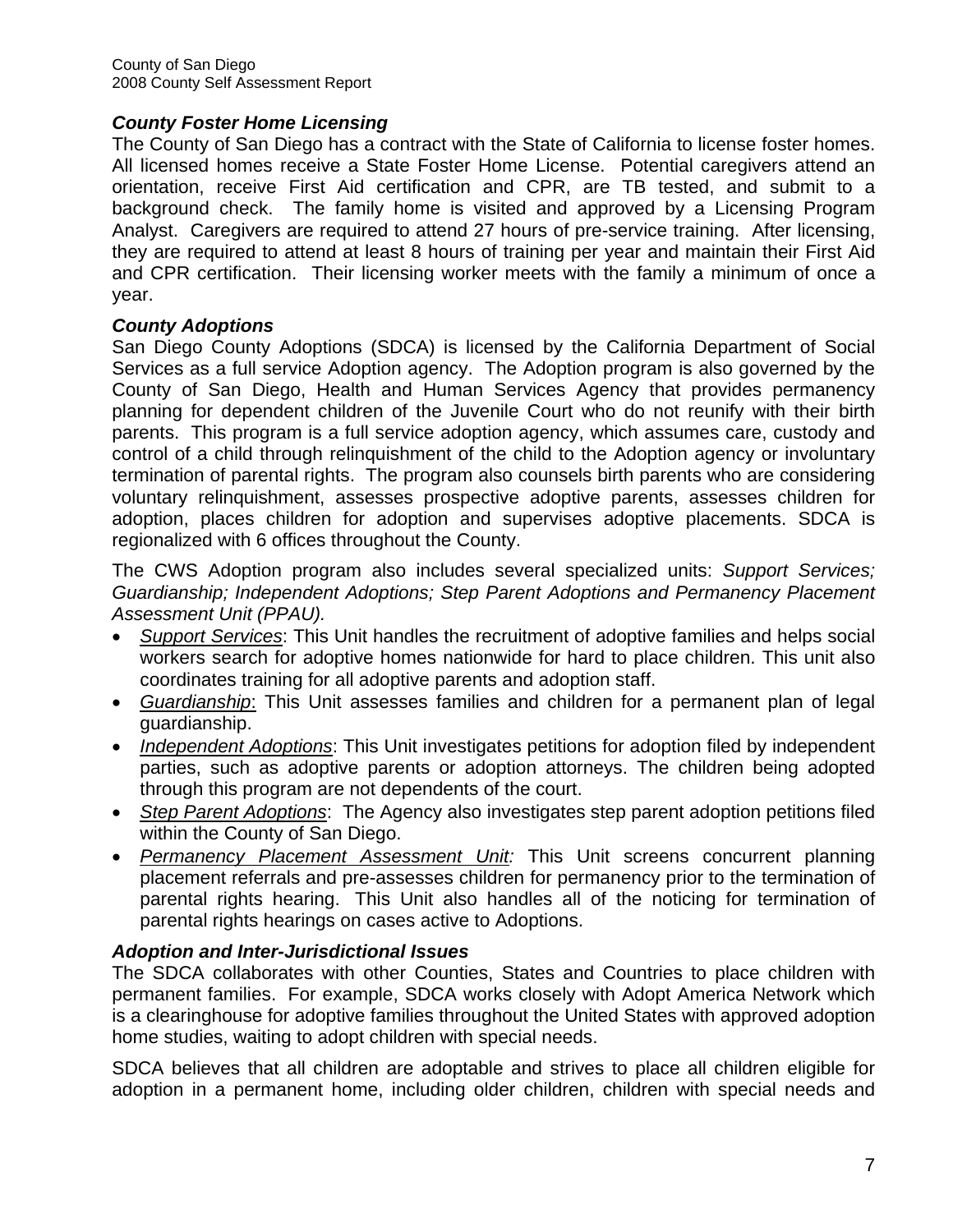large sibling groups. The Agency partners with the San Diego Chargers and KFMB Channel 8 to raise adoption awareness in the community by featuring waiting children on Channel 8 and in the annual Leap of Faith Calendar.

# *Probation*

San Diego County Juvenile Probation provides child welfare services through its Placement Unit. The Placement Unit is a specialized unit within Juvenile Field Services whose primary responsibility is to secure and monitor appropriate placements in Residential Treatment facilities, foster home and Relative/Non-Relative Extended Family Member homes.

# **B. County Government Structure**

The County of San Diego government organizational chart is included in Appendix D. CWS falls under the HHSA umbrella. In order to better provide services to its customers, the HHSA divides the County into six geographic service regions: Central, North Central, South, East, North Inland and North Coastal. HHSA's Regional Map is included in Appendix E. Each region examines the needs in their communities and strives to provide services to meet those needs.

# *Political Jurisdictions*

The County of San Diego is governed by County Board of Supervisors and a Chief Administrative Officer (See Attachment D). Each Supervisor is responsible for their assigned regional designated area. The County works with a large number of city jurisdictions and tribal governments. Eighteen federally recognized Native American tribes and work collaboratively with County departments to address jurisdictional issues.

# *Impact of County Structure*

The regional structure allows for Regional General Managers to know their individual communities and develop partnerships to meet the needs of each community. Staff provides services in an integrated fashion, close to families and in communities, often alongside other public and private sector providers. The regional framework promotes an integrated network of providers. One example of integration is that the County's Public Health Services, Public Health Nurses align with CWS social workers to conduct joint home visits with foster children and their caregivers to ensure access to needed health services.

# *Staffing*

The current staffing for CWS includes 558 Protective Services Workers, 159 Senior Protective Services Workers, 121 Protective Services Supervisors, 9 Protective Services Aids, 82 Social Worker I, II's, III's, 2 Social Work Supervisors and 201 Support Staff. Currently, there is a soft hiring freeze and many positions are being held vacant due to attrition.

The Probation Department Placement Unit is comprised of one Supervising Probation Officer, three Senior Probation Officers, ten Deputy Probation Officers and two Probation Aides. There has been minimal turnover in the Placement Unit over the past five years. All staff has been in the unit a minimum of two years.

# *Bargaining Units*

The local bargaining unit for CWS social workers is the Local Service Employees International Union (SEIU 2021). CWS management has monthly meetings with SEIU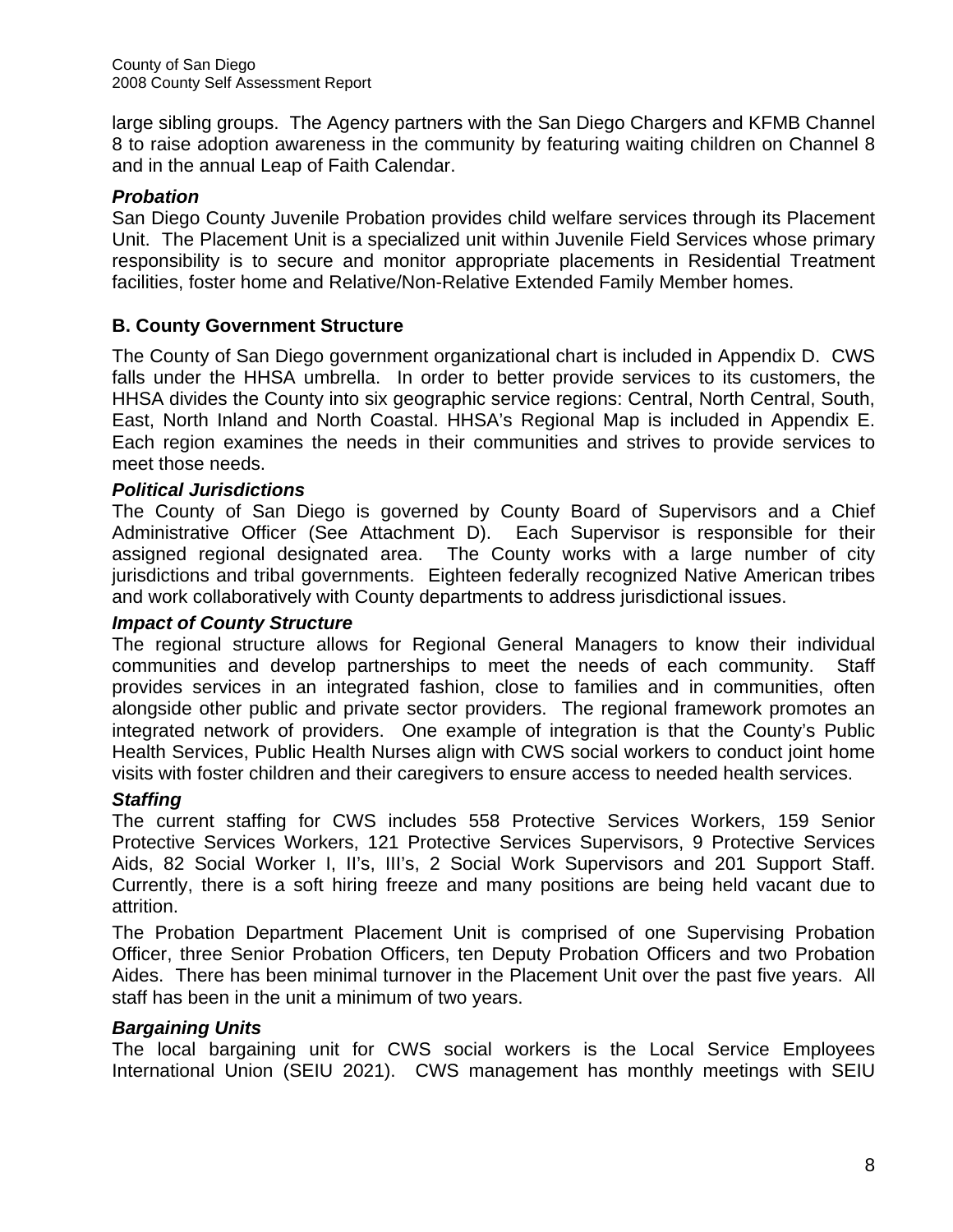Union Representatives. During the past twelve months, union issues have involved equitable caseload assignments and information technology needs of social workers.

Probation Officers are represented by the Probation Officers Association, which is affiliated with SEIU Local 221. There are no collective bargaining issues that impact the provision of child welfare services for Probation.

# *Financial/ Material Resources*

The County's CWS budget is funded by both federal and state allocations. Limited County General funds are used to supplement existing funding sources. CAPIT/CBCAP/PSSF funding and the County's Children's Trust Fund support CWS contracted services. Due to current cost of doing business and no increased funding, the County is exploring cost saving strategies across all regions and programs.

# *Fiscal Tracking of CAPIT/CBCAP/PSSF and Children's Trust Funds*

The CWS Contract Unit and fiscal department oversee and track all CAPIT/CBCAP/PSSF funding. To ensure that contractors remain in compliance and receive the support necessary to meet the CAPIT/CBCAP/PSSF funding requirements, each contractor monitoring includes:

- Review of monthly progress reports
- Site visits and desk file audits
- Fiscal audits including evaluation of all fiscal claims and invoices

This process permits the County to track progress toward achieving desired outcomes, including measurable indicators that demonstrate the impact of services are having on families and communities. In addition to the contract monitoring mentioned above, the County tracks CAPIT/CBCAP/PSSF funds by reviewing utilization reports. The County's Commission on Children Youth and Family (CCYF) oversees the Children's Trust Fund.

# **V. PEER QUALITY CASE REVIEW SUMMARY**

The Peer Quality Case Review (PQCR) is a qualitative examination of the County's Child Welfare Services and Probation practices. The PQCR is driven by the idea that social workers and probation officers have valuable insights on how the system works and how to affect change in the outcomes for children, youth and families.

The San Diego 2008 PQCR was held from April 21<sup>st</sup> through April 25<sup>th</sup> and was a collaborative effort between the County's Child Welfare Services and Probation's Juvenile Field Services department. Peer reviewers represented six counties: Inyo, Sacramento, Santa Clara, Contra Costa, Imperial, and Riverside. In addition to out-of-county reviewers, in-county reviewers included CWS staff and community partners from the County Office of Education-Foster Youth Services and Indian Child Welfare experts.

To augment the information gathered from the PQCR interview process, the County held ten focus groups with parents, Probation youth, social service providers (including those serving military and Native American families), Independent Living Skills providers, CWS social workers and supervisors. In the Probation Focus group with youth, the youth described strong relationships with their Probation Officers. The CWS PQCR Review Teams noted that social workers were able to clearly identify engagement strategies used when meeting with the family.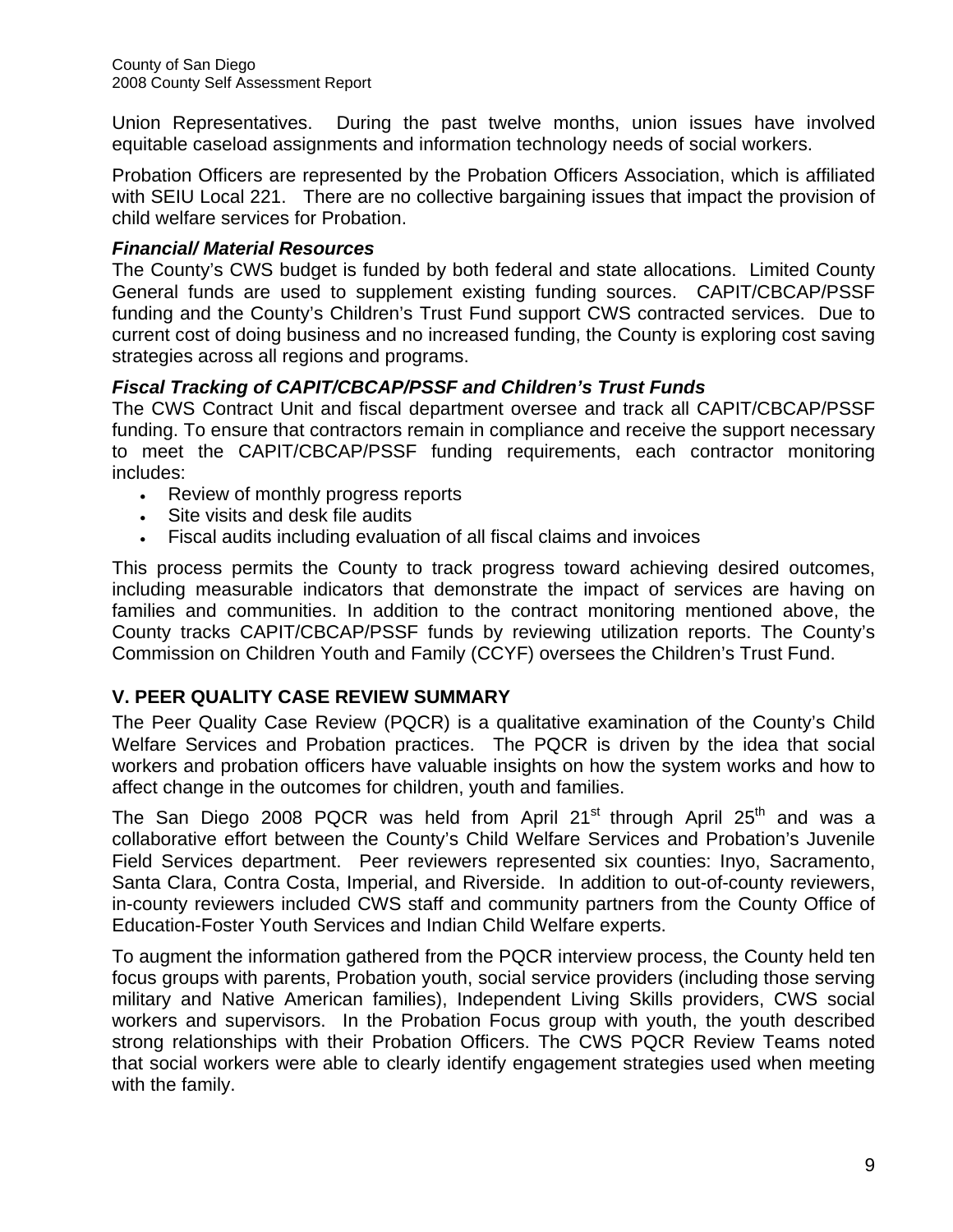# *Focus Areas*

# **Child Welfare-Recurrence of Maltreatment of Children Under Six Years of Age**

Child Welfare Services selected the Recurrence of Maltreatment (1A) as the focus area for the PQCR. When analyzing the data, families with children under 6 years old had the highest recurrence rate, and felt the children under 6-years of age are the most vulnerable.

In the process of identifying referrals for review, two concerns were discovered and were noted to be addressed in the future:

- How the child and parent's ethnicity was identified and coded in the Child Welfare System/Case Management System (CWS/CMS), particularly in reference to Native American families.
- The assignment of duplicate referrals.

Both of these concerns were discovered early in the PQCR and are an indication of how the PQCR is a continuum of learning, from the planning to the formal review process.

The overall findings from the focus groups and interviews for which impact the Recurrence of Maltreatment are:

- *Domestic Violence Protocol-* Inconsistent investigation of emotional abuse allegations in cases of domestic violence and coordination of services, especially in cases involving military families. Social Workers indicated the current domestic violence policy presents challenges and obstacles to serving these families. Recommendations include a review of current domestic violence policy and its impact on practice and improve dialogue with domestic violence treatment providers including military social services on how to best protect children in this situation.
- *Limited time-* Time allotted to complete an investigation and close a referral: 30 days is challenging to engage the family, link to services and ensure the services are in place. Recommendations include consulting with CDSS regarding the pros/cons for utilizing expanded timeframe of 60 days to complete investigations.
- *Training-* Workers and supervisors stated in general the trainings offered through the County are excellent and offer a great opportunity to enhance skills to work better with children, youth and families. Recommendations include providing training within regions to provide better access for all to attend and to review ICWA training to include not only law requirements and compliance but also available resources for Native American families.

# **Probation- Transition to Adulthood**

Throughout the Probation planning process, there was an openness and acceptance of the challenges Probation Officers face in providing services to this vulnerable population. While many of the challenges were known, there was not a firm concept of how to approach addressing the challenging areas. Clear themes from the focus groups and interviews were identified for Probation to review and to begin to set out concrete and tangible plans to adopt:

• The identification of a general lack of knowledge among the Probation Officers of the roles and responsibility of CWS social workers, Independent Living Skills (ILS)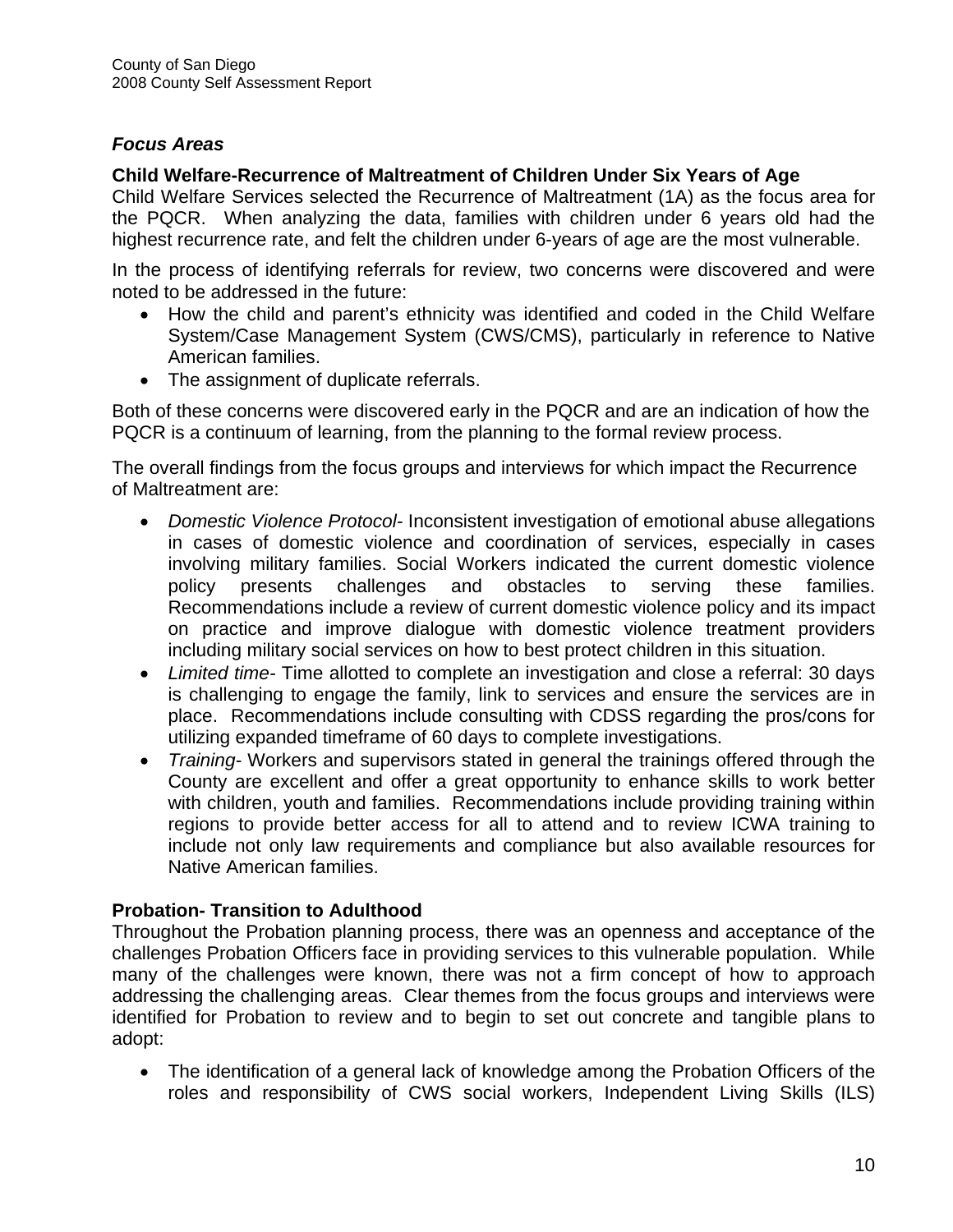workers and resources. Recommendations include cross-training between CWS, ILS and Probation to increase knowledge and communication between disciplines.

- While different constituent groups identified distinctive points of transfer and the difficulties within their own identified process, an overall theme of improving the transfer and referral process within Probation was identified to include the provision of full documentation. Additionally, explore the idea of holding Independent Readiness conferences as currently done in CWS.
- The final significant point identified involves the Transitional Independent Living Plan (TILP) document. During the PQCR process, it was identified that the Placement Unit Probation Officer does not complete the TILP or any other assessment documents to assist in preparing youth for exiting the system. Recommendations include the regular use of the TILP among Probation Officers as well as introducing another form of assessment of the youth to target specific needs and identify strengths.

# **VI. OUTCOMES**

# **County Data Reports**

The following measures serve as the basis for the County's Self-Assessment and are used to track the County's performance over time. The source of the data in this report is the UC Berkeley Center for Social Services Research and is extracted from the Child Welfare Services/Case Management System (CWS/CMS). Counties are responsible for entering data into CWS/CMS as part of the process to manage the caseloads of children and families who receive child welfare services. The data are grouped into four general categories:

- Safety
- Permanency and Stability, including the process measure of Adult Transitioning
- Community-Based Child Abuse Prevention and Intervention
- Well Being
- Systemic Factors

The following section provides analysis of the latest available data (2007) that includes a race/ethnicity and age comparison. Trend tables for available outcome data for years 1997 thru 2007 are included in Appendix E. In addition, stakeholder input was included at the end of sections when applicable.

# **A. SAFETY 1- Children are, first and foremost, protected from abuse and neglect**  *No Recurrence of Maltreatment (S1.1)*

# Trend Comparison

In 2007, San Diego County's performance (92.3%) was below the Federal Standard (94.6%) and slightly below the statewide performance (92.9%). Since 1998, San Diego County increased the percentage of children for whom there was no additional substantiated maltreatment allegations during the subsequent 6 month period by 4.5%.

# Race/Ethnicity

No Recurrence of Maltreatment has improved among all race/ethnicity groups over time. In 2007, Native Americans had the highest percentage of no recurrence at 97.4 % (although data should be interpreted with caution due to small numbers); followed by Asians at 94.9%;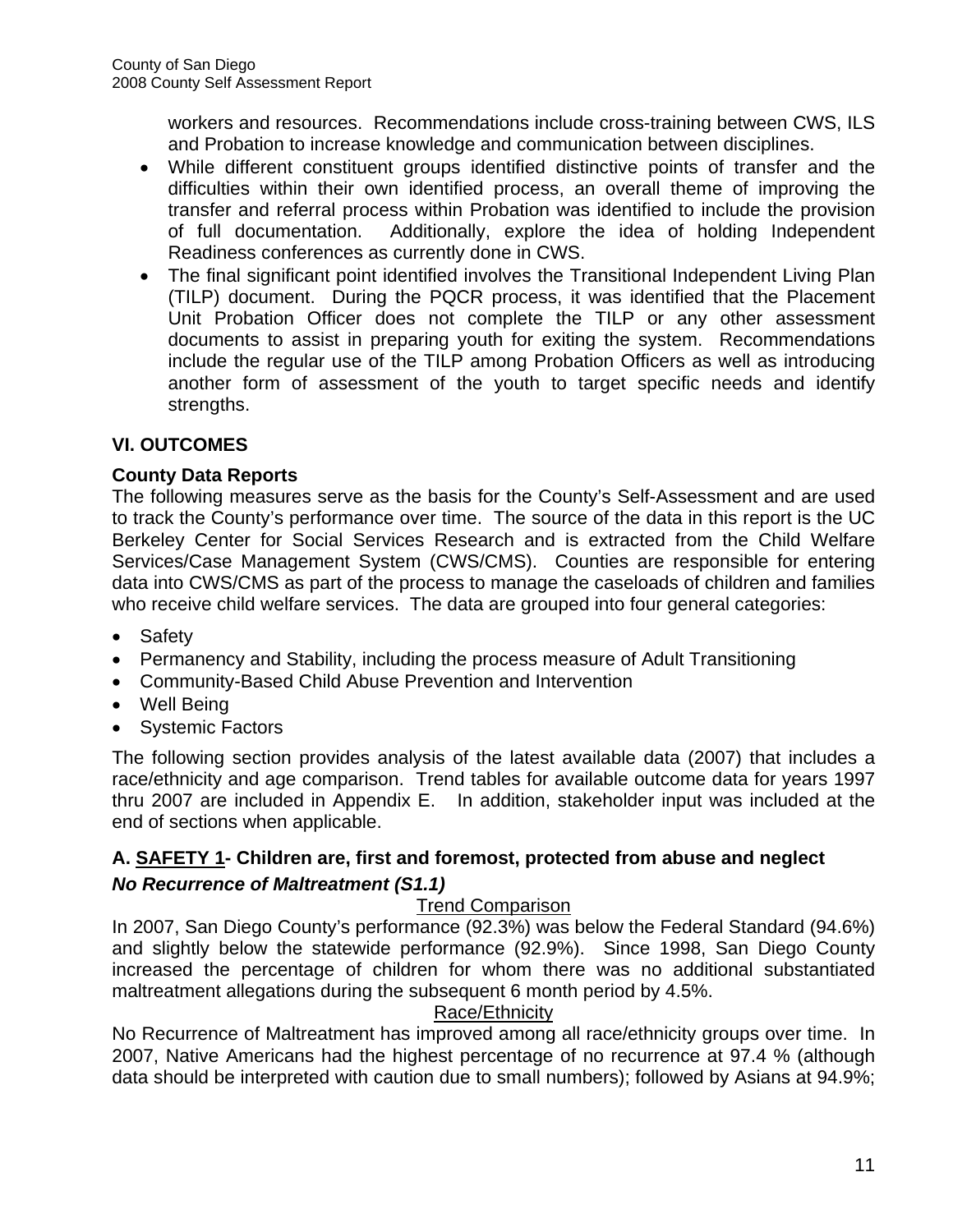Whites at 93.0%; and Hispanics at 91.5%. Blacks had the lowest percentage of no additional substantiated maltreatment allegations during the subsequent 6 months at 90.8%.

Age

No Recurrence of Maltreatment has improved among all age groups. However, there is little difference between the age groups. In 2007, rates ranged from 91.8% for 0-4 year olds to 92.8% for 10-14 year olds.

# *No Maltreatment in Foster Care (S2.1)*

# Trend Comparison

Overall, in San Diego County, the percentage of children who were not victims of substantiated maltreatment by a foster parent or facility staff decreased slightly from 1998 (100%) to 2007 (99.6%). In 2007, San Diego County's performance was very close to the Federal Standard (99.68%) and the statewide performance (99.66%).

#### Race/Ethnicity

 For Native Americans, there was no difference in the percentage of children who were not victims of substantiated maltreatment by foster parent or facility staff maintaining 100% over time (numbers are small thus data should be interpreted with caution). In 2007, Blacks were at 99.7% followed by Whites at 99.6%, Hispanics at 99.5% and Asians at 99.3%.

#### Age

All age groups except the 10 to 14 group were at 99.7% in 2007. The 10 to 14 age group was at 99.4%.

Stakeholder Input on Safety Measure (1A) No Recurrence of Maltreatment *Areas of Strength* 

- In the 2003 System Improvement Plan, engaging clients was identified as an area needing improvement. This time it is seen as an area of strength.
- The use of Structured Decision Making (SDM) tools has helped to provide a common language which can be helpful in the decision making process.

*Areas Needing Improvement* 

- The agency needs to provide clearer policy on how to investigate and establish risk in domestic violence cases.
- Service and coordination with military family resources needs improvement
- Communication and access to other service providers needs improvement

There were two youth Stakeholder forums held. Although some ex-foster children felt there were people who should not be foster parents, incidents of abuse in foster care were not mentioned

# **B. SAFETY 2 (State Measures)- Timely investigations and contacts**

# **Process Measure:**

#### *1. Percent of Child Abuse/Neglect Referrals with a Timely Response (2B)*  Trend Comparison

Overall, in San Diego County, the percentage of child abuse/neglect referrals requiring an immediate response that had a timely response decreased by 2.5% from Q2 2003 (97.0%) to Q4 2007 (94.5%). In Q4 2007, San Diego County's performance was below the statewide percentage of 96.5%; however San Diego is consistently above the 90% compliance rate.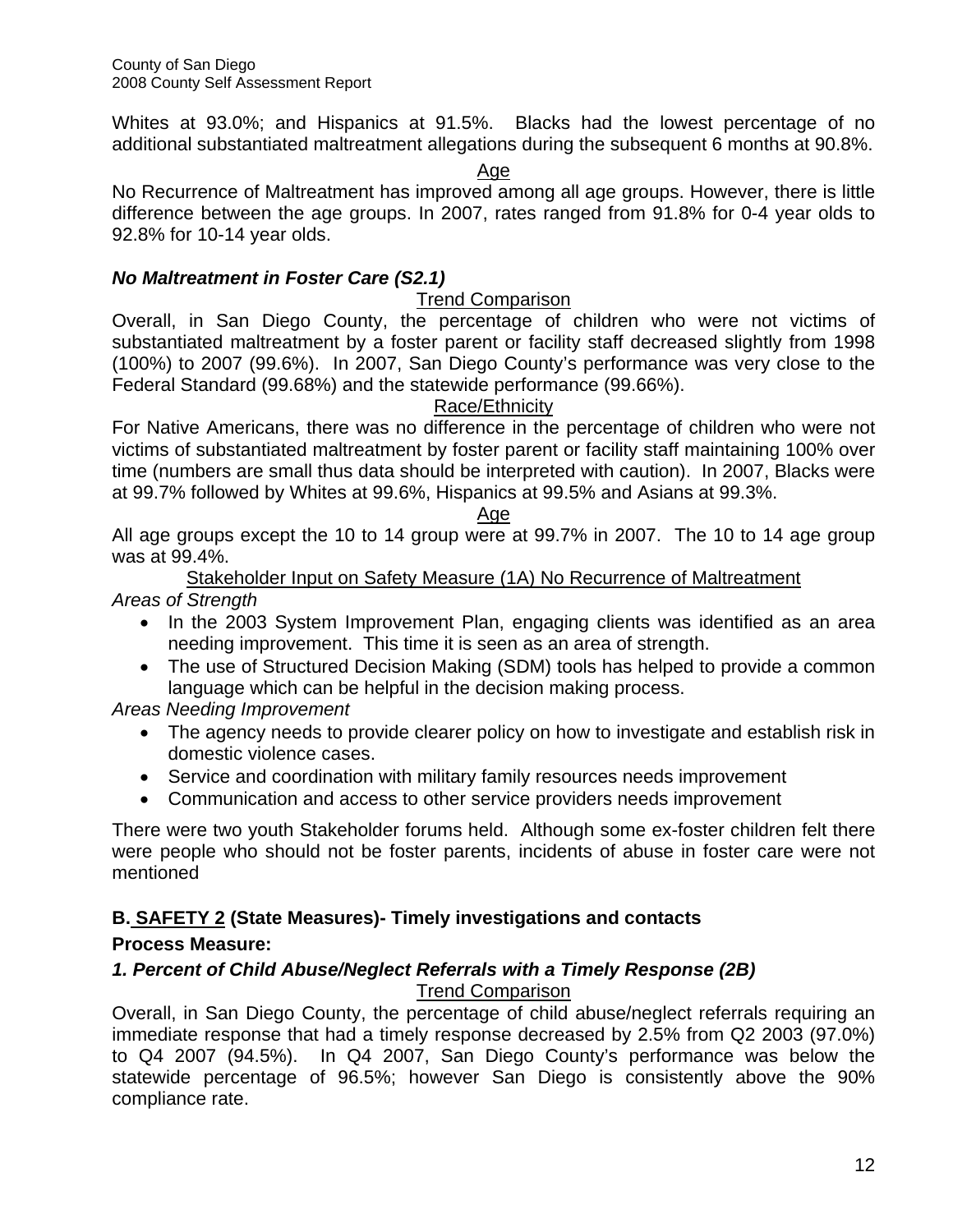Overall, in San Diego County, the percentage of child abuse/neglect referrals requiring a 10 day response that had a timely response decreased by 3.4% from Q2 2003 (93.4%) to Q4 2007 (90.0%). In Q4 2007, San Diego County's performance was very close to the statewide percentage of 90.6%. Analysis of the data based on race/ethnicity and gender could not be completed, as no demographic breakdown data are available at this time.

Note: San Diego County has an additional mandated first contact date between the immediate and 10-day. Some of the 10-day cases are mandated to be seen in 5 days if there is a child under the age of 5 years of age.

# *2. Timely Social Worker Visits with Child (2C)*

Overall, in San Diego County, the percentage of children that received a timely social worker visit increased by 2.9% from Q2 2003 (82.1%) to Q4 2007 (85.0%). In Q4 2007, San Diego County's performance was below the statewide percentage of 89.7%, although we expect performance will increase due to recent countywide performance improvement efforts. Analysis of the data based on race/ethnicity and gender could not be completed, as no demographic breakdown data are available at this time.

# **C. PERMANENCY 1-Children have permanency and stability in their living situations without increasing reentry to foster care**

# **Permanency Composite 1**

# *Measure 1-Reunification within 12 Months (exit cohort) (C1.1)*

# Trend Comparison

Over the last 10 years, the percentage of CWS children who reunified within 12 months has decreased by 9.6% from 60.8% in 1998 to 51.2% in 2007. This is below the Federal Standard (75.2%) as well as statewide performance (64.2%).

# Race and Ethnicity

In 2007, Native American children had the highest rate of reunification at 75.0% (although numbers are small and should be interpreted with caution). Black children (54.1%) and White children (54.0%) had the next highest rates.

#### Age

 As the age group increased the percentage of reunifications within 12 months decreased. In 2007, 55.6% of children ages 0 to 4 reunified within 12 months of removal; while reunification within 12 months was at 30.8% for children 15 and older and 46.0% for children ages 10 to 14. According to CWS/CMS  $4<sup>th</sup>$  quarter extract, 7.7% of probation youth ages of 16-17 reunified within 12-months and 33.3% of the 11-15 year olds reunified within 12 months.

#### *Measure 2- Median Time to Reunification (exit cohort) (C1.2)*  Trend Comparison

Over the last 10 years, the median time to reunification steadily increased from 7.8 to 11.6 months, a difference of nearly 4 months. In 2007, San Diego County had a higher median time to reunification (11.6 months) than the Federal Standard (5.4 months) and the statewide average (7.9 months).

# Race /Ethnicity

The time to reunification increased for all race/ethnic groups except for Native Americans, where there was a decrease of 6.5 months (however data should be interpreted with caution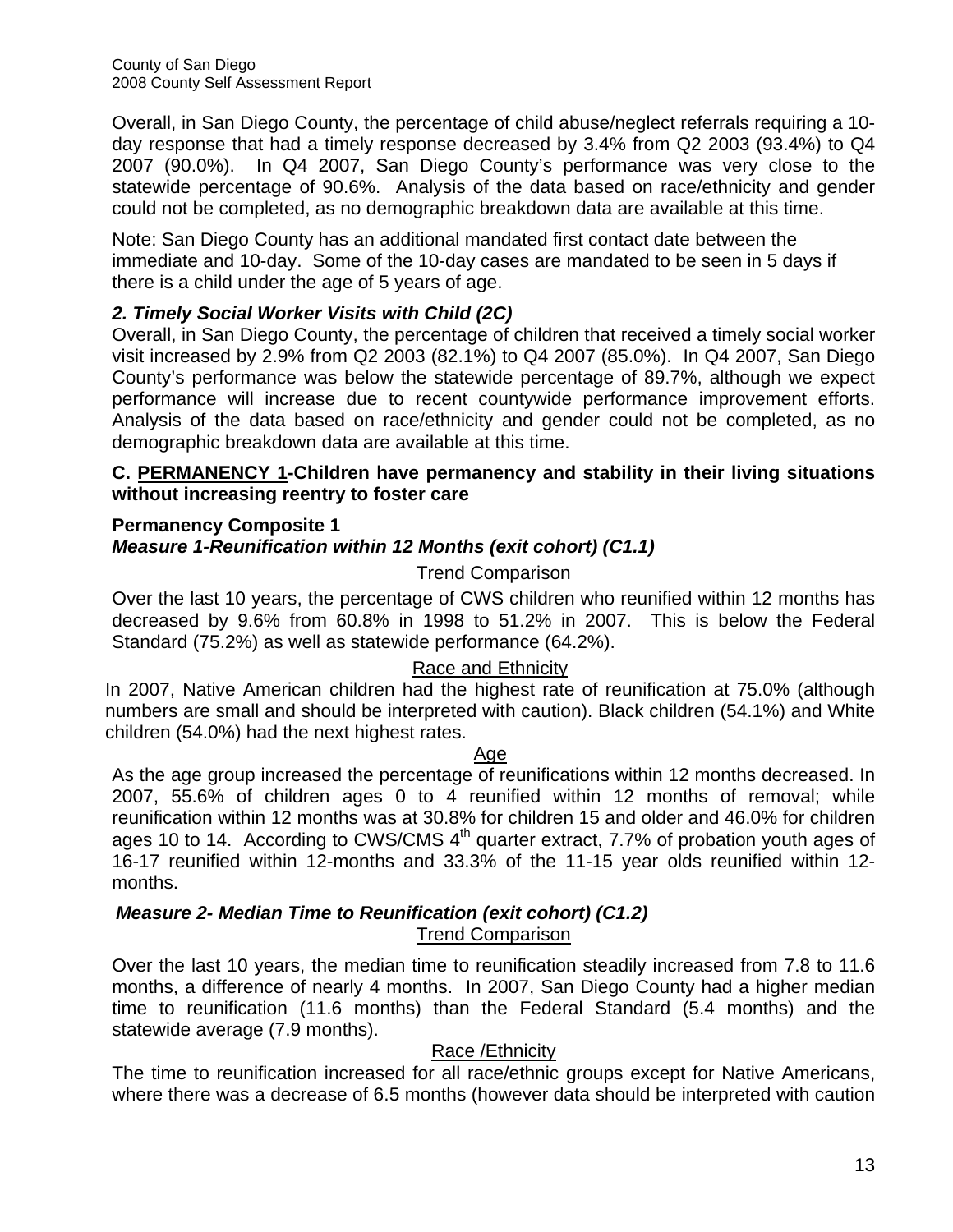County of San Diego 2008 County Self Assessment Report

due to small numbers). In 2007, Hispanic children had the highest median time to reunification at 12.6 months, followed by Asian (12.3), White (11.2), Black (9.9) and Native American (7.9).

Age

 Children under 1 year of age have the lowest time to reunification. In 2007, the median was 2.3 months. The 15+ age group had the highest median time to reunification at 18.3 months in 2007.

# *Measure 3- Reunification within 12 Months (entry cohort) (C1.3)*

#### Trend Comparison

Overall, in San Diego County, the percentage of reunifications within 12 months of removal for children first entering foster care has decreased by 2.8% from 1998 (37.8%) to 2006 (35.0%). For children entering care in 2006, San Diego County's performance was below the Federal Standard (48.4%) and statewide performance (40.8%).

#### Race/ Ethnicity

In 2006, reunification rates for first entries ranged from 18.5% for Asian children to 35.8% for Hispanic children. There were wide fluctuations in rates from year to year for Asian and Native American children. This may be due to small numbers. In 2005, the rate for Asian children was 42.1%.

#### Age

In 2006, reunification rates for first entries were highest for 5 to 9 year olds at 43.2% followed by 10 to 14 year olds at  $35.1\%$ , 0 to 4 year olds at  $33.1\%$  and  $15+$  at  $26.0\%$ .

# *Measure 4- Reentry Following Reunification (C1.4)*

# Trend Comparison

Overall, in San Diego County, the percentage of children reentering foster care within 12 months of reunification has decreased by 3.4% from 1998 (12.6%) to 2006 (9.2%). In 2006, San Diego County exceeded the Federal Standard (9.9%) and statewide performance  $(11.3\%)$ .

#### Race /Ethnicity

There was an increase among Hispanics and Native Americans in the percentage of reentries over time, 2.5% and 1.5% respectively. In 2006, Hispanic and Native Americans had higher reentry rates than other race/ethnic groups. Black and White children experienced a decrease in the percentage of reentries, 9.2% and 5.6%, respectively. There is quite a bit of year to year variation among all groups.

# Age

Children in all age groups except the 15 to 19 years age group experienced a decrease in the percentage of reentries within 12 months of reunification over time. The 2006 re-entry rate of 8.2% among the 0 to 4 age group was better than the State performance and Federal Standard.

Stakeholder Input on Permanency Composite-Reunfication within 12-Months (C1.3) *Strengths* – The CSA Team reviewed this outcome closely. Additionally, there were parent Stakeholder forums where reunification was also discussed.

- Families are usually asked to participate in the development of case plans.
- Parent search efforts are improving and finding fathers
- Intensive efforts such as Family Finding are helping to find relatives
- Engaging extended relatives is also helping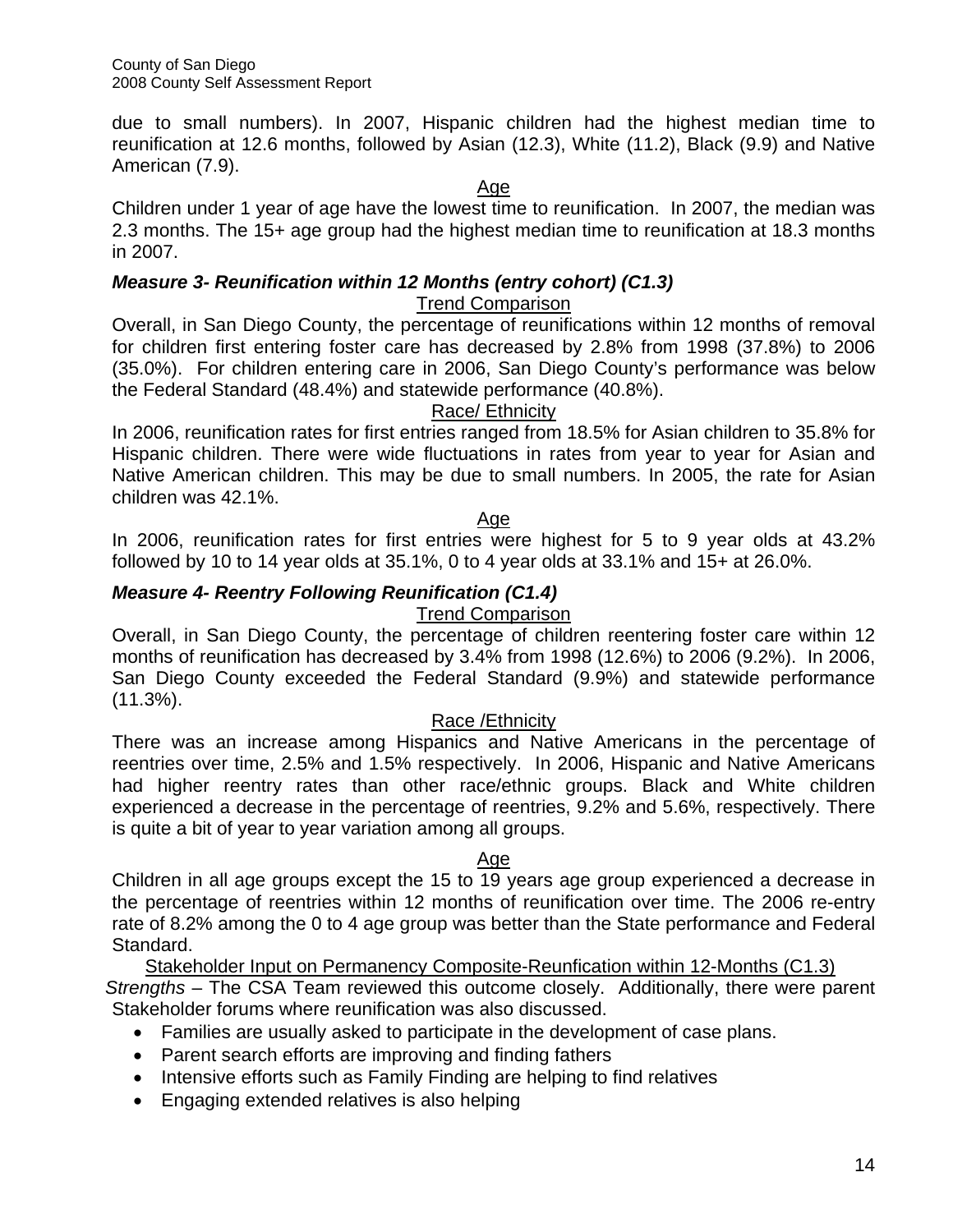County of San Diego 2008 County Self Assessment Report

- More children are being placed together or with relatives
- CWS is trying new strategies to assist in having the resources to increase visitation such as group visitation that would allow more visits to take place without an increase in staffing/resource levels.
- There is a program called "friends outside" for incarcerated parents that facilitate child and incarcerated parent contact and visitation
- An agency focus to provide Parent Child Interactive Therapy (PCIT) brings parents and children together

# *Areas Needing Improvement*

- Visitation: Start visits sooner in the process, evaluate why non-custodial parents are required to have supervised visits, provide more visitation assistance to foster parents, increase the length and frequency of visits to maintain parental relationship, more sibling visits need to occur, have visitation at the parents home or during dinner so things are more natural, fathers in substance abuse treatment often don't have the same visitation rights as mothers in treatment
- Placement Local relative placements and Interstate Compact for the Placement of Children (ICPC) placements take too long
- Services Provide expanded family engagement training for social workers on how to deal with uncooperative parents, eliminate waiting lists for services, individualize case plans, there are too many mandated services to complete in the amount of time allotted, continue to provide services once a family reunites

# **Permanency Composite 2**

# *Measure 1- Adoption within 24 Months (exit cohort) (C2.1)*

# Trend Comparison

Overall, in the last 10 years, the percentage of adoptions within 24 months increased slightly from 16.3% in 1998 to 17.4% in 2007. However, since 2005, the percentage has declined from 21.4% to 17.4%. In 2007, San Diego County is performing below the Federal Standard (36.6%) and below the statewide performance (29.8%).

# Race/ Ethnicity

In 2007, White children had the highest percentage of adoptions within 24 months at 23.2% followed by Black and Hispanic children both at 15.6%.

# Age

Over the last 10 years, children ages 0 to 4 consistently had the highest rates of adoption within 24 months. In 2007, the rate for the 0 to 4 age group was 29.5%. In 2007, the 5 to 9 age group had the lowest percentage (2.9%) of adoptions within 24 months. The rate for children ages 10 to 14 was 5.4% and for 15+ was 8.3%.

# *Measure 2- Median Time to Adoption (exit cohort) (C2.2)*

Trend Comparison

Overall, in the last 10 years, the median time to adoption decreased slightly from 37.7 to 36.1 months. In 2001 and 2005, there were downward trends where the median months to adoption reached 34.5 months. In 2007, San Diego County had a higher median time to adoption than the Federal Standard (27.3 months) and the statewide average (29.8 months).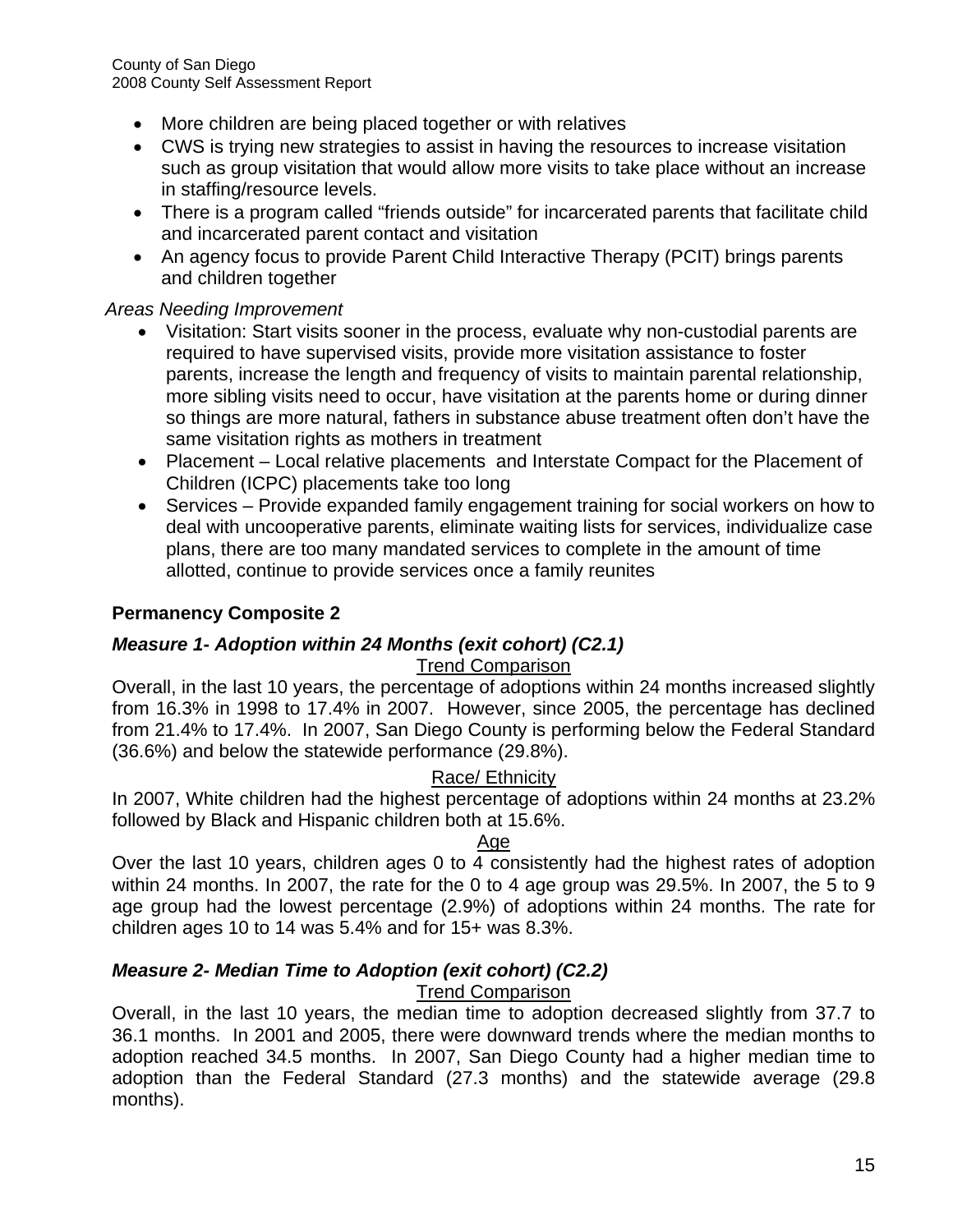# Race/ Ethnicity

In last 10 years, there were significant fluctuations for Asians (increase) and Native Americans (decrease). These results may be impacted by small numbers. Time to adoption decreased for Blacks and Whites and increased slightly for Hispanics. In 2007, Whites had the lowest median months to adoption at 33.1 months. The highest rate was 37.9 months for Hispanics.

#### Age

In the last 10 years, all age groups except 10-14 and 15+ experienced decreases. In 2007, children under age 1 had the lowest median time to adoption (8.9 months), followed by ages 1-2 (24.1 months), ages 3-4 (37.6 months), ages 5-9 (45.2 months), ages 10-14 (47.1 months) and age 15+ (60.7 months).

# *Measure 3- Adoption within 12 Months (17 months in care) (C2.3)*

### Trend Comparison

#### Trend Comparison

Overall, in San Diego County, the percentage of adoptions of children in continuous care for at least 17 months and subsequently adopted within 12 months has increased by 12.1% from 1998 (11.0%) to 2007 (23.1%). In 2007, San Diego County's performance (23.1%) exceeds the Federal Standard (22.7%) and the statewide performance (16.5%).

#### Race/ Ethnicity

In 2007, adoptions of Hispanic and White children, in care 17 months or more exceeded the Federal Standard (22.7%) at 26.4% and 23.8% respectively. Rates for all ethnic groups exceeded the State performance, except Native Americans whereby the number of adoptions may be too small for interpretation.

#### Age

In 2007, the 0 to 4 age group had the highest percentage of adoptions for children in continuous care for 17 months or more and subsequently adopted within 12 months with 52.3%, followed by the 5 to 9 age group with 34.1%, the 10 to 14 age group with 11.3% and the 15 and older age group with 3.3%. Over the last 10 years, the increase in the percentage of adoptions follows the same pattern: 0 to 4 age group had the largest increase of 23.8%, followed by 5 to 9 age group with 21.7%, 10 to 14 age group with 8.3% and 15 years and older age group with 2.9%.

#### *Measure 4- Legally Free within six Months (17 months in care) (C2.4)*  Trend Comparison

In San Diego County, the percentage of children who were in foster care for 17 months or more at the beginning of the year, and then became legally free for adoption within 6 months increased by 1.4% from 1998 (6.8%) to 2007 (8.2%). In 2007 San Diego County's performance (8.2%) is below the Federal Standard (10.9%) and exceeds statewide performance (6.2%).

# Race/ Ethnicity

In 2007, Hispanics had the highest percentage of children who became legally free for adoption at 11%, followed by White children at 8.4%, and Black children at 5.5%.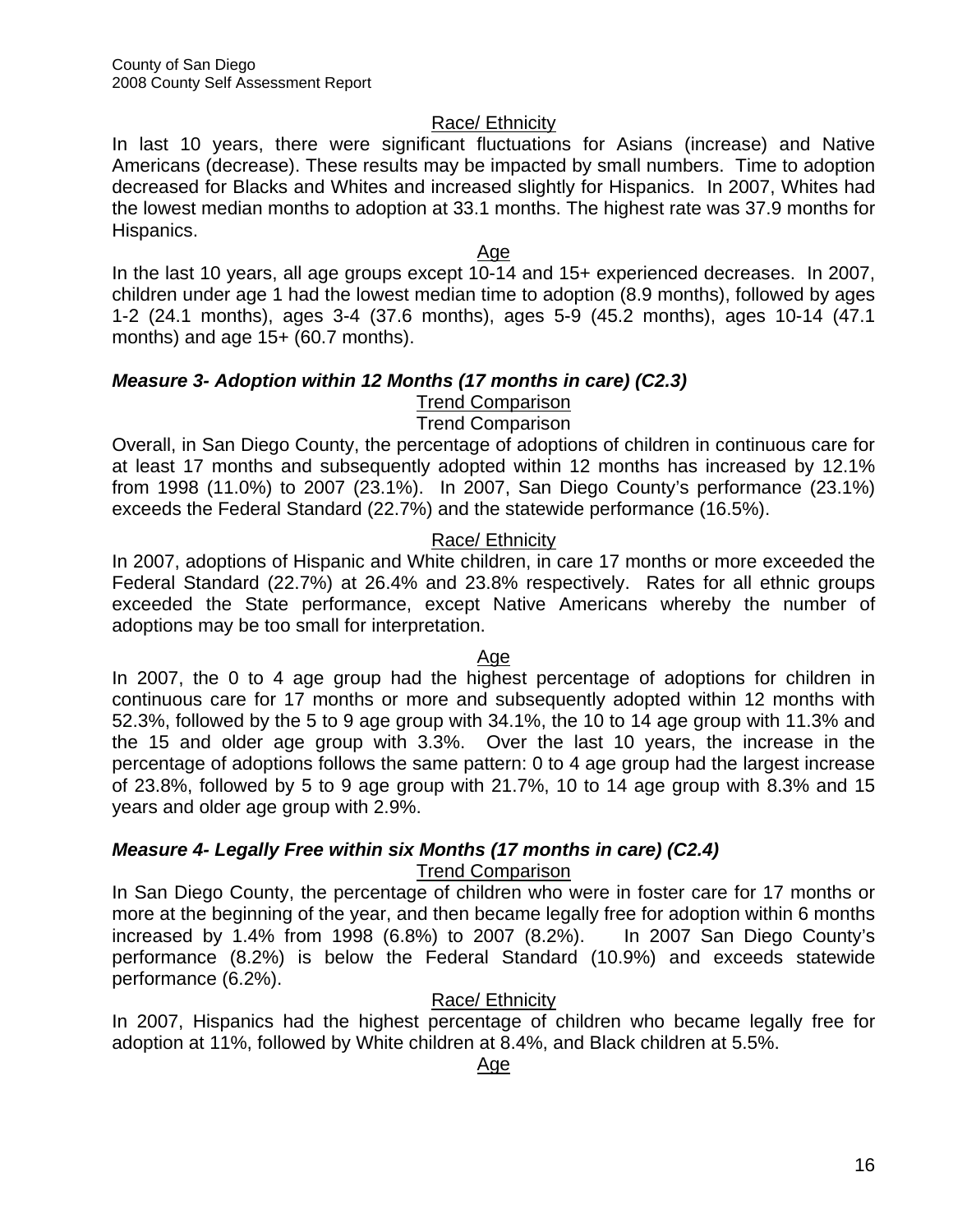In 2007, the 0 to 4 age group had the highest percentage of children in care 17 months or more who became legally free for adoption at 43.1%. This represents a 13.8% increase from 1998. The 5 to 9 age group had the next highest rate in 2007 at 24.2%.

# *Measure 5- Adoption within 12 Months (legally free) (C2.5)*

# **Trend Comparison**

San Diego County had an increase of 2.3% in the percentage of children discharged from foster care to adoption within 12 months of being legally free from 1998 (28.8%) to 2006 (31.1%). In 2006, San Diego County's performance (31.1%) was below the Federal Standard (53.7%) and the statewide performance (55.3%).

# Race/ Ethnicity

In 2006, Whites represented the group with highest percentage of children discharged from foster care to adoption within 12 months of becoming legally free. The rate for Hispanic children was 28.7%, followed by Black at 26.5%, Asian at 25.0% and Native American at 7.7%. Rates for Asians and Native Americans show wide fluctuations from year to year, probably due to small numbers.

#### Age

In 2006, the 0 to 4 age group had the highest percentage of children discharged to adoption at 35.3% which also represents the largest increase over time of 3.1%.

# Stakeholder Input on Permanency Composite 2-Adoption within 24-months (C2.1) *Strengths*

The strengths of the adoption program include:

- Bi-lingual and bi-cultural adoption services to the border communities. For example, the County is negotiating an agreement with Mexico's social services agency in Baja California, Norte, to finalize the adoption of over 50 dependent children eligible for adoption and placed with relatives in Mexico;
- Regional and specialty program units that provide tailored adoption services depending on client needs;
- Practice that all adoption social workers have a Master's Degree in Social Work; *and;*
- Policy that requires adoptive parents participate in an intensive training prior to an adoptive placement.
- New laws allowing guardianship as a first choice in lieu of adoption may help speed the process as relatives were reluctantly pursuing adoption in the past
- San Diego County works to place all eligible children in adoptive homes but the hard to place population often takes longer to find an appropriate home
- San Diego County Adoption published an annual calendar that highlights children available for adoption. In addition, adoption works with a local news channel to promote adoption and foster parenting.

# *Areas Needing Improvement*

- Evaluating the adoption applicant process to identify delays that occur in the process (e.g., the time it takes a social worker to complete an adoption home study or how long between the assignment of the case and contact with the family is initiated); *and;*
- Improve the education provided to relative caregivers and/or foster parents about the adoption process.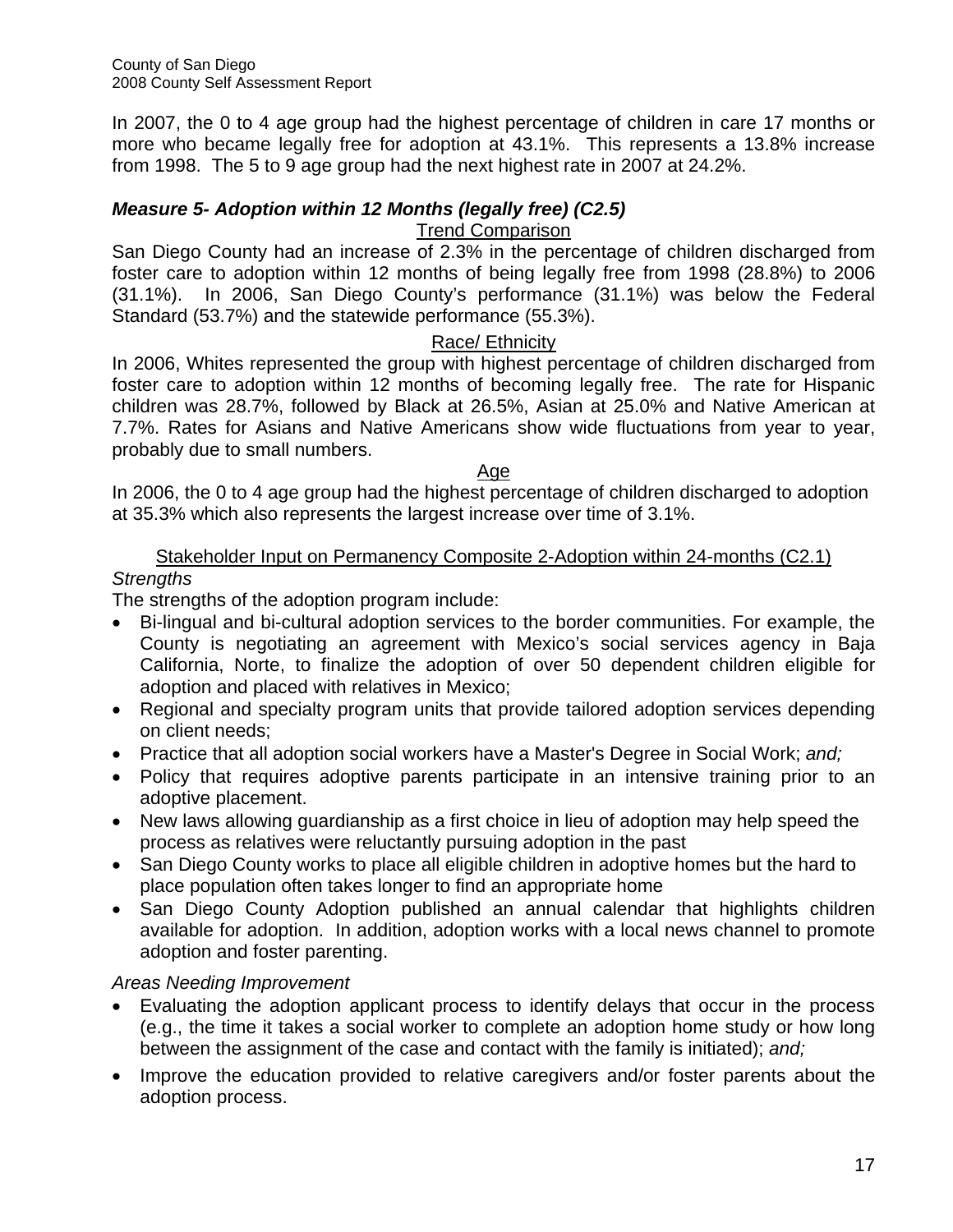- Review adoption procedures to help shorten the time frame to adoption
- Issues are sometimes unresolved earlier in the case process and the adoption workers have to take time to complete actions such as ICWA issues, paternity, verifying birth, or immigration issues
	- The case handling of adoption cases needs to be streamlined
	- The telling process is a time consuming and lengthy process
	- Calendaring the finalization hearing can take months
	- Obtaining County required psychological evaluations and developmental assessments can take time and if there are other delays these assessments may become outdated

# **Permanency Composite 3**

# *Measure 1- Exits to Permanency (24 months in care) (C3.1)*

Overall, San Diego County has increased the percentage of children in foster care 24 months or longer at the beginning of the year who were then discharged to permanent homes by the end of the year. The percentage increased by 8.0% from 1998 (18.8%) to 2007 (26.8%). In 2007, San Diego County's performance (26.8%) is slightly below the Federal Standard (29.1%) and exceeds the statewide performance (20.4%).

# Race/ Ethnicity

In 2007, Hispanics exceeded the State and Federal Standard with 30.4%, which represented a 10.2% increase since 1998. The 2007 rate for Asian children was 28.6%, followed by White at 27.1%, and Native American at 17.3%. All ethnic groups exceeded the State performance except Native Americans (results should be interpreted with caution due to small numbers).

#### Age

Over the last 10 years, all age groups experienced increases in the percentage of exits to permanency. The younger age groups had the highest percentages of exits to permanency. In 2007, the 0 to 4 age group had 61.1% of children in care 24 months or more discharged to permanent homes, followed by 5 to 9 year olds at 39.2%, 10 to 14 year olds at 19.2% and 15+ at 9.5%.

# *Measure 2- Exits to Permanency (legally free at exit) (C3.2)*

#### Trend Comparison

Overall, San Diego County has experienced a slight decrease in the percentage of legally free children who were discharged to a permanent home prior to turning 18. The rate decreased by 1.9% from 1998 (98.8%) to 2007 (96.9%). In 2007, San Diego County's performance (96.9%) was slightly below the Federal Standard (98.0%) and the statewide performance (97.4%).

# Race/ Ethnicity

All ethnic groups decreased over time, except Native Americans who had rates of 100% over 9 of the last 10 years. In 2007, the rate for White children was 97.9%, Hispanic was 97.5%, and Black and Asian were at 94.4%.

#### Age

From 1998 to 2007 there was very little difference in the percentage of exits to permanency of legally free children by age group, except in the 15 and older age group. For the 15 and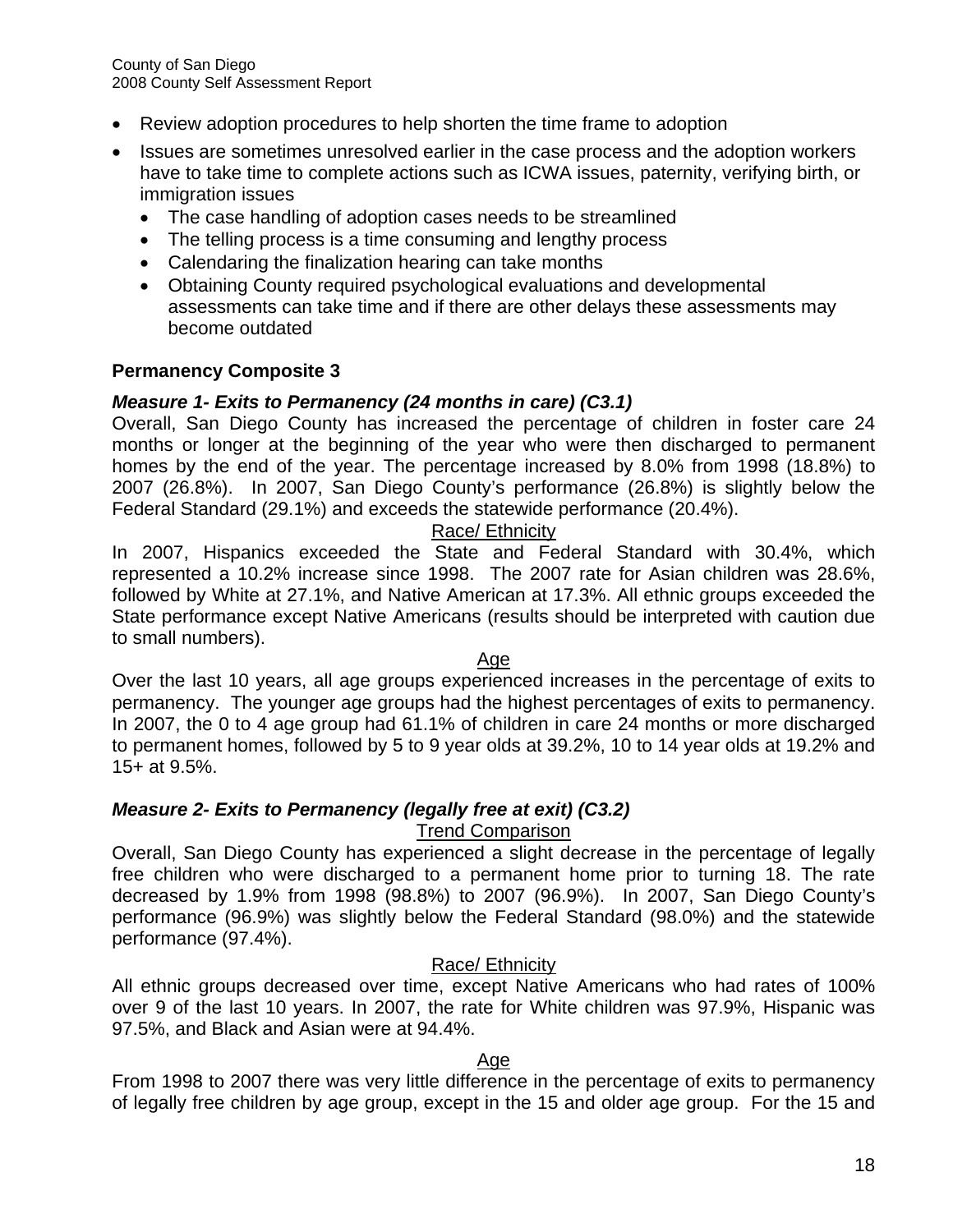older age group, there was an 18.7% decrease, from 75.0% to 56.3%, over the last 10 years, although there was wide variation from year to year.

#### *Measure 3- In Care Three Years or Longer (emancipation/age 18) (C3.3)*  Trend Comparison

Overall, San Diego County has decreased the percentage of children who emancipated or turned 18 and had been in foster care 3 years or longer by 5.6%, from 75.4% in 1998 to 69.8% in 2007. In 2007, San Diego County's performance (69.8%) was below the Federal Standard (37.5%) and the statewide performance (59.4%).

# Race/ Ethnicity

From 1998 to 2007, the percentage of children who emancipated or turned 18 and had been in care 3 years or longer decreased by 17.6% for Black children and by 4.4% for Hispanic children. In 2007, the rate for Native American children was 100%, for Asian 80.0%, for Black 71.4%, for White 69.3% and for Hispanic 66.7%.

#### Age

Most children represented in the data for this performance measure are in the 15 and older age group The 15 and older age group experienced a decrease of 5.9% over time.

# **Permanency Composite 4**

# *Measure 1- Placement Stability (8 days to 12 months in care) (C4.1)*

# Trend Comparison

Overall, San Diego County has increased the percentage of children who were in care less than 12 months with two or fewer placements by 4.6% from 1998 (71.2%) to 2007 (75.8%). In 2007, San Diego County's performance (75.8%) was below the Federal Standard (86.0%) and the statewide performance (81.7%).

# Race/ Ethnicity

Asians, Hispanics and Whites experienced improvement over time. In 2007, Asians had the highest percentage of children with two or fewer placements at 78.0%, a 12.1% increase over time. Hispanics were at 77.5%, an increase of 6.9%. Whites were at 77.2%, an increase of 5.7%. Blacks and Native Americans had the lowest percentages of placement stability in 2007, 69.7% and 68.3% respectively.

# Age

The percentage of children with two or fewer placements increased among 0-4 and 5-9 age groups. In 2007, the 0 to 4 age group had the highest rate of placement stability at 79.6%, followed by the 5 to 9 age group at 75.6% and the 10 to 14 age group at 70.4%. In 2007, the 15 and older age group had the lowest percentage at 60.3%.

# *Measure 2- Placement Stability (12 to 24 months in care) (C4.2)*

# Trend Comparison

Overall, San Diego County has increased the percentage of children with two or fewer placements who have been in care for at least 12 months but less than 24 months by 6.4% from 1998 (45.9%) to 2007 (52.3%). In 2007, San Diego County's performance (52.3%) was below the Federal Standard (65.4%) and the statewide performance (61.3%).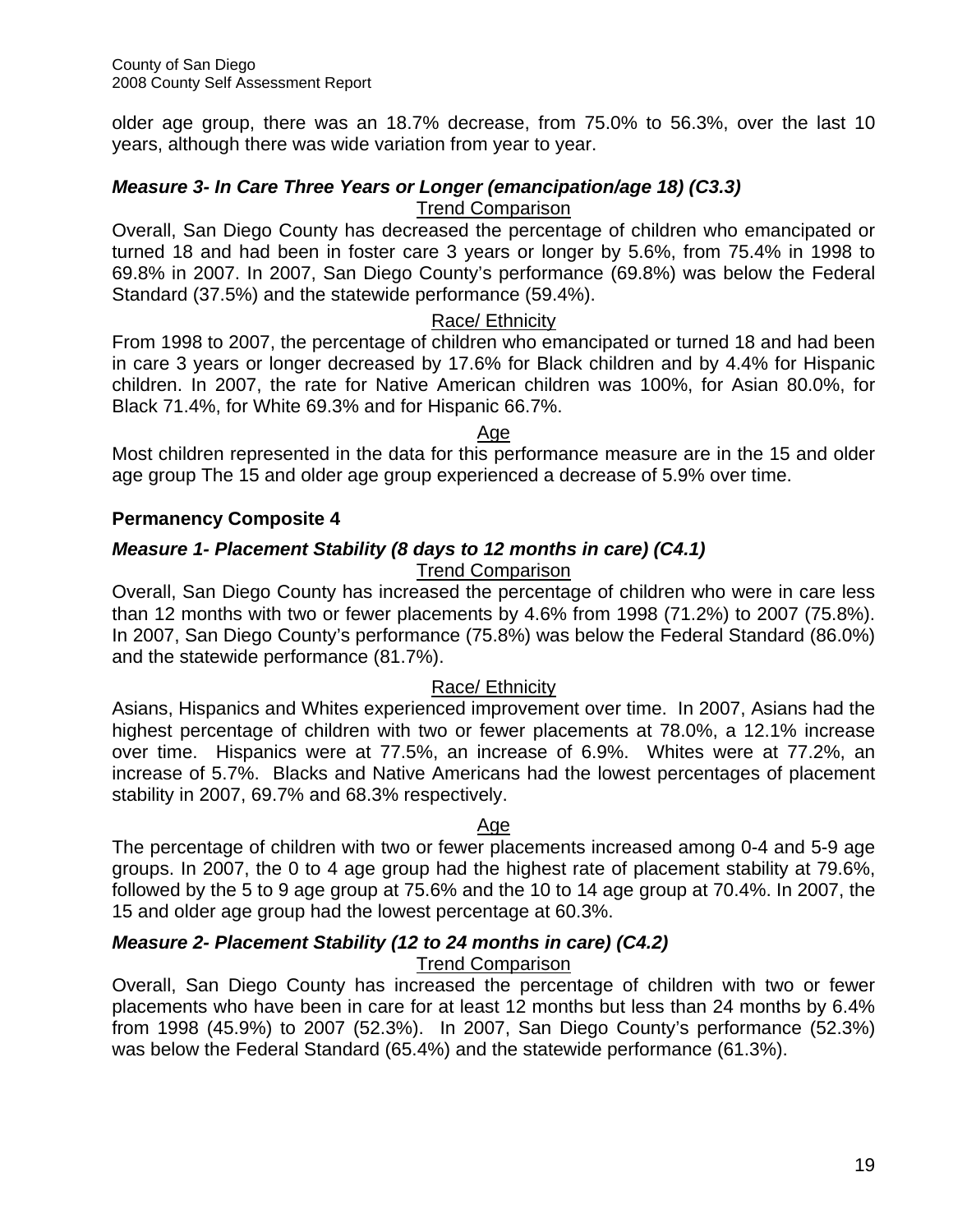# Race/ Ethnicity

All race/ethnic groups increased the percentage of children with two or fewer placements between 12 and 24 months. Native Americans had the highest percentage at 75.0% which represented the largest increase of 23.0% (although data should be interpreted with caution due to small numbers). Asians had the lowest rate of placement stability for children who had been in care for 12 to 24 months at 48.4%, yet represented the second largest increase over time at 10.6%. In 2007, Hispanics were at 52.6%, Whites were at 52.5% and Blacks were at 50.6%.

Age

Over last 10 years, placement stability increased for all age groups except the 15 and older age group. In 2007, the 15 and older age group had the lowest percentage at 35.6% representing a decrease of 2.5% over time. The 0 to 4 age group had the highest percentage of children who had two or fewer placements at 59.7%, followed by the 5 to 9 age group at 50.0% and the 10 to 14 age group at 41.3%.

### *Measure 3- Placement Stability (at least 24 months in care) (C4.3)* Trend Comparison

San Diego County experienced a decrease in placement stability for children in care for 24 months or more by 4.0% from 1998 (31.2%) to 2007 (27.2%). In 2007, San Diego County's performance (27.2%) was below the Federal Standard (41.8%) and the statewide performance (33.3%).

# Race/ Ethnicity

In 2007, Native Americans and Whites had the lowest percentage of children in care 24 months or more with two or fewer placements, 23.8% and 22.2% respectively. Asians had the highest rate of placement stability at 33.7%, followed by Hispanic at 30.1%, and Blacks at 26.5%.

#### Age

The 0 to 4 age group saw an increase in the percentage of children with two or fewer placements over time by 9.7%. The 10 to 14 and 15+ age groups had the lowest percentages in 2007 and experienced a decrease over time of 10.4% and 10.9%, respectively.

Stakeholder Input on Permanency Composite 4-Placement Stability (C4.1) *Strengths*

- Keeping and placing children within their communities and schools
	- o Regionally based Assessment Centers or Way Stations
	- o Neighborhood for Kids- East Region strategy that assigns social workers in designated community locations and schools
- Array of support services
	- o Voices for Children-Court Appointed Special Advocates (CASA)
	- o Placement unit specialists
	- o Parent partnering or mentoring
	- o Caregiver support Community Services for Families Project KEEP Kinship support services and support groups
	- o Options Program-assist with the placement of special needs children (ages 0-5 and medically fragile)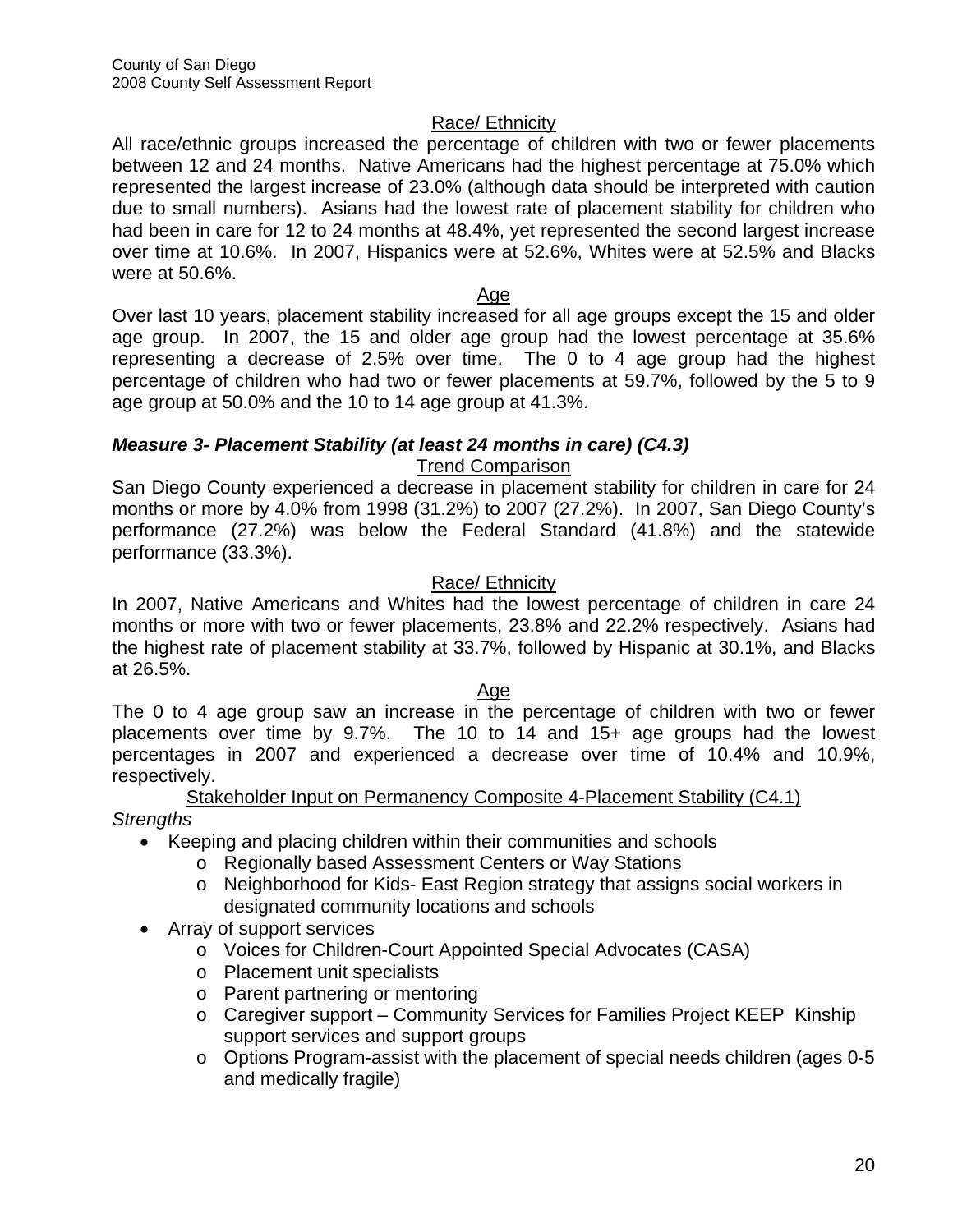- o Comprehensive Assessment and Stabilization Services (CASS)- A program that assist families stabilize placement and meet the needs of foster children
- Family/Caregiver engagement
	- o Team Decision Meetings (over 3000 since May 2006)
	- o Family Finding, relative searches
	- o Meetings with group homes and foster family agency (FFA) providers to address children's needs
- Training (specialized) for foster parents
	- o Pride Training for foster parents

# *Areas Needing Improvement*

- Case carrying Social Worker are not trained on placement issues and placement assessments
- Placement matching -assessment of children needs vs. foster placement ability to met those needs (need an "E-Harmony" type matching service)
- Include developmental stages of children in assessing for placement
- Provide training to enhance social worker's ability to work with placement rather than moving the children
- Train staff to prepare children for placement disruption and the trauma it causes.
- Referrals on foster homes, parents may make claims on foster placement, against a foster parent.
- Trauma caused by placement disruptions and as a system we need to recognize that the agency can attribute to the trauma

# **Process Measures:**

# **1. Timely Probation Officer Visits with Child (2C)**

Data is not yet available for this measure.

# **2. Children Transitioning to Self-sufficient Adulthood (8A)**

Data is not yet available for this measure.

#### Stakeholder Input on Permanency Process Measure-Children Transitioning to Self-Sufficient Adulthood (8A)

Probation selected this area as one of their focus areas for the CSA Process. Further investigation and information gathered from community stakeholders including youth included the following:

*Strengths* 

- Transitional housing opportunities; Transitional Housing Plan and Transitional Living Plan
- Education-Tracking students re: credits, SP. Ed. High School exit exams
- Foster grandparents' programs-non threatening approach
- Communication-collaboration

# *Areas Needing Improvement*

- Not all foster youth receive adult transitioning services. Explore policy changes to require all foster youth participate in an adult transitioning program
- Minors placed out-of- county- Education issues-ILS issues, accessibility to services (Medical, reapply for services); consistency in services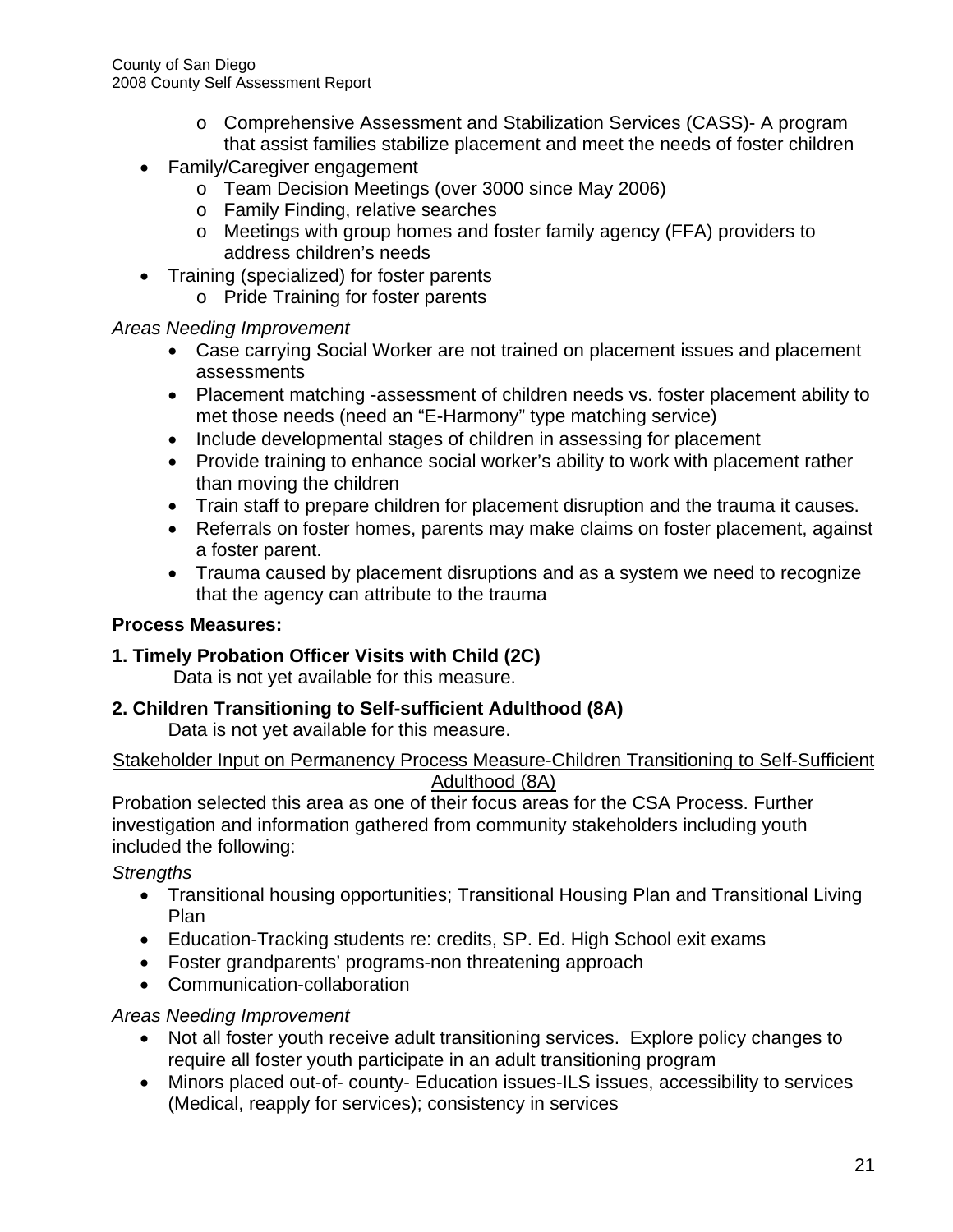- Resources are available, but youth do not know about the resources or how take advantage
- Lack of collaboration and communication between providers

# **D. PERMANENCY 2- The continuity of family relationships and connections is preserved for children (PSSF)**

# **Process Measures:**

# *1. Siblings Placed Together in Foster Care (4A)*

# Trend Analysis

San Diego County had a 1.8% increase in the percentage of children placed with all or some of their siblings between 1999(63.3%) to 2008 (65.1%). In 2008, San Diego County's performance (65.1%) was below the overall statewide percentage (70.5%) of children in care and placed with all or some of their siblings.

# Race/ Ethnicity

In 2008, Asians had the highest percentage of children place with all or some of their siblings at 73.5%, followed by Hispanic children at 69.1%. The percentage of White children placed with all or some of their siblings was 62.0% in 2008, for Blacks it was 57.8% and for Native American children, 54.9%.

# *2. Foster Care Placement in Least Restrictive Settings Least Restrictive Entries (First Placement) and (Point in Time Placement) (4B)*

# Primary Placements

Overall, shelter placements as primary placements showed the sharpest decreasing trends from 1998 to 2007 (decreasing 32.6%). Relative placements also decreased, though not as much (3.1%). Foster home primary placements experienced an increase from 1998 to 2007 (29.3%). FFA and group home placements increased slightly (4.4% and 3.7% respectively).

# Point-In-Time (PIT) Placements

Over time, PIT (point-in-time) relative placements, FFA placements, and group/shelter placements for all children in out-of-home care have shown a slight increasing trend from July 2003 to January 2008 (1.8%, 1.1% and 1.1% respectively). Foster home placements have shown a decreasing trend over the same time period (3.6%).

# Race/Ethnicity

On January 1, 2008 Asian/Pacific Islander (PI) and Indian American children had a higher level of relative placements (40.3% and 43.1% respectively) than the other ethnic groups, however numbers are small and data should be interpreted with caution. Children in the Hispanic category experienced the highest rate of foster home placements (26.7%). Hispanic children experienced the lowest rate of FFA placement (4.9%). White children had the highest rate of group/shelter home placements on January 1, 2008 (16.7%). White and Native American children were the only ethnic groups to experience a decrease in relative placement rates from 2002 to 2007 (2.0% and 2.5% respectively). All ethnic groups experienced an increase in foster home placement rates from 2002 to 2007, with Native American and White children having the highest increase (38.5% and 17.5% respectively). For FFA placements, all ethnic groups had an increased rate over time. All ethnic groups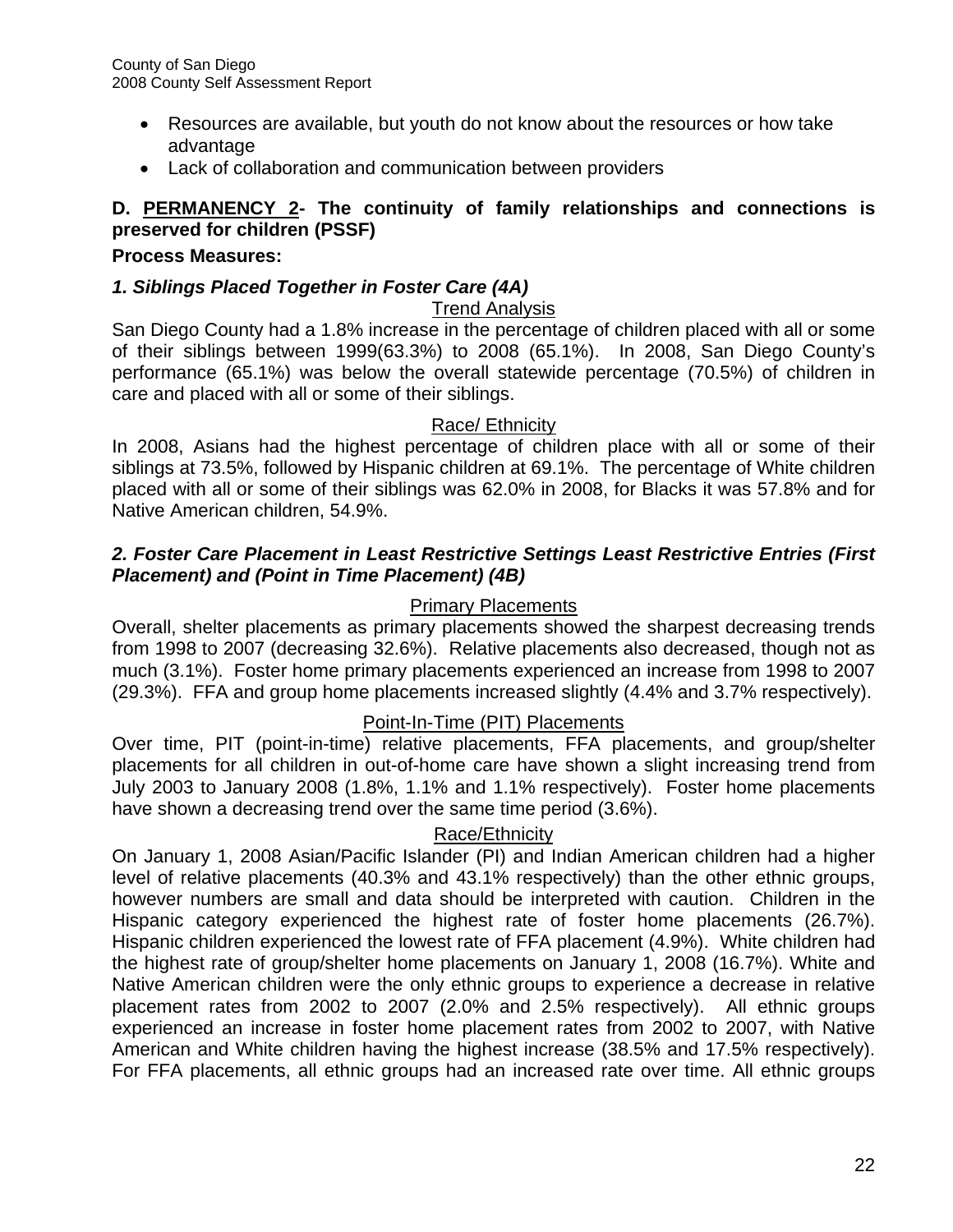and especially Hispanic and White children (20.3% and 17.7% respectively) had a decrease in group/shelter home placements over time.

#### Age

On January 1, 2008, 1-2 year olds and 3-5 year olds had the highest relative placement rate (46.6% and 51.9%, respectively). Children under 1 had the highest foster home placement rate (59.2%). 3-5 year olds had the lowest FFA placement rate (3.9%). Children under 1 had the lowest group/shelter home placement (0.3%). Lastly, children under 1 had the lowest placement rate in the remaining placement types (1.3%).

# *3. Rate of ICWA Placement Preferences (4E)*

Relative home placements for ICWA-eligible children have fluctuated over time. For the quarter ending 6/30/03, the percentage of children placed with a relative was 47.1%. Between 6/30/04 and 12/31/06 the percentage ranged from 30-38%, and then began increasing again so that as of 12/31/07, 40.0% of ICWA-eligible children were placed with a relative. Internal data reports using Native American primary ethnicity rather than ICWAeligibility show relative placement rates as high as 46.6%.

The percentage of ICWA-eligible children placed with a non-relative, non-Indian substitute care provider (SCP) has also fluctuated. The rate was 11.0% for the quarter ending 6/30/03, reached as high as 21% in quarters during 2004 and 2005, and was at 16.5% as of 12/31/07. Non-relative, Indian SCP placements have remained fairly steady and were at 2.6% of placements as of 12/31/07, while group home placements have decreased and now constitute 4.3% of placements.

# **E. WELL BEING 1**

# **Families have enhanced capacity to provide for their children's needs (PSSF)**

# **F. WELL BEING 2**

# **Children receive services appropriate to their educational needs**

# **Process Measures:**

# 1. Percent of children in care more than 30 days with a Health and Education *Passport (5A-In development)*

This measure is still in development and data is not yet available.

# **G. WELL BEING 3**

# **Children receive services adequate to their physical, emotional and mental needs**

# **Process Measures:**

# *1. Percent of children in care more than 30 days with a Health and Education Passport (5A)*

This measure is still in development and data is not yet available.

*2. Receipt of Health Screenings: Percent children in care with CHDP, dental exams, psychotropic medications, and immunizations that comply with periodicity table (5B)*  This measure is still in development and data is not yet available.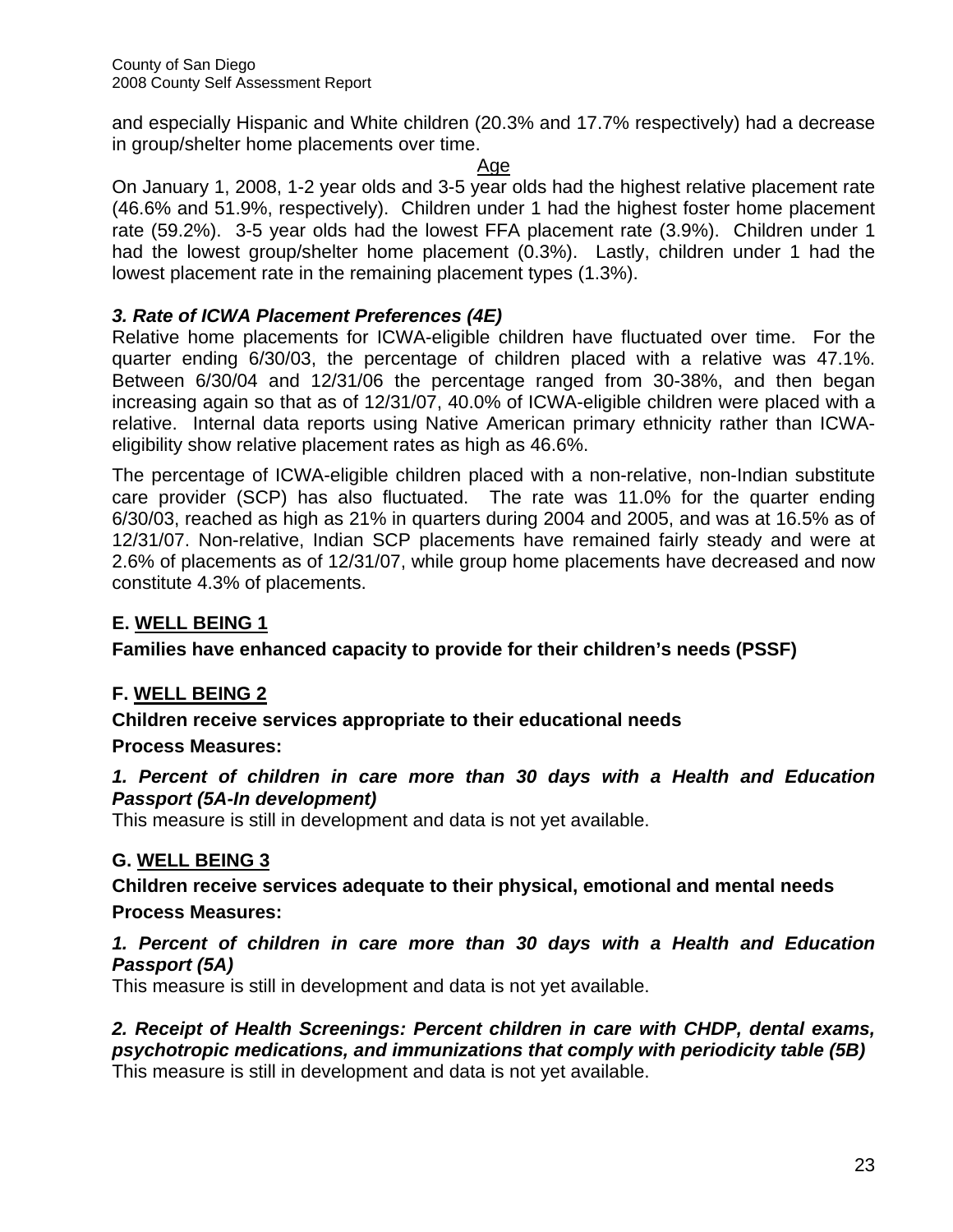# *3. Psychotropic Medications (5F)*

This measure is still in development and data is not yet available.

# Stakeholder Input on Well-being Measures

*Strengths* 

- Coordinated health screenings and developmental assessments with public health and community/contracted partners.
- Partnerships established with educational providers, regional centers, health and mental health providers
- Health Care Program for Children in Foster Care (HCPCFC), a state and federally funded program, which provides administrative case management to social workers and probation officers. The program provides 17 full-time public health nurses (PHN) located in the CWS regional offices and in Juvenile Probation offices

*Areas Needing Improvement* 

- Enhance coordination of health records for social workers and child welfare records for public health nurses;
- Improve the timeliness in which social workers' and substitute care providers', providers forward information to Public Health Nurses;
- Ensure the inclusion of accurate and updated health information in the Health and Education Passport HEP
- Enhance the ability of social workers and probation officers to collect and keep current all educational and health information.
- Expand the coordination of services when a child is discharged from mental health services;
- Evaluate whether at-risk children are discharged too soon from psychiatric hospitals;
- Assess how to better access mental health services before a child's mental health issues become severe.

# **VIII. SYSTEMIC FACTORS**

# **A. Relevant Management Information System (MIS)**

# *Child Welfare Services Technology Level*

Below is a list of equipment available for field staff. The hardware listed below facilitates the provision of services to staff by simplifying access to resources and data entry. The list of hardware is as follows:

- 720 Desktop computers;
- 535 Laptops that have the capability for remote connectivity to the County's network and the CWS/CMS Application. The laptops are also used by CWS court officers to document court related activities that are then recorded into the CWS/CMS Application;
- 200 Quick pads that are used by field staff to document contacts and visits with clients. The information is then uploaded into the CWS/CMS Application; *and,*
- 340 Palm Pilots

The County's capacity to use the above-mentioned hardware is detailed below using the software listed below.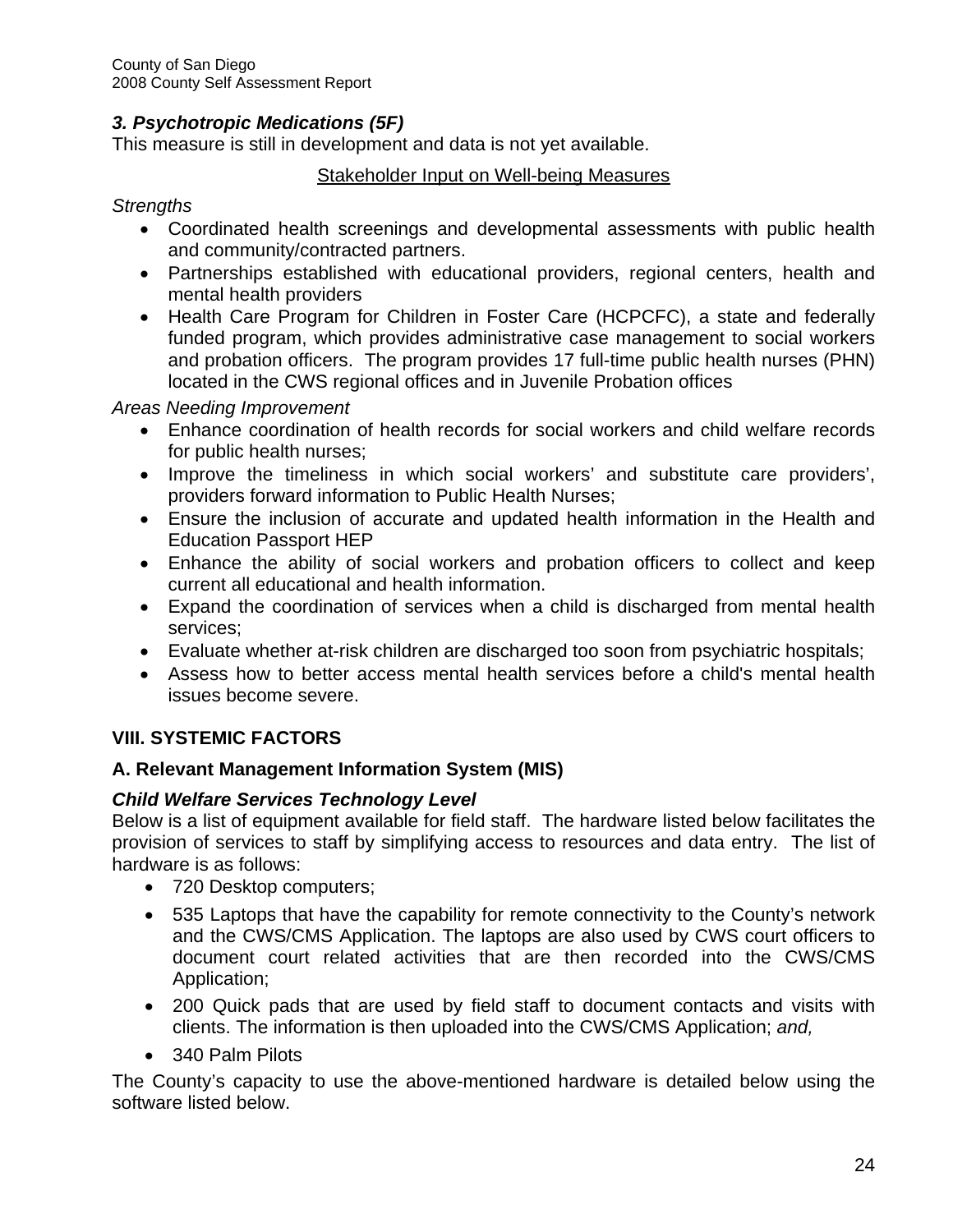- *Business Objects CAD:* (9 licenses) Business Objects is an Administrative tool that allows queries to be run on data that is originated in the CWS/CMS Application. The data output can be used to generate trends, problem areas, areas needing improvement, and measures what the users are excelling in.
- *SafeMeasures [CRC]:* has 983 users. This program allows social work line staff, supervisors and managers to see compliance measures countywide within their Region and for their individual units of workers and caseloads. The program is also used to run ad hoc reports against San Diego County CWS/CMS data for statistical reporting.
- CWS use of a Geographic Information System (GIS) consists of various GIS applications, hardware, software and personnel. HHSA GIS personnel have been using ESRI ArcGIS software to map child welfare services data including the locations of referrals, removals and foster homes. CWS also uses GIS to identify areas with high rates of child abuse and gaps in services.

Other software/applications used in the County are as follows:

*Computer Based Training*: Statewide, online training is available in the STAR application at the State CWS/CMS website.

*Training Region*: A State supported, CWS/CMS computer system that is identical to the at work application that allows social workers to practice using the system before they are assigned actual cases.

*Scenario Manager*: This is a practice training program that contains fictional names, referrals and cases and provides a realistic CWS/CMS training scenario.

CWS Intranet:

- *Program Guide*: An intranet based site that lists CWS policies and procedures for every aspect of Child Welfare Services.
- *Desk Guide*: An intranet based site that lists specific procedures for the use of the CWS/CMS application.
- *Resource Guide*: An intranet based site that provides information to assist staff with service delivery to clients.

Microsoft Office Outlook

• Outlook email, calendar, reminders, and contacts all assist users to streamline investigations, court responsibilities and service delivery.

Palm Pilot

• The Palm Pilot allows staff to move information between a hand-held device and their primary computer. This allows certain useful information to be brought to the field, updated, and then reloaded on the primary computer. This is especially useful for contact lists and calendars. Narrative information can be entered on the Palm and uploaded to the primary computer.

# *Probation Management Information System (MIS)*

The Probation Department utilizes the Probation Case Management System (PCMS). The system was developed specifically for Probation and has no interface with other systems that track information for Child Welfare Services. Information regarding Probation wards receiving Child Welfare Services is tracked through the PCMS system and is reported to the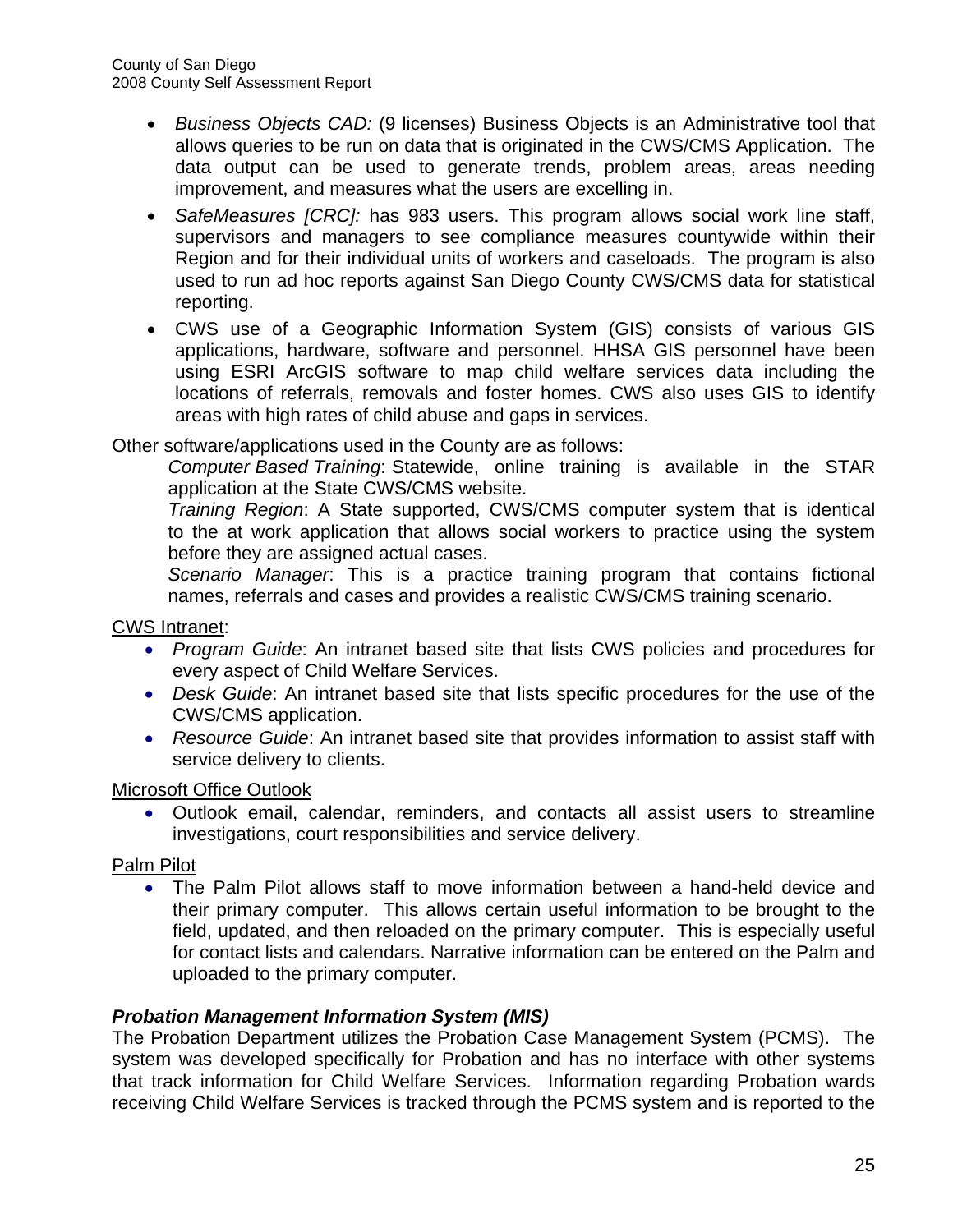California Department of Social Services monthly. This information is then gathered along with that of other county Probation Departments throughout the state and submitted to UC Berkley. UC Berkley provides outcomes information regarding Probation wards that receive Child Welfare Services.

# *PSSF/CAPIT/CBCAP Funded Providers Management Information System (MIS)*

All County contractors are required to use a database. The CWS Community Services for Families (CSF) program uses a web-based database, Service Point that was mutually agreed upon by the CSF contractors with one agency receiving funding and assuming responsibility for purchasing the database and providing the system administrator support. This database system captures client information ranging from basic demographic information to services received. The aggregation of all this information is readily available for analysis and program evaluation. This centralized database is used to generate the CSF Monthly Progress Report, and the Annual State CAPIT Report. The system comes with a robust reporting tool that facilitates ad-hoc report creation on demand. The contractors have this client management tool to keep track of services provided, referrals issued and goals identified. Service Point enables agencies to track the progress of clients from initial contact through program completion. This ability to manage their own information greatly improves each agency's efficacy in helping their target populations.

# **B. Case Review System**

# *Court Structure*

The County's Juvenile Court handles both dependency (CWS) and delinquency (Probation) cases to determine what is in the best interests of the child within the child's family and community. Below are descriptions of the Juvenile Court's process for dependency and delinquency cases.

# *Child Welfare Services Dependency Court System*

The dependency court system focuses on the protection of children and providing children with permanency through family reunification, adoption and guardianship, wherever possible. The following step table explains the Juvenile Court dependency system:

| <b>Step</b>  | <b>Action</b>                                                                                                                                                                                                                                                                             |
|--------------|-------------------------------------------------------------------------------------------------------------------------------------------------------------------------------------------------------------------------------------------------------------------------------------------|
| 1            | CWS receives a report of suspected abuse or neglect.                                                                                                                                                                                                                                      |
| $2^{\circ}$  | CWS conducts an investigation to determine the risk of harm to the child, for example:<br>1) whether child abuse or neglect exists; 2) whether there is immediate danger to the<br>child; and, 3) whether the child can remain at home or with a relative.                                |
| $\mathbf{3}$ | If CWS decides to remove the child from his/her home, CWS has 48 hours to release<br>the child back to the parents or file a petition for dependency.                                                                                                                                     |
| 4            | If CWS files a petition, the Juvenile Court holds a Detention Hearing the next judicial<br>day. At this hearing the Juvenile Court determines if the child must be detained and<br>the child and parents are each appointed an attorney to represent their individual legal<br>interests. |
| 5            | Within 21 days after the Detention Hearing, the Juvenile Court holds a Jurisdiction<br>Hearing to determine if there is enough evidence for the child to come under the                                                                                                                   |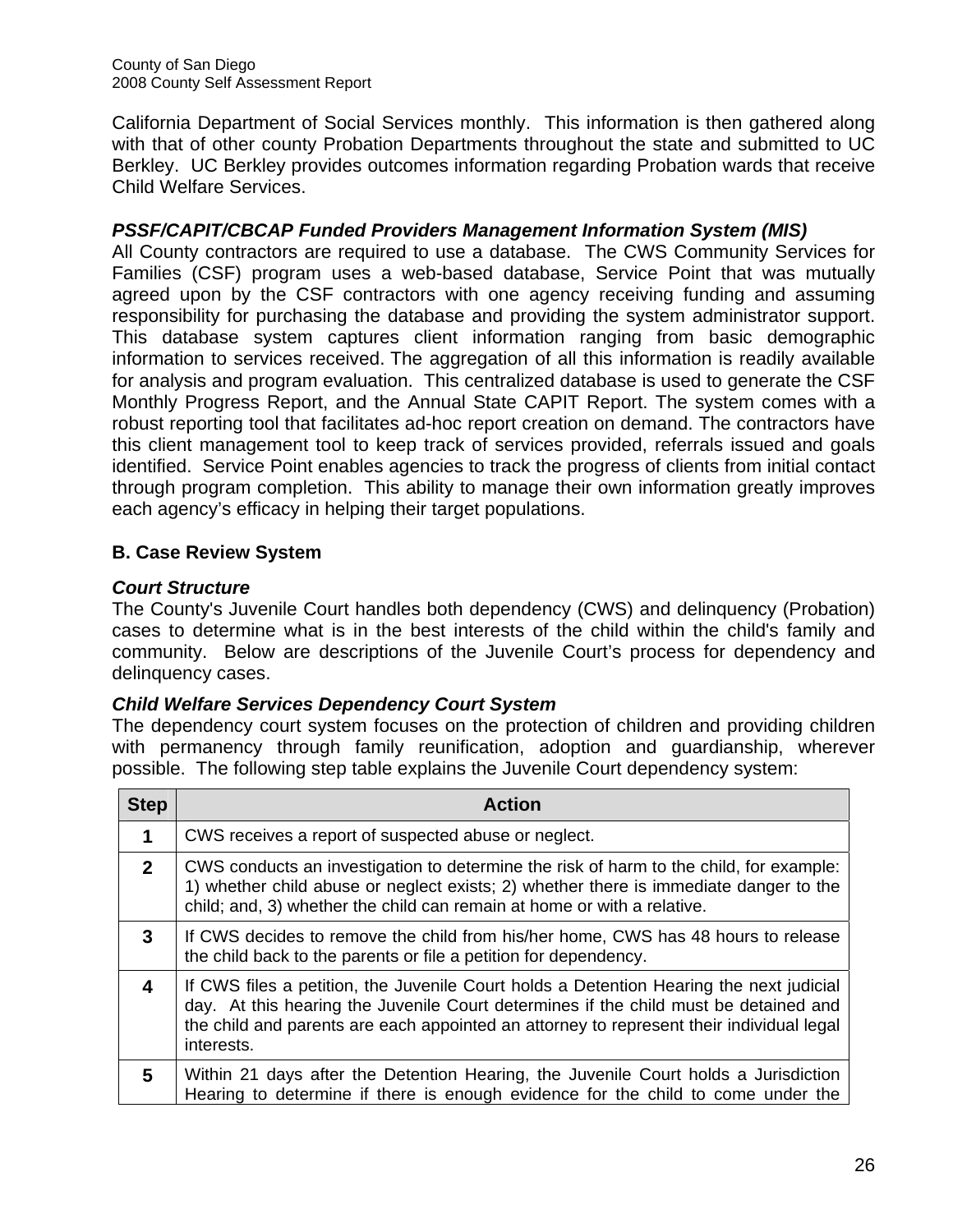|                | jurisdiction of the Juvenile Court.                                                                                                                                                              |
|----------------|--------------------------------------------------------------------------------------------------------------------------------------------------------------------------------------------------|
| 6              | If the Disposition Hearing is not held immediately after the Jurisdiction Hearing, it must<br>be held within 60 days of the Detention Hearing. At the Disposition Hearing the<br>Juvenile Court: |
|                | a. Decides whether to declare the child a dependent:                                                                                                                                             |
|                | If the child is adjudicated a dependent, the family will receive a Family<br>Maintenance or Reunification plan.                                                                                  |
|                | If the child is not adjudicated a dependent, the Juvenile Court may dismiss the<br>case or order Voluntary Services for the child and family.                                                    |
|                | b. Addresses placement of the child, protective orders, visitation and services for the<br>child and family.                                                                                     |
| $\overline{7}$ | After the Disposition Hearing, the social worker is responsible for assisting the family<br>with the case plan ordered by the Juvenile Court.                                                    |
| 8              | Review Hearings are held at six-month intervals to evaluate the progress of the child<br>and family and to facilitate permanency.                                                                |

# *Probation's Delinquency Court System*

The delinquency system focuses on the rehabilitation of the child and protection of the community. The Juvenile Court delinquency system proceeds, in general, as follows:

| <b>Step</b>    | <b>Action</b>                                                                                                                                                                                                                                                                                                                                                              |
|----------------|----------------------------------------------------------------------------------------------------------------------------------------------------------------------------------------------------------------------------------------------------------------------------------------------------------------------------------------------------------------------------|
| 1              | When law enforcement takes a child into custody, law enforcement decides whether<br>to: 1) detain the child in Juvenile Hall; 2) release the child to his/her parents, or 3)<br>release and refer the child to a diversion program. Note: If the child is not detained,<br>the case proceeds to Step 5.                                                                    |
| $\mathbf{p}$   | Probation Department's Intake Unit assesses each case to determine whether to<br>request the filing of a petition for wardship.                                                                                                                                                                                                                                            |
| $\overline{3}$ | If a petition is requested, the District Attorney files a petition and the Probation<br>Department conducts an investigation to ascertain the facts of the allegations for the<br>detention report.                                                                                                                                                                        |
| 4              | If the child is detained, the Juvenile Court holds a Detention Hearing. At this hearing<br>the child is appointed an attorney to represent the child's legal interests. During this<br>hearing, the Juvenile Court reviews the petition and determines whether the child<br>should be either returned home (with or without restrictions) or detained in Juvenile<br>Hall. |
| 5              | The next hearing is a Readiness Hearing. At the Readiness Hearing, the Juvenile<br>Court accepts the child's admission or denial to the charges presented in the petition:                                                                                                                                                                                                 |
|                | If the child admits the charges, the case is then set for disposition.<br>٠                                                                                                                                                                                                                                                                                                |
|                | If the child denies the charges, the case will be set for an Adjudication Hearing,<br>$\bullet$<br>which is similar to a trial. At the Adjudication Hearing, if the Juvenile Court finds<br>the allegations in the petition true, the Court sets a Disposition Hearing. If the<br>Juvenile Court finds the allegations false, the petition is dismissed.                   |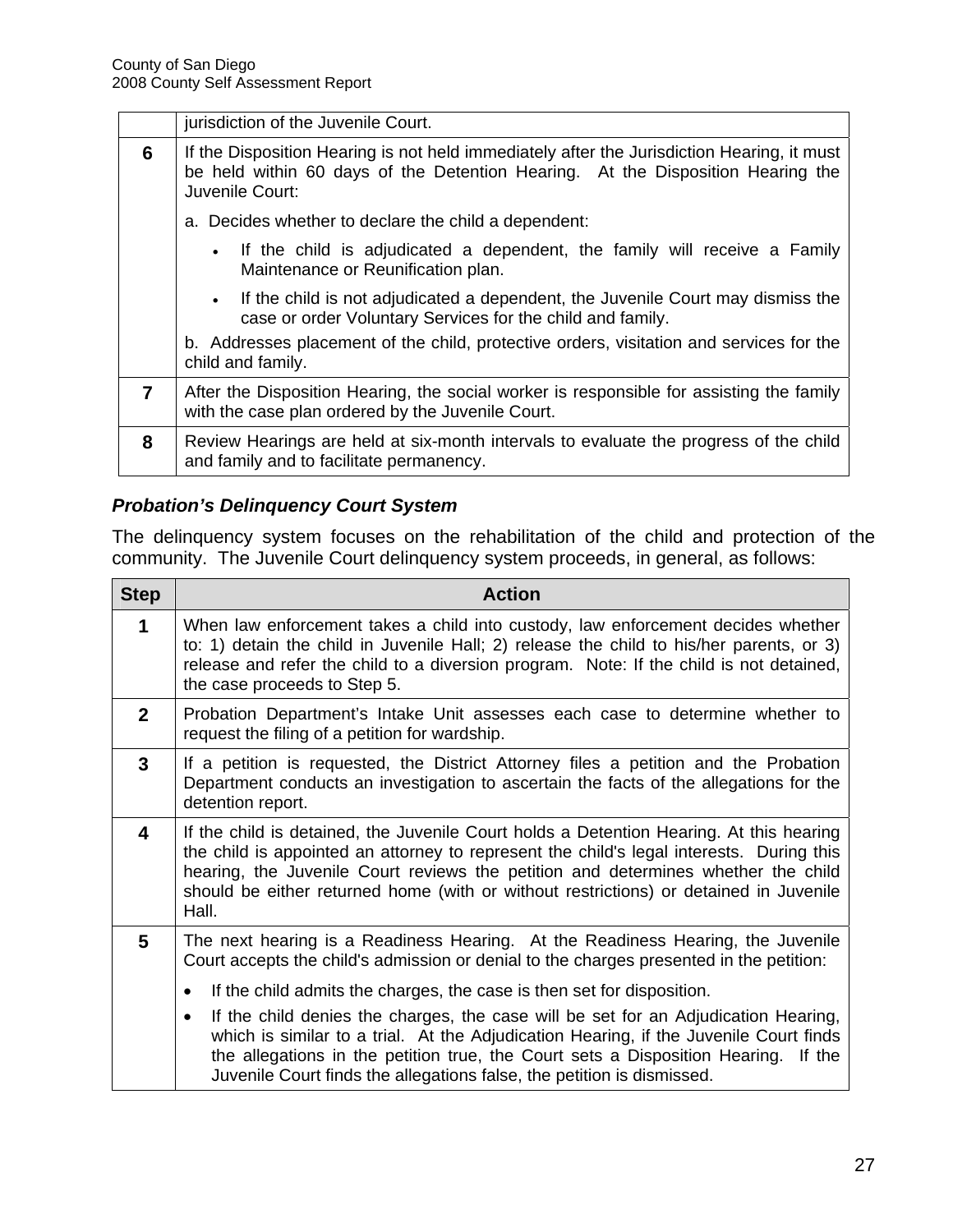| 6 | At the Disposition Hearing, the Juvenile Court decides whether or not to declare the<br>child a ward of the Court. If declared a ward, the Court sets probation conditions for<br>the child and determines the child's placement while on probation. |
|---|------------------------------------------------------------------------------------------------------------------------------------------------------------------------------------------------------------------------------------------------------|
|   | After the Disposition Hearing, Review Hearings are scheduled at 12-month intervals to<br>monitor the child's progress while on probation.                                                                                                            |

# *Relationship with the Juvenile Court*

The Juvenile Court Policy group meets monthly to discuss issues pertaining to the Juvenile Court and child welfare services. The policy group includes the following: the CWS Director, Presiding Juvenile Court Judge, Chief Deputy County Counsel, minors' and parents' attorneys, CWS Policy and Program Support staff, and Court Appointment Special Advocates (CASA). Policy sub-committees are sometimes formed out of this meeting.

# *Court Continuances*

The use of court hearing continuances can influence the effectiveness of the dependency and delinquency court systems. Court continuances occur for a variety of reasons and circumstances and can vary case to case. The following are common reasons for continuances:

- late or unavailable court report at the time of a hearing
- pending parent searches and/or paternity test
- conflict or disagreement between parties (department, parents or attorneys)
- incarcerated parents not produced

The Juvenile Court has implemented the following to reduce the number of continuances:

- identify and agree upon circumstances that warrant the use of continuances (e.g., recent assignment);
- increase efforts to establish paternity at the beginning of a dependency case, the Detention or Jurisdiction Hearing; and
- implemented procedures for incarcerated parents to teleconference into the hearing.

# *Timely Notification of Hearings*

The County provides timely notice to all parties involved in a dependency and delinquency cases (e.g., foster parents, Tribes, pre-adoptive parents; relative caregivers; and, nonrelative extended family members.) County Counsel and CWS work together to insure proper ICWA noticing by providing social work staff with clear instructions on procedures. The Administrative Office of Children developed an ICWA inquiry form regarding possible Native American background for use by social workers at the first hearing parents attend. The parents' attorneys are responsible for reviewing the questionnaire with the parents to ensure accuracy of information provided. The Court asks parents to swear to the accuracy of the information they provide on the questionnaire. Under current policies and procedures, all caregivers may address the Juvenile Court at hearings in person or in writing.

# *Parent-Child Participation in Case Planning*

# **Child Welfare Services Case Planning**

CWS policy requires social workers complete the SDM® Family Strengths and Needs Assessment (FSNA), a tool intended to be completed with significant input from the family,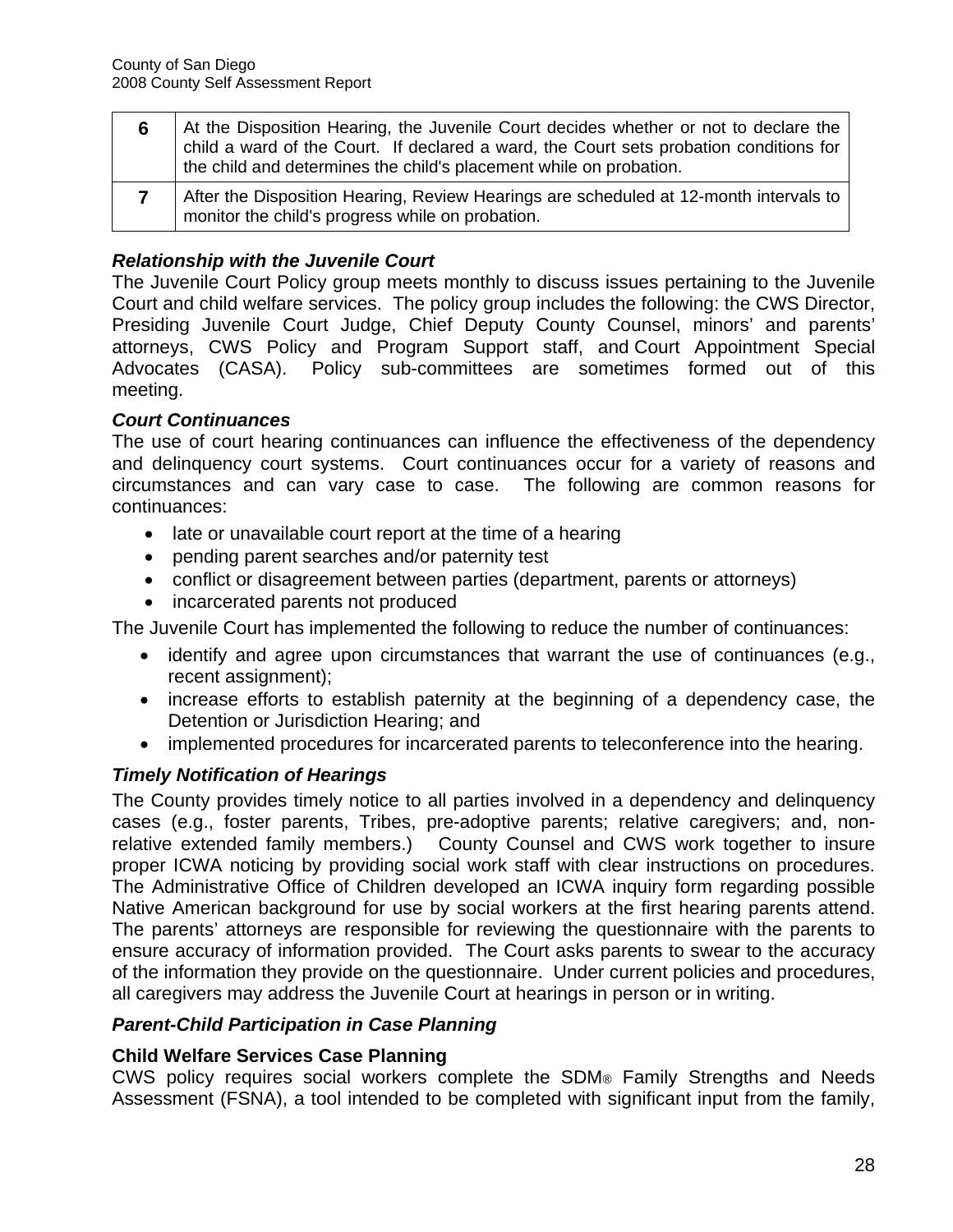prior to developing the initial and subsequent case plans. Each case plan is discussed and reviewed with the child and his/her parents. The social worker must obtain the parents' signatures on the case plan after the parent has consulted with their attorney;

In addition, CWS policy requires social workers to update a case plan at least once every six months. The update includes specific information about the current progress of the child and family, as well as any changes regarding the information in the case plan. The social worker is expected to complete another FSNA and to work with the parents, and all children over the age of ten in updating the case plan. CWS policies and procedures require that case plans be individualized to each family's situation utilizing FSNA. The case plan must address the following elements:

- Relevant social, cultural and physical factors for the child, parent and any other significant person(s) who reside in the home;
- Areas of improvement for the family that require intervention to alleviate the protective issue;
- Family strengths that help facilitate positive resolution of the protective issue;
- Special needs of any child who is a parent;
- Previous social services offered and/or delivered to the child or the family, and the results of same;
- Health/medical care information;
- Schedule of planned SW contacts with the child/parent/caregiver; *and*,
- Visitation schedule between the parent(s) and the child (ren).

# *Juvenile Probation Case Plans*

Juvenile Probation develops case plans, pursuant to Division 31 Regulations, on all cases that come into their system. These case plans cover permanency issues and the services to be provided. The case plan must be signed by the parent, child, and probation officer; and must be updated every six months.

# **C. Foster/Adoptive Parent Licensing**

The County has a contract with the State of California to license foster homes. All licensed homes receive a State Foster Home License. Licensing applicants must attend an orientation, receive First Aid certification and CPR and must have a TB test. Licensees are required to complete a background clearance that includes a Livescan and a Child Abuse Record clearance. The family home is visited and approved by a Licensing Program Analyst. Clients are required to attend 27 hours of pre-service training. After licensing, they are required to attend at least 8 hours of training per year and maintain their First Aid certification and CPR. Their licensing worker meets with them once a year unless requested to meet more often.

# *Recruitment*

Recruitment for Foster Home Licensing (FHL) is done through media, newspapers and bulletins at various community presentations. FHL offers 11 orientations each month throughout the county. On a quarterly basis, FHL offers a Taking Care of Business Day which allows applicants to complete the orientation, Livescan, TB tests, First Aid and CPR all in one day. There is a "kid's line" which enables interested people to call and ask questions about being licensed.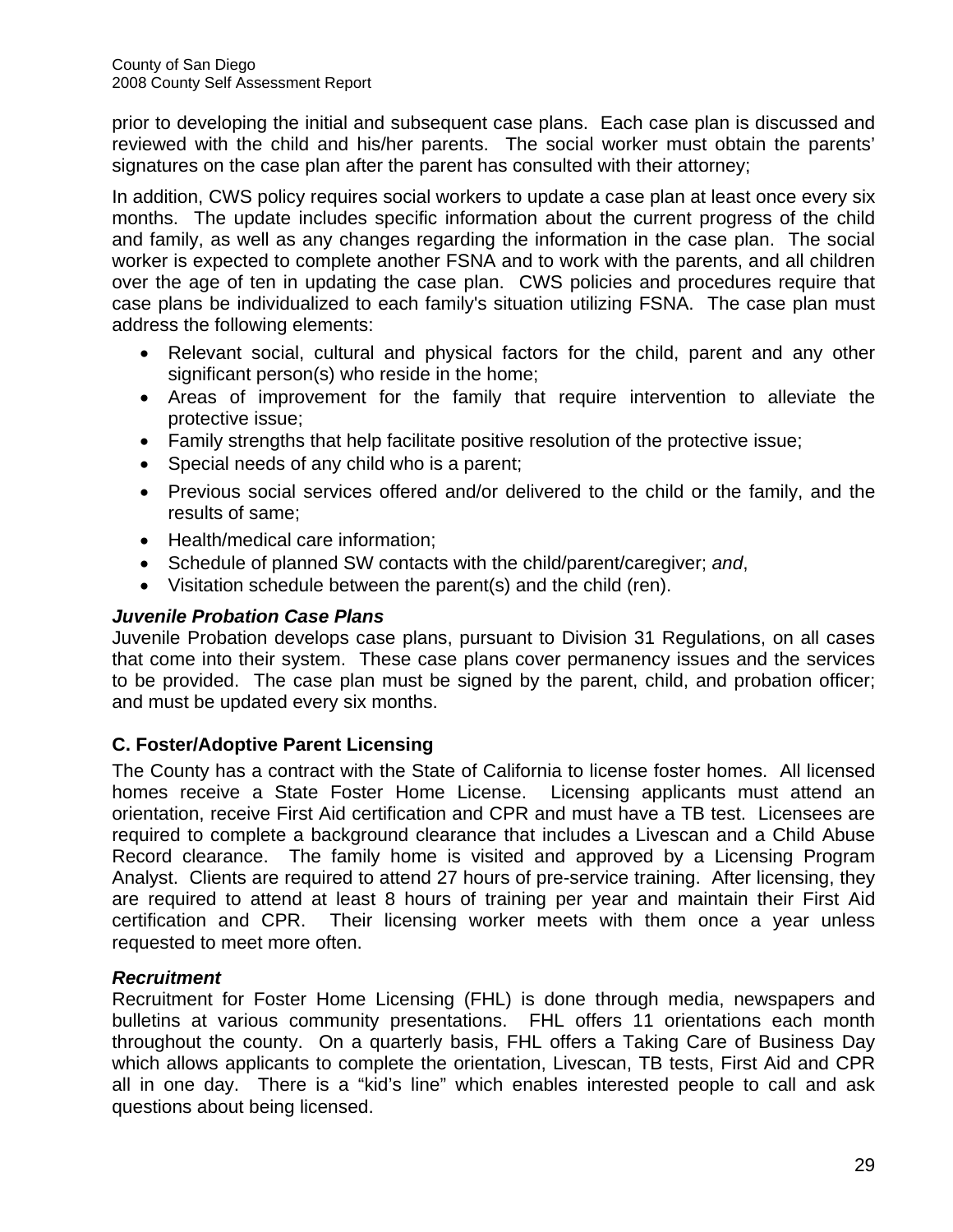# *Retention*

The CWS Manager of FHL keeps a very "open door" so that foster parents feel comfortable in approaching her with questions. There is a monthly Foster Care Services Meeting where foster parents, community groups and CWS staff meet to discuss concerns, new information etc. FHL has a contract with Grossmont Cuyamaca Community College (GCCC) to provide ongoing training and support to foster parents and kinship caregivers. FHL has a social worker assigned to serve as a training liaison with that program. There are monthly meetings with the two coordinators of the support program, FHL Manager, training coordinator and Supervisor of the Recruitment/Retention Unit.

FHL maintains a "kid's line" which allows foster parents to call for assistance on issues to include:

- Payment,
- Access to medical care or Medi-Cal card issuance/replacement
- Troubleshooting behavior or placement issues of children
- Problems with a CWS social worker

FHL hosts a banquet to honor foster parents and offers a picnic once a year for all foster parents and children. Retention workers who staff the "kid's line" also make telephone calls to foster parents to ask how things are going and to see if there are any problems they can assist with. Each foster parent has a licensing worker who is also available to assist with difficulties. There are five Foster Parent Associations in San Diego County who offer support and assistance to foster parents. FHL works closely with the Foster Parent Associations.

# *Foster Licensing Reform Efforts*

FHL has undergone the following reform efforts:

- 1. *Self-Evaluation*: FHL maintains monthly statistics which are reviewed to assess how the agency is doing. There is ongoing dialogue between the CWS Manager and the recruitment/retention staff on how to improve techniques and methods. The recruitment/training staff attends workshops and community presentations to learn more effective means of gaining and retaining foster parents.
- 2. *Building Community Partnerships*: FHL is very active in increasing involvement with community agencies, other licensing agencies, adoptions and education programs.
- 3. *Support of Resource Families*: FHL is of course limited in what it can do based on financial resources. The efforts to support and retain foster parents are ongoing. More and more dialogue is occurring with other agencies in an attempt to do better in this area with our limited resources.

*Team Decision Making Meetings (TDMs):* FHL do not facilitate TDMs, however, the Licensing Program Analysts are invited to meetings when there are placement issues involving foster home licensing.

*Placement Resources:* FHL collaborates with the Grossmont Cuyamaca Community College (GCCC) to assess specific topics for training. Examples of trainings which have been developed include sibling placement issues, AB458, sexualized children and special care rates. FHL has also worked with GCCC to update the foster parent handbook and offer mentors to new foster parents. FHL has invited a specialized foster parent agency to attend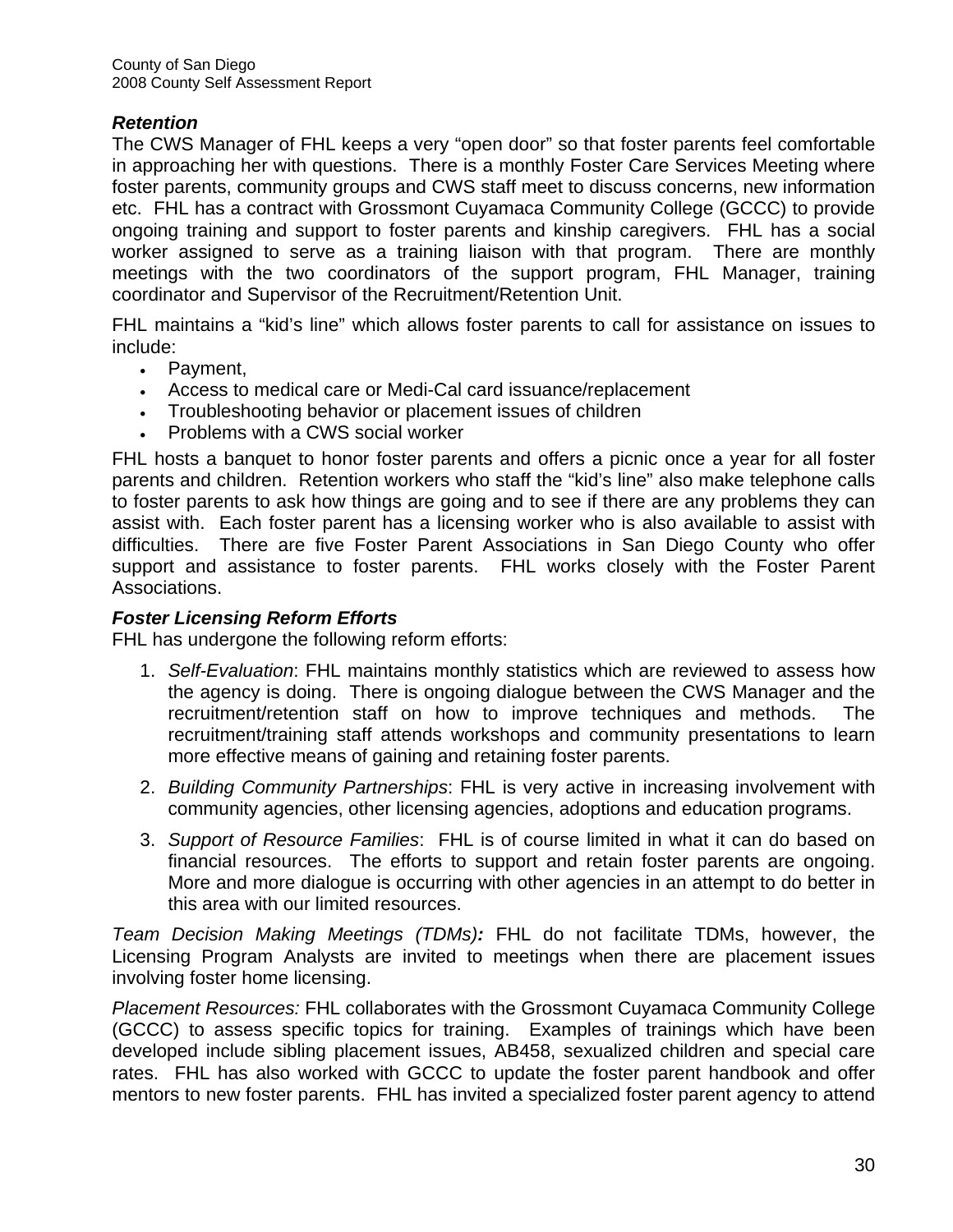our orientations to recruit foster parents for specific target populations of children. In terms of sibling placements, FHL does all that it can to insure that siblings can be placed together. That is done by carefully reviewing any request for an alternate sleeping plan. Any time a licensing worker cannot approve a request, the FHL Manager reviews the request to verify that the denial was made due to safety concerns of the children.

# **D. Quality Assurance Systems**

# *1. Oversight and Monitoring of Service Providers*

CWS Policy and Program Support (PPS) administers the Community Services for Families (CSF) contracts, the largest CAPIT/CBCAP/PSSF funded program. PPS uses a formal contract monitoring system that includes assigning a Contract Administrator that serves as the contractor's primary contact and provides technical assistance to help ensure contracted goals/objectives are achieved. The Contract Administrator conducts site visits to monitor contract activities, monthly fiscal desk reviews of the contractor's claiming/invoicing processes, file/desk reviews, and fiscal site visits to audit invoices. Contractors are required to submit monthly progress reports on program progress and contractual deliverables. Contract monitors audit program case files for contract compliance, routinely validate samplings of the information reported by contractors and randomly review client satisfaction surveys. CWS ensures service delivery for special needs children and high risk families through the following:

- County CWS staff from the Medically Fragile Unit and other staff who work with special needs children/families make referrals to the contractors and referrals are prioritized based on the level of needs of the children/family as determined by the CWS risk assessment tools and social worker information.
- CAPIT/CBCAP/PSSF funded services for children at high risk of abuse and neglect are referred by CWS social workers to the CSF program. Referrals are prioritized and are based on the level of risk as determined by the CWS SDM risk assessment tool. Families that are found to have the highest risk level and an open CWS case are assigned first, second are those families referred by social workers, but do not have an open CWS case, and third, are community referred families.

# *2. County Accountability of CAPIT/CBCAP/PSSF Funded Providers*

 All CAPIT/CBCAP/PSSF providers receive onsite file and fiscal audits completed on a regular basis. Providers meet with a County Contract Administrator to review service provisions for all services provided to families. In addition, Regular Fiscal Audits are completed by CWS and County Agency Contract Support.

Fiscal reviews are conducted at least twice a year, reviewing a minimum of four months of invoices. CAPIT/CBCAP/PSSF invoices are reviewed and approved on a monthly basis by Contract Administrators and tracked by the Fiscal Analysts of the CWS Contracts Unit. The PSSF allocation is also tracked by each of the four categories of services. CSF provides Family Preservation and Family Support services, Adoption Support is provided by the Adoption Support Services Contract and Time-Limited Reunification services are provided through Family Visitation Centers. All invoices are also reviewed by the CWS Principal Administrative Analyst prior to being forwarded for further review/approval/payment by the HHSA Fiscal Department.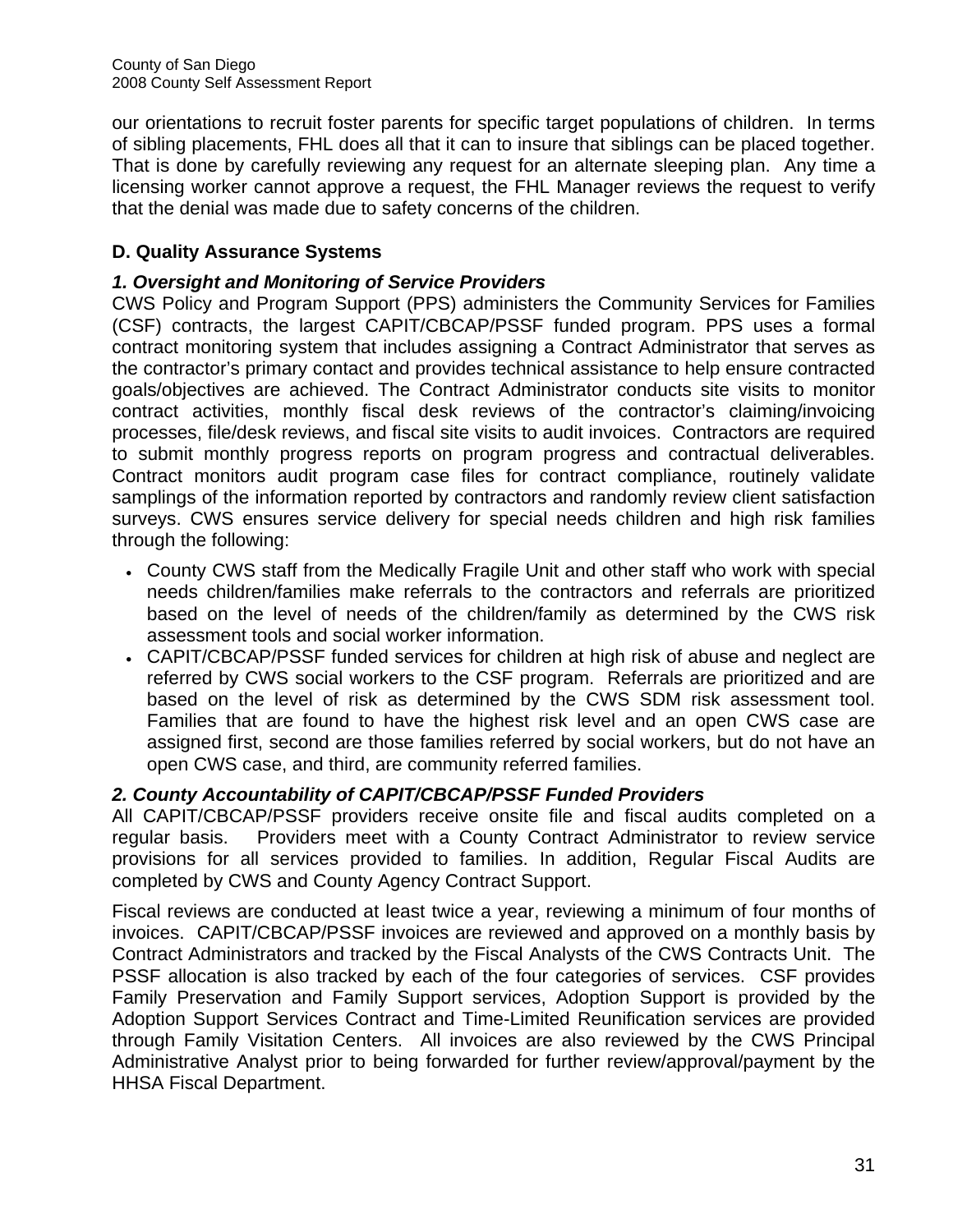County of San Diego 2008 County Self Assessment Report

Identified problems with lack of contract compliance are addressed through the use of Corrective Actions Notices that are specific to the problem to be addressed and provide timelines for compliance. The Contract Administrators provide technical assistance in resolving identified problems, either through direct provision of assistance or assessing what entity can provide the technical assistance, and then assisting in securing the necessary services.

## *3. Child Welfare Services Quality Assurance*

CWS has made significant strides in expanding the quality assurance system in the last three years. There has been a focused and comprehensive effort to improve the quality of data, to expand reporting of compliance and outcome measures, and to improve the quality of child welfare practice. Major milestones include:

- Establishment and staffing of the Data and Quality Assurance Unit
- Development and implementation of a "Back to Basics: Child Welfare Services Practice Strategy" framework, which included:
	- o Establishment of a Quality Assurance (QA) Workgroup to support implementation of the plan, and
	- o Designation of 10 Protective Services Supervisors as Quality Assurance Supervisors whose primary focus is to implement quality assurance activities in their regions and programs
- Increased communication regarding quality assurance through regular meetings, data reports, newsletters, quick guides, presentations, training and technical assistance.

Monthly QA Workgroup meetings address a variety of data and practice issues, including, but not limited to:

- Support of policy development and implementation
- Compliance issues and trends
- Understanding, developing and disseminating data reports
- Accuracy of data entry into the statewide CWS/CMS database
- Use of the Safe Measures online reporting tool
- Technical assistance for supervisors and social workers
- Case reviews and auditing
- Practice issues, including quality of case plans and court reports

The Data and Quality Assurance Unit was established in 2004 and was fully staffed as of January 2008. The staff members reflect a mix of child welfare, statistical and social science expertise. The unit distributes approximately 30 monthly reports, several quarterly and annual report and produces an average of 10 ad hoc reports each month. Data reports produced serve a variety of needs including:

- Monitoring of C-CFSR outcomes
- Identification of practice issues
- Tracking of caseload trends
- Identification of appropriate clients for specialized services
- Monitoring of compliance and data quality issues

In addition, CWS contracts with the National Council on Crime and Delinquency, Children's Research Center, for additional ad hoc reporting services and for system-wide use of Safe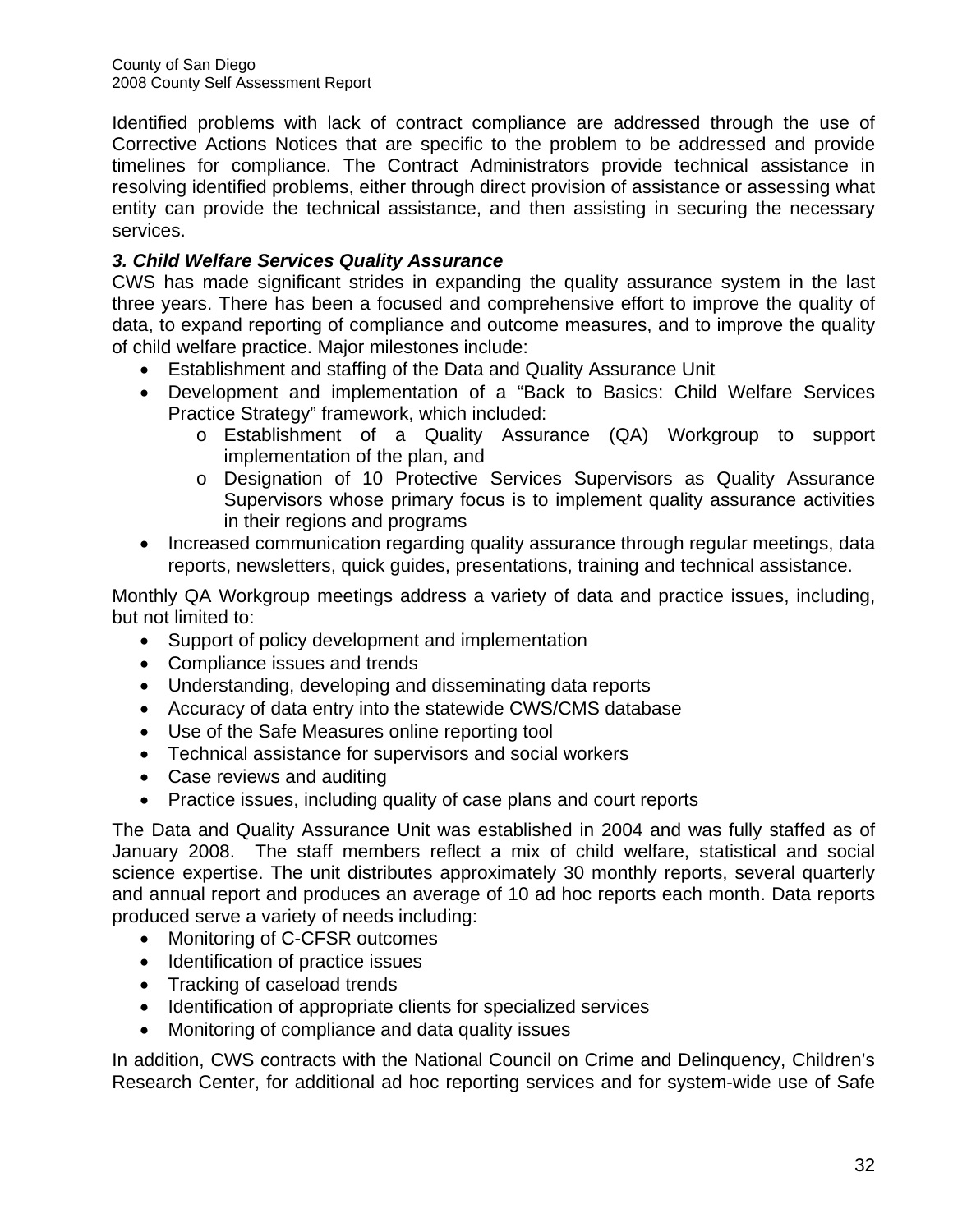Measures, the online reporting tool. The Data Unit also provides support in development of program evaluations and coordination of university research projects.

### *Probation Quality Assurance*

San Diego County Probation has one officer assigned to monitor Quality Assurance issues. The Quality Assurance Officer within the Placement Unit is a relatively new position, and is responsible for several functions. The QA Officer is responsible for ensuring that funding streams are maintained, completing random audits to monitor compliance with state and federal mandates and gathering and disseminating data related to foster care functions.

The Quality Assurance System has not been utilized for evaluating measures of Child Welfare Services provided for Probation wards. Probation will work with our service partners to develop the methodology for evaluating the adequacy and quality of service provided.

#### *4. Evaluation Methodology of Prevention Programs*

The County has contracted with a research group to conduct an evaluation of the CSF Program. The CSF evaluation is based on the following evaluation methodology:

- Evaluation of the outcomes as entered into the CSF database
- Focus groups
- Telephone surveys with CWS/CSF staff and former CSF clients.
- Case studies and a longitudinal study with former CSF clients

 In addition, CAPIT/CBCAP/PSSF funded contractors are contractually required to offer each family the opportunity to anonymously complete a client satisfaction survey. The surveys are reviewed during site visits and results are included in an annual report to CWS. Surveys include suggestions for improvement to the existing services.

## *5. Evaluating Achievement of Positive Outcomes*

 CSF services were based on three outcomes areas in our System Improvement Plan (SIP). The County developed objectives for each outcome to support several efforts currently in place for children and families. The outcomes include child safety, child well-being, permanency, stable living environments, and development of community involvement. These outcomes and objectives were established to coincide with the priorities of the C-CFSR and CWS Redesign.

## **6.** *Policies for Monitoring ICWA and MEPA Compliance*

## **Indian Child Welfare Act**

CWS policies to meet the Indian Child Welfare Act (ICWA) mandates are available to all social workers in the CWS intranet Program Guide. In addition, CWS has implemented the following to insure ICWA compliance:

- Quarterly ICWA noticing issue meetings
- ICWA appeal cases are discussed and reasons for the appeal are reviewed
- Designated ICWA specialists are regionally located and are assigned to track trends, issues or training concerns.
- Child Welfare Policy Analyst attends State ICWA meetings and brings State issues to our quarterly ICWA group
- Permanent Placement Assessment Unit (PPAU) coordinates with Regional staff to ensure ICWA noticing forms are completed correctly.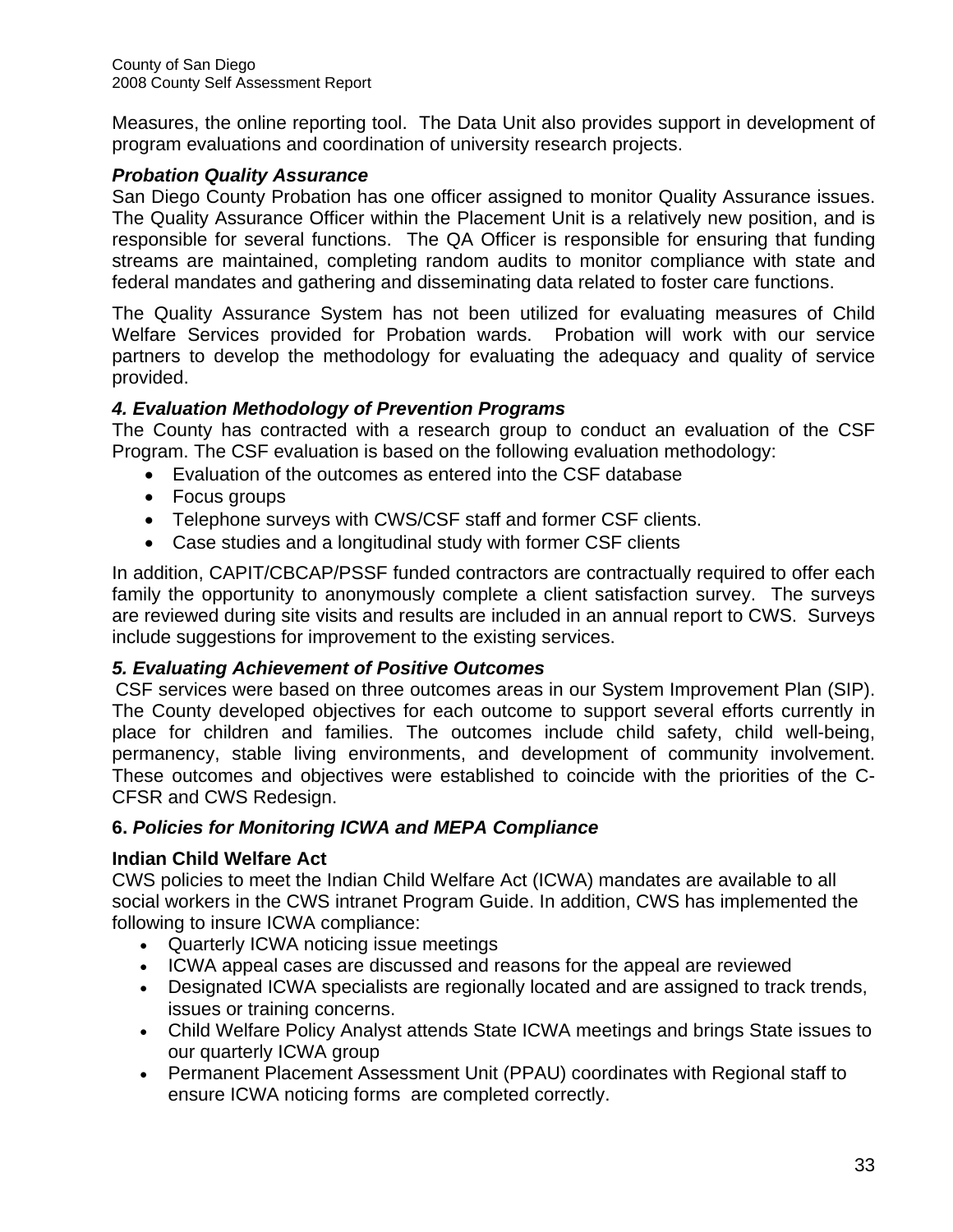## **Multiethnic Placement Act**

CWS have the following internal processes in place to assure compliance with the Multiethnic Placement Act (MEPA) when making adoptive placements:

- The Adoption Placement Committee screens all children for placement and sends out names of potential adoptive families to SW's, regardless of child and family's race (unless the family is not willing to adopt a child of a certain race, which is allowable under MEPA)
- Social Workers are required to review all potential matches and to provide in writing feedback on the potential match (i.e. why the family was not selected for the family or why they were matched with the child. These feedback forms are reviewed by the Supervisors.
- The Placement Committee reviews the feedback forms and returns them to the family's applicant worker and they then remain in the family's file
- The feedback forms are used to provide feedback to the families as to why they were not matched; they are also used to pinpoint patterns and biases in practice, which are immediately addressed by the Supervisors and CWS Managers.

#### **7. Policies for Monitoring Effectiveness to Meet Mental Health Needs**

CWS has a Staff Psychologist that works with the County's Treatment and Evaluation Resources Management (TERM) program to monitor the delivery and quality of the mental health services of CWS clients. In addition, HHSA has contracted for regionally co-located clinicians that assist CWS staff with mental health issues and provide additional support services to foster parent by providing placement stabilization services through the Comprehensive Assessment and Stabilization Services (CASS) program.

CWS and Juvenile Probation collaborate with the County's Behavioral Health Services (BHS) programs. BHS contracts a variety of mental health services to community- based partners and providers. The County's *Children's Initiative*, mental health network and comprehensive system of care, has improved communication among treatment professionals and has resulted in shorter stays in out-of-home residential treatment centers and more children and youth in family settings. The County's mental health services include:

- *Wraparound services:* Mental health, case management and support services for children involved in CWS.
- *Mental Health Outpatient:* Provides services to foster family agency programs and outpatient and school-based clinics that are used by CWS children in relative or foster care settings.
- *Transitional and Step-down:* Provides assistance in transitioning children from a residential treatment facility to a family setting by providing mental health case management and therapeutic services.
- *Therapeutic Behavioral Services*: Provides specific behavioral modification intervention to assist youth from CWS to maintain placement.
- *Emergency Screening Unit*: Assesses CWS and Juvenile Probation children's need for psychiatric hospitalization and assists in finding hospital beds.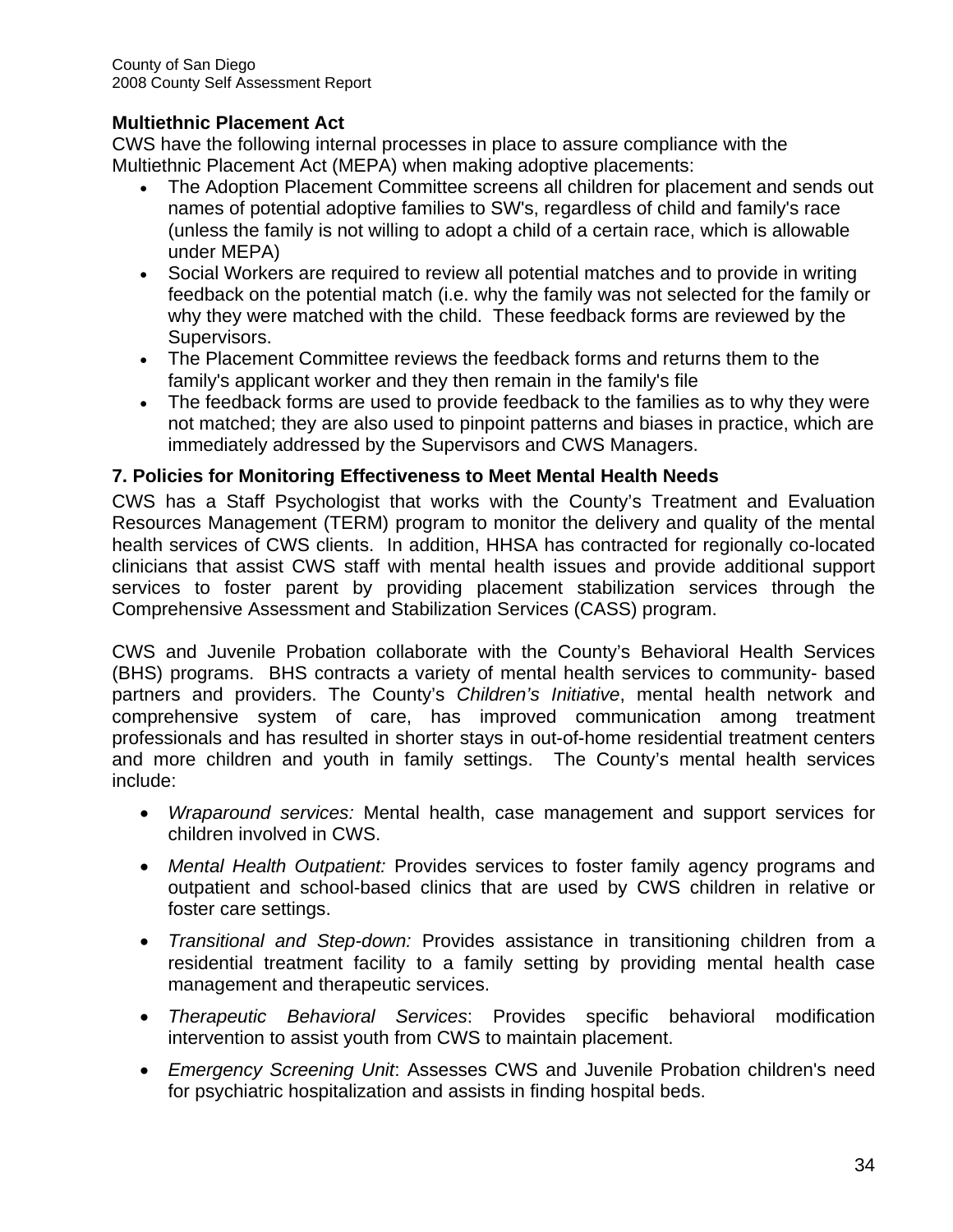- *Treatment and Evaluation Resources Management*: Credentials and monitors fee-forservice mental health providers specifically for CWS and Juvenile Probation.
- *Multidimensional Treatment Foster Care*: Provides evidence-based intensive treatment foster care to avoid placement in a residential treatment facility and transition children to a familial placement sooner.
- *Vista Hill Juvenile Court Clinic*: provides transitional stabilization and linkage services to youth referred by the Juvenile Courts, Probation, and CWS.

#### **8. Policies and Procedures for Documenting and Monitoring Child and Family involvement in Case Planning Process**

CWS' social workers are required to provide the Juvenile Court the initial case plan either within 30 days after the initial removal of the child, or the first face-to-face contact before the Disposition Hearing, whichever comes first. Social workers are required to develop case plans for all voluntary cases within 30 days of the initial face-to-face contact. Parents are required to sign and date the family case plan for CWS and Probation Cases. The date the client signed the case plan is documented in the service provider database.

#### *a) Concurrent Planning*

The CWS policy is to provide concurrent planning for all children when: 1) a petition for dependency is filed; 2) the child is placed in out-of-home care; and/or, 3) the court has ordered reunification services. The CWS Pre-Planning Assessment Unit (PPAU) is responsible for assessing referrals of children for concurrent planning placements.

The CWS policy for social workers to address concurrent planning activities in the case plan and Court reports is as follows:

- *Case Plan*: The Initial Case Plan and the Case Plan Updates for reunification case must contain plans for two tracks: 1) the family reunification track, which describes the services to be provided to assist reunification; and, 2) the permanency planning track, which identifies the child's permanency alternative and the services to be provided concurrently to achieve legal permanency, if reunification efforts fail.
- *Court Report*: A court report for a family reunification case with concurrent planning must meet the following requirements, depending on the type of court report:

o *Jurisdiction/Disposition Hearing Report*: This court report must include both the reunification plan and the permanency alternative plan. The report must also include:

- 1. The parent's prognosis for reunification;
- 2. Documentation of the social worker's discussion with the parent(s) about the requirement to plan for permanency and reunification concurrently, and the parent's option to voluntarily relinquish the child for adoption and participate in adoption planning; *and*,
- 3. A statement of the reason(s) (e.g., parent unavailable/unwilling) and the steps made toward legal permanence for the child (e.g., child placed with a relative willing to provide legal permanence or referred to PPAU for placement in a concurrent planning home), if there was no such discussion.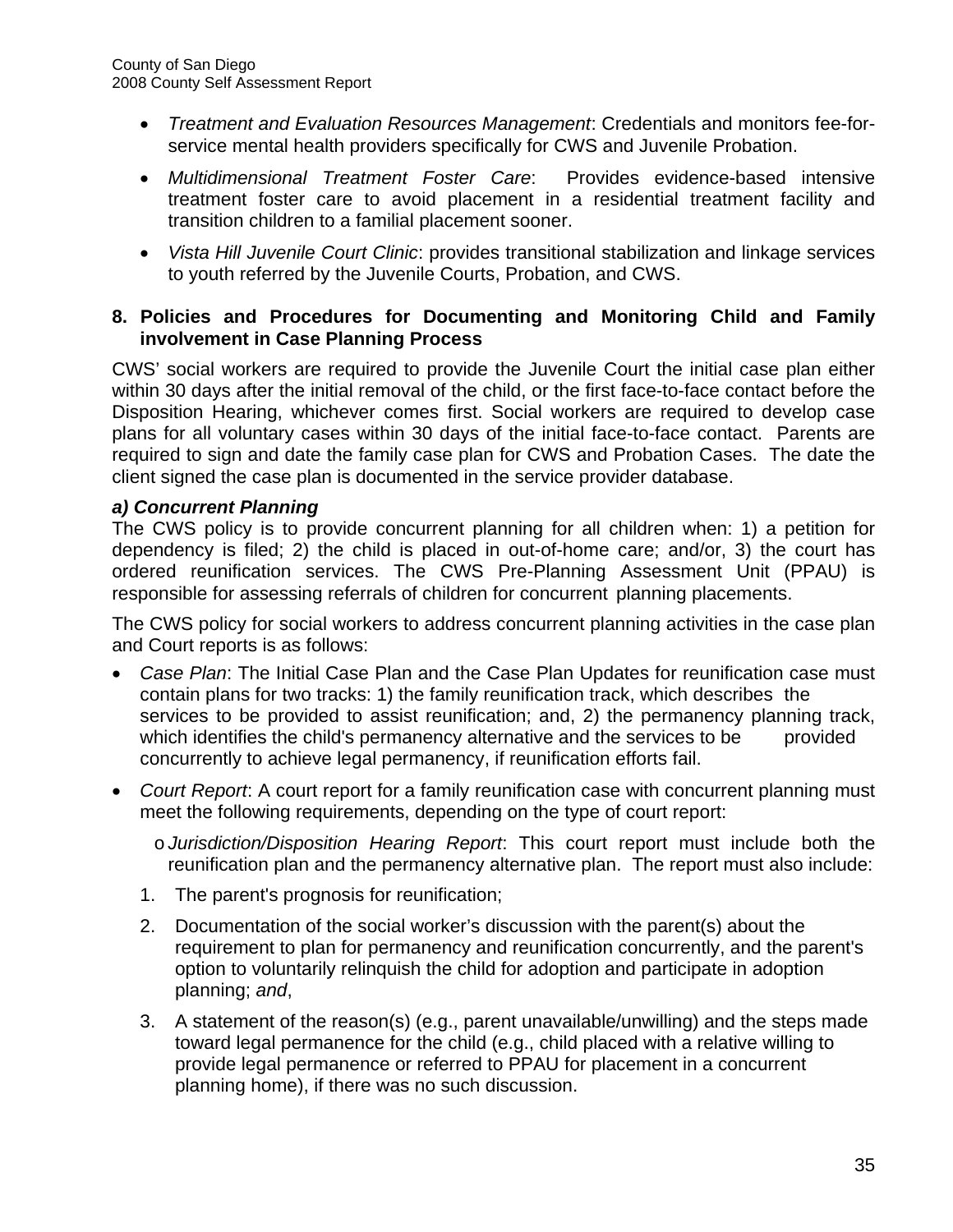o *Review Report*: This court report must include an update on the services provided to achieve a permanent placement for the child if efforts to reunify fail.

## *b) Termination of Parental Rights*

The Permanency Planning Assessment Unit (PPAU) is assigned to assess children for concurrent planning placements including adoptions. The PPAU unit completes the following:

- Pre-assessments required prior to the Termination of Parental Rights (TPR) Hearing.
- Notices all parties including parents of the TPR Hearing.
- Update all parent searches and prepare a Declaration of Due Diligence, in a case involving an absent parent.

The court will not terminate parental rights unless an adoptive home is identified for the child. The court will continue to set 6-month Review Hearings until the adoption is finalized. Some of the reasons for delaying the TPR Hearing are for unresolved paternity, ICWA issues, and contested hearing by the child's parent(s). Parents have the legal right to contest the TPR Hearing or any other Permanent Plan Hearing.

## *c) Development of a Transitional Independent Living Plan (TILP)*

CWS has an Independent Living Skills (ILS) unit and services are provided by social workers under Adolescent Services. The ILS program is designed to help eligible youth in foster care transition to self-sufficiency when they age out of the system through training in independent living skills and supportive case management. State regulations require the development of a Transitional Independent Living Plan (TILP) for eligible youth. All youth in out-of-home care must be referred to the ILS program no later than the youth's  $16<sup>th</sup>$  birthday. The CWS referral policy for ILS services requires that social workers refer youth by age 15 year and 6-month. ILS services are available to teens who meet the following requirements:

- 16 years of age minimum.
- Living in a foster home, group home or relative's home receiving AFDC-FC, which is federally funded under Title IV-E or state funded (non-IV-E).
- Residing in kinship care and are in receipt of family reunification and/or permanent placement services.
- All KINGAP youth residing in non-relative guardianship care receiving state funds.
- Ward of San Diego County under the supervision of the Probation Department who meet the age and AFDC-FC requirements.
- All dependents of California including those from counties or states referred by a county or state with jurisdiction.

As of September 2007, 1489 children received ILS services. Of those, 277 graduated from High School, 113 enrolled in higher education, 3 completed vocational training and 180 were employed or had another means of support.

## **E. Service Array**

This section describes the County's prevention activities and includes an overview of the scope and adequacy of CAPIT/CBCAP/PSSF funded programs as they apply to C-CFSR outcomes.

#### **1. Current Community-Based and Prevention-Focused Programs**  *Community Services for Families*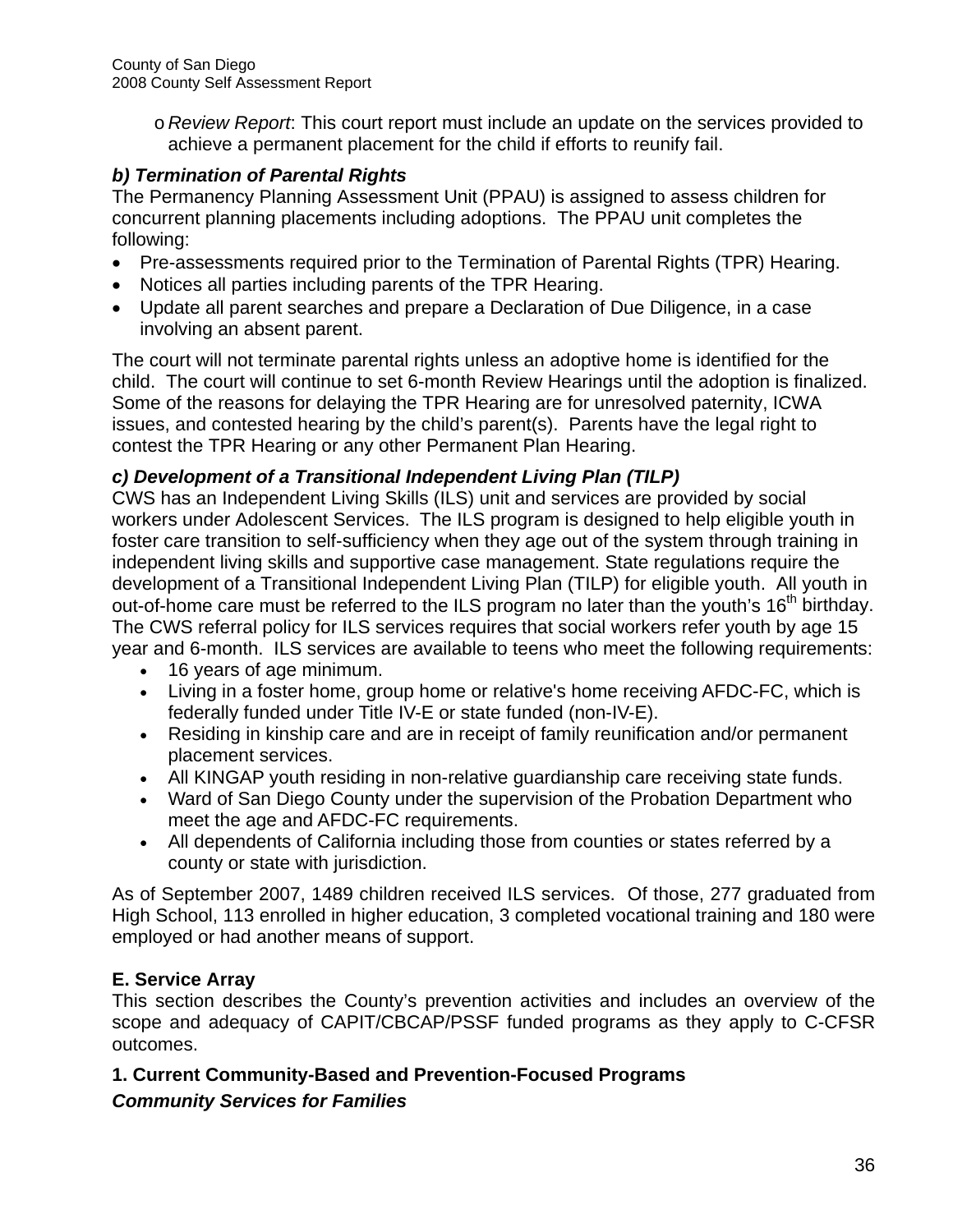The largest countywide primary prevention efforts funded by the County are included in the continuum of services provided through the CSF program. The CSF program provides a continuum of support services for families from primary prevention, to secondary prevention, and through intervention with families who have documented child abuse or neglect and are receiving child welfare services. Family Preservation and Family Support services are provided, including services for children identified as having developmental delays. The following is a list of prevention programs and services provided:

- *Family Preservation Services* are designed for families, whose current level of child abuse falls below the threshold for mandatory intervention, but in which there is a risk of increased abuse in the absence of help or if a current crisis is not mitigated. Participation in services is voluntary and the services provided include home visiting services, parent education, budgeting and money management, and education on health related issues.
- *Family Support Services* augment the assessment and mandated case management activities performed by CWS. The services are primarily home-based and the goal is to ensure that home environments are free from child abuse and neglect. Developmental support services target children ages six and younger who have been identified as developmentally delayed for their age group. The goal of all services is to strengthen families and ensure that children are in safe, permanent families.
- *Kinship Support Services Program (KSSP)* provides support services to relative caregiver families to ensure safe and stable homes for children who can not currently live with their parents.
- *KEEP* is an evidence-based parent-education program to assist foster parents and relative caregivers who care for children with problem behaviors.

The CSF program is available countywide with one lead contractor in each of the six Health and Human Services Agency Regions and a continuum of subcontractors and community partners that provide supportive services.

County social workers completed the SDM risk assessment and FSNA prior to making a referral to CSF or other services. The FSNA assists in prioritizing the services included in the family's CWS case plan, which is translated in to the appropriate referrals to CSF and other services.

#### **2. Outreach with Special Population**

#### *Services to Native American Children*

Services to Native American children are centralized through the County's Indian Specialty Unit (ISU). They either directly case manage the Native American children or provide consultation to other County staff responsible for the child's case plan. The ISU works closely with the ICWA workers for the Northern and Southern Indian Consortiums to provide Native American children with culturally sensitive and relevant services and to ensure that the children that are not placed in their native communities stay connected to their communities and traditions. Even though the County has built some strong collaborative relationships with the local tribes, the tribal communities continue to have a lack of resources and access to services which is a challenge due to the remote areas of the reservations and limited transportation.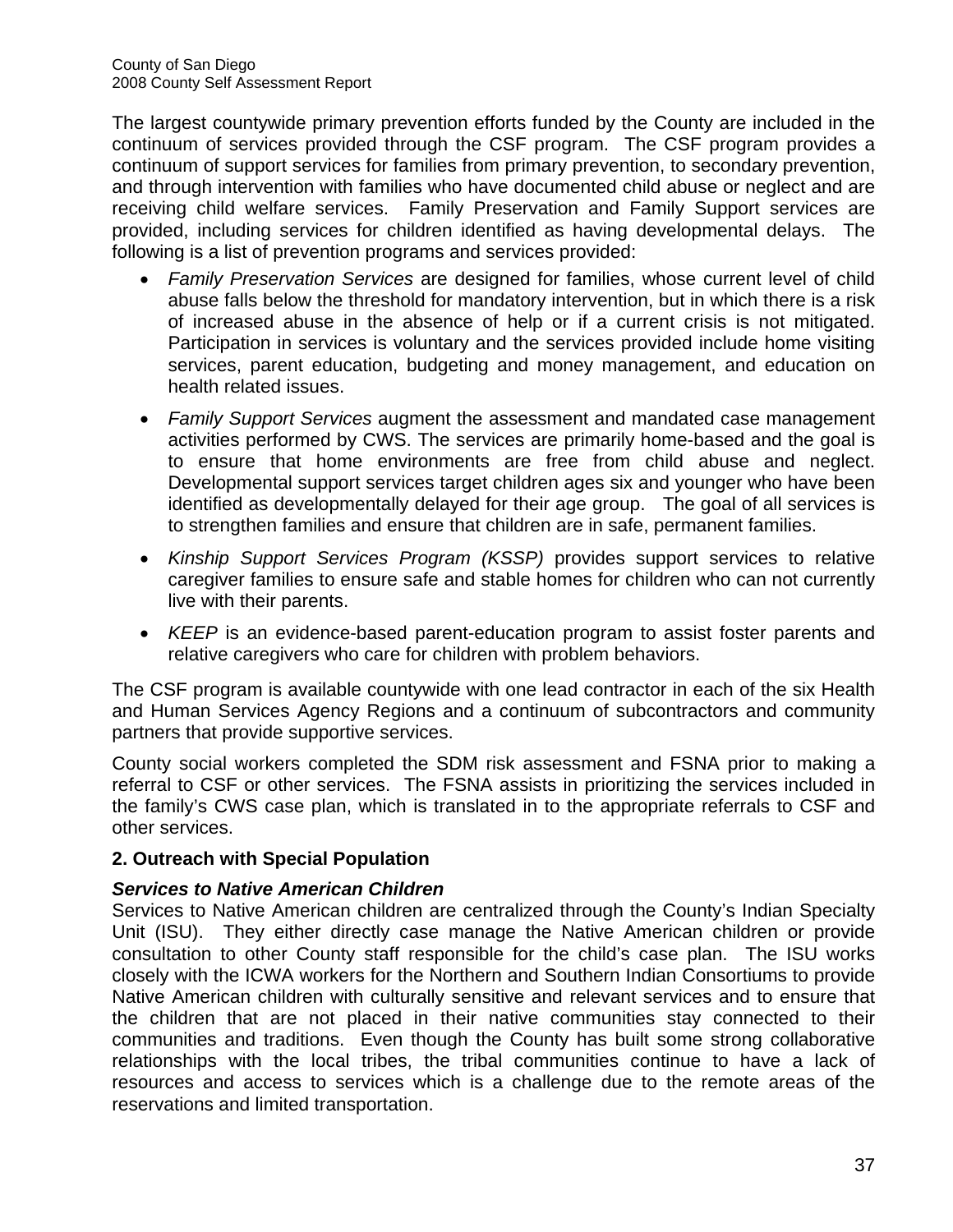#### *Diversity Schoolhouse*

The County's Child Abuse Prevention Consortium (CAPC) plans a training series called Diversity Schoolhouse which is offered six times per year. Diversity Schoolhouse is designed to help frontline workers within the social services, law enforcement and education fields improve their communication with and understanding of various ethnic, cultural, religious, and other diverse groups in our community. Diversity Schoolhouse attendance ranges from 50-100 participants.

#### **3. Presence and Effectiveness of Prevention Services**

#### *Availability of Child Abuse Prevention Education (Commission)*

The Commission on Children, Youth and Families has been designated by the Board of Supervisors as the local child abuse prevention council, as described by California Welfare and Institutions Code Section 18982. The Commission established the Child Abuse Prevention Consortium (CAPC) to carry out the duties of the council. The CAPC is comprised of members interested in child abuse prevention in San Diego County and include but is not limited to:

- County staff
- Community providers
- Foster parents
- School personnel
- Community Members
- Former Foster Youth

#### *Established Networks of Community Services and Resources*

The CAPC is led by a Steering Committee which meets monthly to develop, support and coordinate community efforts and awareness to prevent child abuse and heal its effects. The Steering Committee has several areas of focus including; support to children exposed to violence, cultural competence, primary prevention activities, support to children and families involved with CWS, and planning the CAPC monthly trainings. All conferences and trainings sponsored by the CAPC are marketed to foster parents and community-based collaboratives, County staff and community members.

#### *Child Abuse Prevention Strategies*

The CAPC Steering Committee plans campaigns throughout the year to promote public awareness of prevention, intervention and treatment of child abuse and neglect. To support community prevention efforts, materials and informational brochures are distributed to schools and community groups throughout the year. The CAPC also collaborated with CWS to develop materials for the Safe4Baby campaign. During 2007/08, approximately 25,000 pieces of prevention and educational materials were distributed in English and Spanish to over 3,300 attendees at CAPC sponsored and co-sponsored conferences, meetings and trainings.

#### *Child and Family Health and Well-Being*

The CSF outcomes include requirements to assess each member of the families served for health insurance eligibility and to assist eligible individuals with completing the application process through Certified Application Assistants. CSF outcomes also include ensuring that children have a family medical home and immunizations are either started or are brought current for the child's age.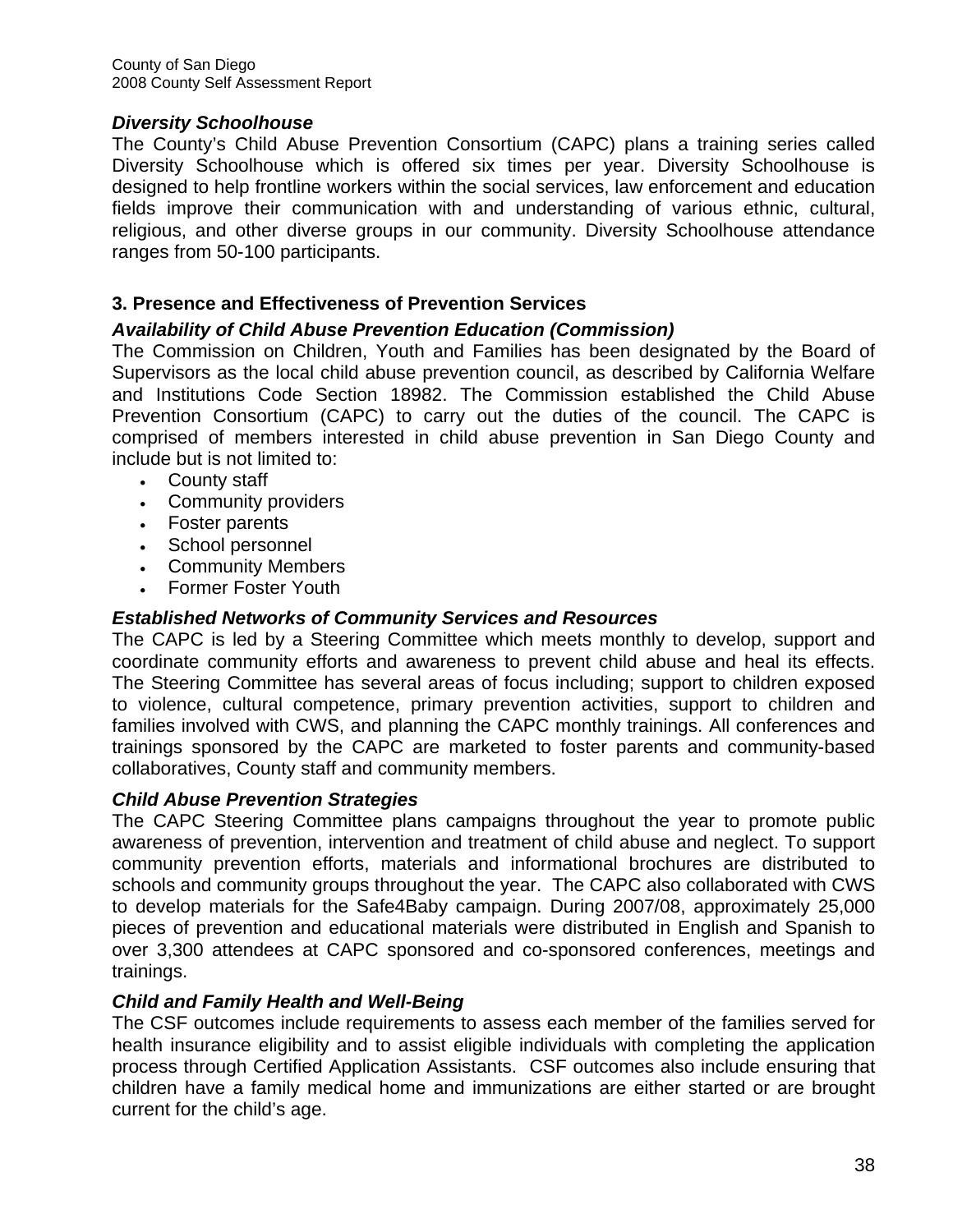#### *Networks of Community Services and Resources*

Each of the six Health and Human Services Agency Regions provides a network of services unique to the needs of the residents and the geography of the region. In South, Central and North Central Regions there is a network of school-based Family Resource Centers (FRC) where a wide range of agencies, including CSF, provide comprehensive services. In East Region the County and community-based agencies, including CSF, provide services through school-based collaborative that are known as the East Region Collaborative Network. The vast geographic areas that comprise North Inland and North Coastal Regions result in services that are provided uniquely to each community. Some communities have school-based services and others rely on sites at a variety of community-based non-profit agencies.

#### **4. Description and Scope CAPIT/CBCAP/PSSF Funded Programs**

#### *Community Services for Families*

CAPIT/CBCAP/PSSF fund the CSF continuum of services for families that need prevention and intervention services both with in the child welfare system and at the community level. Approximately two thousand families receive a variety of case management and parent education services annually, with many more families referred to other services. Additional funding would allow more families with lower level needs to receive shorter term services.

All services funded by CAPIT/CBCAP/PSSF are offered countywide through a combination of CWS, community and self referrals. Families either receive services directly from the contracted agencies or they are referred to more appropriate services that are funded through a collaborative network of community-based service providers.

CSF provides a continuum of services that include services to families at risk of foster placement. Families are referred by CWS for services based on the SDM risk assessment – Family Services Needs Assessment (FSNA). Services may include parent education, inhome case management information/education on child development and parenting issues, referrals to mental health and other needed services, and funds to meet emergency needs.

The CSF continuum of services is also provided to families in the process of reunifying with their children. CSF also provides specialized Kinship Support Services Program services to families where children have been removed from their parents' custody. Services focus on ensuring placement stability for the child(ren) through support to the entire family system.

CSF services are provided, in most of the county, through school-based FRC where multiple agencies collaborate to provide services. Children and their families from special populations and/or with special needs can be identified either through referrals from school personnel or by self-referral by the family. CWS also utilizes referral patterns to identify special populations that are new to the county's population or that need assistance from public and private agencies. Many agencies and FRC have parent advisory groups or are affiliated with school-based groups such as the PTA.

#### *Legal Advocacy Services to Children and Families*

The County funds a Special Education Advocacy program through the San Diego Volunteer Lawyers Program (SDVLP) that provides training to social workers and caregivers and legal advocacy for child(ren) with special education needs. The County also funds a Guardianship Legal Advocacy program through the SDVLP that provides training and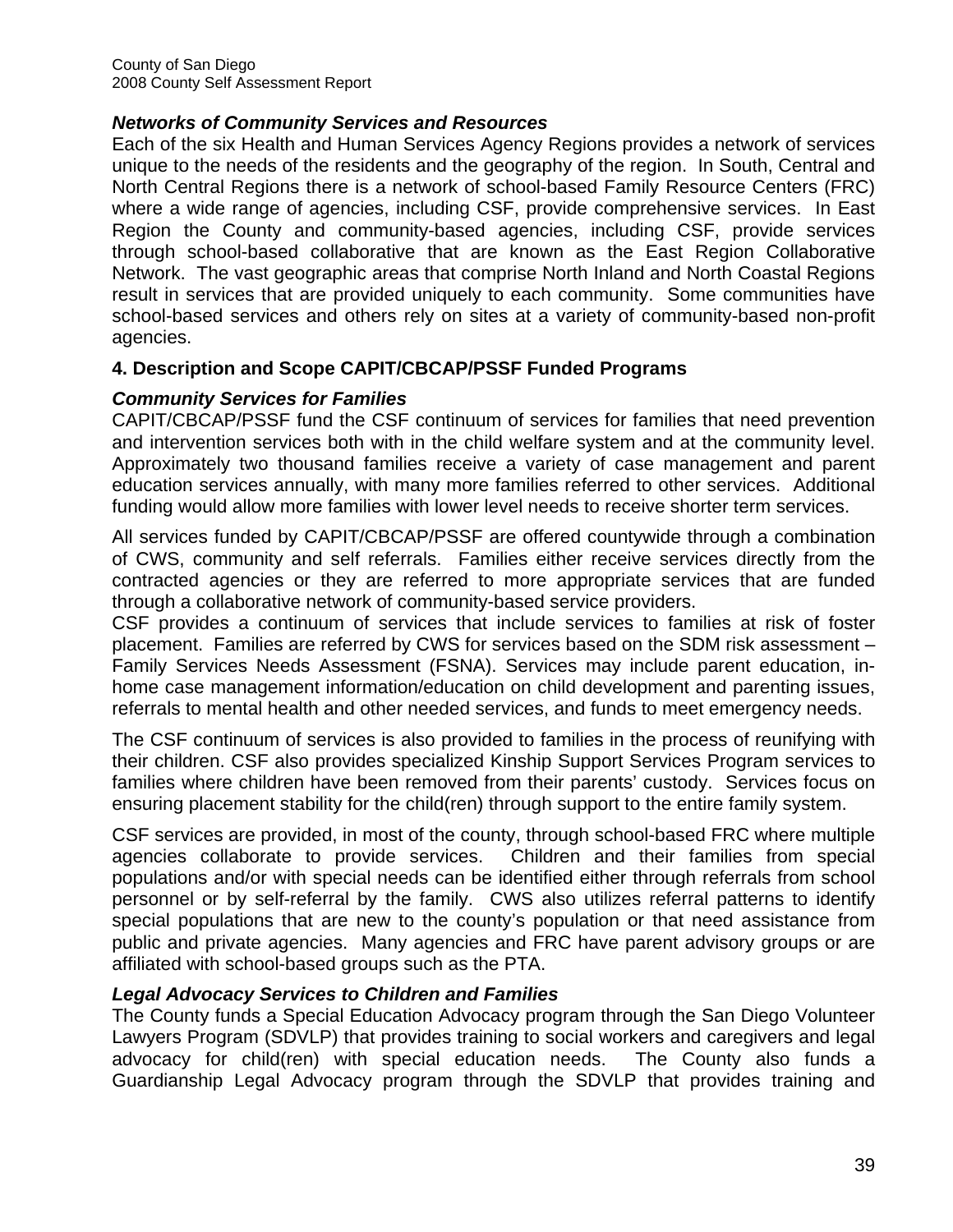assistance for relatives seeking guardianship of children that did not enter the foster care system.

#### *Adoption Support Services*

PSSF funds are allocated for the Adoption Support Services program for families at all stages of the adoption process. Highly trained staff provides a range of services for all members of adoptive families, including support groups, training, referrals, mental health services, respite and recreational activities.

#### *Family Visitation*

PSSF Time-limited Reunification Services are provided through the Family Visitation Services for families in the child welfare services system that are court-ordered to have supervised visitation as part of the family reunification plan. 3,081 families receive these services annually. There are periodic waitlists for these services and additional services could be utilized to provide additional visitations.

#### **5. Development and Implementation of Evidence-based and Evidence-informed Prevention Programs and Practices**

The County has implemented the following evidence based programs and practices through its community partners and contractors:

*Safe Care* is an in-home parenting model program that provides direct skill training to parents in child behavior management and planned activities training, home safety training, and child health care skills to prevent child maltreatment. CSF staff are currently being trained in the Safe Care model and then will be certified as Safe Care Trainers. Over time they will train other CSF staff in the Safe Care model.

**Project KEEP's** main objective is to give foster and relative parents effective tools for dealing with their child's externalizing and other behavioral and emotional problems and to support them in the implementation of those tools. Curriculum topics include framing the foster/relative parents' role as that of key agents of change with opportunities to alter the life course trajectories of the children placed with them. Foster/relative parents are taught methods for encouraging child cooperation, using behavioral contingencies and effective limit setting, and balancing encouragement and limits. There are also sessions on dealing with difficult problem behaviors, including covert behaviors, promoting school success, encouraging positive peer relationships and strategies for managing stress brought on by providing foster care. There is an emphasis on active learning methods; illustrations of primary concepts are presented via role-plays and videotapes.

*Incredible Years* is a series of three separate, multifaceted, and developmentally based curricula for parents, teachers and children. This series is designed to promote emotional and social competence; and to prevent, reduce, and treat behavior and emotional problems in young children. The parent, teacher and child programs can be used separately or in combination. There are treatment versions of the parent and child programs as well as prevention versions for high-risk populations.

**Parent-Child Interaction Therapy (PCIT)** was developed for families with young children experiencing behavioral and emotional problems. Therapists coach parents during interactions with their child to teach new parenting skills. These skills are designed to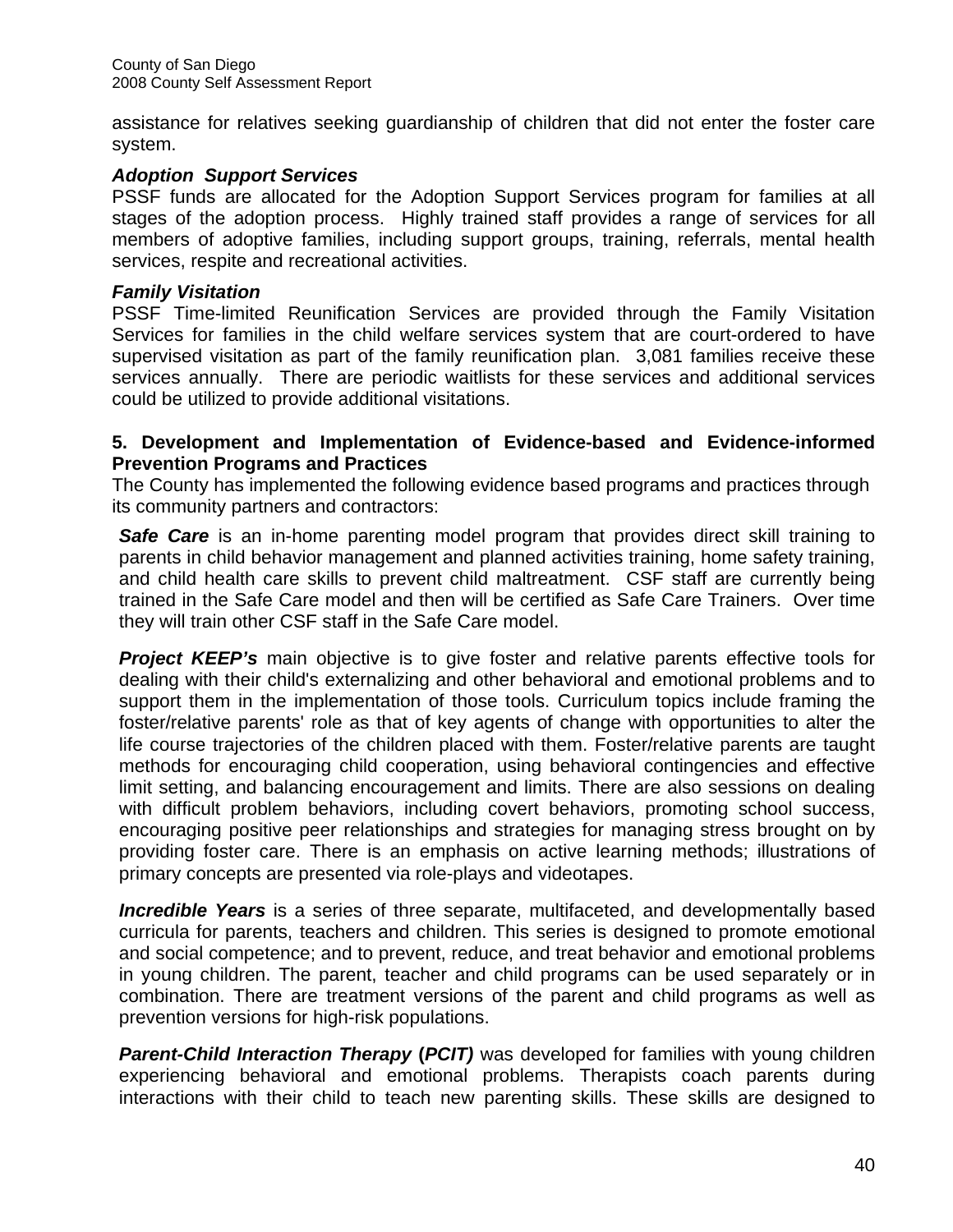strengthen the parent-child bond; decrease harsh and ineffective discipline control tactics; improve child social skills and cooperation; and reduce child negative or maladaptive behaviors. PCIT is an empirically supported treatment for child disruptive behavior and is a recommended treatment for physically abusive parents.

*Multi Systemic Therapy (MST)* is an evidenced-based, intensive family and communitybased treatment that addresses the multiple determinants of serious antisocial and other problem behaviors in juveniles ages 12 – 17. MST addresses factors across the systems within which youths are embedded (i.e., family, peers, school, and neighborhood). MST addresses family and neighborhood situations that lead to problematic behavior. MST strives to promote behavior change in the youth's natural environment, using strengths of each system to facilitate change, and helps youth to develop better relationships within their family and extended support system. Results from the family-based intervention extend beyond the identified adolescent generalizing to all children in the family. MST improves psychosocial functioning for youth and their families.

**Family Finding** is a promising practice based on the Kevin Campbell model aimed at connecting foster youth with extended family members. The model is designed to implement search strategies such as file mining and internet search tools to locate individuals that may have had or may offer a connection to a child who has been in the system and is preparing to exit. The focus on the County model is to connect foster children who have been in the system for a number of years and whose parent's were unable to reunify with them, with extended family. The program goal is not to reunify the child with his or her extended family member, but rather establish a connection to the child.

## **F. Training**

## *1. Social Worker Training*

CWS staff training is provided primarily through the State funded, Public Child Welfare Training Academy (PCWTA). New CWS staff receive the mandated Core trainings prior to being assigned a caseload and continue to receive advanced training throughout their County employment. PCWTA trainings address best practices and new mandates from the federal and State government. CWS Policy and Program Support also provide training to staff at all levels regarding new mandates, required services and the CWS/CMS database. CWS staff can request specialized training topics and advanced training on a range of emerging best practice and evidence-based practice.

All new social workers attend an eight week Social Worker Initial Training (SWIT). PCWTA provides twenty days of mandated CORE trainings to County staff and the County provides an additional eleven days of county-specific training. They receive eight to nine days of jobshadowing in the region where they will be assigned. After they are permanently assigned to a region they receive a reduced caseload and supervision to determine their needs for additional training and skill development. Their caseload is increased as an assessment is made that their competencies are sufficient to manage additional cases.

#### *2. Probation Officer Training*

The Probation Department has a comprehensive training program for all sworn staff. All sworn staff must meet statutory and departmental training requirements. Standards and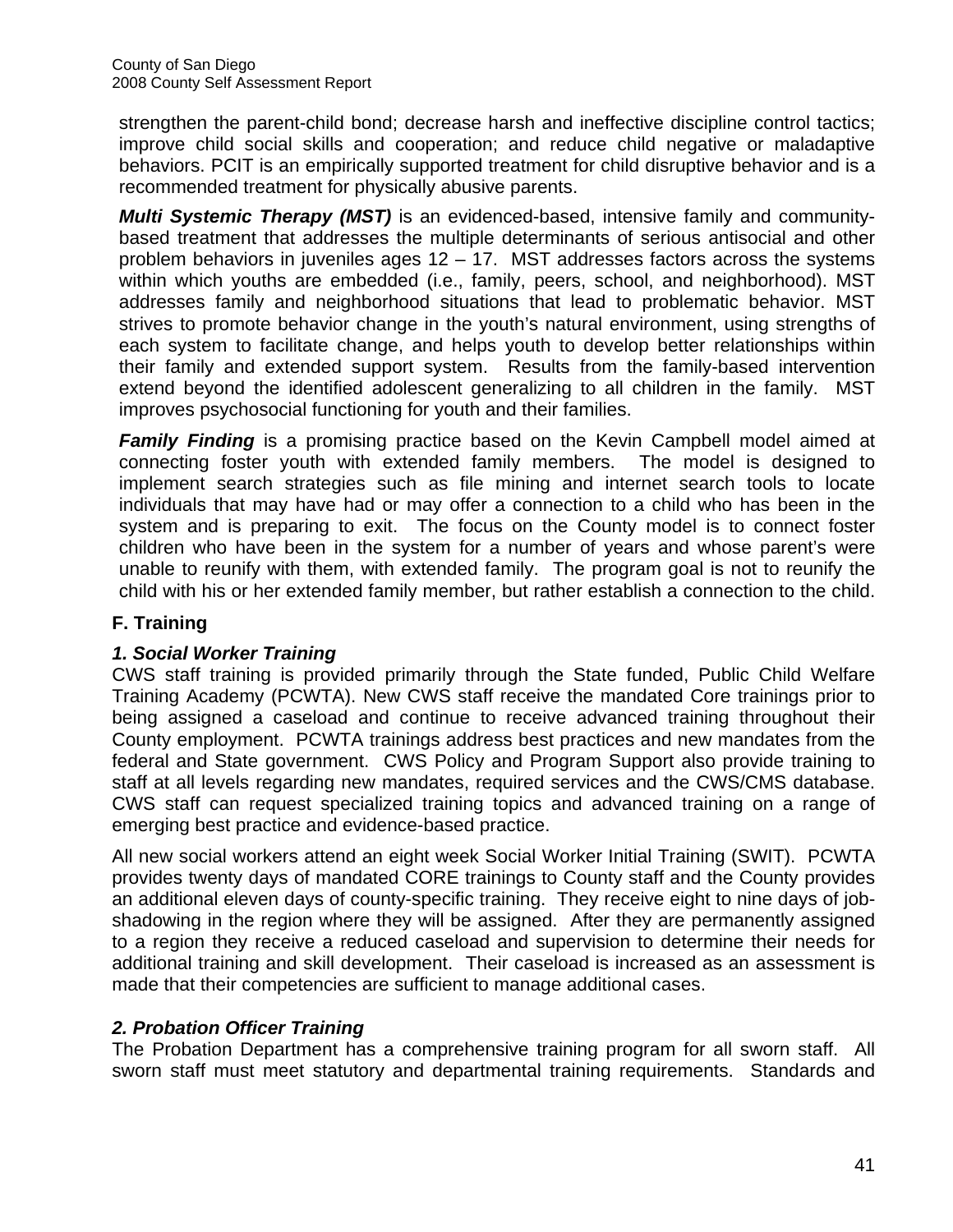Training for corrections (STC) refers to the training requirements imposed by Sections 832, 6035-37 and 6040-44 of the California Penal Code.

It is the policy of the Probation Department to develop and maintain a well-qualified, welltrained and competent staff. In pursuance of that policy, the Department will meet all statutory requirements for staff training including, but not limited to, those imposed by the Standards and Training for Corrections Act (STC). Deputy Probation Officers are required to complete 40 hours of STC training each fiscal year.

Upon assignment to the Deputy Probation Officer position, each officer must attend and complete the CORE Training Academy within one year of assignment. This includes training in all areas of Juvenile and Adult casework, legal requirements and Probation policies and procedures. The Academy provides 200 hours of instruction. In addition, Officers assigned to Juvenile Field Services attend an 80 hour training program covering specific aspects of Juvenile casework.

Juvenile Probation Officers assigned to the Placement Unit attend a 72 hour training course through the Resource Center for Family Focused Practice at UC Davis. The training is designed for new Probation Officers assigned to units where minors are in out-of-home placement. The three training modules cover the areas of Community and Youth Safety, Supervision, and Services and Permanency. This is a mandated program for all new Probation Officers within their first two years in the assignment.

## *3. Provider Training*

The County's CAPIT/CBCAP/PSSF funded CSF providers are required to provide an annual training to all countywide CSF staff. Training topics include child welfare topics child abuse prevention and intervention, substance abuse, mental health issues, parenting, child development and mandated child abuse reporting. The contractors agree on training topics and each take responsibility for one topic area. The Contract Administrator provides technical assistance, as needed, and participates in the decision making process regarding training topics. Technical assistance is also provided, as needed, based on site visits and file reviews. MIS training is also offered quarterly for all newly hired CSF staff.

#### **G. Agency Collaborations**

#### *1. Engagement Strategies and Prevention Partnerships*

The County has a long history of community-based prevention partners who share knowledge, resources and responsibility to protect the safety of children and preserve the viability of individual families. These include a broad range of traditional and non-traditional partners that span across multiple public and private agencies and disciplines (e.g., grass root organizations, parents, faith-based organizations, civic leaders and business) but share a common vision for the protection and well-being of children and are willing to work in a collaborative manner. These partnerships include broad community input and participation in decision-making.

CWS and Juvenile Probation have many agreements with child welfare, education, domestic violence, law enforcement, faith-based, military, mental and physical health entities. One such partnership is the Interagency Educational Agreement between CWS, Juvenile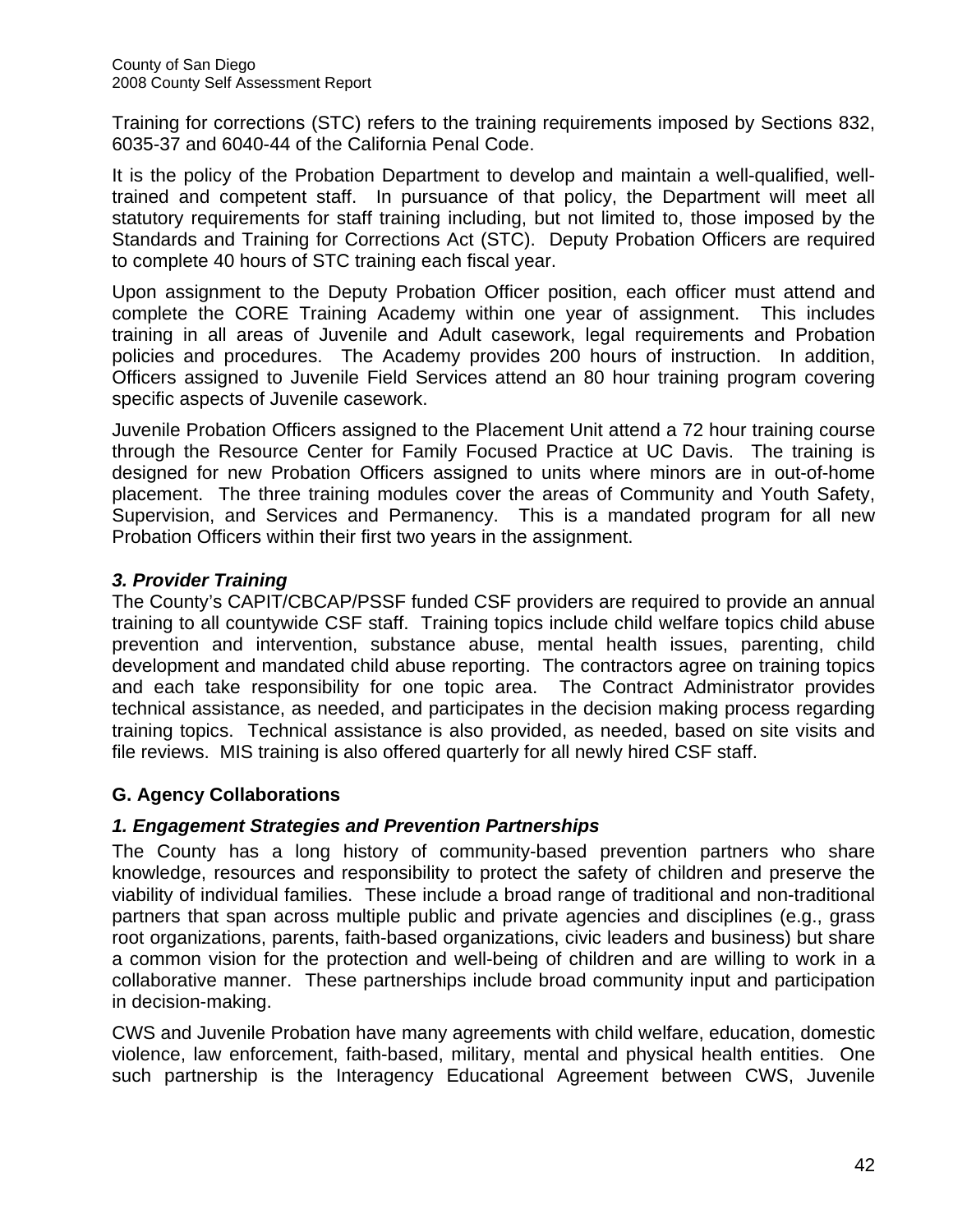Probation, Juvenile Court, County Office of Education, and all school districts in the county, to insure the protection of the educational rights of foster children and youth.

These partnerships can be viewed on two distinct levels: Countywide and Neighborhood. The Countywide Partnership is broader and inclusive of multiple neighborhood perspectives, while the community partnership is reflective of a specific locale perspective.

Each of the County's six Health and Human Services Agency Regions has developed or is in the process of developing community partnerships such as:

#### *North Central Region*

- o Located social workers at the police department, in a military housing development and at two different community centers
- o Developed close working relationships with the military community and with the Bayside Community Center, which provide self-improvement, educational and health-related programs to individuals in the community

#### *Central Region*

- o Developed a sub-committee of Family to Family focus group was established to address retention, recruitment and support of foster parents and kinship providers
- $\circ$  Offers continuum of services and programs designed to reduce the rate of homeless episodes experienced by families
- o Health Link Central, a partnership between school districts and County staff designed to identify and resolve barriers to service
- o Established a linkage with Mid City Action Network (CAN), Inner City Action Network (ICAN) and Southeast Coalition to enhance staff knowledge of resources in the community
- o Series of kinship provider meetings to address Fairness and Equity and disproportionality of children of color in the child welfare system
- o Establishment of relationships with Rotary Club and Lions Club to provide support services to foster/kinship providers
- o Holiday toy drive for Central Region families by reaching out to local businesses, private organizations

#### *East Region*

- o Utilizes a Speakers Bureau to educate community partners and schools about child abuse and neglect, HHSA, services that can be provided to families as well as Neighborhoods for Kids. East Region has trained over 3000 people in the community to date.
- $\circ$  Strengthens relationships by working with collaborative partners and schools, East Region has been able to recruit more homes to care for foster youth and enable us to keep more children in their home school. At the start of FY 07-08 only 15% of school age foster youth were maintaining enrollment in their home school. By the end of the FY, 57% of school age youth were remaining in their home school.
- o Partnered with Alpine Kiwanis to keep children placed with relatives. The Alpine Kiwanis provides immense support, donations, and fun activities to provide relatives with the physical and emotional support they need when they begin to care for family members.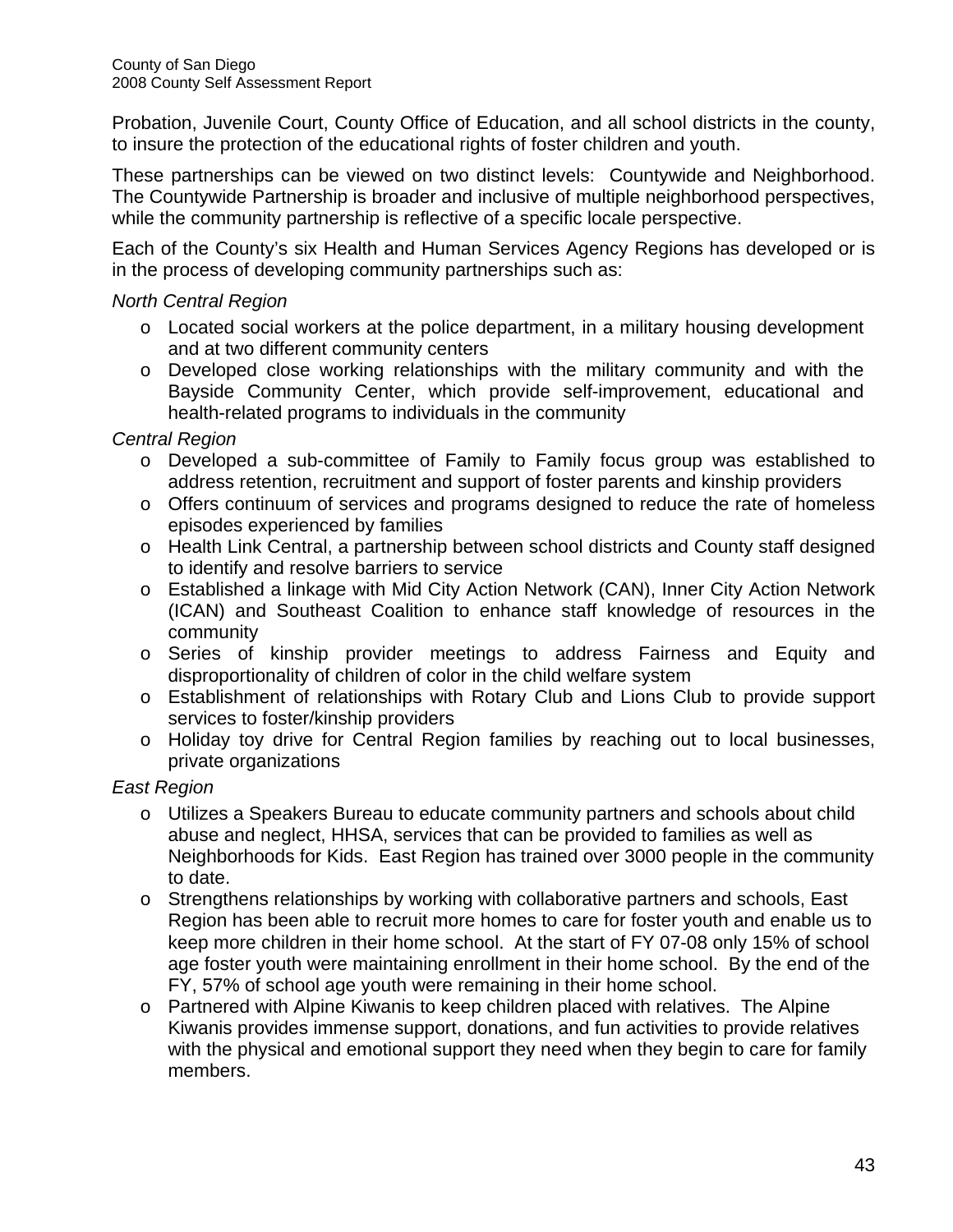- o Utilized community partners to implement Incredible Years, an evidence-based parenting program. This parenting program has been effective in many voluntary cases to assist parents with their parenting skills in order to prevent the removal of their children.
- o East region has been a key partner in implementing the Family Integrated Treatment (FIT) Program. FIT is designed to provide services and support to families who are separated by substance abuse and increase the well-being of children affected. FIT services include:
	- o Evidence-based parenting development
	- o Developmental and trauma assessments for children
	- o Evidence-based trauma treatment for children
	- o Bonding and attachment development classes
	- o Enhanced visitation for families with children in out of home placement.

#### *North Coastal/Inland Regions*

- o Developed the Child Assessment Network North (CANN) in partnership with CWS, New Alternatives, Green Oak Ranch, Casa de Amparo, North County Collaborative and other community partners with the goal of keeping North County children in their community. CANN is designed to provide prevention, assessment and intervention services for North County children age 0-17 who are in need of protective custody.
- o Health Link partnership
- o Partnership with Cal State San Marcos to develop undergraduate internship program in Child Welfare Services
- o Outstation of emergency response social workers in community based Family Resource Centers, Sheriff's offices, and in reservation located Indian Health clinic
- o Safer Living Environments Initiative Coalition with community-based organizations, schools, faith-based Organizations, Law Enforcement Agencies; establishing 3 priorities:
	- Reduce substantiated child abuse referrals
	- **Keep children placed in their own communities**
	- Reduce Domestic Violence

#### *South Region*

- o Co-located staff at a high school to provide services to at-risk children and families
- o Developed partnerships with school-based collaboratives by attending Student Attendance Review Board (SARB) meetings, acting as a liaison to discuss children and families possibly at-risk and working to recruit foster homes
- o Developed the School Cluster Model to create additional linkages to area schools and to assist in foster parent recruitment
- o Established a partnership with CSF-YMCA Kinship services to serve kinship families and keep children out of the Juvenile Court dependency system
- o Developed partnership with Chula Vista and Bonita libraries to promote and increase literacy amongst foster youth by providing foster youth with library cards and library resources and tutoring including preparation classes for the GED/CHSPE
- o Partnering with law enforcement by social workers out stationed at the South San Diego Police Department to serve families related to the Drug Endangered Children (DEC) Project and to strengthen relationships with law enforcement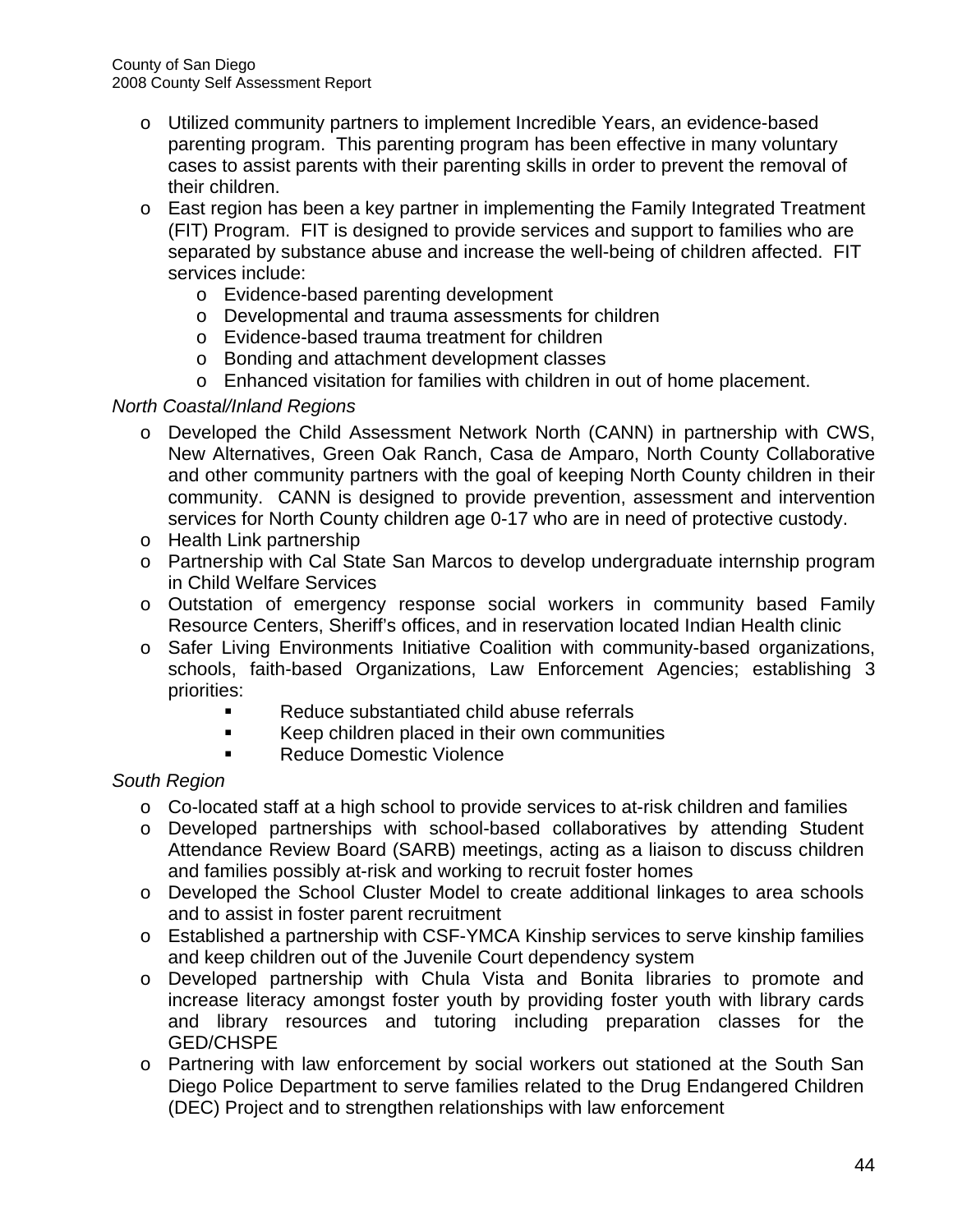o Out stationed an ER unit at an Family Resource Center (FRC) to provide families in the FRC with resources and services

#### *Annual Reports*

An annual report on CAPIT/CBCAP/PSSF funded programs is presented to the Commission. The presentation provides information on the services provided and the total number of families served.

#### *Developing Services*

CAPIT/CBCAP/PSSF services are developed collaboratively with input from the community stakeholders and CWS staff. Once input has been provided the County staff develop a Statement of Work for services that are competitively procured through the County's Purchasing and Contracting Department. Once contracts have been awarded the contractor and regional representatives meet to ensure that the services are provided in a manner specific to the needs of the individual communities within the county. Developing the services together supports the collaboration and partnership between the CWS region and contractor and ensures that the services developed will reflect the needs of the community.

#### *Coordination of PSSF/CBCAP/CAPIT Funded Programs*

There is on-going dialogue between County staff and PSSF/CBCAP/CAPIT funded programs and community stakeholders. These entities work collaboratively to improve service delivery and work together to streamline services. Currently, there are limited services for relative caregivers who care for children informally within their family systems, thus keeping the children from needing CWS services. Additional case management, mental health, wrap funds and childcare resources are needed.

#### *Interaction with Local Tribes*

In the child welfare system improvement efforts, the CWS and Juvenile Probation have interacted with tribes and their Indian child welfare representatives. The strengths of the relationship between CWS and Native American Communities include:

- o CWS procedures place a high priority on adherence to the Indian Child Welfare Act (ICWA) laws and all social workers receive training on ICWA related issues
- o CWS program guide addresses the policies that pertain to Native American communities and ICWA related issues.
- o CWS has an Indian Specialty Unit (ISU), which provides services to Native American families and collaborates with Native American tribes to find placements.
- o Outstation of CWS staff in Indian Health clinics and attendance at monthly Tribal Child Abuse Prevention Team meetings.
- o System Improvement meetings such as the Tribal SIP meetings that address service provisions and policy issues. Meetings are held at local reservations and data fact sheets are analyzed collaboratively.
- o Fairness and Equity Committee partners tribal, community and CWS staff to address disproportionality of children of color, including Native American children, in the child welfare system.
- o CWS and Probation has partnered along with local tribes and community members to support the Academy of Professional Excellence, Tribal Star Project, an interdisciplinary training for providers who work with rural Native foster youth.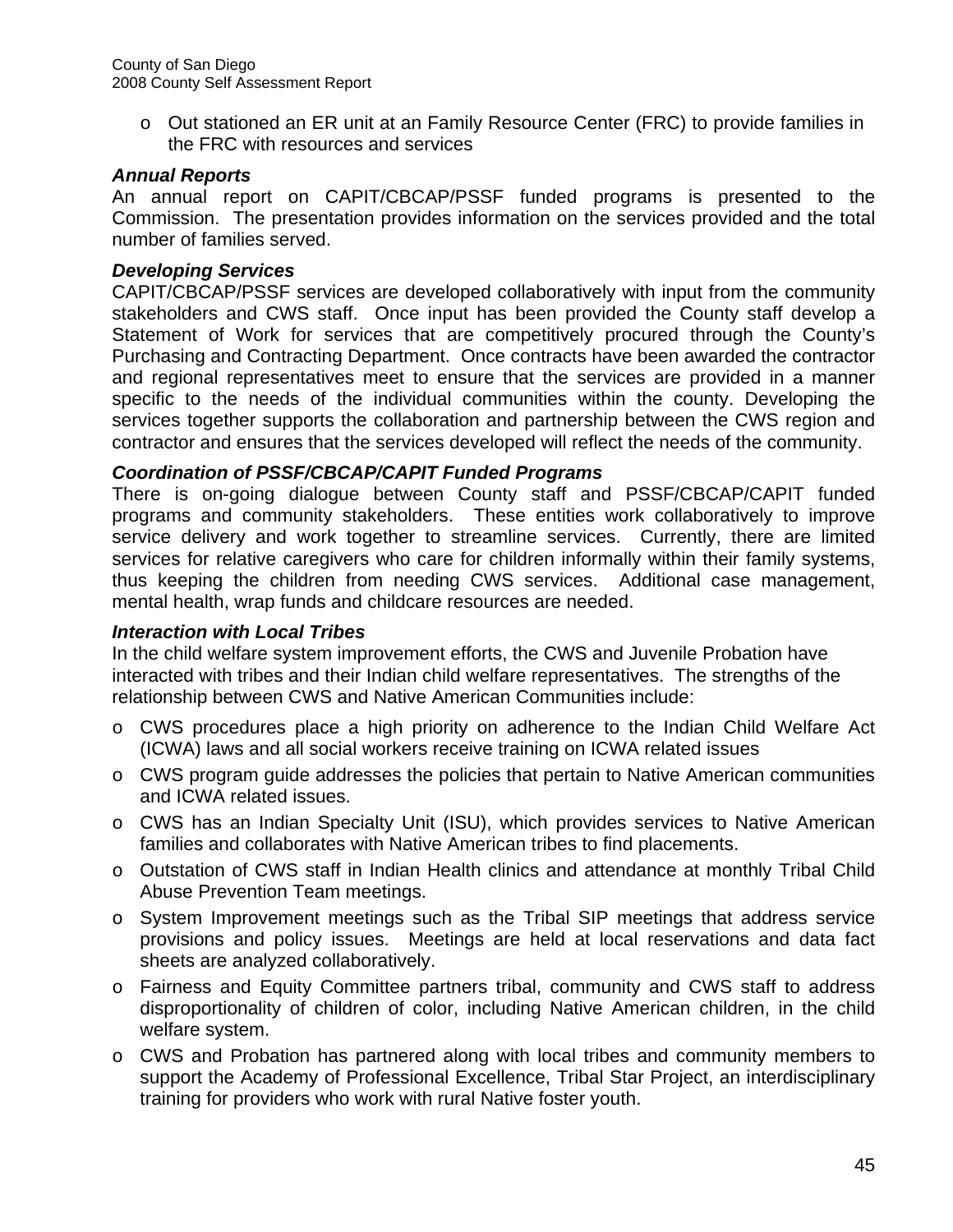- o The inclusion of a Native American experts to serve on the County's PQCR Review Team
- o CWS has partnered with local tribes, CDSS, and Casey Family Programs to participate in the California Disproportionality 3-Year Project. The project goal is to address disproportionate number of Native American children in the foster care system.

## **H. Local Systemic Factors**

#### **Fairness and Equity Committee**

The County included fairness and equity in the County's 2005-2008 SIP as a Local Systemic Factor. The County's Commission on Child Youth and Families established a subcommittee, Fairness and Equity Committee, to examine the issue of overrepresentation of persons of color in child serving systems. One of the Committee achievements include developing the *Fairness and Equity Five-Year Operational Plan* whose components include:

- Resource development and oversight
- Improve practice through training
- Social marketing
- Innovative program strategies
- Developing and promoting a culturally competent workforce

The Committee plan is aligned with the County's SIP under its Local Systemic Issues that address the overrepresentation of Native American and African Americans in the child welfare system. Other accomplishments of the Committee include the following:

- 1. Published "A Fact Sheet on Disproportionality" that was distributed countywide to agency staff and community partners to raise the issue and begin discussion around the subject
- 2. Assisted the formation of a parent focus group that has now developed into a kinship caregiver's network
- 3. Developed and distributed a white paper to CWS Manager meetings and staff throughout the six regions and two programs. This paper presented the issue of disproportionality in San Diego County CWS in a clear one-page document.
- 4. Provided training opportunities CWS management and line staff. The Committee provided training to line social workers in order to begin the dialogue about disproportionality. Experts were brought to San Diego and provided training on a variety of topics addressing disproportionality. Some of the training provided included:
	- "Undoing Racism Training for Key Leadership in the County"
	- "Addressing Inequality in the Child Welfare System"
	- "Peer-to-Peer Learning with Ramsey County, Minnesota"
	- King County, Washington Training and Mentoring

Most recently, CWS partnered with the Fairness and Equity Committee, community stakeholders, California Department of Social Services (CDSS), and Casey Family Programs, to participate in the California Disproportionality Project. The County is one of ten counties selected to participate in the two year project. The focus of the project will be to address the disproportionate number of African American and Native American children in the child welfare system. Project teams will be composed of CWS staff and community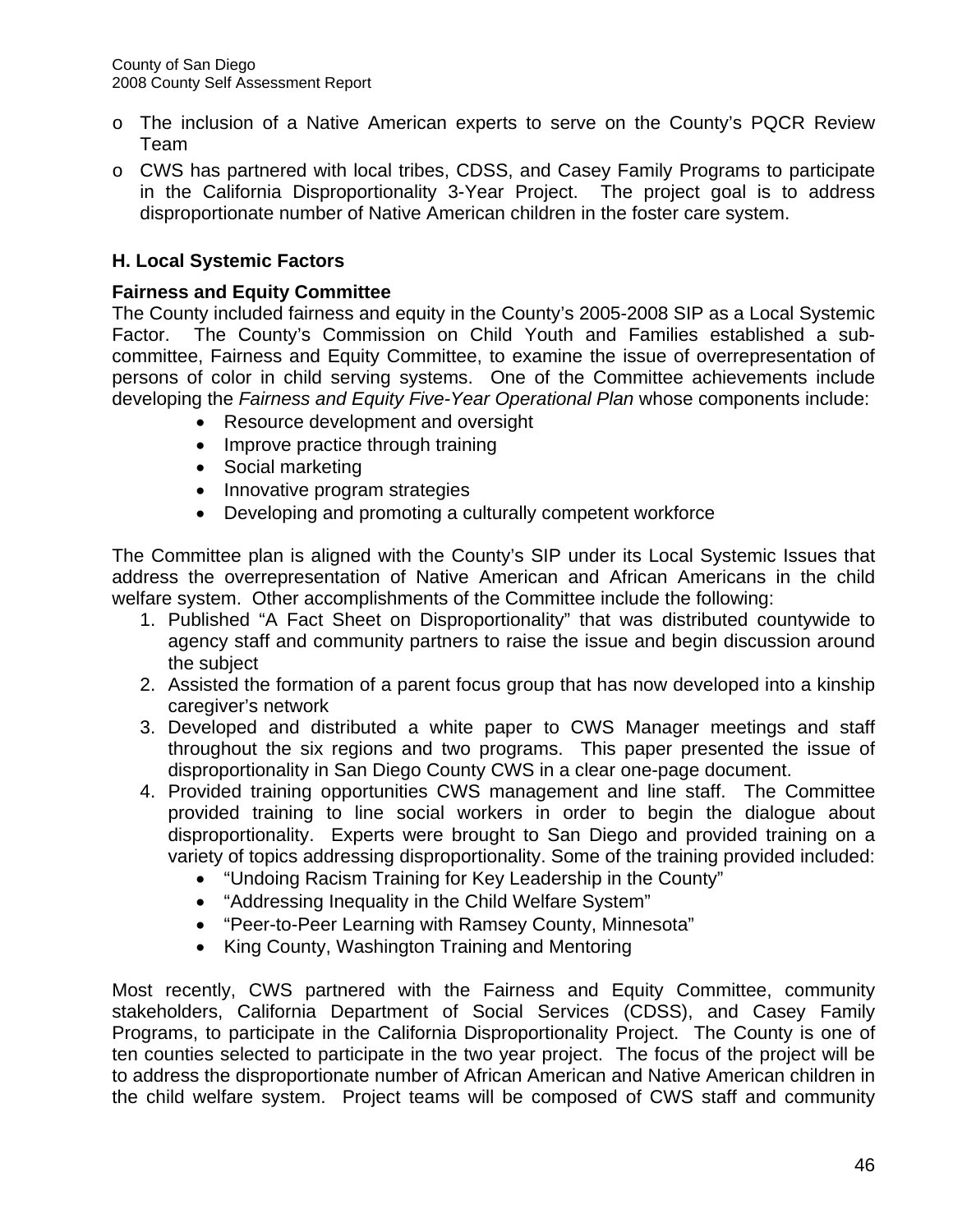County of San Diego 2008 County Self Assessment Report

stakeholders that will work together to develop strategies to address fairness and equity issues in CWS. Learning sessions will be held throughout the year with the ten counties and will provide an opportunity to share project outcomes, successes and challenges.

## **VIIII. Summary Assessment**

## **A. Discussion of System Strengths and Areas Needing Improvements**

The following is a summary of the County's performance on each of the C-CFSR Outcomes considering the analysis of its performance on the related outcome indicators as well as the impact of any systemic factors as discussed in previous sections of this report.

## **SAFETY OUTCOMES**

The strengths identified during the CSA included:

- Social worker family
- Engagement skills
- Training
- Risk Assessment Tool provides a universal understanding and language

Through careful review of the trend data and qualitative information gathered during the PQCR process, we identified the following areas needing improvement:

- Handling of duplicate referrals
- Review of domestic violence protocols
- Improved service coordination with military and child welfare providers
- Earlier identification and accurate recording of Native American children in CWS/CMS
- Limited resources and time to link families to resources

## **PERMANENCY AND STABILITY OUTCOMES**

#### **Placement Stability**

The strengths identified included the following:

- Placing children within their communities and schools by:
	- o Regionally based Assessment Centers and Way Station Homes
		- o Neighborhood for Kids-regional model that places social workers in designated schools and neighborhoods
- Engagement of families
	- o Team Decision Meetings (over 3000 since May 2006)
	- o Family Finding and relative searches
	- o Meetings with group home/ FFA providers to address child needs
- Array of Support Services:
	- o CASA, Placement Unit specialists, parent mentoring, caregiver support, CSF-KEEP, foster/kin parent education, kinship support,
	- o Options Program- placement assistance for special need children (age 0-5 and medically fragile)
	- o CASS-regionally co-located clinicians who assist foster families with placement stabilization support
- Training (specialized) for foster parents
	- o Pride Training for foster parents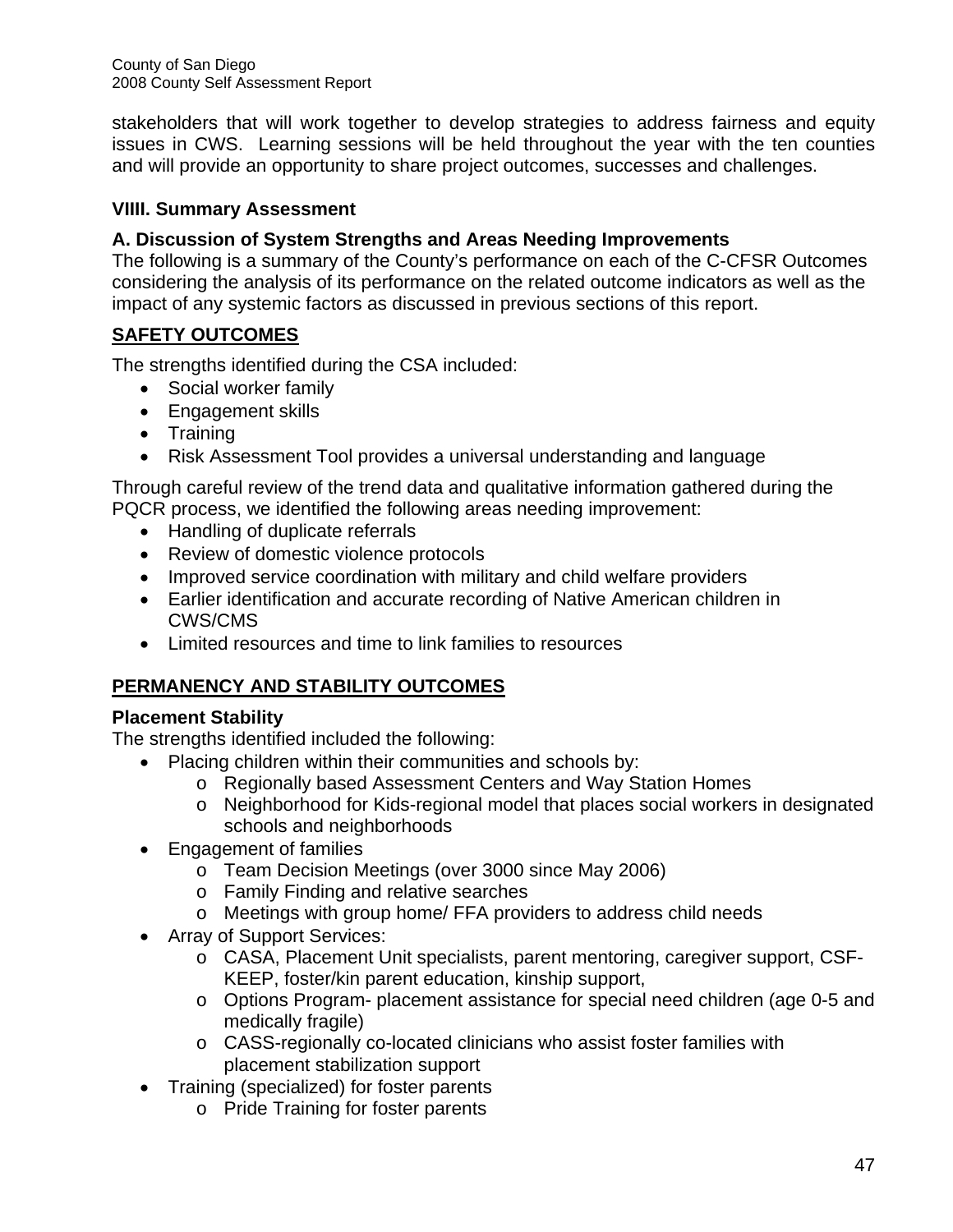The areas needing improvement include:

- Improve partnering of social workers, parents, out-of-home care providers, and Juvenile Court in all placement decisions.
- Need better matching of child to placement, including developmental stages of children in matching process
- Limited or difficulties connecting with resources
- Cultural considerations in placement decisions
- Additional training for social workers on placement issues

## **Reunification**

Areas of strength include:

- Family engagement
- Parent search
- Family finding
- Engagement of extended family
- More children are being placed with their siblings and relatives

The areas needing improvement are:

- Visitation
- Services for incarcerated parents
- Family engagement

Systemic factors affecting timely reunification may include court delays or lack of resources. Reviewing outcome data, it was discovered that even though we are not performing well in timely reunification our re-entry rate is low. When a family is not receiving required services in a timely manner, this may delay the reunification process. If the County moves families too quickly into reunification, we may see an increase in the CWS re-entry rate.

## **Adoptions**

Overall, the County of San Diego adoption rate is high, but outcome measures indicate that adoptions are not finalized timely. Reasons for delay in the adoption process may be due to the following:

- Cultural Considerations
- Court time frames
- Concurrent Planning
- Philosophical considerations

Local systemic factors influencing adoption delays may include court continuances or unresolved paternity issues or ICWA status. Adoptions takes time insuring the family and child are prepared and are ready for adoption. Other systemic issues lack of or late start of concurrent planning. Additional training around concurrence and exploration of alternative permanent plans, such as guardianship or the Native American use of customary adoption needs further exploration and research.

## **PROBATION ADULT TRANSITIONING**

Juvenile Probation will be partnering with CWS, stakeholders and Independent Living Skills providers to develop Transitional Living Plans for youth to build on the following strengths: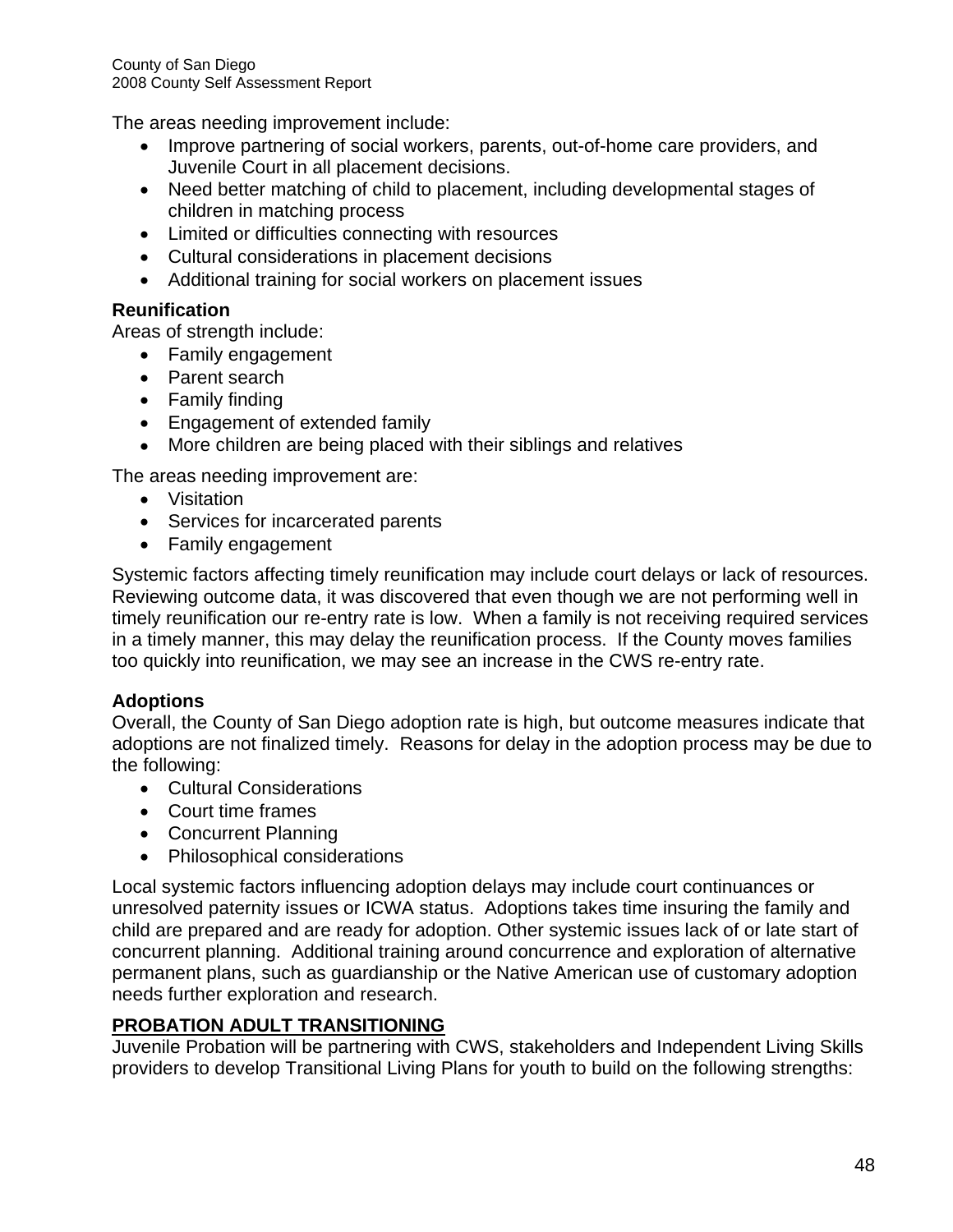- Transitional housing opportunities; Transitional Housing Program and Transitional Living Plan
- Education-tracking of students educational credits, special education and high school exit exams
- Foster grandparent programs- non-area threatening approach to mentoring youth

The areas of needing improvement to prepare youth for adult transitioning include:

- Make ILS programming mandatory for all youth transitioning out of foster care
- Address barriers to minors placed out-of- county, including accessibility to services (E.g. MediCal reapplication); consistency in services.
- Resources are not known to youth; improve ability to keep youth interested
- Improve collaboration and communication between the Juvenile Probation and service providers

## **COMMUNITY BASED PREVENTION AND INTERVENTION SERVICES**

The following areas were identified as strengths for community based prevention and intervention services:

- Team Decision meetings
- Peer support
- Home visiting

The areas needing improvement were the following:

- Use of community-based service providers and schools as points of engagement
- Provide a positive parenting message versus a child abuse prevention message
- Interventions need to be culturally appropriate
- Valuing the work of substitute care providers and highlighting the positive outcomes
- Strategies to minimize the negative perception or stigma attached to a child that has had multiple placements and what is shared from one placement to another (caregiver to caregiver, social worker to caregiver)

## **B. Strategies for the Future**

The following strategies and/or opportunities were collected during the CSA process. Further planning and development of initial strategies will take place in the development of the SIP.

## *Reunification*

- Create strength based case plan assessments
- Promote relative engagement and mentoring to assist parents with support, instruction and parenting tips
- "Hello Neighbor" get out and get to know your neighbors/communities campaign
- Co-locate services- FRC model
- CWS is trying new strategies to assist in having the resources to increase visitation, such as group visitation that would allow more visits to take place without an increase in staffing/resource levels
- Review monthly contact policy and social worker visits in the home

## *Adoptions*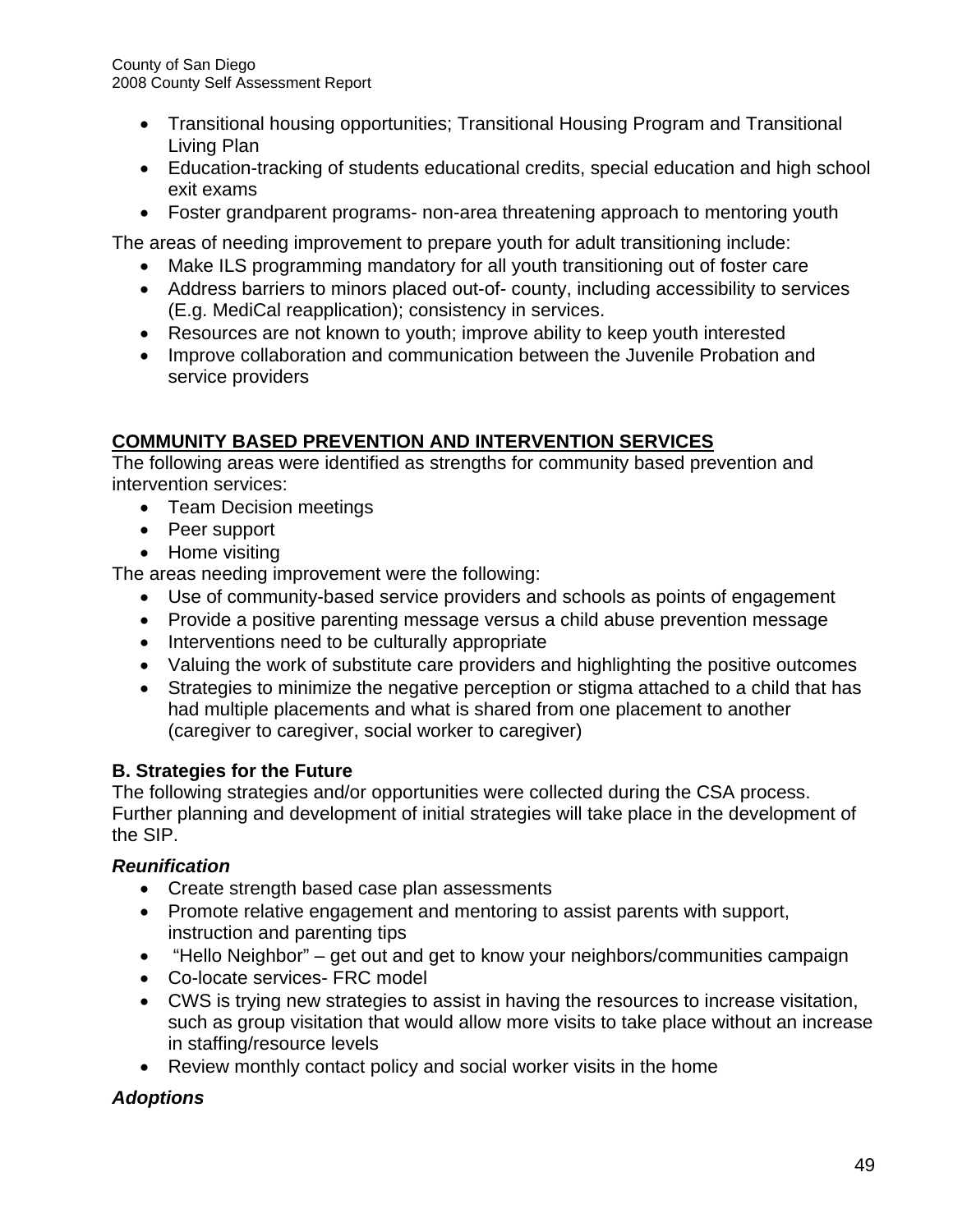- Conduct case reviews of the delayed adoption cases with special attention to:
	- o Social worker assessment process
	- o Review factors that may delay the adoption
- Explore the use of customary adoptions in Native communities
- Streamline the Telling process, specifically relative adoption that may already be aware of the child's family history and life story
- Meet with other county's Adoption staff to see what they are doing to lessen time to adoption
- Start home studies earlier in the process
- Research best strategies on how to complete timely adoptions and how to best prepare and support adoptive families and children.

#### *Adult Transitioning*

- Extend foster care services up to 21 years old
- Expanding housing programs for emancipating youth
- Mentors to help youth to remain engaged and look at long term relationship with youth
- Youth advocates as part of a team approach
- Using Independent Readiness Conference (IRC) with probation youth
- Develop programming to keep youth engaged after transition
	- o Develop strong plan and services to assist in being successful
	- o Individualized growth and success plans
- Orientation to introduce youth to services available
- Involving a family member or person the youth is most connected to in the process
- Expanding job opportunities through trade programs and skills training
- Create permanent connections

#### *Placement Stability*

- Mentorship and positive role model involvement
- Research a program called "friends outside" for incarcerated parents to facilitate child and incarcerated parent contact and visitation
- Expand supportive housing- ex: services are provided on site
- Consult a Youth Advisory Group of ex-foster youth when developing policies

#### *Child Abuse Prevention and Intervention*

- Child Abuse Prevention should be positive messages to engage the community
- Utilize schools to distribute information to families and other community-based consumer run organizations
- Positive messaging or parenting well, rather than child abuse

#### *Systemic Factors*

The new SIP will include strategies that address the following systemic factors:

- Quality Assurance/Information Cross Threading
- Local systemic factors: fairness and equity issues

#### *Back to Basics Strategy and Quality Assurance Workgroup*

In 2007, a *Back to Basics: CWS Practice Strategy* document was developed to increase the focus on child welfare practice and data quality. San Diego is a large, diverse county and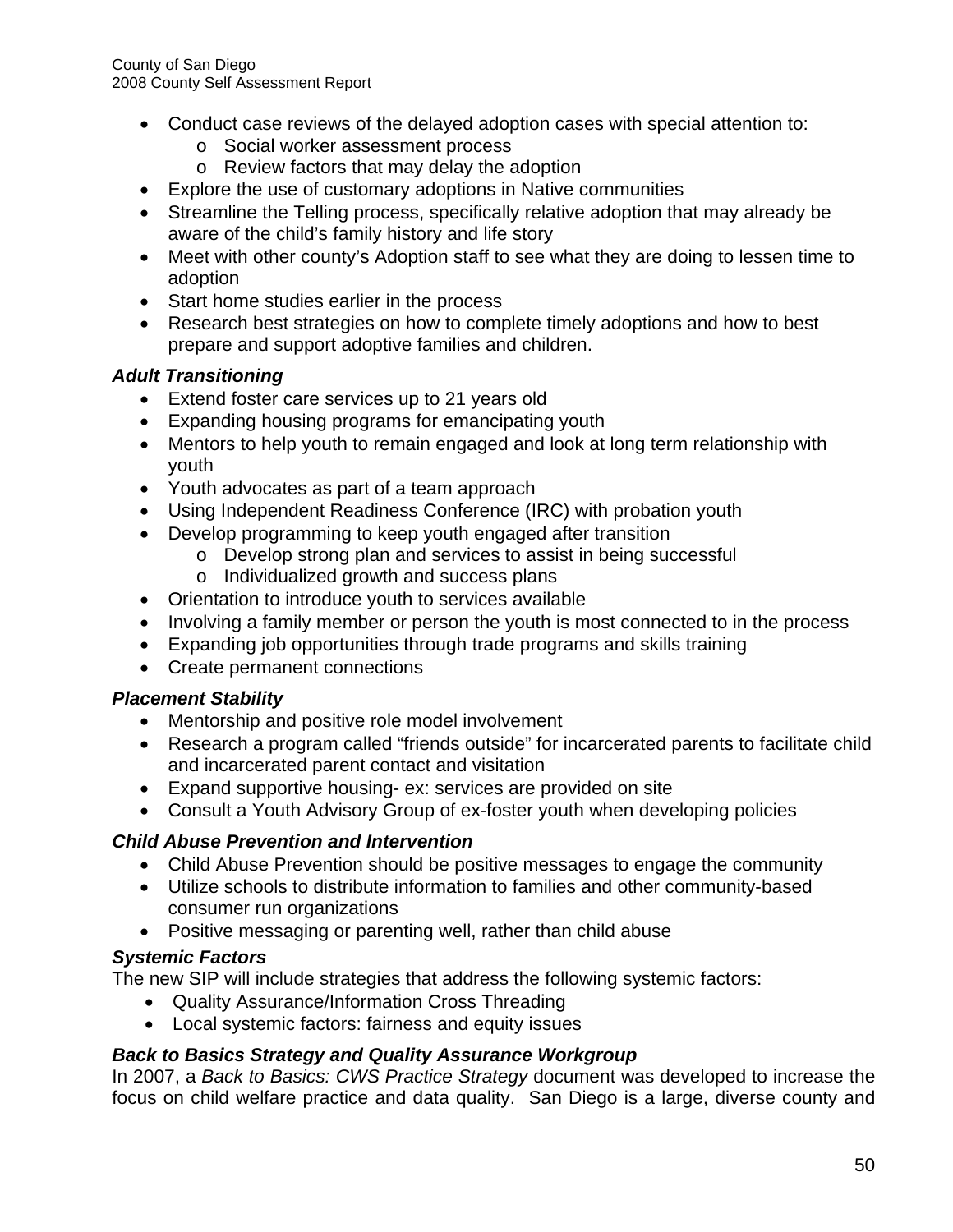child welfare services are decentralized among six HHSA regions. The CWS Managers, Supervisors and social workers in the regions report to the HHSA General Manager within their region and not to the CWS Director. The CWS Director does directly oversee Centralized Child Welfare Services (CCWS) programs including Adoptions, Adolescent Services, the Hotline, Foster Care Licensing and Policy and Program Support. The decentralization helps to customize services to community needs but also creates coordination and communication challenges. The Back to Basics Strategy was developed to ensure that all child welfare staff members in regions and centralized programs are addressing core issues and services that are critical to child safety, permanency and wellbeing.

The Quality Assurance Workgroup is responsible for monitoring the implementation of most of the Back to Basics Strategy. The Workgroup began monthly meetings in April 2007 and representation includes the QA Supervisors, regional and program analysts, Ombudsman, CCWS Executive Assistant and staff from CCWS Policy & Program Support, including representatives from the Data Unit, the CWS/CMS Support Team and Policy Analysts.

Core focus areas of the *Back to Basics Strategy* and the subsequent *Quality Assurance Workgroup Action Plan*, developed to implement the Strategy, include:

- Child safety activities to address social worker contacts, SDM standardized assessments and recurrence of maltreatment
- Quality assurance quality of court reports
- Permanency activities to address reunification, ICWA processes and Team Decision Making
- Fiscal accountability –reporting on timely referral closures and worker caseloads
- Expertise of Protective Services Supervisors training, quick guides and technical assistance
- Child well-being activities to address accurate reporting of child education and school information
- Cross-threading and communication activities to disseminate important data, policies, procedures, tips and tools to workers

#### *Communication and Cross-Threading Strategies*

Child Welfare Services has implemented a variety of strategies for communicating and evaluating data trends and quality assurance issues. Some of major strategies include:

- 1. Wide dissemination of data reports: Outcome and compliance reports are posted on the Intranet and e-mailed to Executives, Managers and QA Supervisors. Printed copies of selected reports are shared and discussed at monthly Program Integrity meetings (with Executives and Managers) and monthly QA Workgroup meetings (with QA Supervisors and Analysts) to monitor and address trends. A data fact sheet is also produced annually and shared with community stakeholders and the public.
- 2. Regular progress reporting on the implementation of the Back to Basics Strategy: Quarterly presentations on the activities of the Quality Assurance Workgroup, including successes and challenges, are provided at the HHSA General Managers meeting (for HHSA Executives) and the Program Integrity meeting.
- 3. Weekly Data Unit meetings: Meetings are held each week to address quality assurance issues, ad hoc reports and special projects. Program and regional staff are invited as needed to provide input into special projects and reports.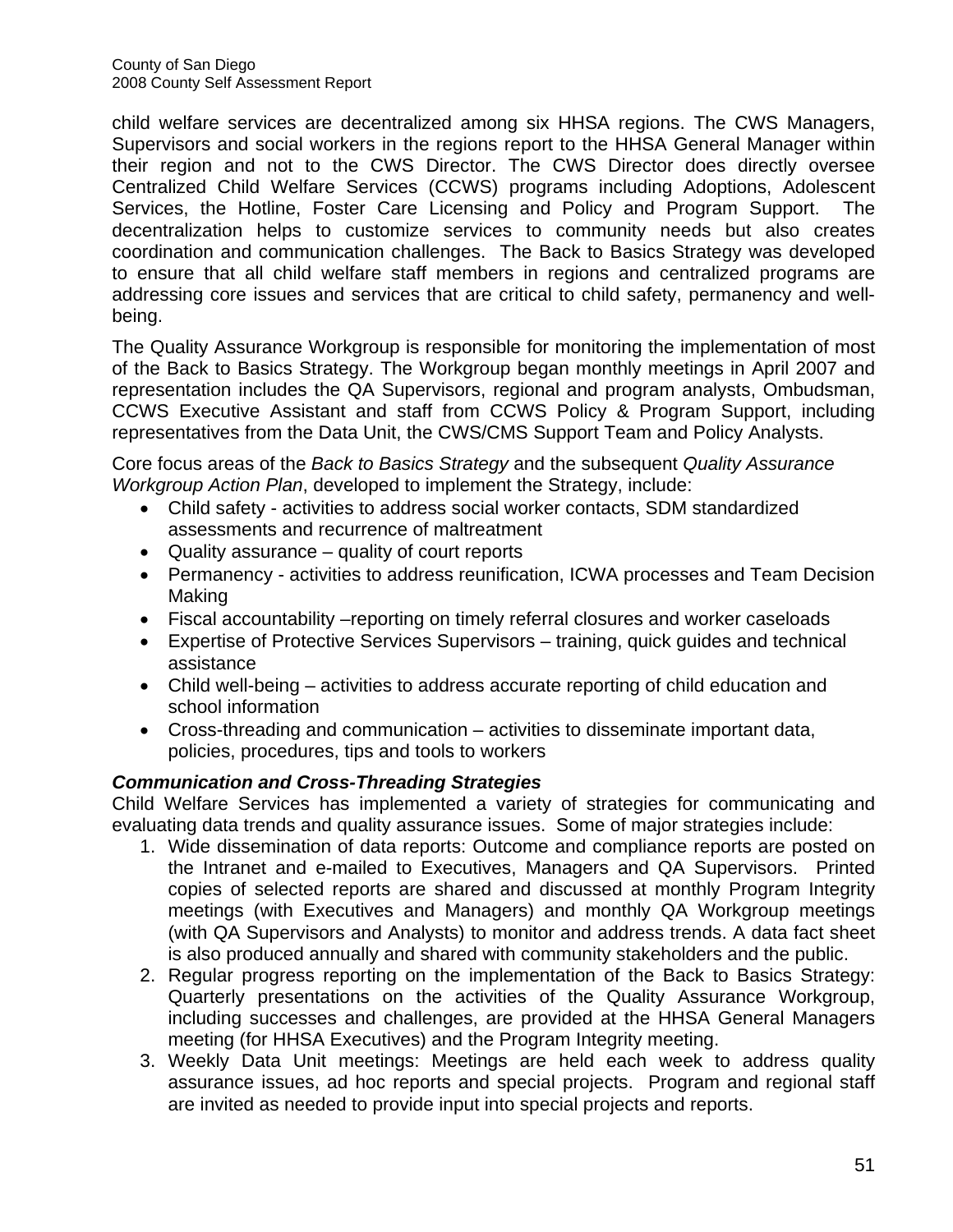- 4. Dissemination of publications to support quality assurance: In addition to data reports, a variety of reader-friendly publications have been developed to communicate quality assurance issues, including: Data Entry Quick Guides, flyers, and articles in the bi-monthly CWS newsletter.
- 5. Posting of quality assurance tools on the Intranet: As tools are developed by regions or centralized staff to support quality assurance they are being posted on a new web page for QA Supervisors on the County Intranet. Recent postings include a new court report checklist and tips for discussing parental visitations during supervisor/worker meetings.

## *Future Interagency Cross Threading*

Working with the Administrative Office of the Courts, Judicial Council of California, specific training will be developed after assessing the specifics of our county and will be delivered to Dependency Court Judges and Attorneys and CWS staff. This training will be developed with consideration to our local culture, the scope of our case plans, client services and visitation. The overall goal of this training will be to increase the number of children who are reunified within twelve months.

## **C. Proposed CAPIT/CBCAP/PSSF County Wide Community and Prevention Strategies**

The current community-based and prevention focused programs and activities provided by public and private nonprofit organizations, including faith-based programs and tribal organizations, work together to provide an overall continuum of family-centered, holistic care. A Request for Proposals for the CSF contracts will be issued by June 2009 with an implementation date of January 2010. The appropriate SIP goals will be incorporated in the new CSF Statement of Work.

The largest countywide primary prevention effort funded by the County will be included in the continuum of services provided through the CSF program. Several evidence-based models will be evaluated for inclusion in CSF, including:

- Safe Care home visitation for families who neglect their children
- KEEP foster/relative caregiver training for children with problem behaviors
- Incredible Years parent education
- Triple P parent education

Expanding services for relative caregivers and providing services through school-based FRC will also be evaluated during the CSF planning process. Children and families from special populations and/or with special needs can be identified either through referrals from school personnel or by self-referral by the family. Specialized programs such as Family Visitation Centers and adoption support services will continue to be funded by PSSF.

The Commission's plan is to continue to provide training to community members and services providers through the Diversity Schoolhouse trainings. At each training a different ethnic or racial group is identified and members of that community provide insights and information on the most culturally competent manner of providing services and engaging the consumers. Cross collaboration between CWS, the Commission, Juvenile Probation and community stakeholders will continue to promote and address child abuse awareness through education and outreach efforts.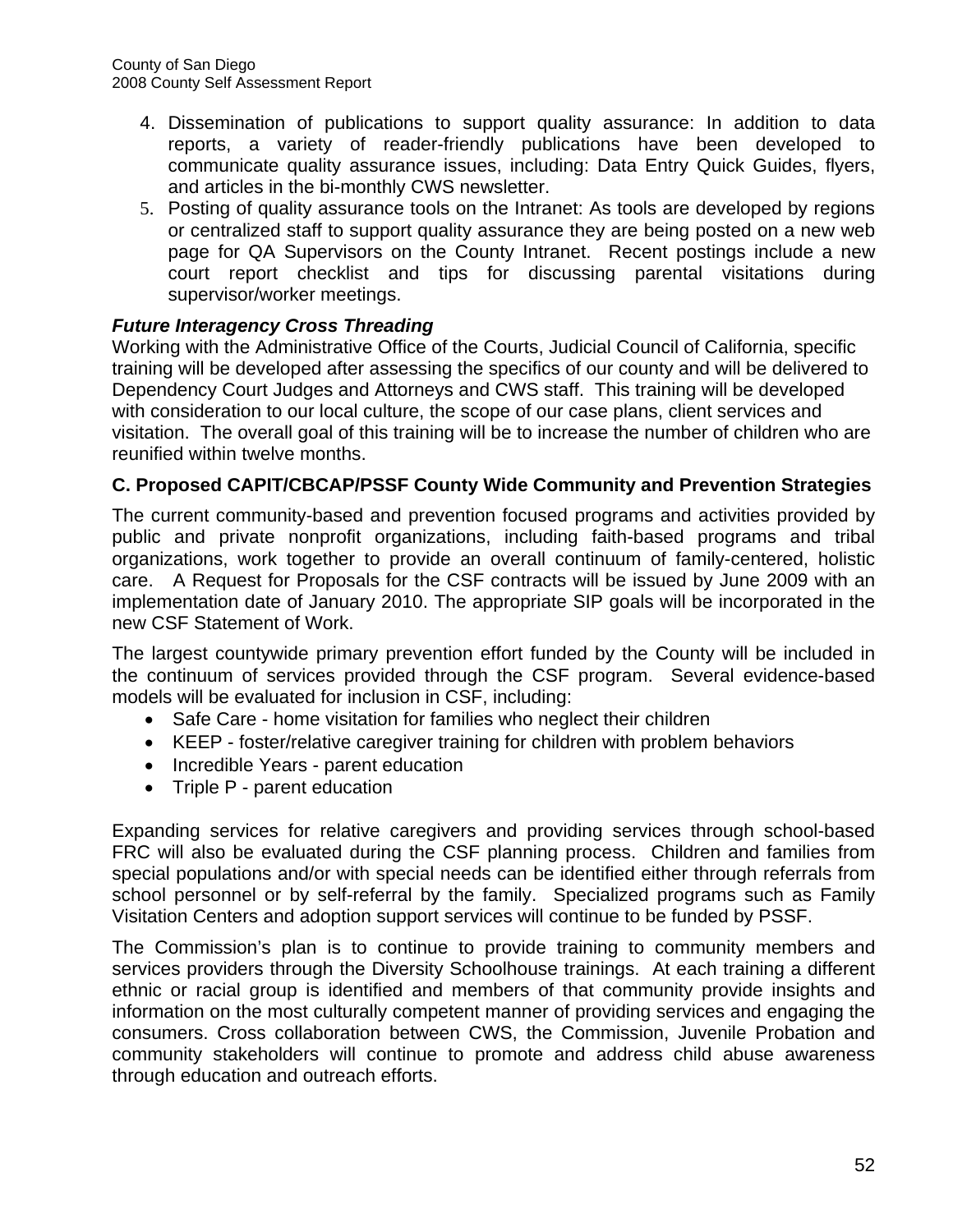#### **2009 System Improvement Plan Development**

The County's SIP process will begin in January 2009. A SIP Workgroup will be formed that will include agency staff, parents, youth, substitute care providers and community agencies. This report, along with information gathered during the Peer Quality Case Review (PQCR) process, will be used by the SIP Workgroup to develop the new SIP goals and strategies. The new SIP is due to the State by May 2, 2009 and will require Board of Supervisor approval. The SIP effective date will be July 1, 2009 through June 30, 2012. Quarterly data on all outcome measures will continue to be collected and reviewed and SIP Report Updates will be submitted to the State annually.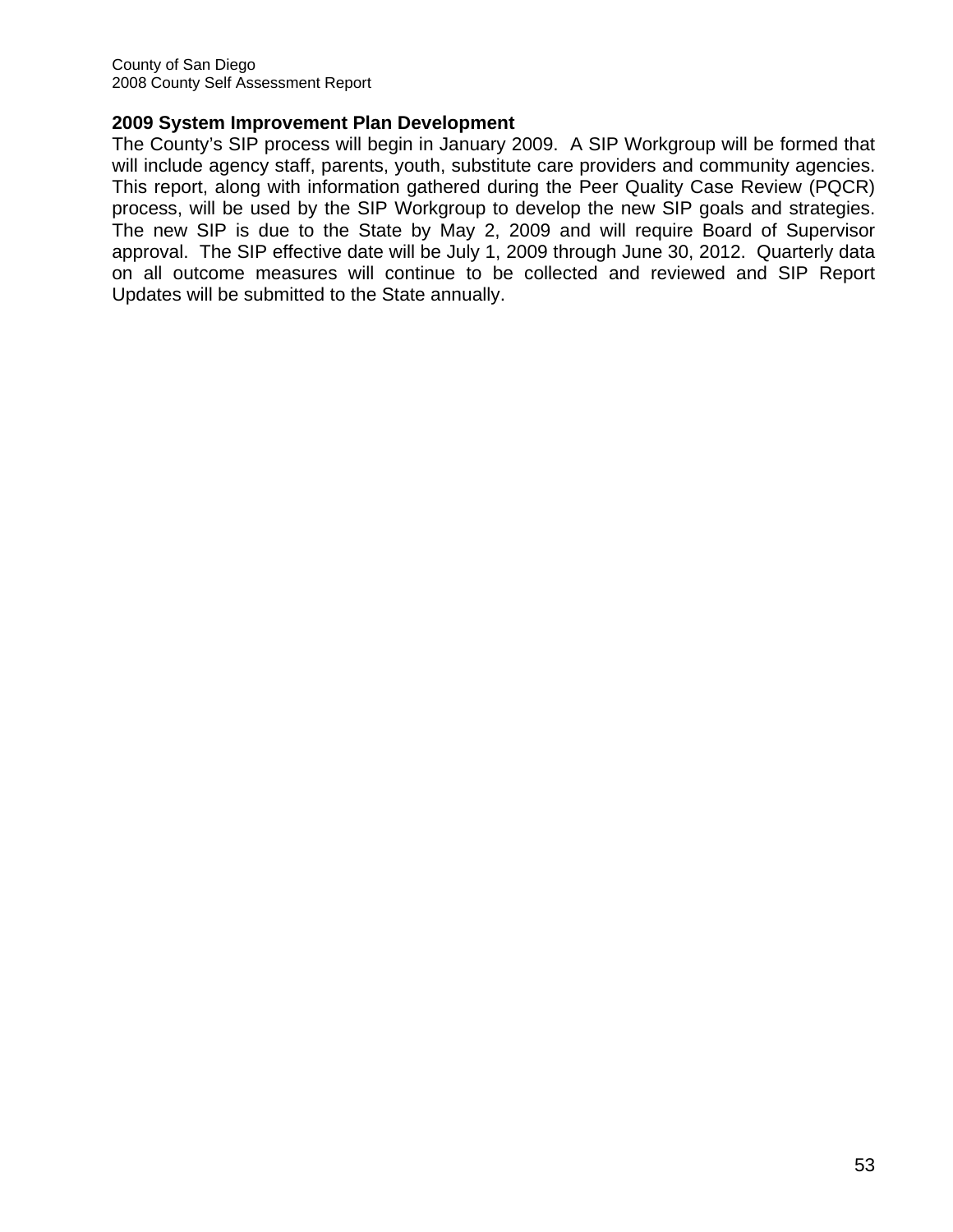## **APPENDIX A**

# **2008 CSA TEAM COMPOSITION LIST**

| <b>Community Partners</b>                                       |                                                                                                                                                                              |                                                                                                                                                                           |
|-----------------------------------------------------------------|------------------------------------------------------------------------------------------------------------------------------------------------------------------------------|---------------------------------------------------------------------------------------------------------------------------------------------------------------------------|
| <b>Casey Family Programs</b>                                    | Jorge Cabrera                                                                                                                                                                |                                                                                                                                                                           |
| <b>Chadwick Center for Children and</b><br><b>Families</b>      | Linda Wong Kerberg                                                                                                                                                           |                                                                                                                                                                           |
| Child & Adolescent Services Research<br>Center                  | <b>Danielle Fettes</b>                                                                                                                                                       |                                                                                                                                                                           |
| <b>East Region Collaborative</b>                                | <b>Debbie Comstock</b>                                                                                                                                                       |                                                                                                                                                                           |
| Family and Youth Round Table                                    | Donna Marto<br>Adam Gettinger-Brizule<br>Michael Sommer<br>Maria Davila<br>Mireya Rojas<br><b>Diane Barnes</b><br><b>Kim Williams</b><br><b>Gabriela Rios</b><br>Maria Mejia | <b>Holly Jones</b><br>Patricia Fulgencio<br>Patricia Moreno<br><b>Celeste Hunter</b><br>Laura Estrada<br><b>Stacy Racine</b><br><b>Gwen Palmer</b><br><b>Ernest Estey</b> |
| <b>Foster Parent Associations</b>                               | <b>Patty Boles</b>                                                                                                                                                           |                                                                                                                                                                           |
| <b>Health Start Military Cluster</b>                            | Debbie Bilka                                                                                                                                                                 |                                                                                                                                                                           |
| Homestart, Inc.                                                 | Laura Mustari                                                                                                                                                                | Joyce Dickau                                                                                                                                                              |
| Indian Health Council, Inc.                                     | <b>Karan Kolb</b>                                                                                                                                                            |                                                                                                                                                                           |
| <b>J&amp;B Consulting</b>                                       | JoAnne Bushby                                                                                                                                                                |                                                                                                                                                                           |
| Law Enforcement (Retired)                                       | Mark Forman                                                                                                                                                                  |                                                                                                                                                                           |
| Mental Health Systems, Inc.<br><b>Building Bridges Together</b> | <b>Eleanor Slaughter</b>                                                                                                                                                     |                                                                                                                                                                           |
| Mi Casa Group Homes & Daybreak<br><b>FFA</b>                    | JoAnn Leone                                                                                                                                                                  |                                                                                                                                                                           |
| North County Lifeline, Inc.                                     | Donald Stump                                                                                                                                                                 |                                                                                                                                                                           |
| Office of Violence Prevention                                   | <b>Chess Blevins</b>                                                                                                                                                         |                                                                                                                                                                           |
| Pala Band of Mission Indians                                    | Maria Garcia                                                                                                                                                                 |                                                                                                                                                                           |
| <b>Public Child Welfare Training Academy</b>                    | Debra Fitch                                                                                                                                                                  |                                                                                                                                                                           |
| San Diego County Domestic Violence<br>Council                   | Dawn Griffin                                                                                                                                                                 |                                                                                                                                                                           |
| San Diego Foster Youth Initiative                               | <b>Karim Bouris</b><br>Roshawn Brady<br><b>Wesley Davenport</b>                                                                                                              |                                                                                                                                                                           |
| San Diego Regional Center                                       | <b>Judy Borchert</b>                                                                                                                                                         |                                                                                                                                                                           |
| <b>SANDAPP</b>                                                  | Laurie Campbell                                                                                                                                                              |                                                                                                                                                                           |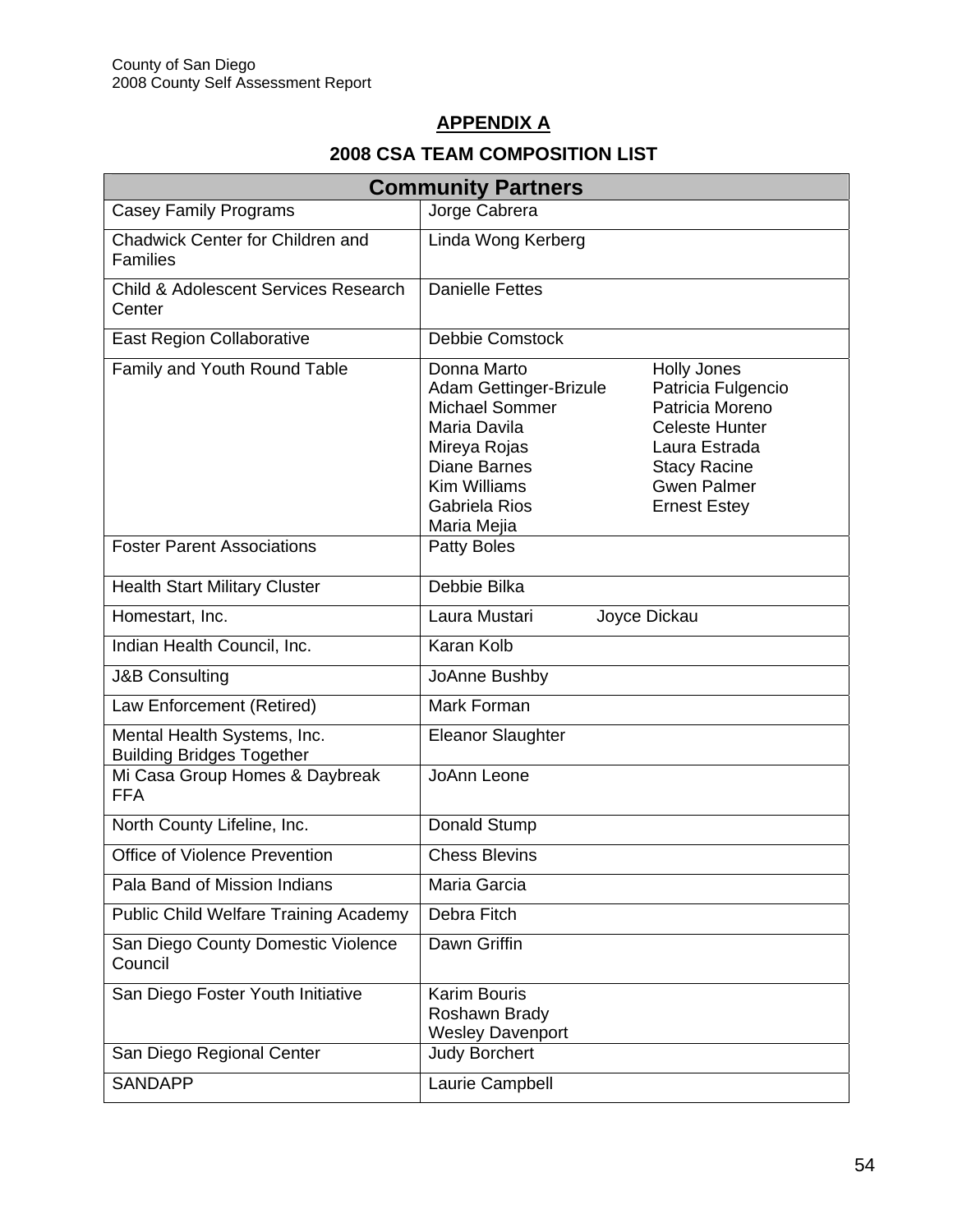| San Diego County Office of Education             | Michelle Lustig        |
|--------------------------------------------------|------------------------|
|                                                  | Jenee Peevy            |
|                                                  | <b>Tracy Thompson</b>  |
|                                                  | <b>Eloy Rosas</b>      |
| <b>Shared Vision Consultants</b>                 | Lisa Molinar           |
|                                                  | Stacie Buchanan        |
| Social Advocates for Youth (SAY)                 | Laurie Rennie          |
| <b>Tribal Star</b>                               | Margaret Orrantia      |
|                                                  | <b>Tom Lidot</b>       |
| <b>Voices for Children</b>                       | <b>Paul Kerstetter</b> |
| San Diego Youth and Community<br><b>Services</b> | <b>Ilene Tibbits</b>   |
|                                                  |                        |
| South Bay Community Services                     | Pam Wright             |
| <b>YES Transition Network</b>                    | Mateya Seary           |

| <b>Local Bargaining Unit</b>                                      |                |
|-------------------------------------------------------------------|----------------|
| Service Employees International Union   Omar Lopes<br>(SEIU 2021) | Sophia Sanchez |

| <b>County of San Diego</b>                                           |                        |                        |
|----------------------------------------------------------------------|------------------------|------------------------|
| <b>Health and Human Services Agency Child Welfare Services (CWS)</b> |                        |                        |
| Administration                                                       | Mary C. Harris         |                        |
| <b>Adoptions</b>                                                     | Heidi Quiroz           | Valesha Bullock        |
|                                                                      | Walfredo Don           | <b>Kim McAlister</b>   |
|                                                                      | Nicole Reed            |                        |
| Adolescent Services, ILS                                             | Rhonda Sarmiento       |                        |
| <b>Foster Home Licensing</b>                                         | Barbara Burgamy        | Pamela Hunter          |
| <b>Indian Specialist Unit</b>                                        | <b>Robert White</b>    |                        |
| Policy and Program Support                                           | Roseanne Myers         | <b>Gil Fierro</b>      |
|                                                                      | Diane Ferreira         | <b>Kim Frink</b>       |
|                                                                      | Leesa Rosenberg        | Luis Fernandez         |
|                                                                      | <b>Antonia Torres</b>  | <b>Richele Swagler</b> |
|                                                                      | Becky Kennedy          | <b>Kimberly Brahms</b> |
|                                                                      | Mary Bonner            | Marigold Santos        |
|                                                                      | <b>Mathew Williams</b> | Sandra Martinez        |
| Polinsky Children's Center                                           | Kathryn Wieand         |                        |
| <b>Residential Services</b>                                          | <b>Debbie Powell</b>   |                        |
| <b>Regional Offices</b>                                              |                        |                        |
| Central                                                              | Andrea Jackson         |                        |
|                                                                      | Gigi Burns             |                        |
| East                                                                 | Joseph West            |                        |
| <b>North Central</b>                                                 | <b>Becky DeBont</b>    |                        |
| <b>North Coastal</b>                                                 | Mathew Ray             |                        |
| North Inland                                                         | <b>Ron Dailey</b>      |                        |
| South                                                                | Pilar Velasco          |                        |
|                                                                      |                        |                        |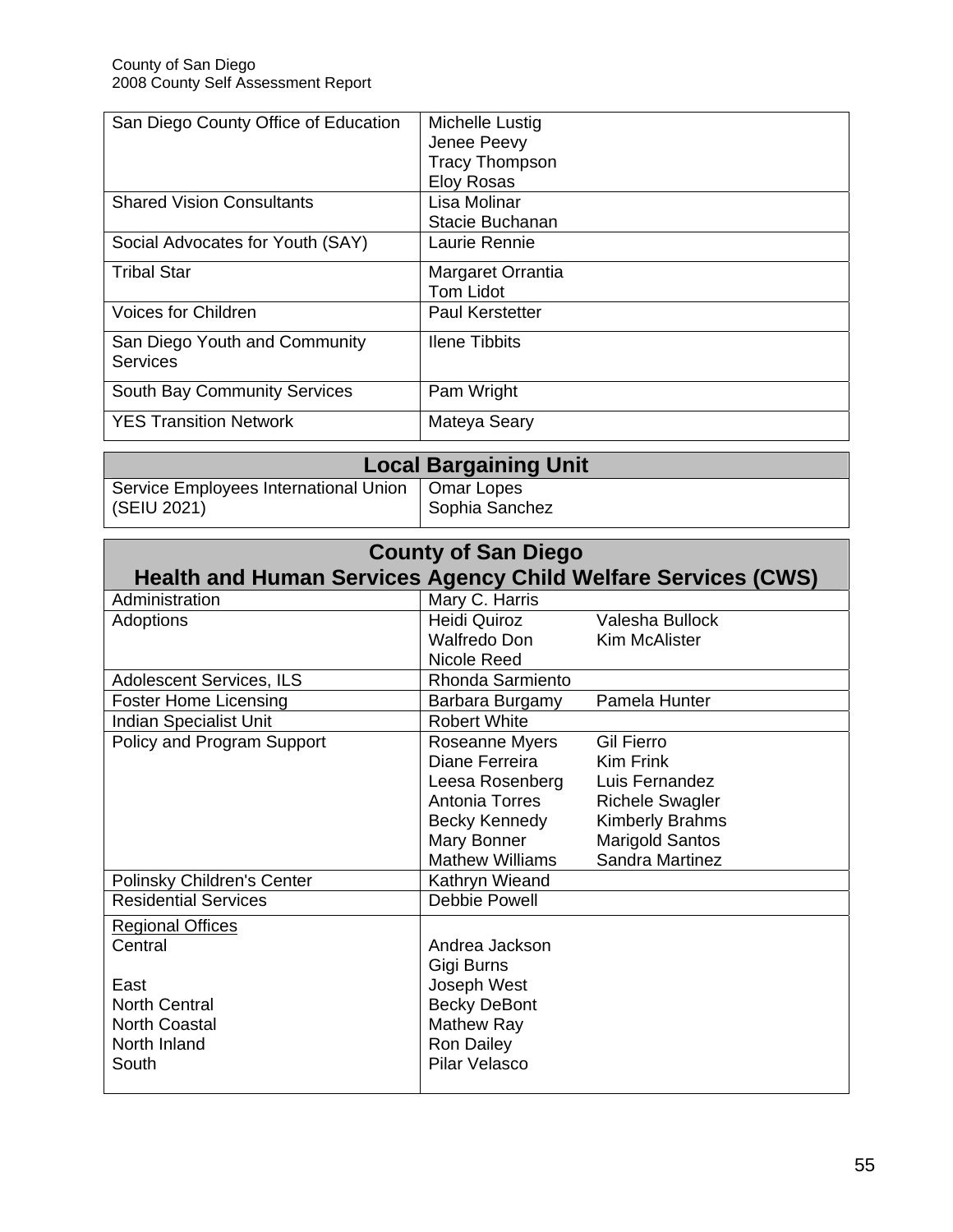| <b>Other Health and Human Services Agency Offices</b>    |                                                                                                                          |  |  |
|----------------------------------------------------------|--------------------------------------------------------------------------------------------------------------------------|--|--|
| <b>Alcohol and Drug Services</b>                         | Susan Bower<br>Joseph Garcia                                                                                             |  |  |
| Commission on Children, Youth and<br>Families            | Tonya Torosian<br>Harold Randolph                                                                                        |  |  |
| <b>Public Health Services</b>                            | <b>Judith Quinn</b>                                                                                                      |  |  |
|                                                          | <b>Other County Departments</b>                                                                                          |  |  |
| <b>Probation Department</b>                              | <b>Mack Jenkins</b><br>Pablo Carrillo<br><b>Denise Gentle</b>                                                            |  |  |
| <b>Public Defender's Office</b>                          | Lorenza Craig                                                                                                            |  |  |
| <b>Superior Court</b>                                    | Lyn Angene                                                                                                               |  |  |
|                                                          | <b>CSA Stakeholder Forums</b>                                                                                            |  |  |
| <b>South Bay Community Services</b>                      | All parents that participated in the Community<br>Services for Families Parent Education Groups<br>(September17th, 2008) |  |  |
| Mi Casa Group Homes<br><b>LEAP Committee</b>             | All youth that participated in the Stakeholder Forums<br>(September 20 <sup>th</sup> )                                   |  |  |
| San Diego County Sheriffs<br>Department-Child Abuse Unit | All law enforcement staff that participated in the<br>September 25 <sup>th</sup> Stakeholder Forum                       |  |  |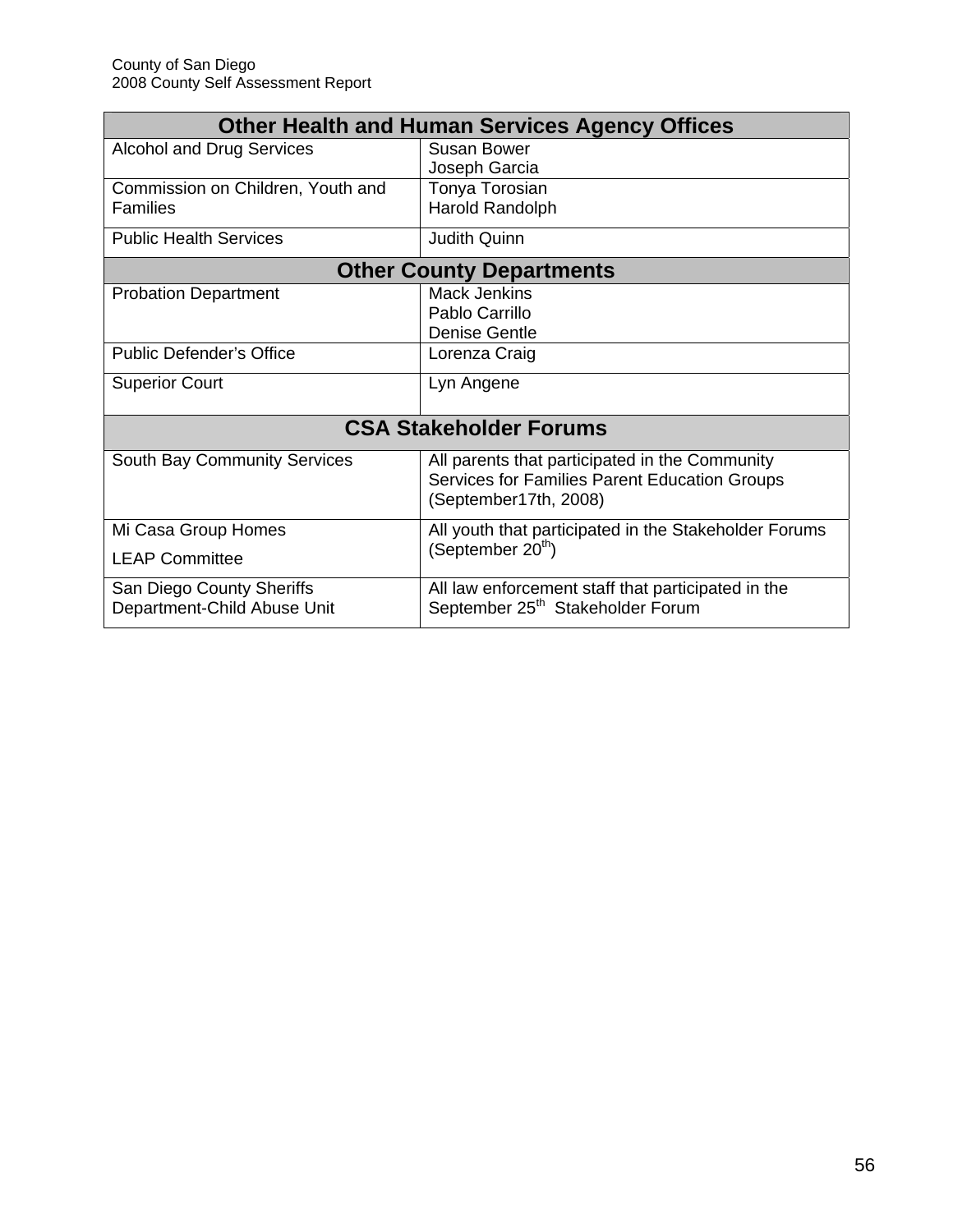# **Appendix B**

## **2008 COUNTY SELF ASSESSMENT CHILD WELFARE SURVEY**

|    | 1. Please select a box below that best describes you?<br><b>Community Based Agency</b><br><b>CWS Social Worker/Supervisor/Mgr</b><br><b>Other Public Agency</b><br>Parent<br><b>Superior Court Personnel</b><br>Attorney (Parent or Child)                                                                           | Foster Youth (current or former)<br><b>Law Enforcement</b><br><b>Substitute Caregiver</b><br><b>County Counsel</b><br>Other:                                                                                                                                      |
|----|----------------------------------------------------------------------------------------------------------------------------------------------------------------------------------------------------------------------------------------------------------------------------------------------------------------------|-------------------------------------------------------------------------------------------------------------------------------------------------------------------------------------------------------------------------------------------------------------------|
|    | entering the Child Welfare System (CWS)? (SELECT ONLY 3)<br>In-home support, home visits<br>Parental education, support group<br>Wraparound services<br>Substance abuse programs/ drug court<br>Individual/family therapy/counseling<br>Other                                                                        | 2. What are the 3 most effective services you believe (or feel) prevents children from<br>Recreational programs<br>School based programs<br>Job training & assistance<br>Assistance for stable housing<br>Family Meetings (E.g. TDM)                              |
| 3. | What are the 3 most effective services that you believe (or feel) help families<br>reunify? (SELECT ONLY 3)<br>In-home support, home visits<br>Parental education or support group<br>Wraparound services<br>Substance abuse programs/drug court<br>Individual/family therapy/ counseling<br>Parent child visitation | Domestic Violence Programs<br>School based programs<br>Job training & assistance<br>Assistance for stable housing<br>Family Meetings (E.g. TDM)<br>Other                                                                                                          |
|    | (SELECT UP TO 3)<br>Excessive (Ineffective) case plan goals<br>Lack of parent engagement<br><b>Court Process</b><br>Social Worker practice<br>Parent's limitations<br>Insufficient housing                                                                                                                           | 4. Which of the following do you believe may hinder or delay reunification for families?<br>Wait list for services<br><b>Lack of Financial resources</b><br>Lack of social/family support<br>Lack of understanding the system<br>Lack of transportation<br>other: |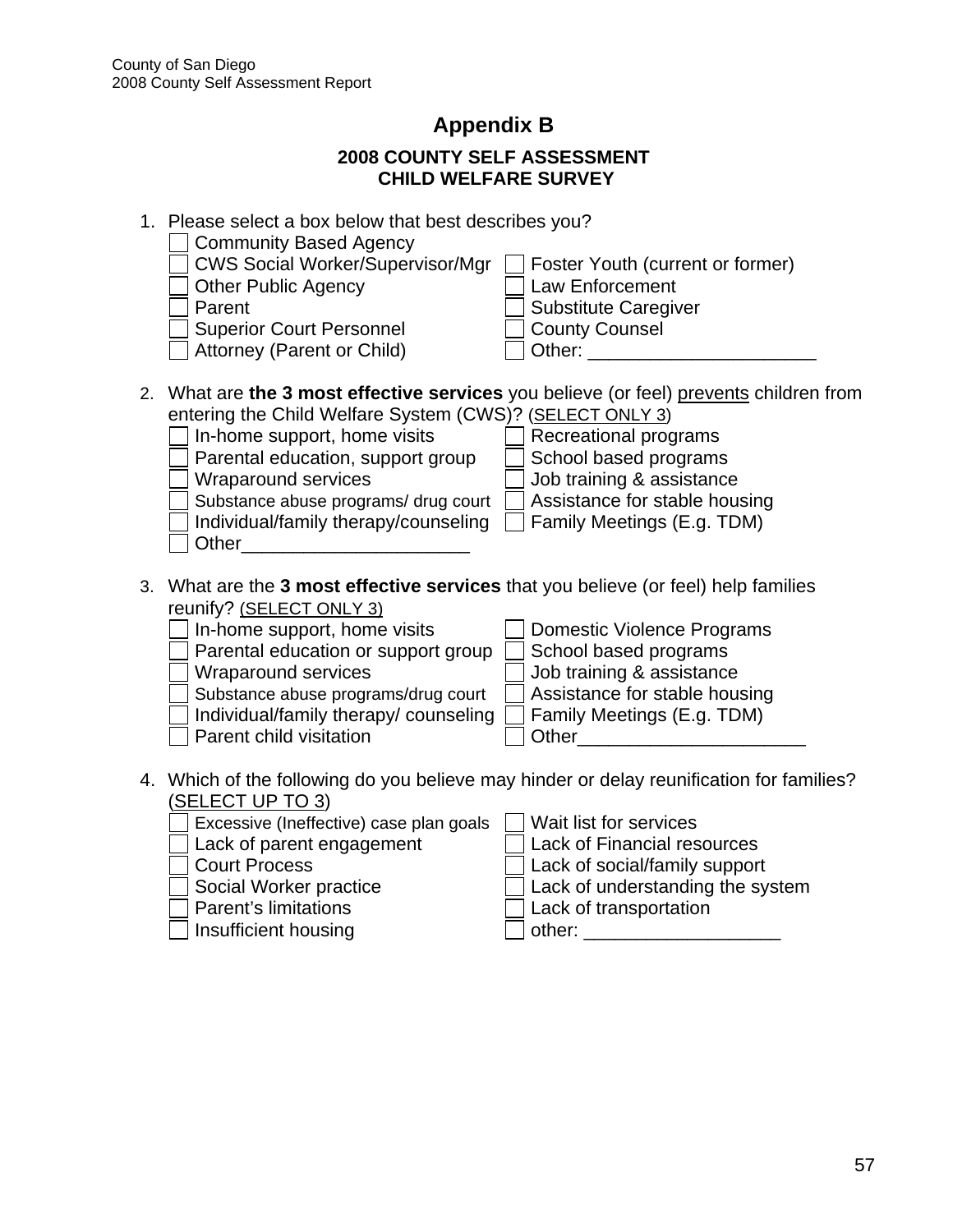| 5. Which do you believe are the 3 most effect services increase placement stability for<br>children in out of home care? (SELECT UP TO 3)<br><b>Foster Parent Training and Support</b><br>Kinship training and support<br>In-home support<br><b>Recreational activities</b><br>Wraparound services<br>Relative search/family finding<br><b>Parent Child Visitation</b><br>Sibling contact/visitation<br>Family Meetings (E.g. TDM)<br>Respite<br>Behavioral/mental health services<br><b>Child Care</b><br><b>Special Care Rate</b><br>Supportive educational setting<br>Other  |
|---------------------------------------------------------------------------------------------------------------------------------------------------------------------------------------------------------------------------------------------------------------------------------------------------------------------------------------------------------------------------------------------------------------------------------------------------------------------------------------------------------------------------------------------------------------------------------|
| 6. What training do you believe social workers and/or probation officers need to better<br>serve children and families? (SELECT UP TO 3)<br><b>Family Engagement</b><br><b>Mental Health</b><br><b>Child Development</b><br><b>Substance Abuse</b><br><b>Domestic Violence</b><br><b>Family Assessment Tools</b><br>Indian Child Welfare Laws and Resources<br><b>Concurrent Planning</b><br><b>Cultural Competence</b><br>Time management<br><b>Sexual Abuse</b><br><b>Serving Military Families</b><br>Other: _______                                                         |
| 7. The State and counties carry out activities to make sure quality services are available<br>to children and families in the child welfare system. Which of the following activities<br>are you aware of? (CHECK ALL THAT APPLY)<br>System Improvement Plan<br>Licensing of foster providers<br>Peer Quality Case Review<br>Foster Care Ombudsman<br><b>Fairness and Equity</b><br><b>Child Death Review Committee</b><br><b>Child Abuse Prevention Committee</b><br><b>Judicial Council reviews</b><br><b>Foster Care Eligibility Audits</b><br>Department of Justice Reviews |
| 8. Do you feel that your input (opinions/ideas/concerns) regarding the child welfare<br>system is solicited by the County of San Diego?<br>Always $\Box$ Most of the time $\Box$ Sometimes<br><b>Never</b>                                                                                                                                                                                                                                                                                                                                                                      |
| 9. Do you feel that your inputs (opinions/ideas/concerns) regarding the child welfare<br>system are heard by the County of San Diego?<br>$\Box$ Most of the time $\Box$ Sometimes<br>Always<br><b>Never</b>                                                                                                                                                                                                                                                                                                                                                                     |
| 10. If you have opinions, ideas or concerns regarding your local child welfare services or<br>juvenile probation department do you know who to contact?<br><b>No</b><br>Yes                                                                                                                                                                                                                                                                                                                                                                                                     |

11. Do you have any other comments that you would like to share?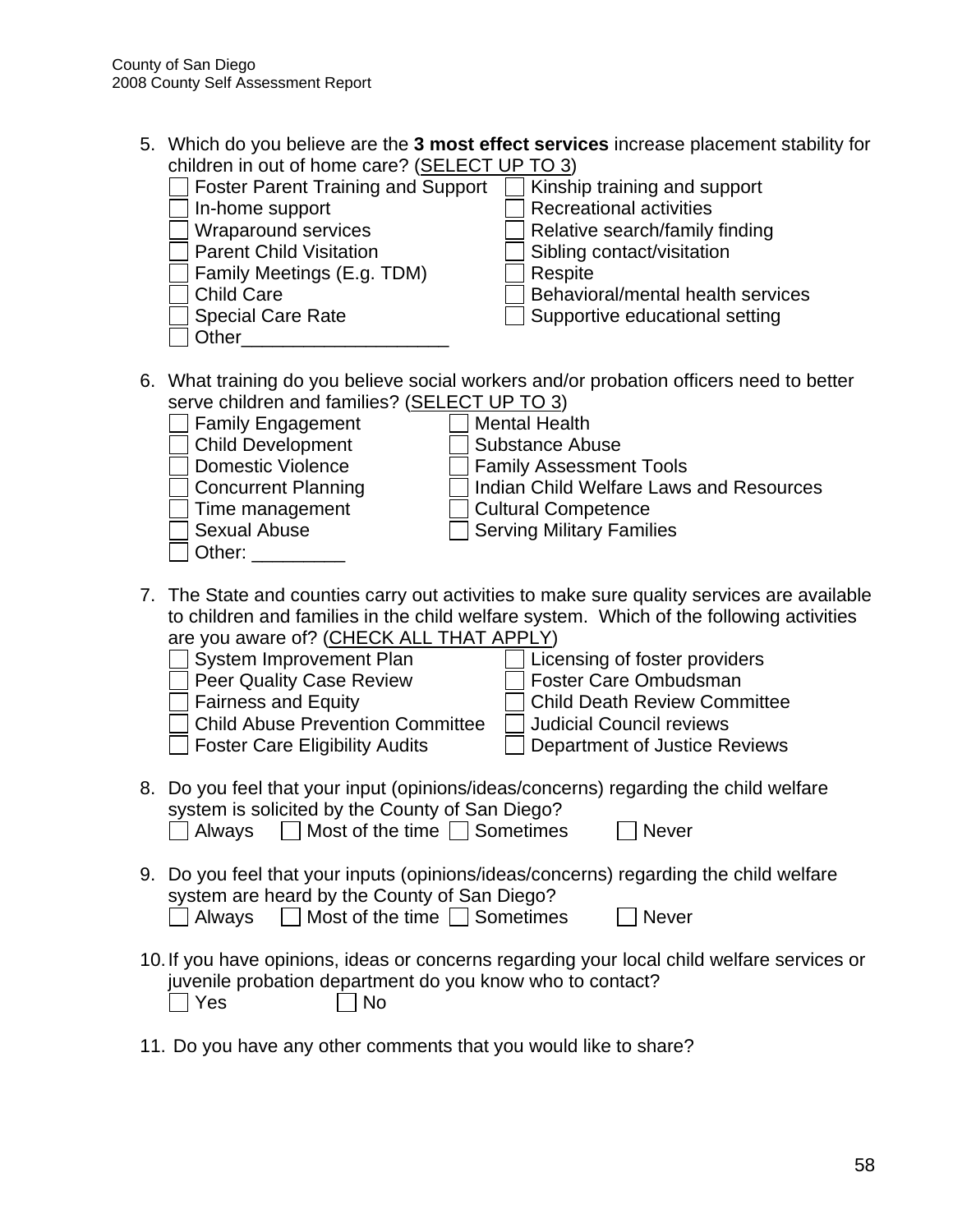# **Appendix C**

# **Survey Results**

| 2008 County Self Assessment Child Welfare Survey       |                                                                                       |                                |
|--------------------------------------------------------|---------------------------------------------------------------------------------------|--------------------------------|
| Please select a box below that best describes you:     |                                                                                       |                                |
|                                                        |                                                                                       |                                |
| <b>Answer Options</b>                                  | <b>Response Percent</b>                                                               | <b>Response Count</b>          |
| <b>Community Based Agency</b><br><b>CWS Social</b>     | 26.4%<br>24.5%                                                                        | 14<br>13                       |
| Worker/Supervisor/Mgr                                  |                                                                                       |                                |
| Other Public Agency                                    | 13.2%                                                                                 | 7                              |
| Parent                                                 | 11.3%                                                                                 | 6                              |
| <b>Superior Court Personnel</b>                        | 1.9%                                                                                  | 1                              |
| Attorney (Parent or Child)<br>Foster Youth (current or | 3.8%<br>1.9%                                                                          | $\overline{2}$<br>$\mathbf{1}$ |
| former)                                                |                                                                                       |                                |
| Law Enforcement                                        | 17.0%                                                                                 | 9                              |
| Substitute Caregiver                                   | 0.0%                                                                                  | $\overline{0}$                 |
| <b>County Counsel</b>                                  | 0.0%                                                                                  | $\overline{0}$                 |
|                                                        | Other (please specify)                                                                | 9                              |
|                                                        | answered question                                                                     | 53                             |
|                                                        | skipped question                                                                      | 7                              |
| Child Welfare System (CWS)? (SELECT ONLY 3)            | What are the 3 most effective services you believe prevent children from entering the |                                |
|                                                        |                                                                                       |                                |
| <b>Answer Options</b>                                  | <b>Response Percent</b>                                                               | <b>Response Count</b>          |
| In-home support, home visits                           | 66.7%                                                                                 | 40                             |
| Parental education, support<br>group                   | 40.0%                                                                                 | 24                             |
| Wraparound services                                    | 46.7%                                                                                 | 28                             |
| Substance abuse programs/<br>drug court                | 30.0%                                                                                 | 18                             |
| Individual/family<br>therapy/counseling                | 25.0%                                                                                 | 15                             |
| Recreational programs                                  | 5.0%                                                                                  | 3                              |
| School based programs                                  | 16.7%                                                                                 | 10                             |
| Job training & assistance                              | 13.3%                                                                                 | 8                              |
| Assistance for stable housing                          | 21.7%                                                                                 | 13                             |
| Family Meetings (E.g. TDM)                             | 25.0%                                                                                 | 15                             |
|                                                        | Other (please specify)                                                                | $\overline{2}$                 |
| 60<br>answered question                                |                                                                                       |                                |
|                                                        | skipped question                                                                      | $\mathbf{O}$                   |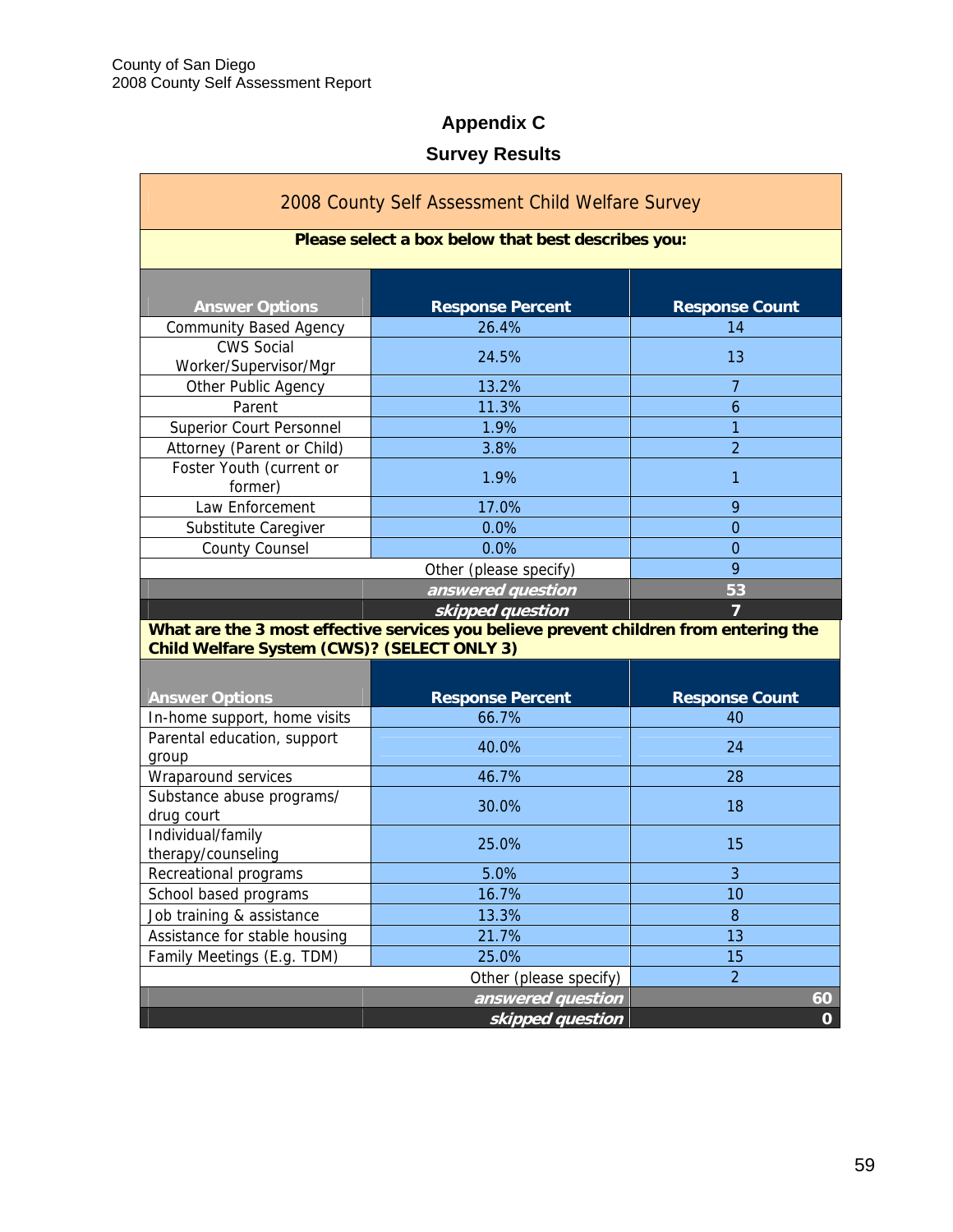#### 2008 County Self Assessment Child Welfare Survey

#### **What are the 3 most effective services that you believe help families reunify? (SELECT ONLY 3)**

| <b>Answer Options</b>                    | <b>Response Percent</b> | <b>Response Count</b> |
|------------------------------------------|-------------------------|-----------------------|
| In-home support, home<br>visits          | 44.1%                   | 26                    |
| Parental education or<br>support group   | 37.3%                   | 22                    |
| Wraparound services                      | 35.6%                   | 21                    |
| Substance abuse programs/<br>drug court  | 28.8%                   | 17                    |
| Individual/family therapy/<br>counseling | 35.6%                   | 21                    |
| Parent child visitation                  | 44.1%                   | 26                    |
| Domestic Violence<br>Programs            | 3.4%                    | $\overline{2}$        |
| School based programs                    | 1.7%                    |                       |
| Job training & assistance                | 11.9%                   | 7                     |
| Assistance for stable<br>housing         | 22.0%                   | 13                    |
| Family Meetings (E.g. TDM)               | 28.8%                   | 17                    |
| Other (please specify)                   |                         | 3                     |
|                                          | answered question       | 59                    |
|                                          | skipped question        |                       |

#### **Which of the following do you believe most frequently hinder or delay reunification for families? (SELECT UP TO 3)**

| <b>Answer Options</b>                      | <b>Response Percent</b> | <b>Response Count</b> |
|--------------------------------------------|-------------------------|-----------------------|
| Excessive (Ineffective) case<br>plan goals | 41.7%                   | 25                    |
| Lack of parent engagement                  | 38.3%                   | 23                    |
| <b>Court Process</b>                       | 28.3%                   | 17                    |
| Social Worker practice                     | 26.7%                   | 16                    |
| Parent's limitations                       | 28.3%                   | 17                    |
| Insufficient housing                       | 5.0%                    | 3                     |
| Wait list for services                     | 31.7%                   | 19                    |
| Lack of Financial resources                | 25.0%                   | 15                    |
| Lack of social/family<br>support           | 40.0%                   | 24                    |
| Lack of understanding the<br>system        | 21.7%                   | 13                    |
| Lack of transportation                     | 3.3%                    | $\mathcal{P}$         |
|                                            | Other (please specify)  | 6                     |
|                                            | answered question       | 60                    |
|                                            | skipped question        | $\mathbf 0$           |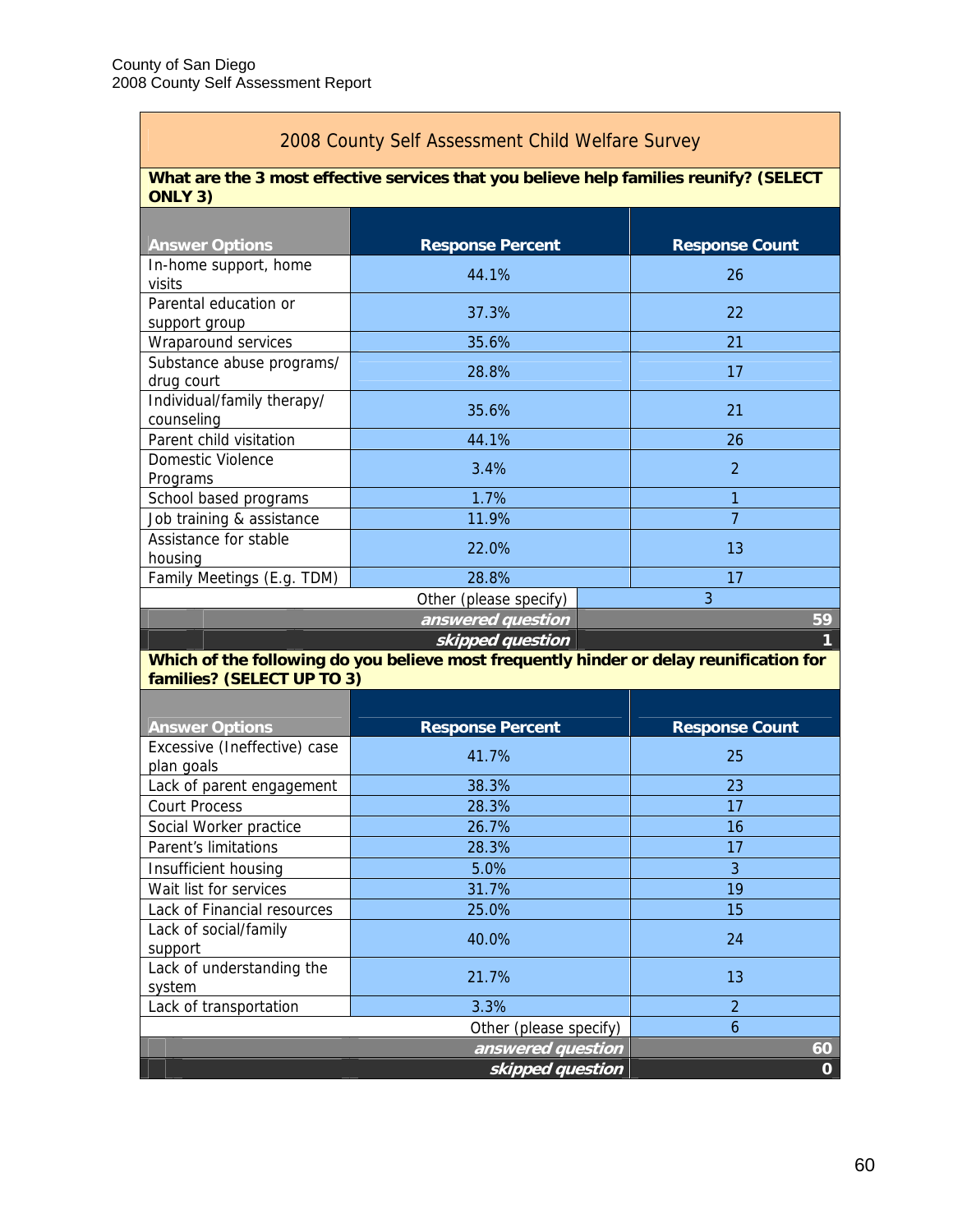## 2008 County Self Assessment Child Welfare Survey

#### **Which do you believe are the 3 most effective services to increase placement stability for children in out of home care? (SELECT UP TO 3)**

| <b>Answer Options</b>                 | <b>Response Percent</b> | <b>Response Count</b> |
|---------------------------------------|-------------------------|-----------------------|
| Foster Parent Training and<br>Support | 40.0%                   | 24                    |
| In-home support                       | 25.0%                   | 15                    |
| Wraparound services                   | 28.3%                   | 17                    |
| <b>Parent Child Visitation</b>        | 18.3%                   | 11                    |
| Family Meetings (E.g. TDM)            | 28.3%                   | 17                    |
| Child Care                            | 8.3%                    | 5                     |
| Special Care Rate                     | 3.3%                    | $\overline{2}$        |
| Kinship training and support          | 33.3%                   | 20                    |
| Recreational activities               | 6.7%                    | 4                     |
| Relative search/family finding        | 16.7%                   | 10 <sup>°</sup>       |
| Sibling contact/visitation            | 26.7%                   | 16                    |
| Respite                               | 11.7%                   | 7                     |
| Behavioral/mental health services     | 31.7%                   | 19                    |
| Supportive educational setting        | 13.3%                   | 8                     |
|                                       | Other (please specify)  | 6                     |
|                                       | answered question       | 60                    |
|                                       | skipped question        | O                     |

#### **What training do you believe social workers and/or probation officers need to better serve children and families? (SELECT UP TO 3)**

| <b>Answer Options</b>                      | <b>Response Percent</b> | <b>Response Count</b> |
|--------------------------------------------|-------------------------|-----------------------|
| <b>Family Engagement</b>                   | 63.3%                   | 38                    |
| Child Development                          | 18.3%                   | 11                    |
| Domestic Violence                          | 13.3%                   | 8                     |
| <b>Concurrent Planning</b>                 | 25.0%                   | 15                    |
| Time management                            | 16.7%                   | 10                    |
| Sexual Abuse                               | 11.7%                   | 7                     |
| Mental Health                              | 31.7%                   | 19                    |
| Substance Abuse                            | 20.0%                   | 12                    |
| <b>Family Assessment Tools</b>             | 31.7%                   | 19                    |
| Indian Child Welfare Laws<br>and Resources | 8.3%                    | 5                     |
| <b>Cultural Competence</b>                 | 35.0%                   | 21                    |
| <b>Serving Military Families</b>           | 8.3%                    | 5                     |
|                                            | Other (please specify)  | 5                     |
|                                            | answered question       | 60                    |
|                                            | skipped question        | O                     |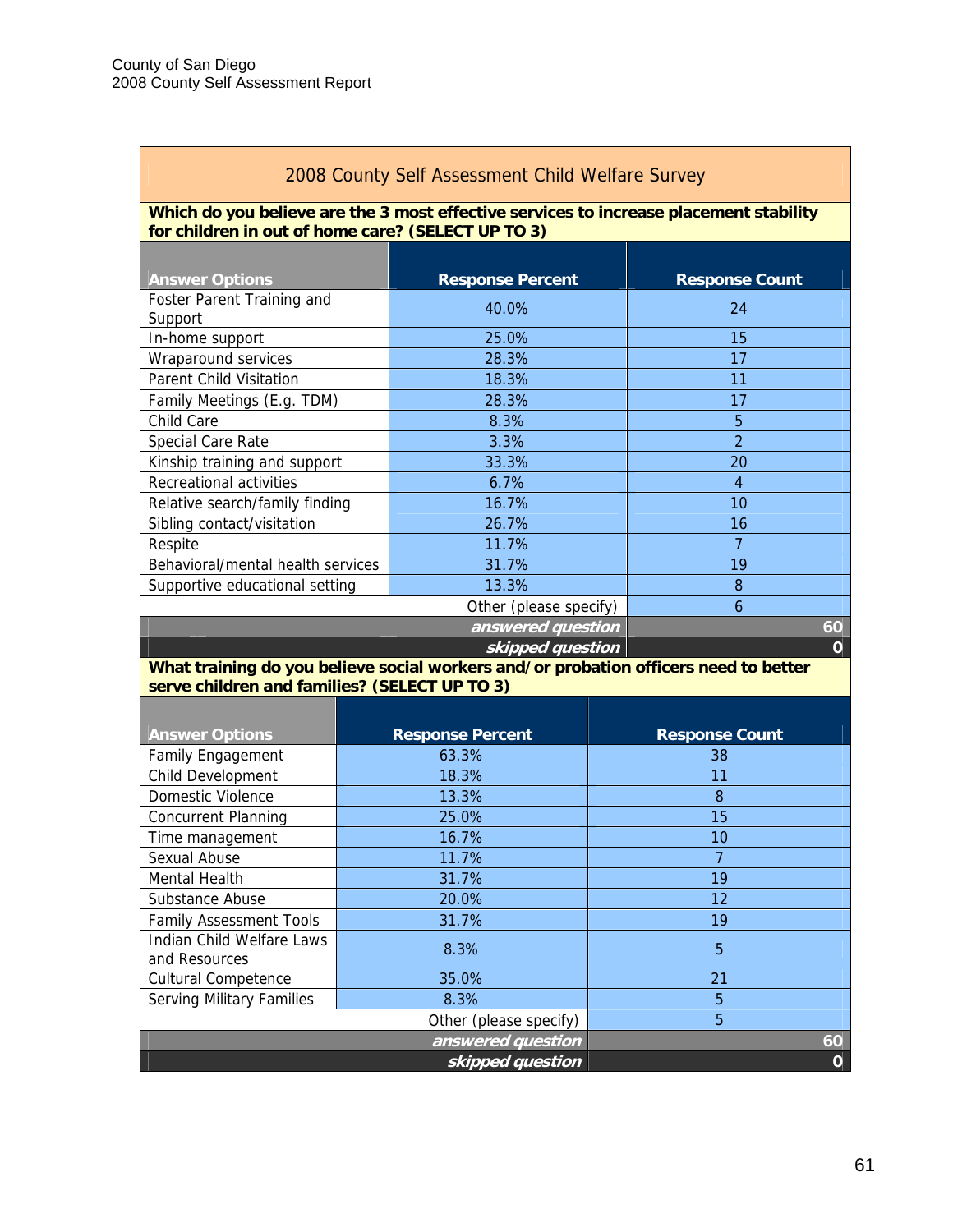## 2008 County Self Assessment Child Welfare Survey

#### **The State and counties carry out activities to make sure quality services are available to children and families in the child welfare system. Which of the following activities are you aware of? (CHECK ALL THAT APPLY)**

|                                                                                                                                      | <b>Response Count</b>   |  |  |  |
|--------------------------------------------------------------------------------------------------------------------------------------|-------------------------|--|--|--|
| 66.7%                                                                                                                                | 38                      |  |  |  |
| 68.4%                                                                                                                                | 39                      |  |  |  |
| 45.6%                                                                                                                                | 26                      |  |  |  |
| 80.7%                                                                                                                                | 46                      |  |  |  |
| 22.8%                                                                                                                                | 13                      |  |  |  |
| 82.5%                                                                                                                                | 47                      |  |  |  |
| 52.6%                                                                                                                                | 30                      |  |  |  |
| 64.9%                                                                                                                                | 37                      |  |  |  |
| 31.6%                                                                                                                                | 18                      |  |  |  |
| 31.6%                                                                                                                                | 18                      |  |  |  |
| answered question                                                                                                                    | 57                      |  |  |  |
| skipped question                                                                                                                     | 3                       |  |  |  |
| Do you feel that your input (opinions/ideas/concerns) regarding the child welfare<br>system is solicited by the County of San Diego? |                         |  |  |  |
|                                                                                                                                      | <b>Response Percent</b> |  |  |  |

| <b>Answer Options</b> | <b>Response Percent</b> | <b>Response Count</b> |
|-----------------------|-------------------------|-----------------------|
| Always                | 1.7%                    |                       |
| Most of the time      | 31.0%                   | 18                    |
| Sometimes             | 63.8%                   | 37                    |
| <b>Never</b>          | 3.4%                    |                       |
|                       | answered question       | 58                    |
|                       | skipped question        |                       |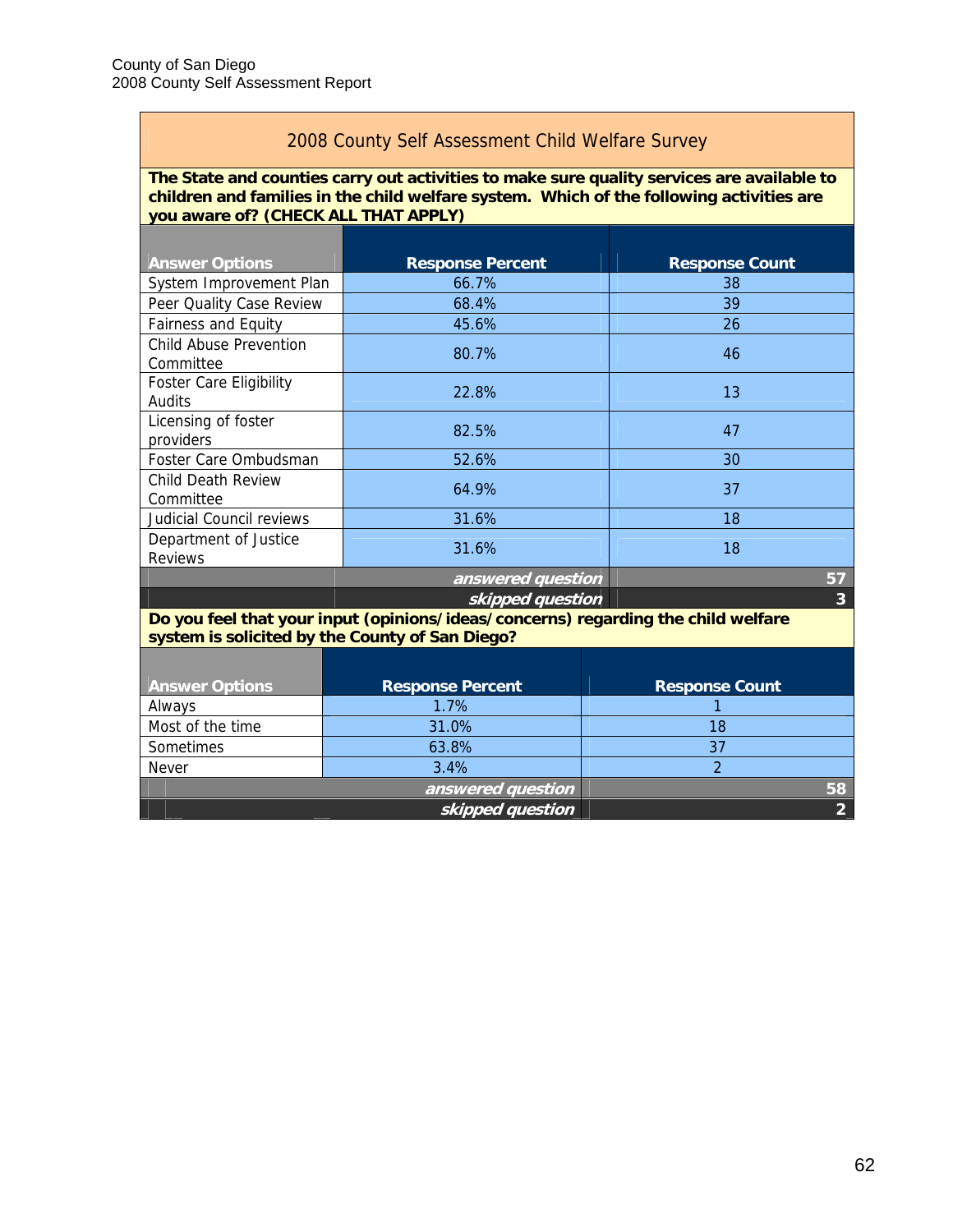| 2008 County Self Assessment Child Welfare Survey                                                                                                    |                         |                       |  |  |
|-----------------------------------------------------------------------------------------------------------------------------------------------------|-------------------------|-----------------------|--|--|
| Do you feel that your input (opinions/ideas/concerns) regarding the child<br>welfare system is heard by the County of San Diego?                    |                         |                       |  |  |
| <b>Answer Options</b>                                                                                                                               | <b>Response Percent</b> | <b>Response Count</b> |  |  |
| Always                                                                                                                                              | 1.7%                    |                       |  |  |
| Most of the time                                                                                                                                    | 25.4%                   | 15                    |  |  |
| Sometimes                                                                                                                                           | 67.8%                   | 40                    |  |  |
| <b>Never</b>                                                                                                                                        | 5.1%                    | 3                     |  |  |
|                                                                                                                                                     | answered question       | 59                    |  |  |
|                                                                                                                                                     | skipped question        |                       |  |  |
| If you have opinions, ideas or concerns regarding your local child welfare<br>services or juvenile probation department do you know who to contact? |                         |                       |  |  |
|                                                                                                                                                     |                         |                       |  |  |
| <b>Answer Options</b>                                                                                                                               | <b>Response Percent</b> | <b>Response Count</b> |  |  |
| Yes                                                                                                                                                 | 83.1%                   | 49                    |  |  |
| No                                                                                                                                                  | 16.9%                   | 10                    |  |  |
| 59<br>answered question                                                                                                                             |                         |                       |  |  |
|                                                                                                                                                     | skipped question        |                       |  |  |
| skipped question                                                                                                                                    |                         |                       |  |  |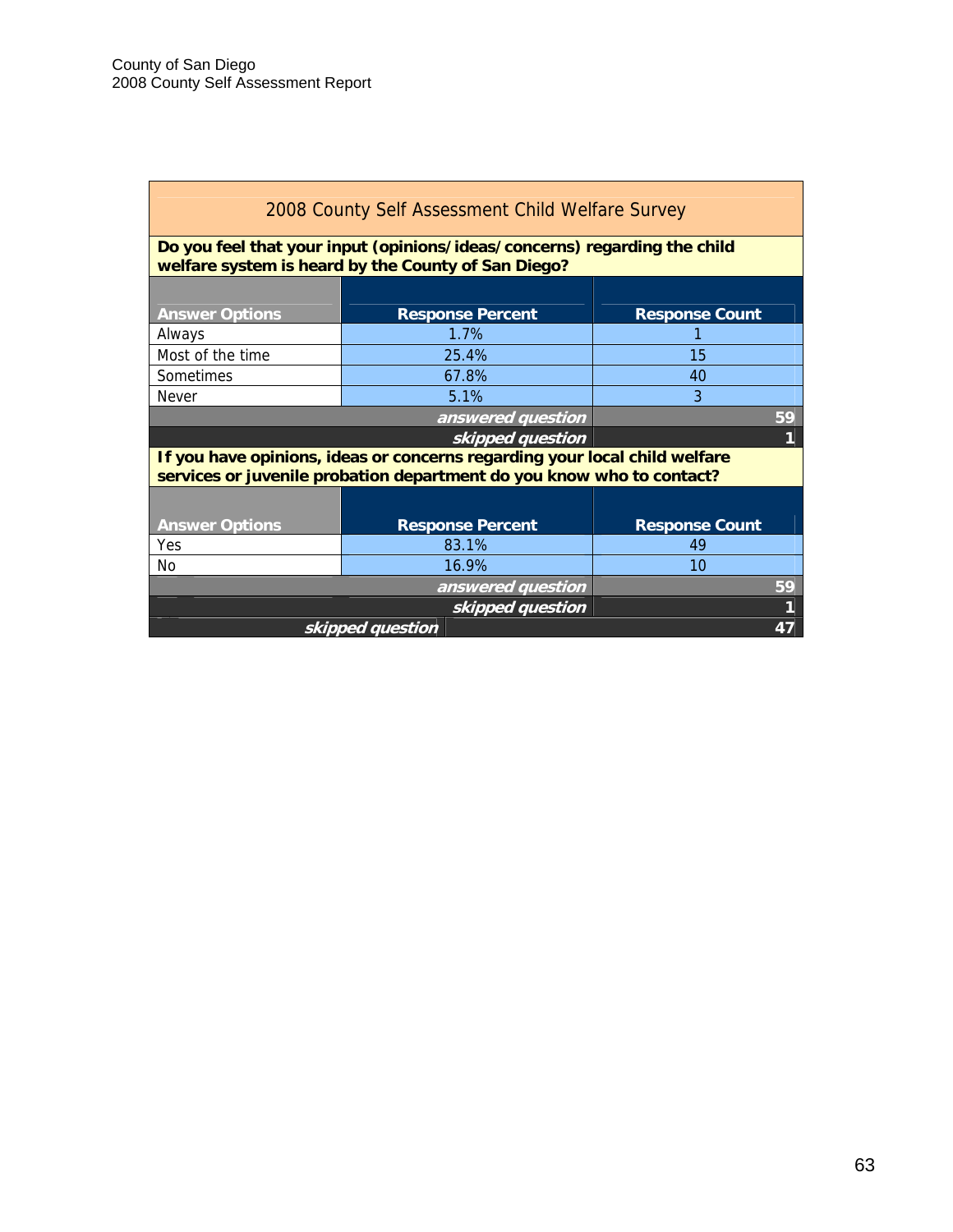# **Appendix D**



## **County of San Diego Organizational Chart**

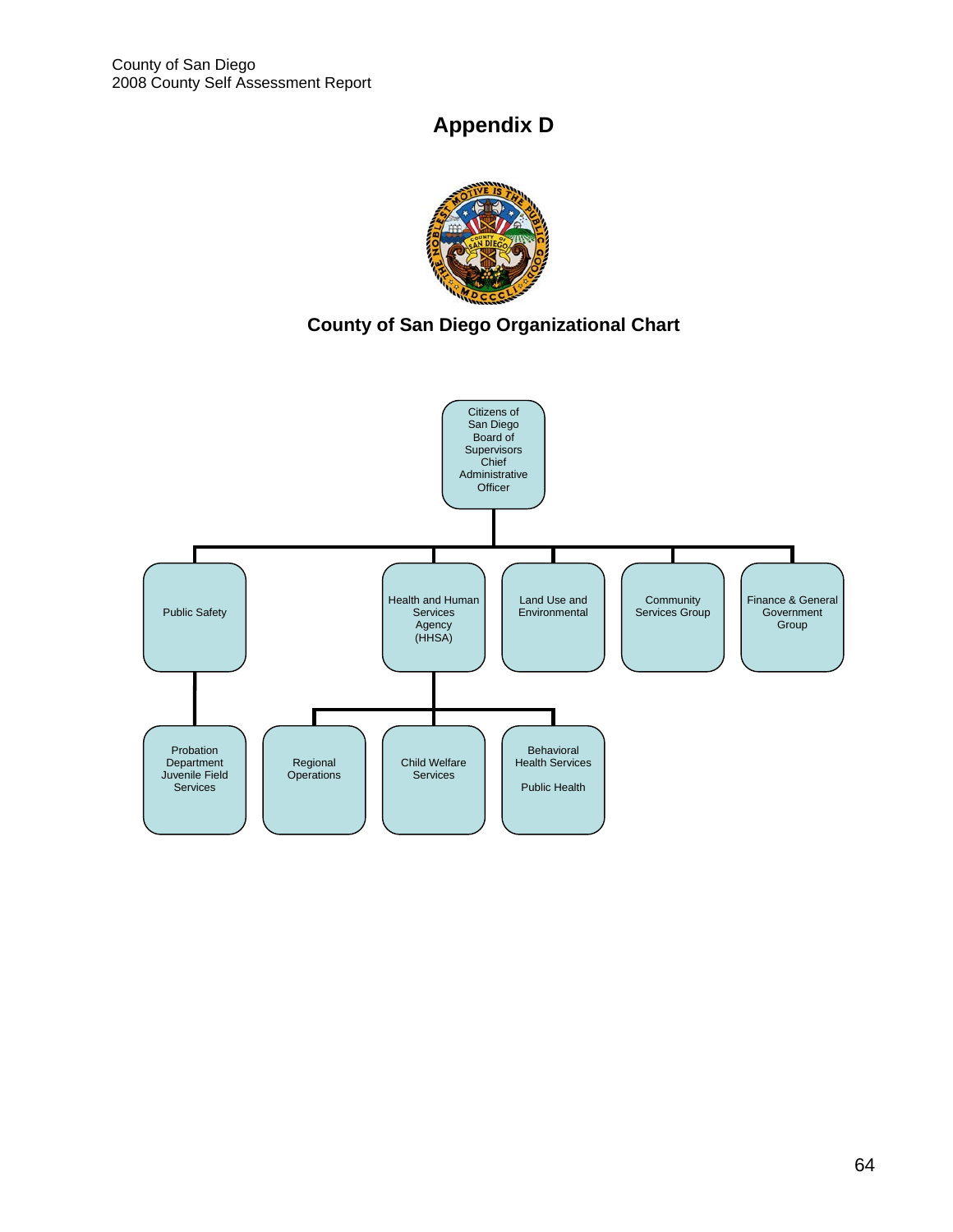## **APPENDIX E**

## **San Diego County Regional Map**

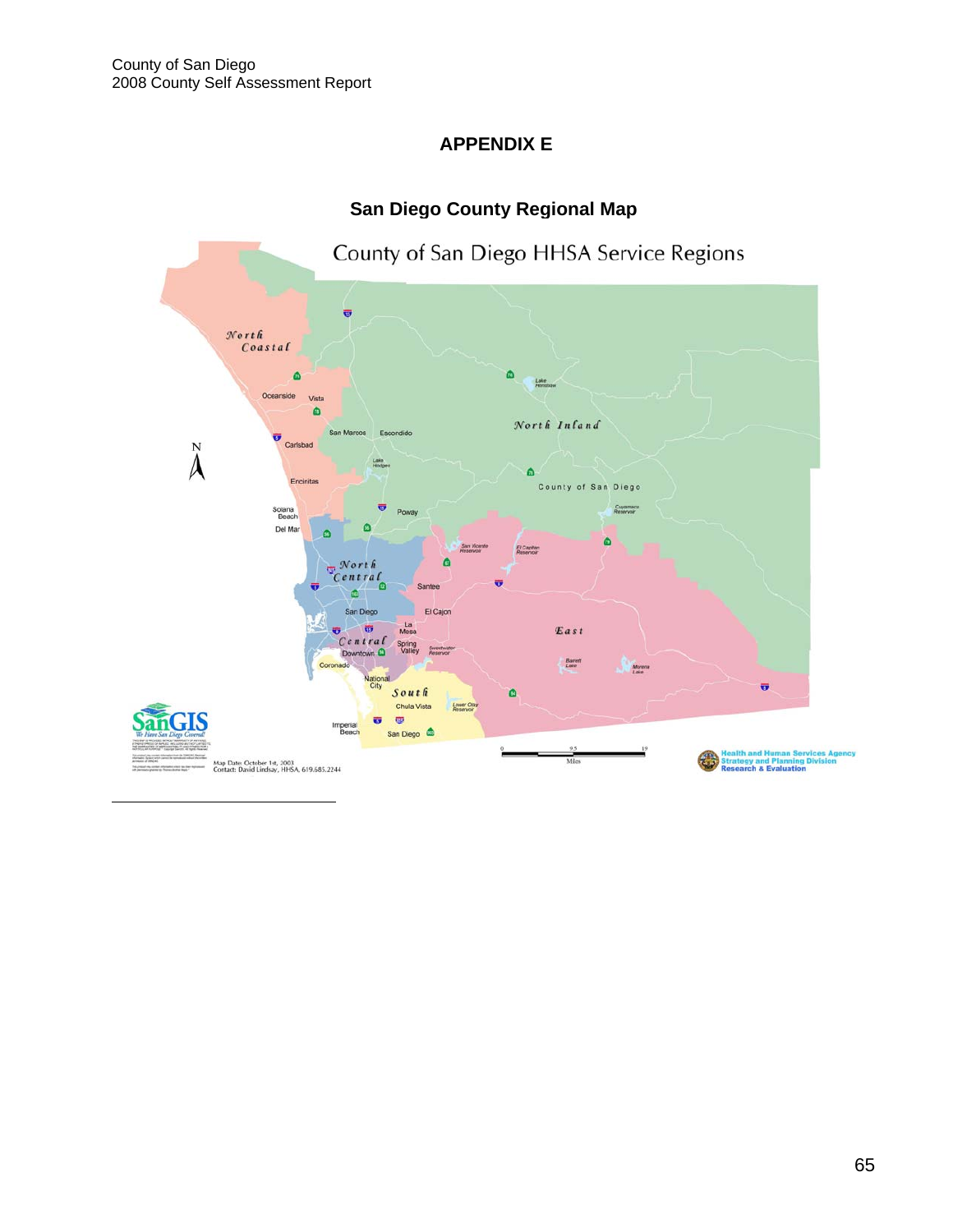1



#### **APPENDIX F DATA TREND TABLES**

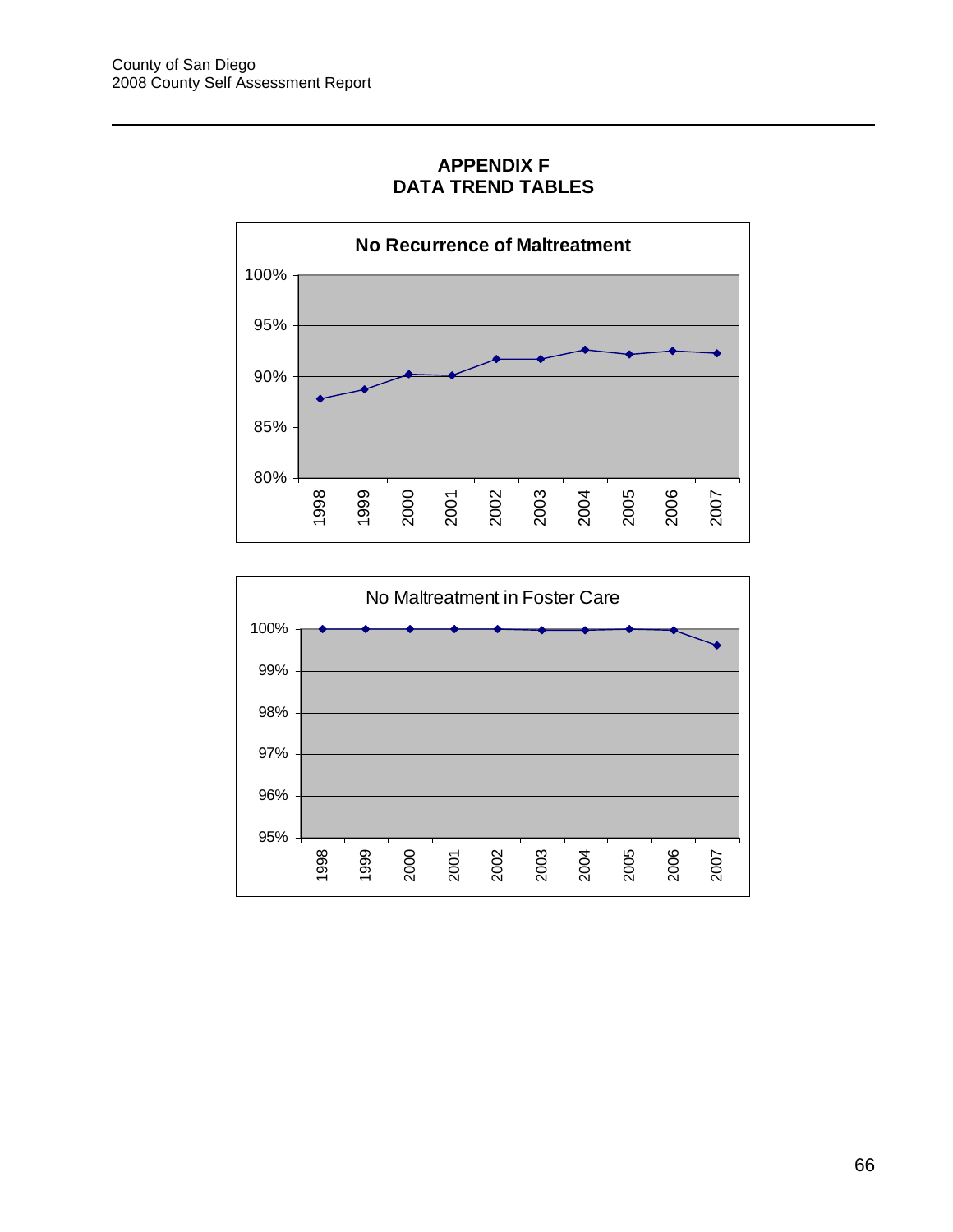

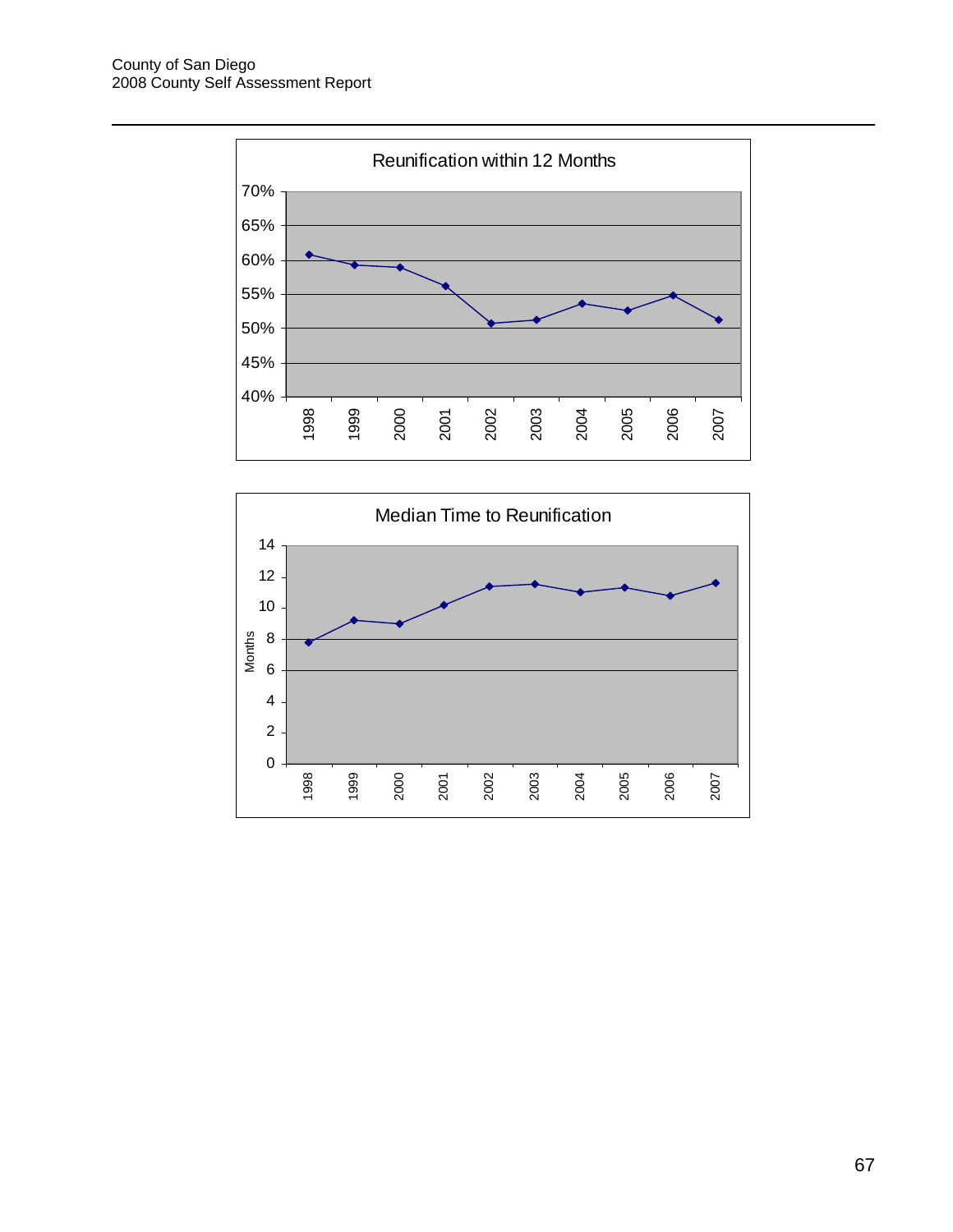

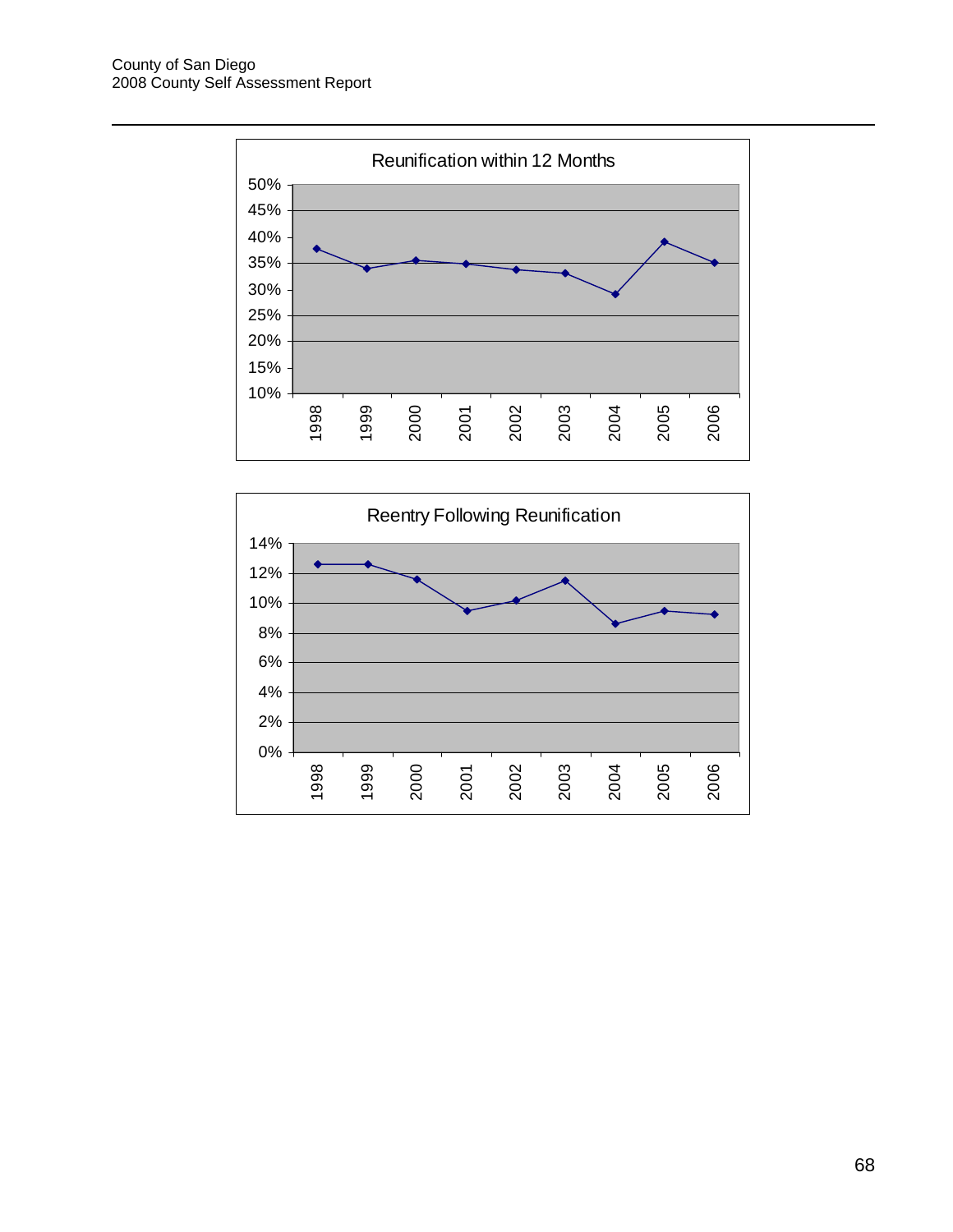

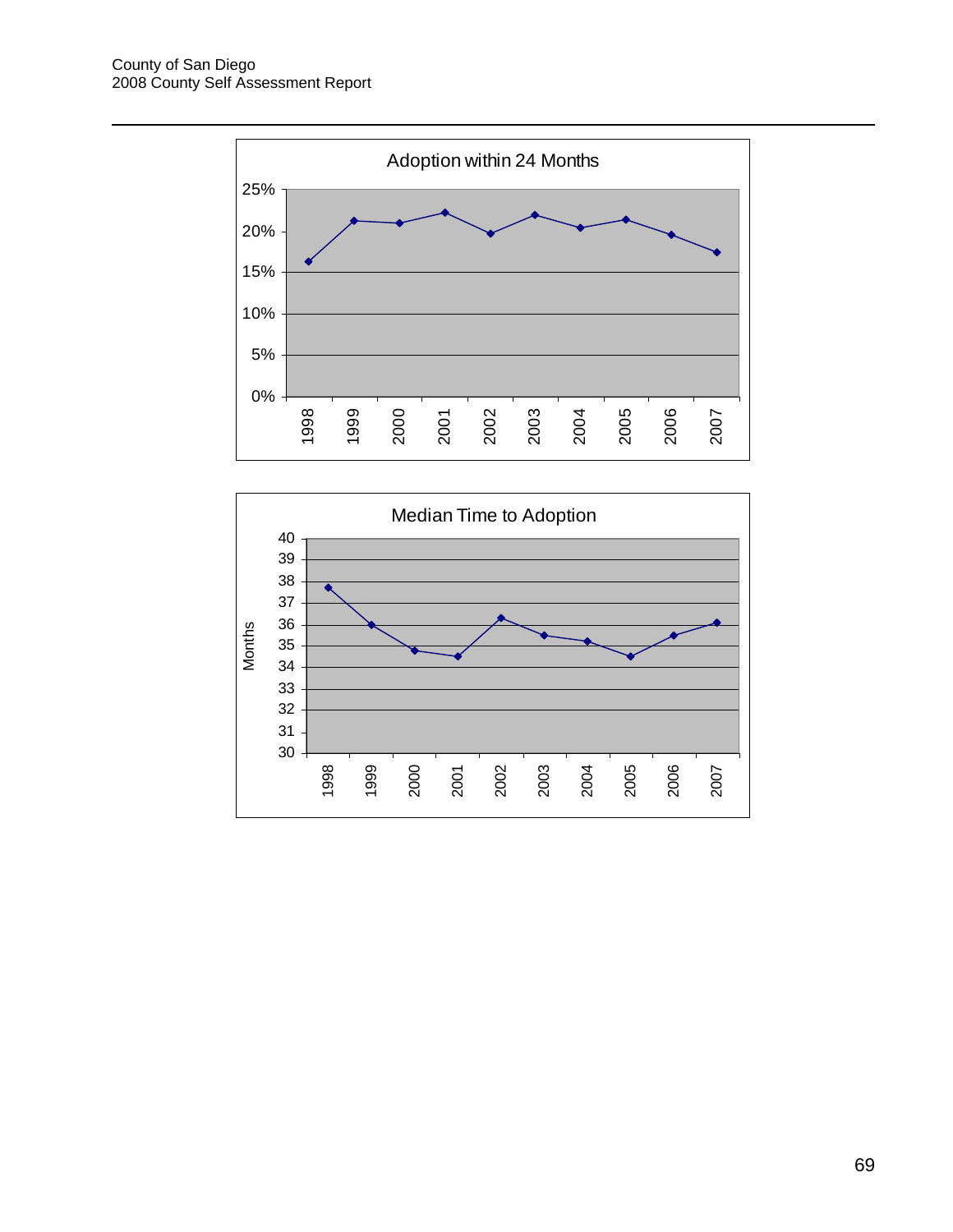

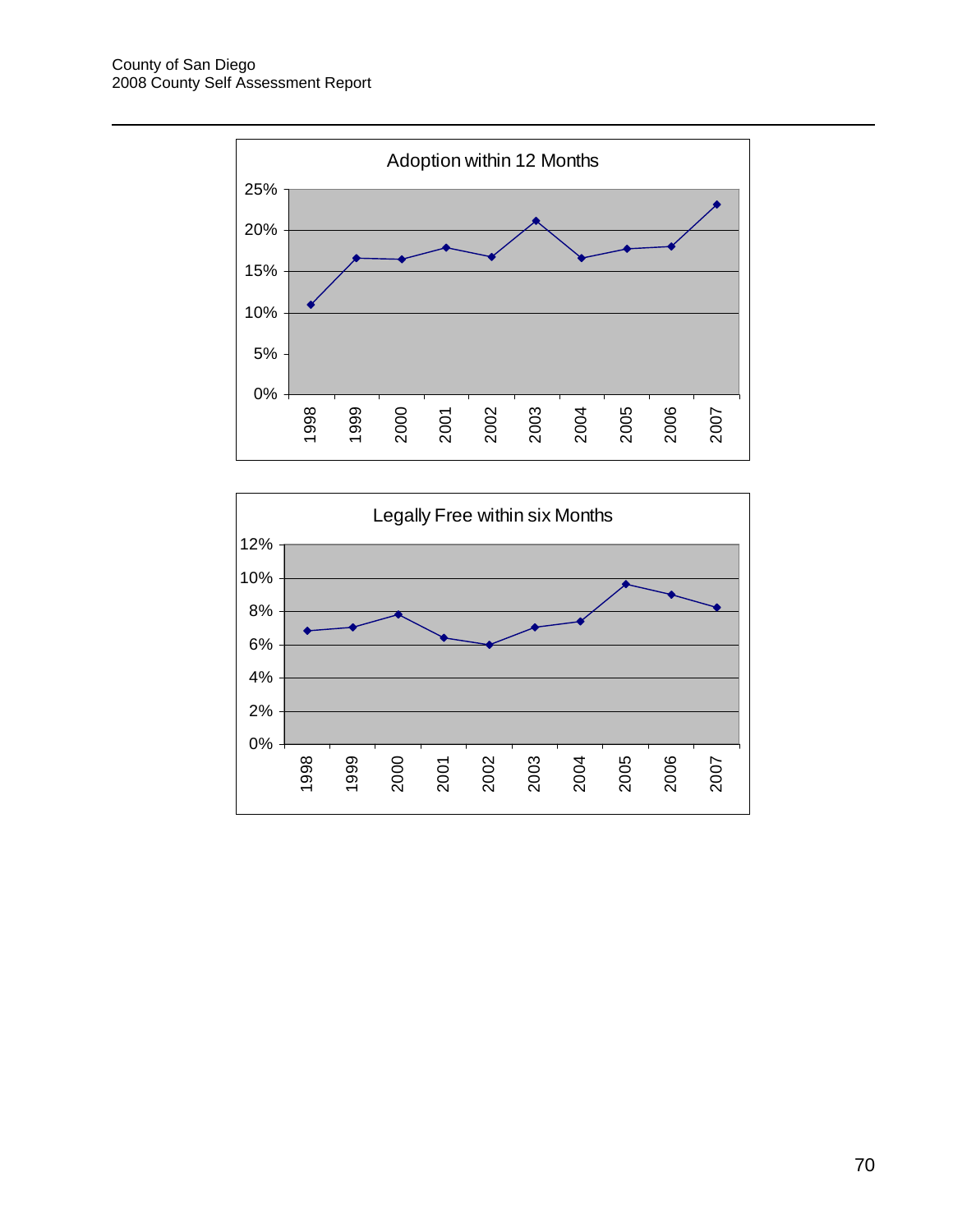0%

1998

1999

2000

2001

2002

2003

2004

2005

2006

2007

5%

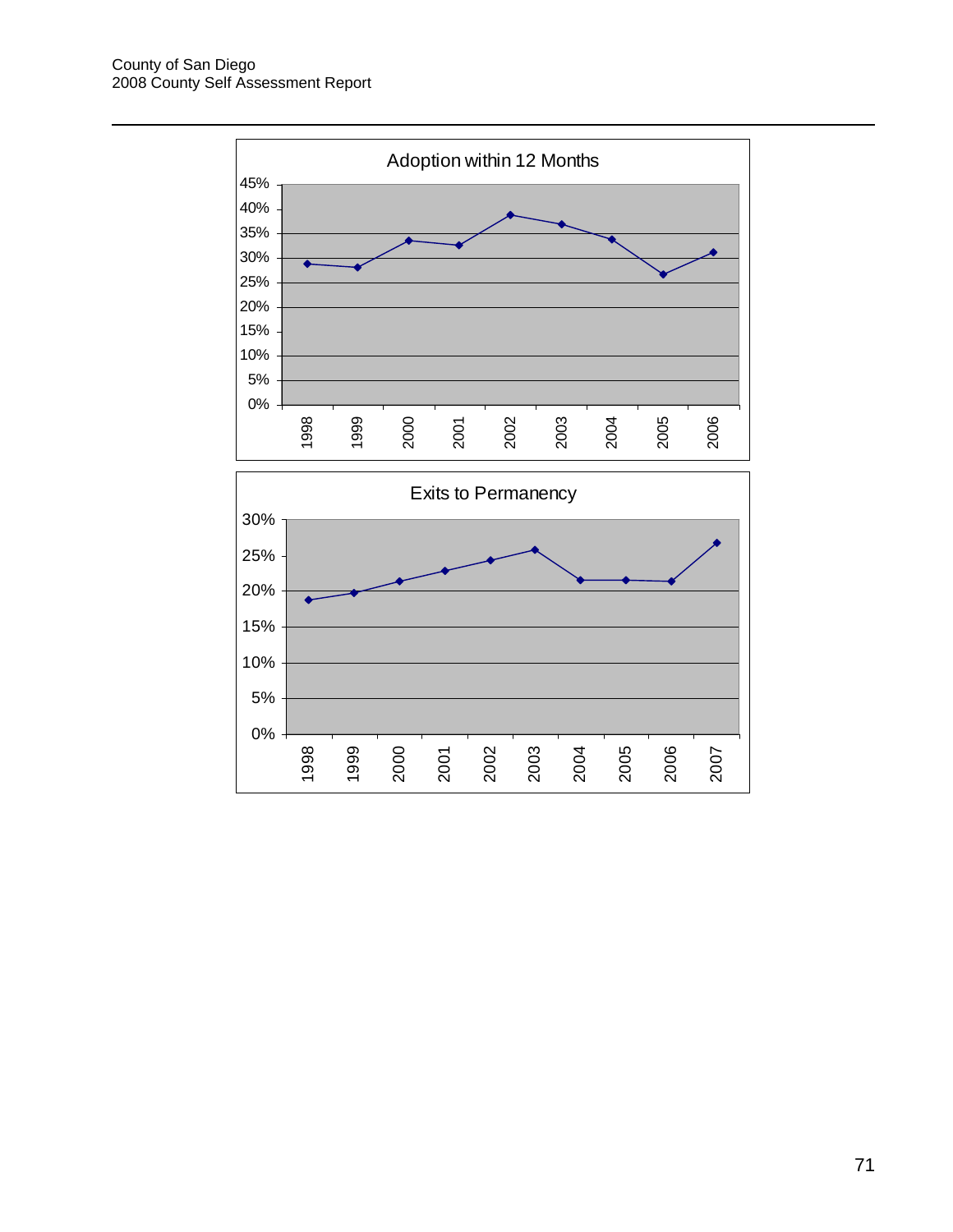

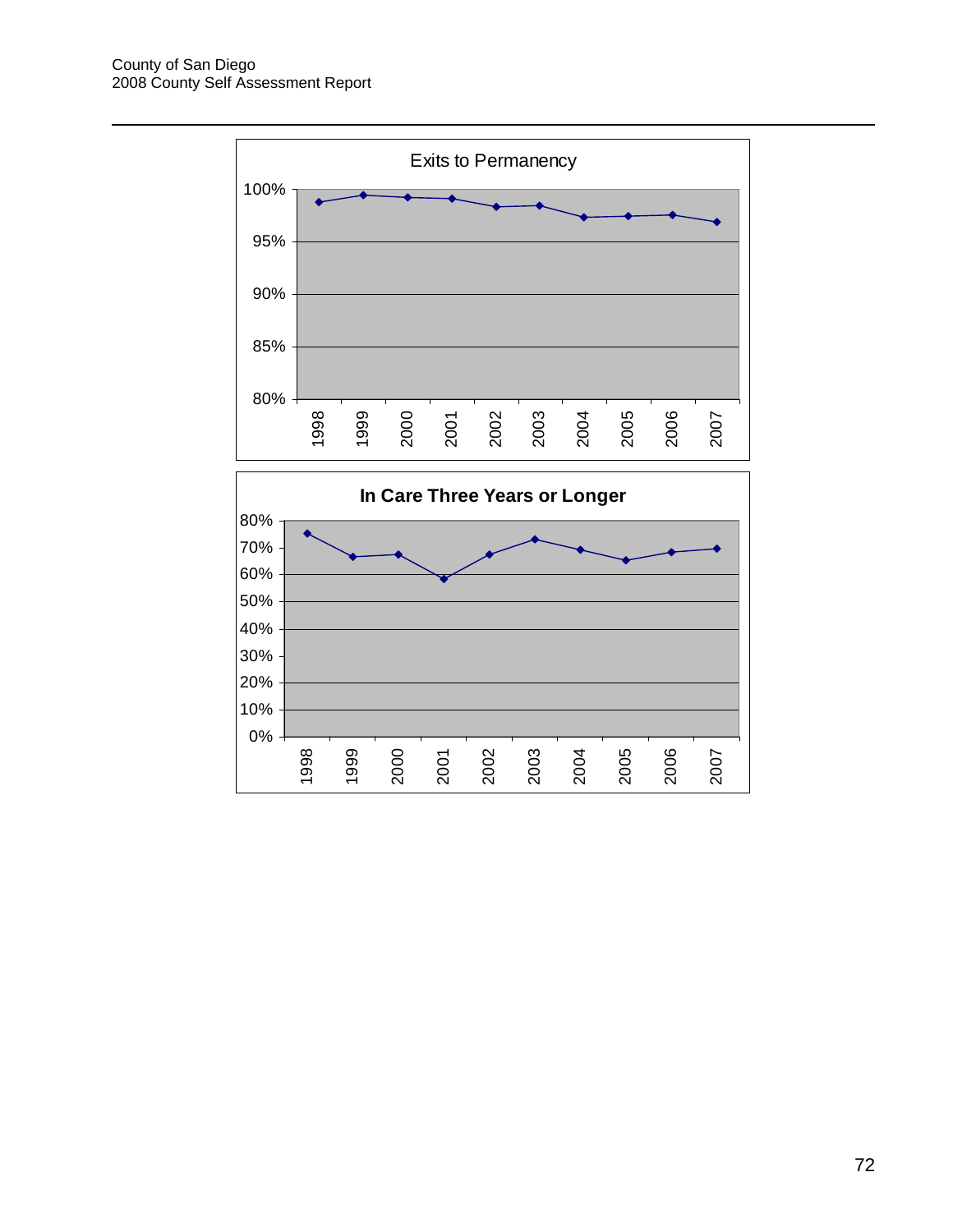40%

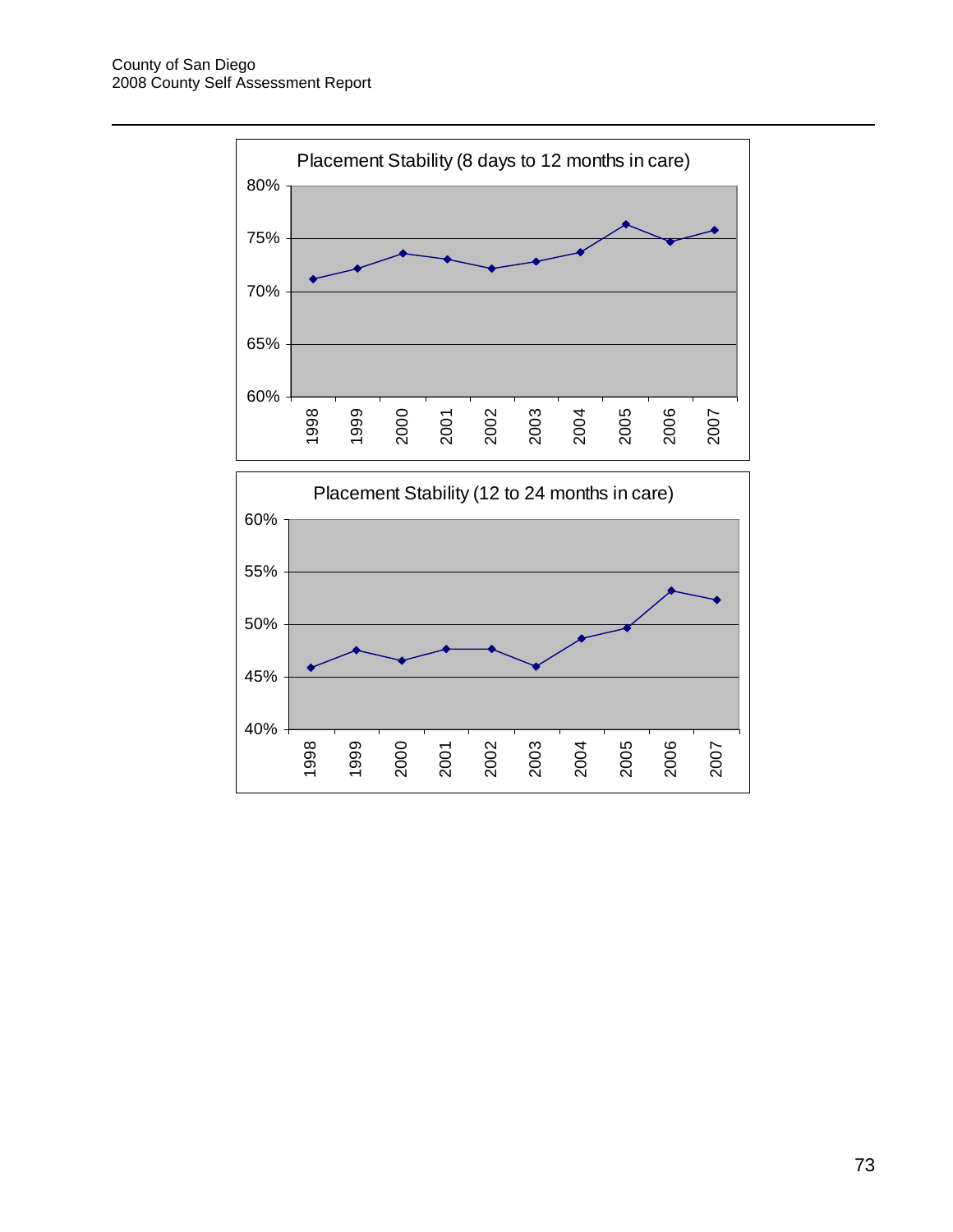